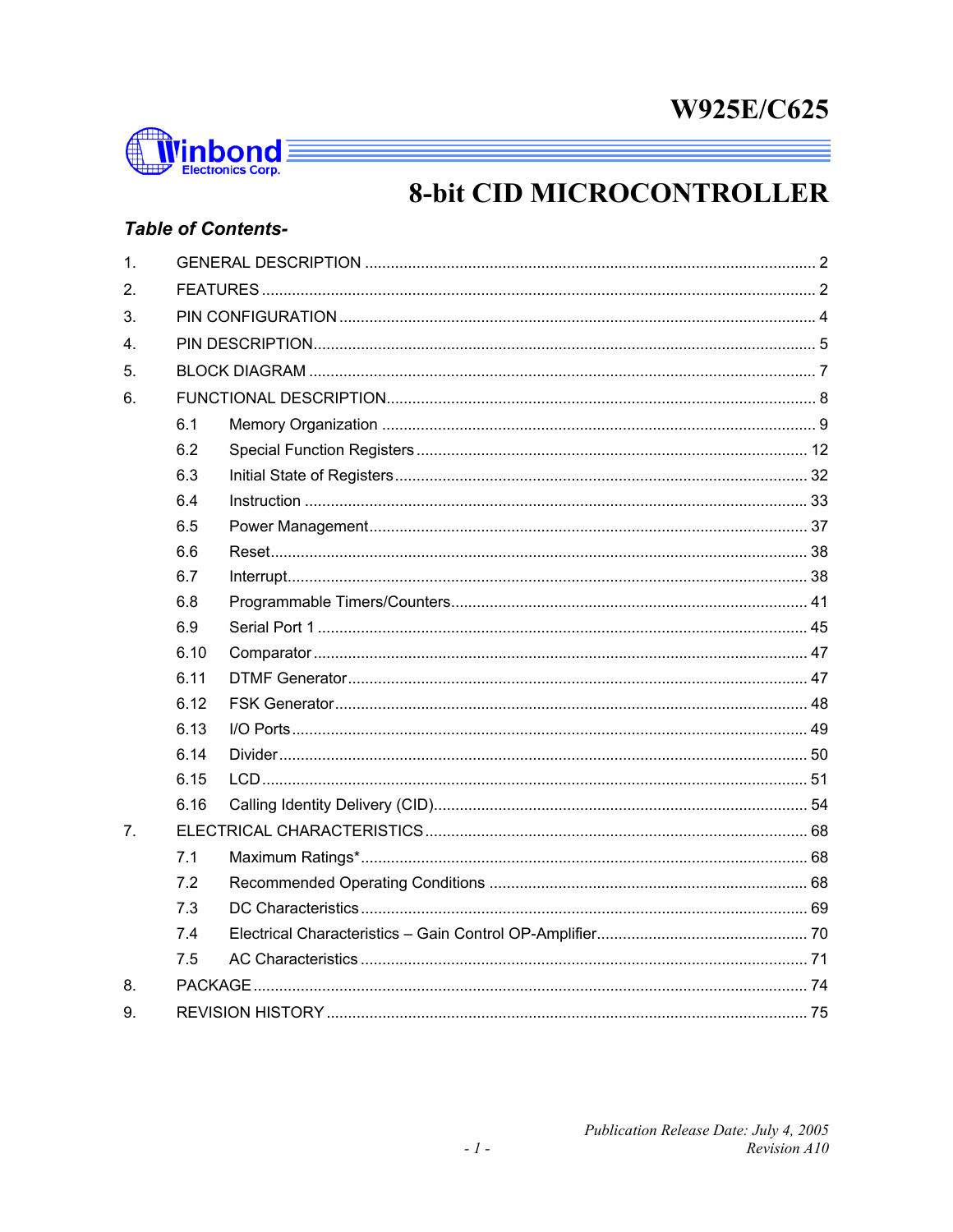

### **1. GENERAL DESCRIPTION**

The W925E/C625 is an all in one single 8-bit micro-controller with widely used Calling Identity Delivery (CID) function. The 8-bit CPU core is based on the 8051 family; therefore, all the instructions are compatible to the Turbo 8051 series. The CID part consisted of FSK decoder, DTMF receiver, CPE\* Alert Signal (CAS) detector and Ring detector. Also built-in DTMF generator and FSK generator with baud rate 1200 bps (bits/sec). Using W925E/C625 can easily implement the CID adjunct box and the feature phone or Short Message Service (SMS) phone with CID function. The main features are listed in the next section.

### **2. FEATURES**

- x **APPLICATION**: The *SMS* phone with CID function and CID adjunct box.
- x **CPU**: 8-bit micro-controller is similar to the 8051 family.
	- EEPROM type operating voltage:

 µC: Depend on the operating vol. option. Either 2.4 to 3.6V or 3.0 to 5.5V for operating. If 2.4 to 3.6V be selected, the µC operating range is from 2.4 to 3.6V, else if 3.0 to 5.5V be selected, the µC operating range is from 3.0 to 5.5V.

CID: 3.0 to 5.5V.

- MASK type operating voltage:

µC: 2.2 to 5.5V.

CID: 3.0 to 5.5V.

- x **Dual-clock operation:** 
	- Main oscillator: 3.58MHz crystal for CID and DTMF function. And built-in RC oscillator.
	- Sub oscillator: 32768Hz crystal.
	- Main and sub oscillators are enable/disable by bit control individually.
- **ROM**: 64K bytes internal flash EEPROM/MASK ROM type.
	- Up 64K bytes for program ROM.
	- Total 64K bytes for look-up table ROM.
- x **RAM**:
	- 256 bytes on chip scratch-pad RAM.
	- 4K bytes on chip RAM for MOVX instruction.
	- 224 bytes on chip LCD RAM.
- LCD: dot matrix control method.
	- 1792 dots: 56 Segments x 32 Common, 1/5 bias.
- x **CID**:
	- Compatible with Bellcore TR-NWT-000030 & SR-TSV-002476, British Telecom(BT) SIN227, U.K. Cable Communication Association(CCA) specification.
	- FSK modulator/demodulator: for Bell 202 and ITU-T V.23 FSK with 1200-baud rate.
	- CAS detector: for dual tones of Bellcore CAS and BT Idle State and Loop State Dual Tone Alert Signal (DTAS).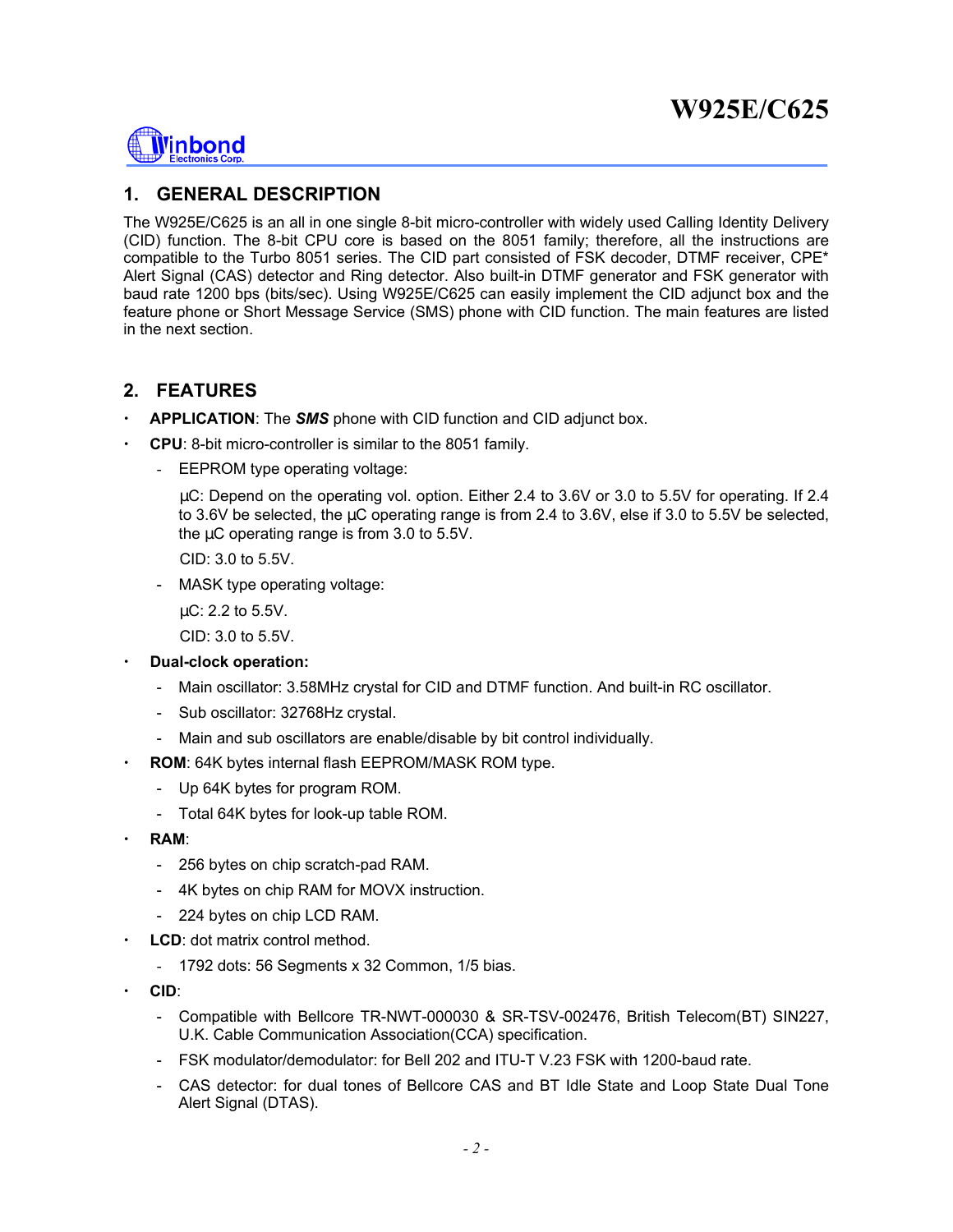

- DTMF generator/receiver;
- Ring detector: for line reversal for BT, ring burst for CCA or ring signal for Bellcore.
- Two independent OP amps with adjustable gain for Tip/Ring and Telephone Hybrid connections.
- x **I/O**: 40 I/O pins.
	- P0: Bit and byte addressable. I/O mode can be bit controlled. Open drain type.
	- P1~P3: Bit and byte addressable. Pull high and I/O mode can be bit controlled.
	- P4 : Byte addressable. Pull high and I/O mode can be bit controlled.

**Note:** "CPE\*" Customer Premises Equipment

- Power mode:
	- **Normal mode**: Normal operation
	- **Dual-clock slow operation mode**: System is operated by the sub-oscillator (Fosc=Fs and Fm is stopped)
	- **Idle mode**: CPU hold. The clock to the CPU is halted, but the interrupt, timer and watchdog timer block work normally but CID function is disabled.
	- **Power down mode**: All activity is completely stopped and power consumption is less than 1 µA.
- x **Timer**: 2 13/16-bit timers, or 8-bit auto-reload timers, that are Timer0 and Timer1.
- **Watchdog timer:** WDT can be programmed by the user to serve as a system monitor.
- **Interrupt:** 11 interrupt sources with two levels of priority.
	- 4 interrupts from INT0, INT1, INT2 and INT3.
	- 2 interrupts from Timer0, Timer1.
	- 1 interrupt from Serial port.
	- 1 interrupt from CID.
	- 1 interrupt from 13/14-bit Divider.
	- 1 interrupt from Comparator.
	- 1 interrupt from Watch Dog Timer.
- x **Divider:** 13/14 bit divider, clock source from sub-oscillator, therefore, DIVF set every 0.25/0.5 Sec.
- Comparator:
	- Comparator:1 analog input from VNEG pin, 2 reference input pins, one is from VPOS pin and another is from internal 1.0v regulator output.
- Serial port:
	- An 8-bit serial transceiver with SCLK and SDATA.
- Package:
	- 160pin QFP : The part numbers are W925E625 & W925C625
	- Lead free 160pin QFP: The part numbers are W925E625FG & W925G625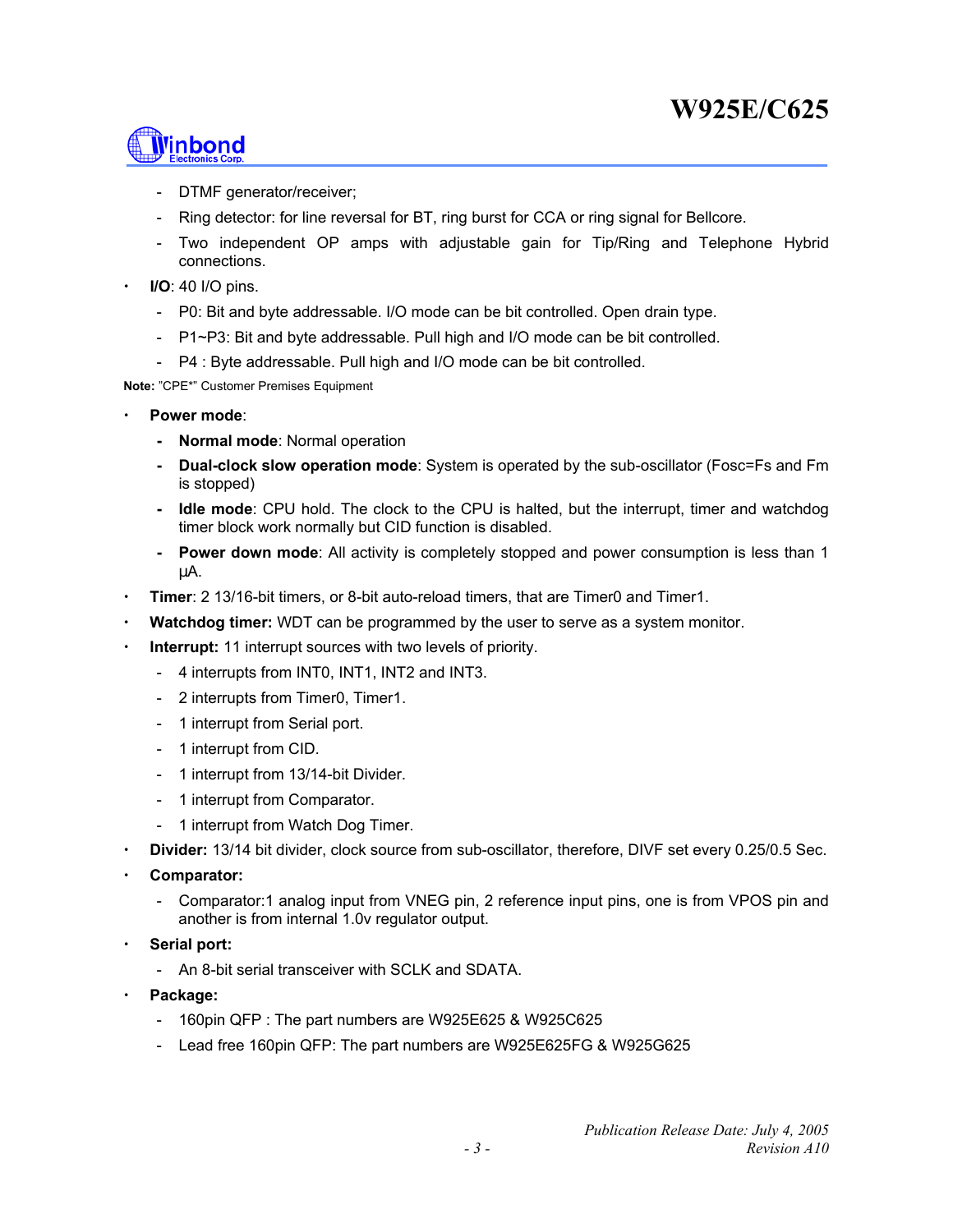

# **3. PIN CONFIGURATION**

Figure 3-1 shows the pin assignment. The package type is 160pin QFP.



Figure 3-1 W925E/C625 Pin Configuration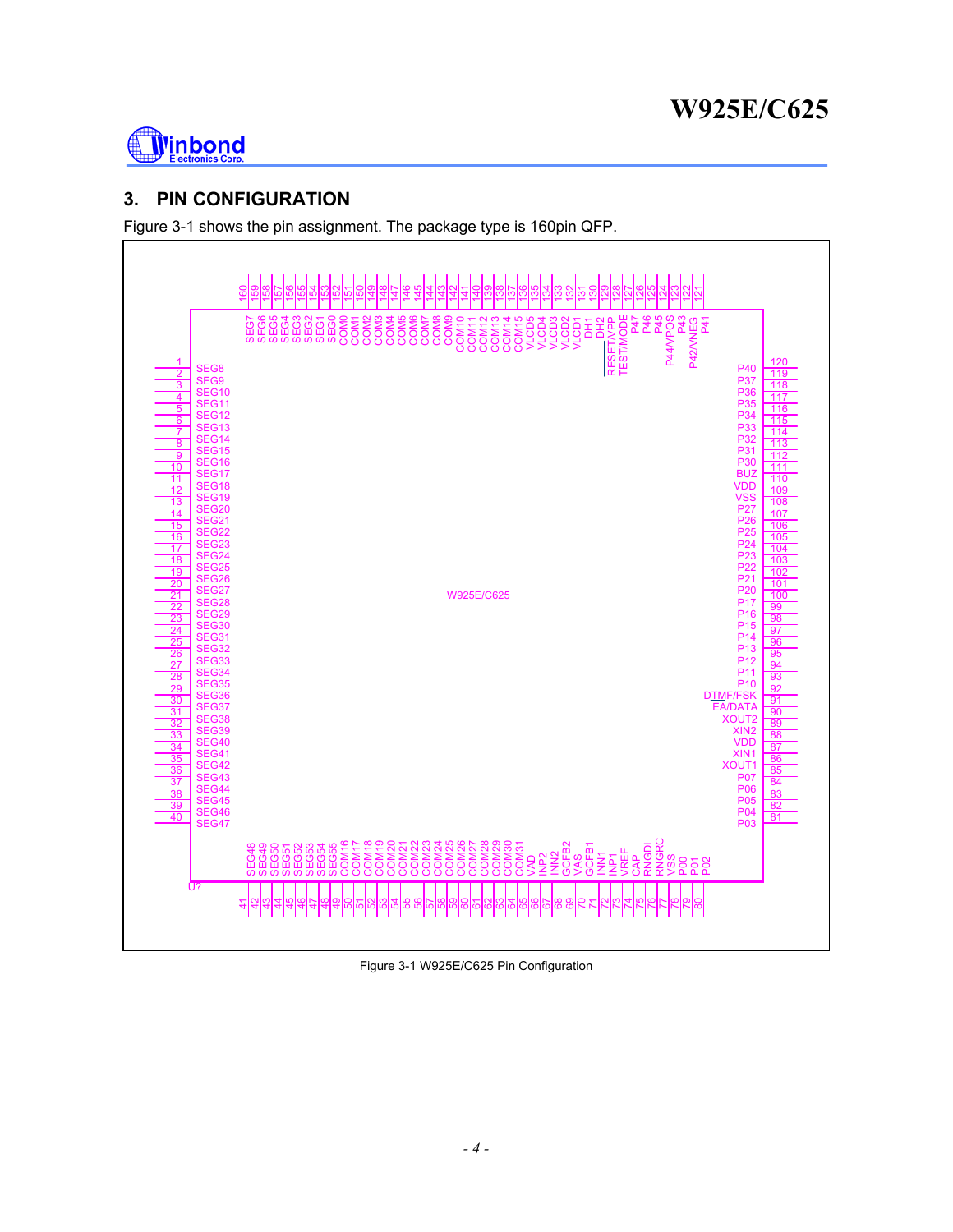

# **4. PIN DESCRIPTION**

| <b>SYMBOL</b>         | <b>I/O</b>  | <b>DESCRIPTION</b>                                                                                                                                                                                                                                                                                |
|-----------------------|-------------|---------------------------------------------------------------------------------------------------------------------------------------------------------------------------------------------------------------------------------------------------------------------------------------------------|
| <b>TEST/MODE</b>      | $IVO$       | TEST pin. In E version (EEPROM type), it works as a Mode pin to select<br>programming mode. In C version (Mask type), this pin with internal pull-low<br>resistor.                                                                                                                                |
| $E\overline{A}$ /DATA | I, I/O      | Set high for normal function. In E version, it works as Data pin. In C version,<br>this pin with internal pull-high resistor.                                                                                                                                                                     |
| RESET N <sub>PP</sub> | L           | RESET pin. A low pulse causes the whole chip reset. In E version, this pin<br>work as $V_{PP}$ pin, which is a supply programming voltage. In C version, this pin<br>with internal pull-high resistor.                                                                                            |
| <b>RNGDI</b>          | L           | Ring Detect Input (Schmitt trigger input). Used for ring detection and line<br>reversal detection. Must maintain a voltage between VAD and VAS.                                                                                                                                                   |
| <b>RNGRC</b>          | $\circ$     | Ring RC (Open drain output and Schmitt trigger input). Used to set the time<br>interval from the end of RNGDI pin to the inactive condition of the RNGON<br>pin. An external resistor must connected to VAD and a capacitor connected<br>to $V_{SS}$ , the time interval is the RC time constant. |
| CAP                   | O           | Must be connected $0.1 \mu$ F capacitor to $V_{SS}$ .                                                                                                                                                                                                                                             |
| <b>VREF</b>           | $\circ$     | Reference Voltage. Nominally, $V_{DD}/2$ is used to bias the input of the gain<br>control op-amp.                                                                                                                                                                                                 |
| GCFB1                 | O           | Op-amp1 Feed-back Gain Control signal. Select the input gain by connecting<br>this pin and the INN1 pin with feedback resistor. It is recommended that the<br>op-amp1 be set to unity gain.                                                                                                       |
| INN1                  | L           | Inverting Input of the gain control op-amp1.                                                                                                                                                                                                                                                      |
| INP <sub>1</sub>      | L           | Non-inverting Input of the gain control op-amp1.                                                                                                                                                                                                                                                  |
| GCFB2                 | O           | Op-amp2 Feed-back Gain Control signal. Select the input gain by connecting<br>this pin and the INN2 pin with feedback resistor. It is recommended that the<br>op-amp2 be set to unity gain.                                                                                                       |
| INN <sub>2</sub>      | L           | Inverting Input of the gain control op-amp2.                                                                                                                                                                                                                                                      |
| INP <sub>2</sub>      | L           | Non-inverting Input of the gain control op-amp2.                                                                                                                                                                                                                                                  |
| <b>VAD</b>            | L           | Analog voltage supply.                                                                                                                                                                                                                                                                            |
| <b>VAS</b>            | L           | Analog ground.                                                                                                                                                                                                                                                                                    |
| $V_{DD}$              | L           | Digital voltage supply.                                                                                                                                                                                                                                                                           |
| $V_{SS}$              | I           | Digital ground.                                                                                                                                                                                                                                                                                   |
| XOUT1                 | $\mathsf O$ | Output pin for main-oscillator. Connected to 3.58MHz crystal for CID function.                                                                                                                                                                                                                    |
| XIN1                  | L           | Input pin for main-oscillator. Connected to 3.58MHz crystal for CID function.                                                                                                                                                                                                                     |
| XOUT2                 | O           | Output pin for sub-oscillator. Connected to 32.768KHz crystal only. Suggest<br>to add an external capacitor about 10~30pF to ground ( $V_{SS}$ ) for the accuracy<br>of the oscillator.                                                                                                           |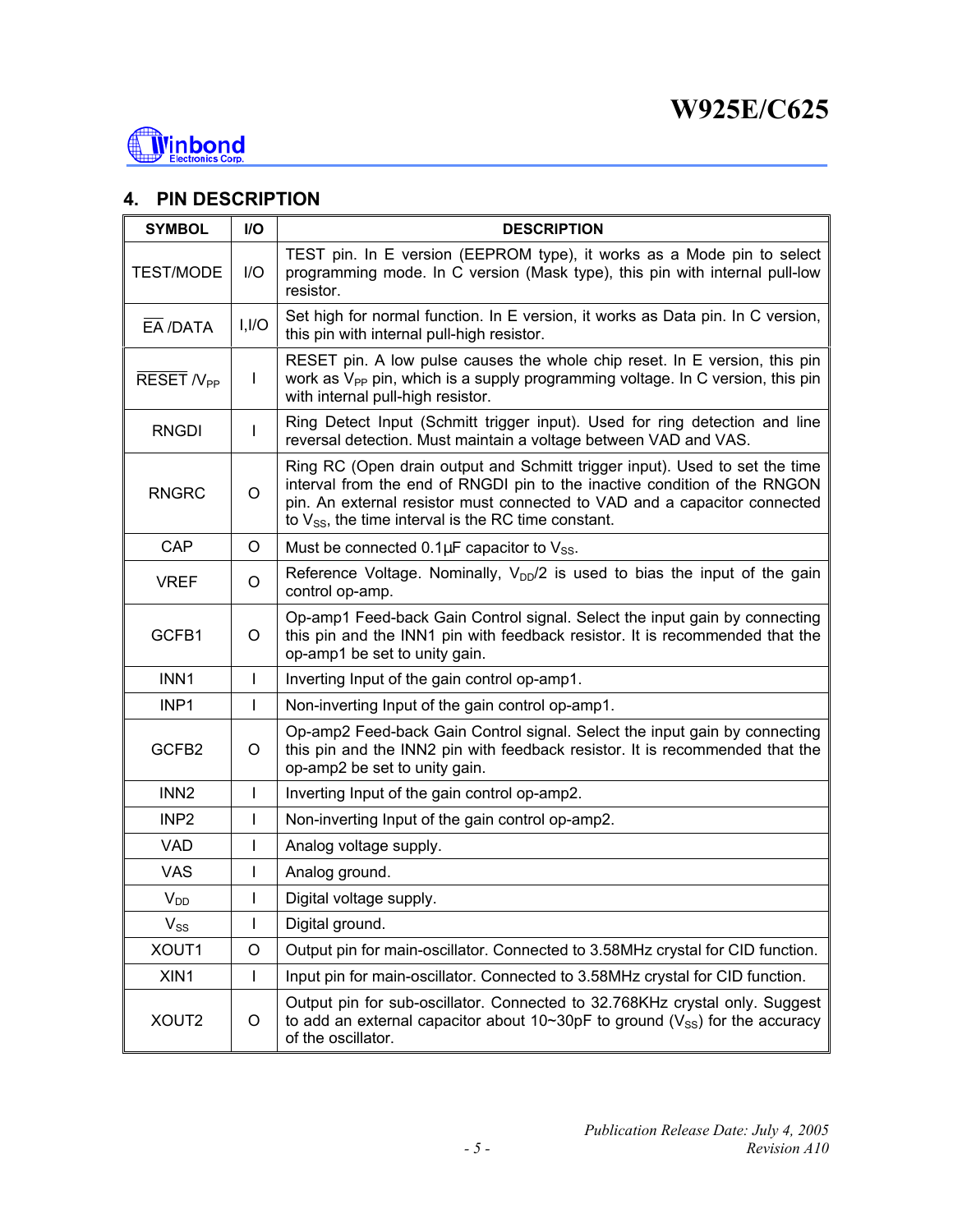

Pin Description, continued

| <b>SYMBOL</b>               | $II$    | <b>DESCRIPTION</b>                                                                                                                                                                                             |
|-----------------------------|---------|----------------------------------------------------------------------------------------------------------------------------------------------------------------------------------------------------------------|
| XIN <sub>2</sub>            | L       | Input pin for sub-oscillator. Connected to 32.768KHz crystal only. Suggest to<br>add an external capacitor about 10~30Pf to ground ( $V_{SS}$ ) for the accuracy of<br>the oscillator.                         |
| <b>DTMF/FSK</b>             | O       | FTE=0, Dual-Tone Multi-Frequency(DTMF) signal output                                                                                                                                                           |
|                             |         | FTE=1, FSK signal output                                                                                                                                                                                       |
| <b>BUZ</b>                  | $\circ$ | Buzzer output pin. If buzzer function is disabled, BUZ pin is in floating state.                                                                                                                               |
| P00-P07                     | I/O     | Input/Output port0. Port0 data can be bit controlled. The I/O mode is<br>controlled by P0IO register. Port0 is open drain type when it is configured as<br>output mode.                                        |
| P10-P17                     | $II$    | Input/Output port1 with pull high resistors. Port1 data can be bit controlled.<br>The I/O mode is controlled by P1IO register. The P10-P13 and P14-P17<br>indicates the external interrupt pins(INT2 and INT3) |
| P20-P27                     | 1/O     | Input/Output port2 with pull high resistors. Port2 data can be bit controlled.<br>The I/O mode is controlled by P2IO register.                                                                                 |
| P30-P37                     | 1/O     | Input/Output port3 with pull high resistors. Port3 data can be bit controlled.<br>The I/O mode is controlled by P3IO register. The special function of port3 is<br>referred to the description of P3 register. |
| P40-P47                     | 1/O     | Contents are byte controlled. Pull high and I/O mode can be bit controlled.                                                                                                                                    |
|                             |         | The special function of P4 is referred to the description of P4 register.                                                                                                                                      |
| VPOS,                       | L       | The comparator V+, V- analog input pins. Share pin with P4.2 and P4.4                                                                                                                                          |
| <b>VNEG</b>                 |         |                                                                                                                                                                                                                |
| DH1, DH2                    | L       | Connection terminals for LCD voltage doublers capacitor.                                                                                                                                                       |
| VLCD1-5                     | L       | Positive LCD voltage supplies terminals.                                                                                                                                                                       |
| SEG0-<br><b>SEG55</b>       | $\circ$ | LCD segment output pins.                                                                                                                                                                                       |
| COM <sub>0</sub> -<br>COM31 | O       | LCD common output pins.                                                                                                                                                                                        |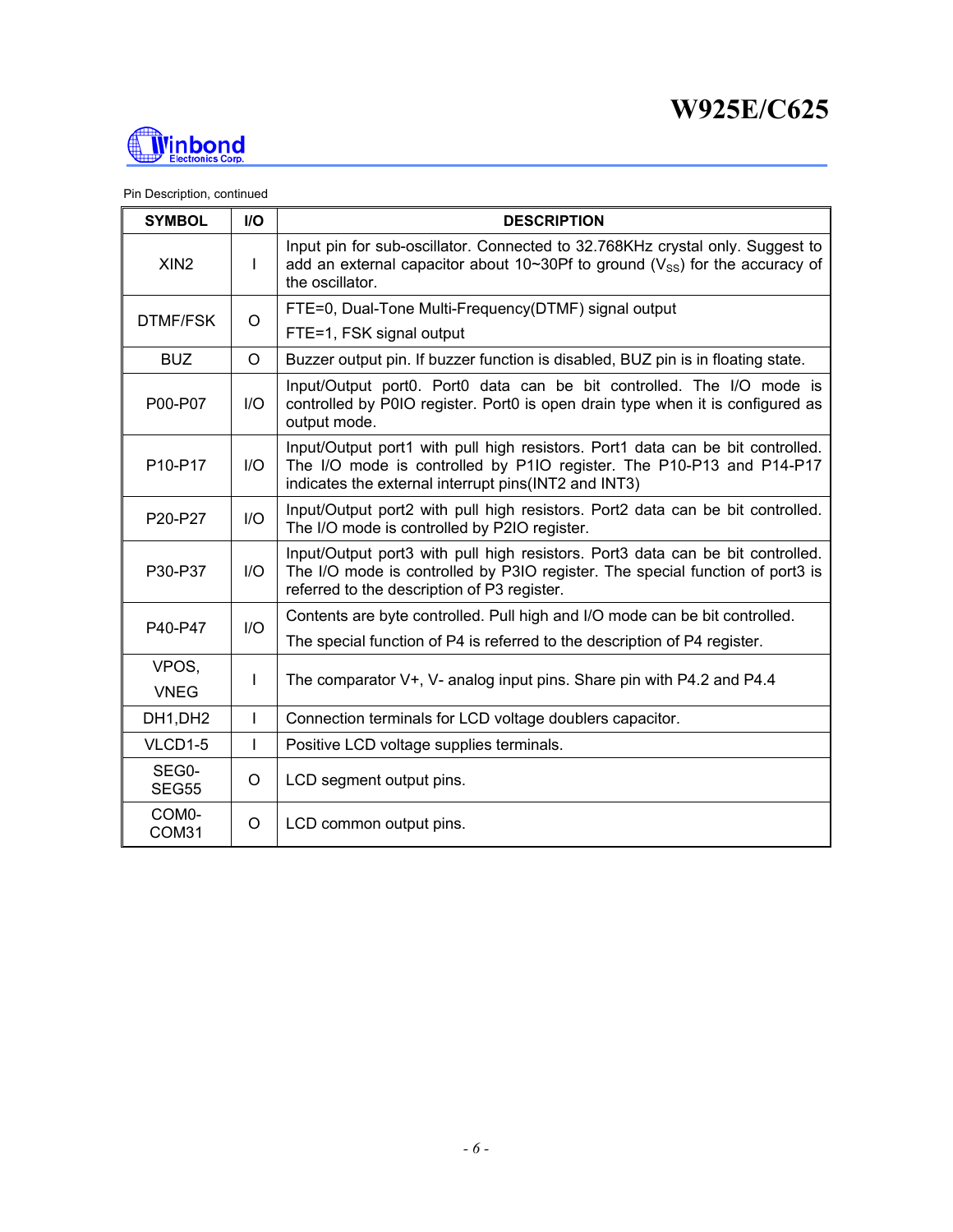

### **5. BLOCK DIAGRAM**

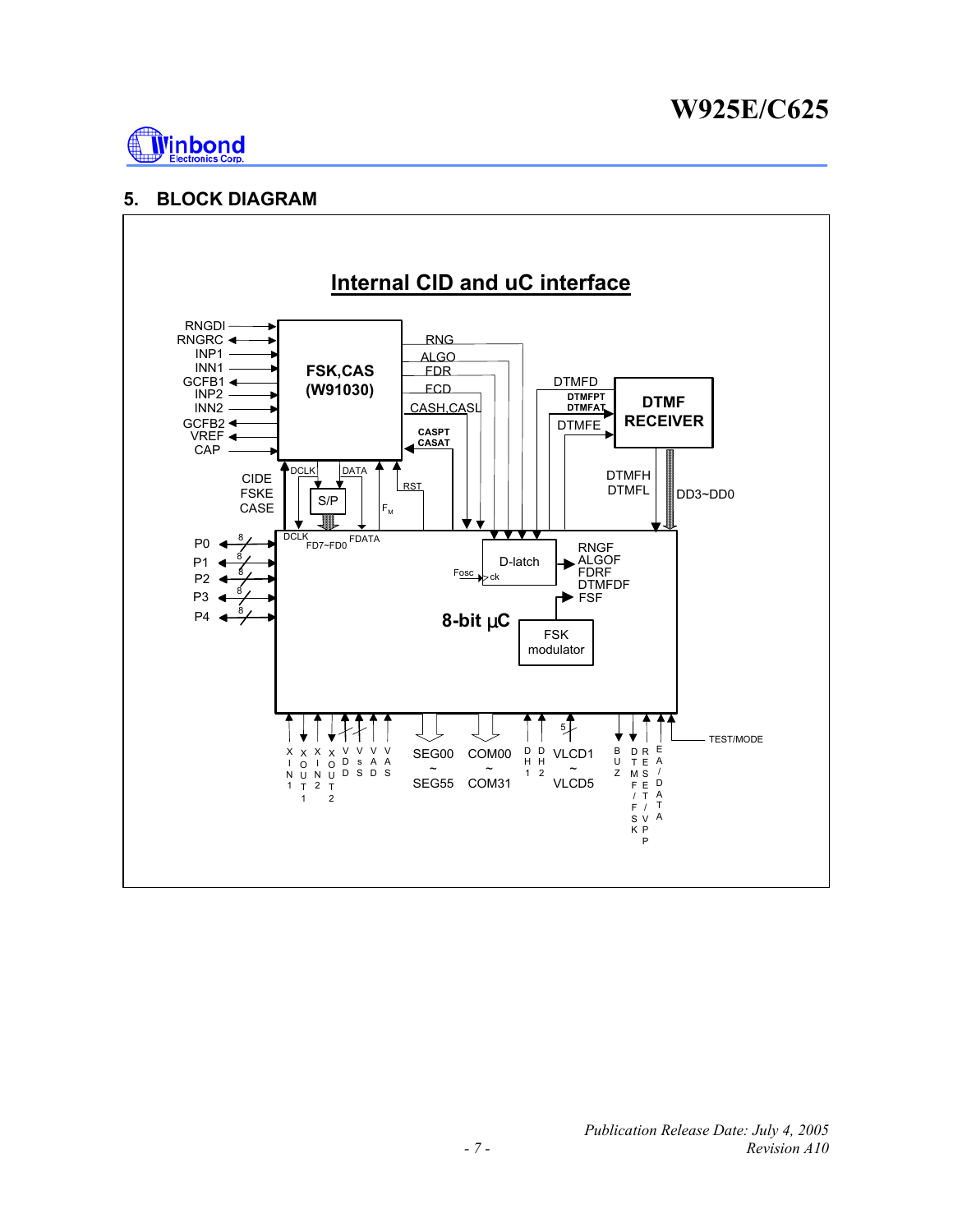

# **6. FUNCTIONAL DESCRIPTION**

The W925E/C625 is an 8-bit micro-controller with CID function. The 8-bit micro-control has the same instruction set as the 8051 family, with one addition: DEC DPTR (op-code A5H, the DPTR is decreased by 1). In addition, the W925E/C625 contains on-chip 4K + 224 bytes MOVX RAM.

#### **ROM:**

There are 64K bytes EEPROM/MASK ROM. The total 64K bytes EEPROM/MASK ROM is used for program code. The completely 64K bytes EEPROM/MASK ROM can be used for the look-up table memory.

#### **On-chip Data RAM:**

The W925E/C625 has 4K normal RAM + 224 Bytes of discontinuity LCD RAM which address is from 0000H to 0FFFH + 2000H to 20FEH. It only can be accessed by MOVX instruction; this on-chip RAM is optional under software control. The 224 bytes of RAM, which no appends to the 4K bytes RAM, are used for LCD RAM. The on-chip data RAM is not used for executable program memory. There is no conflict or overlap among the 256 bytes scratchpad RAM and the 4K Bytes MOVX RAM as they use different addressing modes and separate instructions.

#### **CID:**

The CID functions include the FSK decoder, CAS detector, and DTMF decoder and ring detector.

#### **FSK modulator:**

Support ITU-T V.23 and Bellcore 202 FSK transmit modulate signal

#### **DTMF modulator:**

The W925E/C625 built-in Dual tone multi-frequency generator.

#### **I/O Ports:**

The W925E/C625 has five 8-bit I/O ports giving 40 lines. Port0 to Port3 can be used as an 8-bit general I/O port with bit-addressable. The I/O mode of each port are controlled by PxIO registers. Port 1 to Port 4 have internal pull high resistors enabled/disabled by PxH registers. Port0 is open-drain type in output mode.

#### **Serial I/O port:**

The serial port, through P4.0 (SCLK) and P4.1 (SDATA), is an 8-bit synchronous serial I/O interface.

#### **Timers:**

The W925E/C625 has two 13/16-bit timers or 8 bits auto-reload timers. An independent watchdog timer is used as a System Monitor or as a very long time period timer. A divider can produce the divider interrupt in every period of 0.5S or 0.25S.

#### **Comparator:**

The W925E/C625 has an internal comparator with one external analog signal input path VNEG and an external path VPOS or a regulator voltage for the reference input REF1.

#### **LCD:**

The LCD display of 1792 dots is 1/5 bias with 56 segments and 32 commons. The LCD display of The LCD voltage is from internal regulator or external voltage source.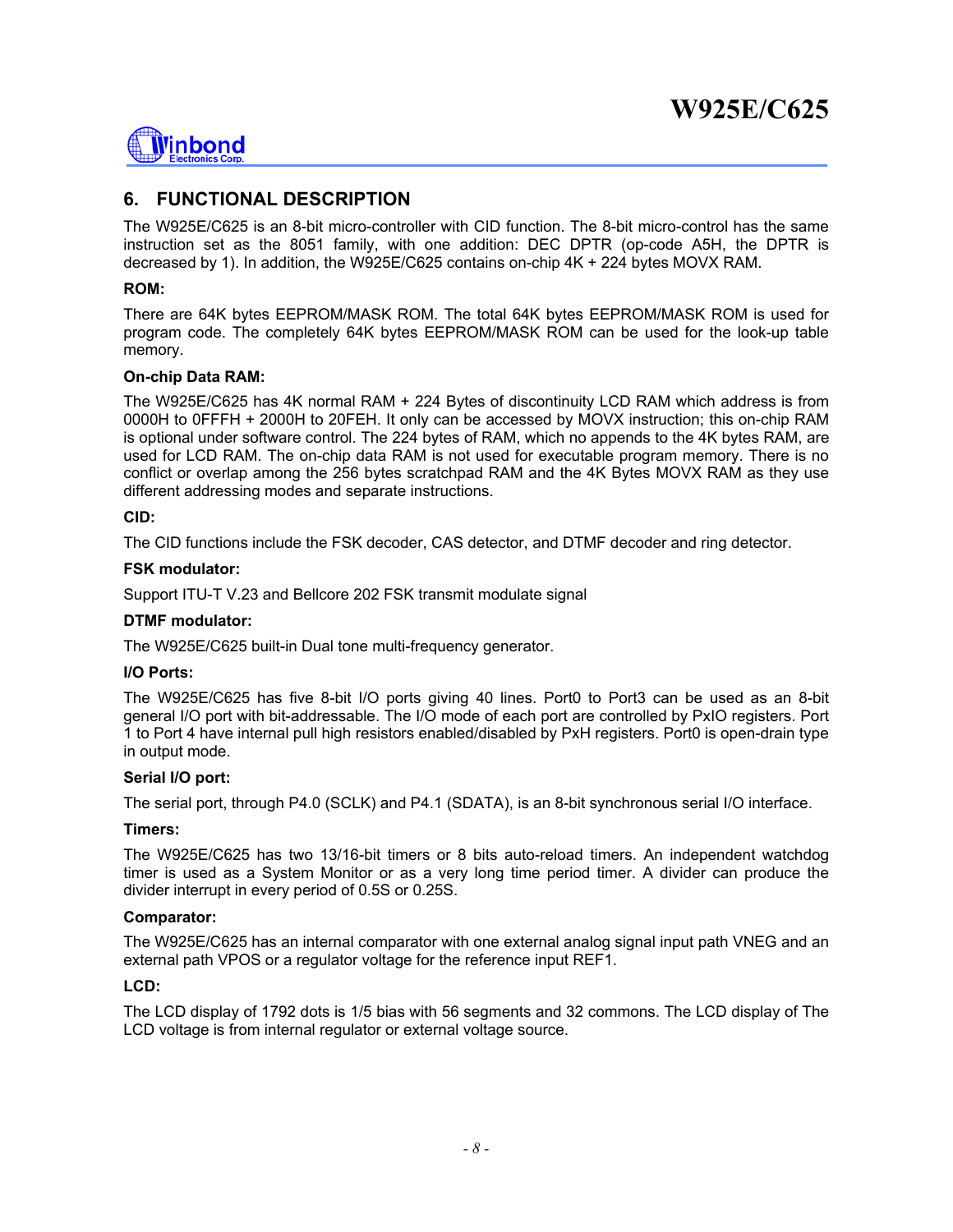

#### **Interrupts:**

The W925E/C625 provides 11 interrupt resources with two priority level, including 4 external interrupt sources, 2 timer interrupts, 1 CID interrupt, 1 divider interrupt, 1 serial port interrupt, 1 comparator interrupt and 1 watchdog timer interrupt.

#### **Power Management:**

The W925E/C625 has IDLE and POWER DOWN modes of operation. In the IDLE mode, the clock to the CPU core is stopped however the functions of the timers, divider, CID and interrupts are active continuously. In the POWER DOWN mode, both of the system clock stop oscillating and the chip operation is completely stopped. POWER DOWN mode is the state of the lowest power consumption.

### **6.1 Memory Organization**

The W925E/C625 separates the memory into two separate sections, the Program Memory and the Data Memory. The Program Memory is used to store the instruction op-codes and look-up table data, while the Data Memory is used to store data or for memory mapped devices.

#### **Program Memory:**

The Program Memory on the W925E/C625 can be up to 64K bytes. The total 64K bytes EEPROM/MASK ROM are used to store the op-codes and the whole 64K can be used to store lookup table data.



Figure 6-1 Program Memory Map

#### **Data Memory:**

The W925E/C625 contains on-chip 4K + 224 bytes MOVX RAM of Data Memory, which can only be accessed by MOVX instructions from the address 0000H to 0FFFH and from 2000H to 20FEH. In addition, the W925E/C625 has 256 bytes of on-chip scratchpad RAM. This can be accessed either by direct addressing or by indirect addressing. There are also Special Function Registers (SFRs), which can only be accessed by direct addressing. Since the scratchpad RAM is only 256 bytes, it can be used only when data contents are small. In the event that larger data contents are present, the only one selection is on-chip MOVX RAM. The on-chip MOVX RAM can only be accessed by a MOVX instruction. However, the on-chip RAM has the fastest access times. The memory map is shown Figure 6-2 and Figure 6-3 shows the scratchpad RAM/Register addressing.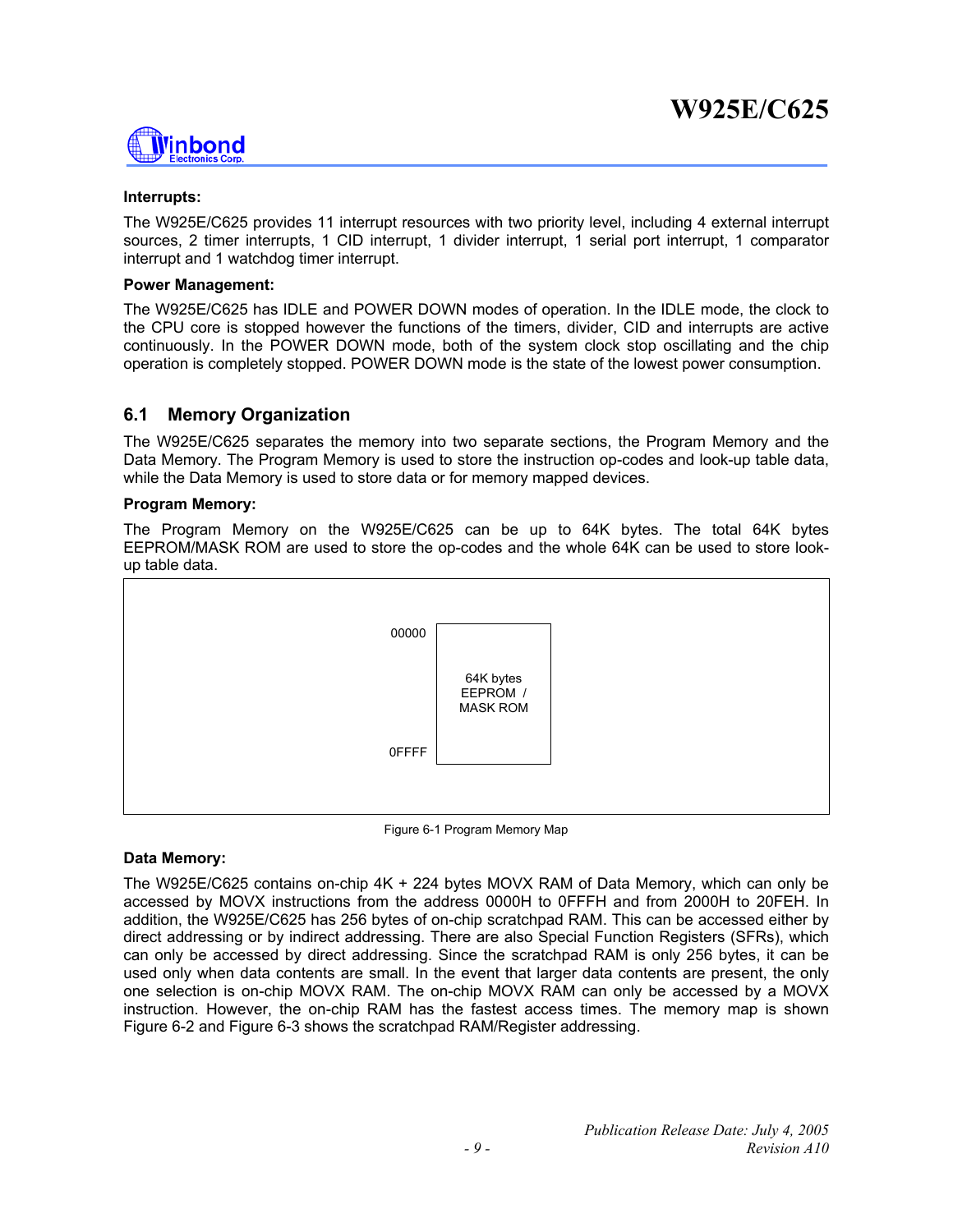



Figure 6-2 Memory Map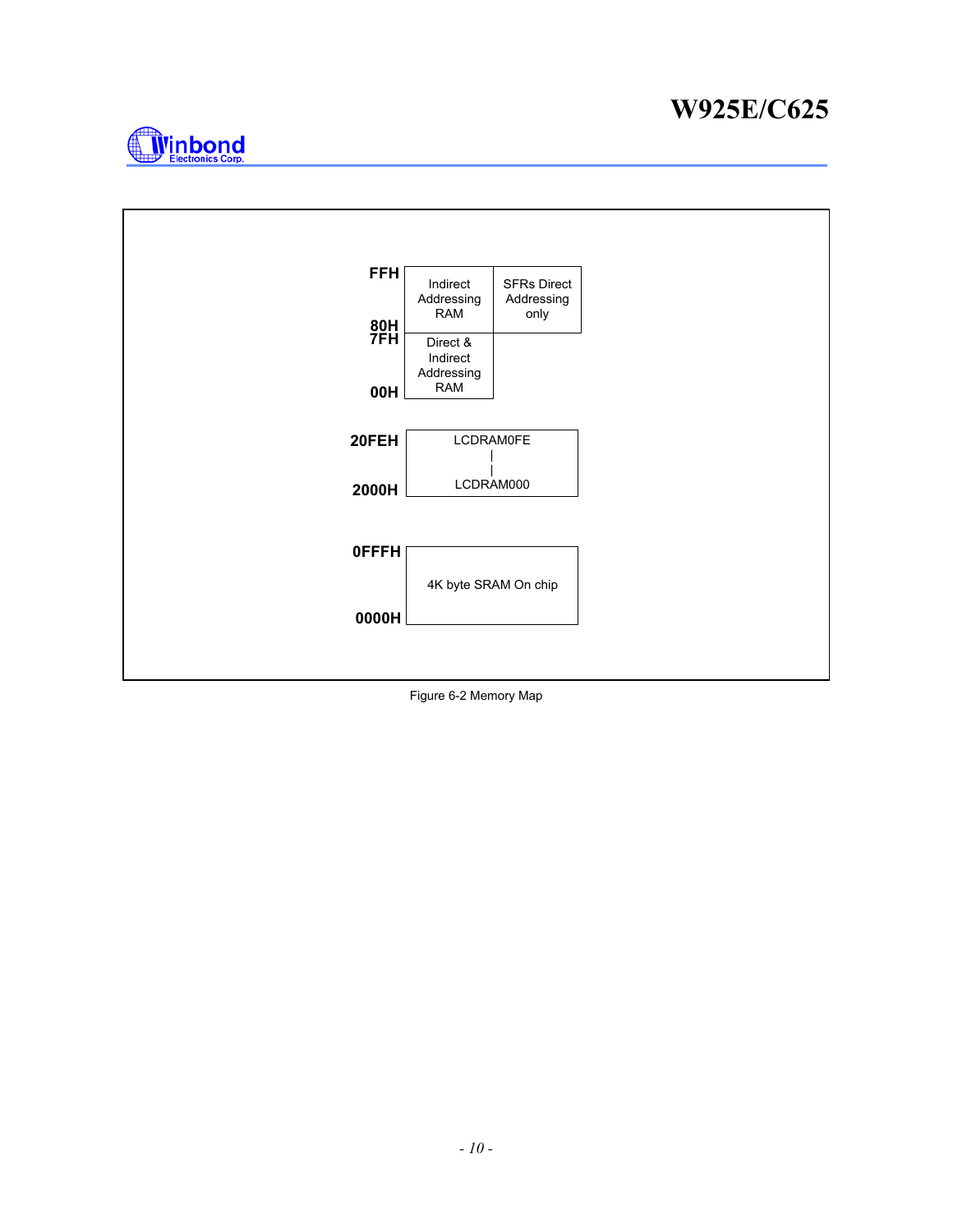

| 80h        |          |          |                | <b>Indirect RAM</b> |          |          |          |          |                        |
|------------|----------|----------|----------------|---------------------|----------|----------|----------|----------|------------------------|
| 7Fh        |          |          |                |                     |          |          |          |          |                        |
|            |          |          |                | Direct RAM          |          |          |          |          |                        |
| 30h        |          |          |                |                     |          |          |          |          |                        |
| 2Fh<br>2Eh | 7F       | 7E       | 7D             | 7C                  | 7B       | 7Α       | 79       | 78       |                        |
| 2Dh        | 77<br>6F | 76<br>6E | 75             | 74<br>6C            | 73       | 72       | 71       | 70       |                        |
| 2Ch        | 67       | 66       | 6D<br>65       | 64                  | 6B<br>63 | 6A<br>62 | 69<br>61 | 68<br>60 |                        |
| 2Bh        | 5F       | 5E       | 5 <sub>D</sub> | 5C                  | 5B       | 5A       | 59       | 58       |                        |
| 2Ah        | 57       | 56       | 55             | 54                  | 53       | 52       | 51       | 50       |                        |
| 29h        | 4F       | 4E       | 4D             | 4C                  | 4B       | 4A       | 49       | 48       |                        |
| 28h        | 47       | 46       | 45             | 44                  | 43       | 42       | 41       | 40       | <b>Bit Addressable</b> |
| 27h        | 3F       | 3E       | 3D             | 3C                  | 3B       | 3A       | 39       | 38       |                        |
| 26h        | 37       | 36       | 35             | 34                  | 33       | 32       | 31       | 30       | 20H-2FH                |
| 25h        | 2F       | 2E       | 2D             | $\overline{2C}$     | 2B       | 2A       | 29       | 28       |                        |
| 24h        | 27       | 26       | 25             | 24                  | 23       | 22       | 21       | 20       |                        |
| 23h        | 1F       | 1E       | 1D             | 1C                  | 1B       | 1A       | 19       | 18       |                        |
| 22h        | 17       | 16       | 15             | 14                  | 13       | 12       | 11       | 10       |                        |
| 21h        | 0F       | 0E       | 0D             | $\overline{OC}$     | 0B       | 0A       | 09       | 08       |                        |
| 20h        | 07       | 06       | 05             | 04                  | 03       | 02       | 01       | 00       |                        |
| 1Fh        |          |          |                | Bank 3              |          |          |          |          |                        |
| 18h        |          |          |                |                     |          |          |          |          |                        |
| 17h        |          |          |                | Bank 2              |          |          |          |          |                        |
| 10h        |          |          |                |                     |          |          |          |          |                        |
| 0Fh<br>08h |          |          |                | Bank 1              |          |          |          |          |                        |
| 07h        |          |          |                |                     |          |          |          |          |                        |
| 00h        |          |          |                | Bank 0              |          |          |          |          |                        |
|            |          |          |                |                     |          |          |          |          |                        |

Figure 6-3 Scratchpad RAM/Register Addressing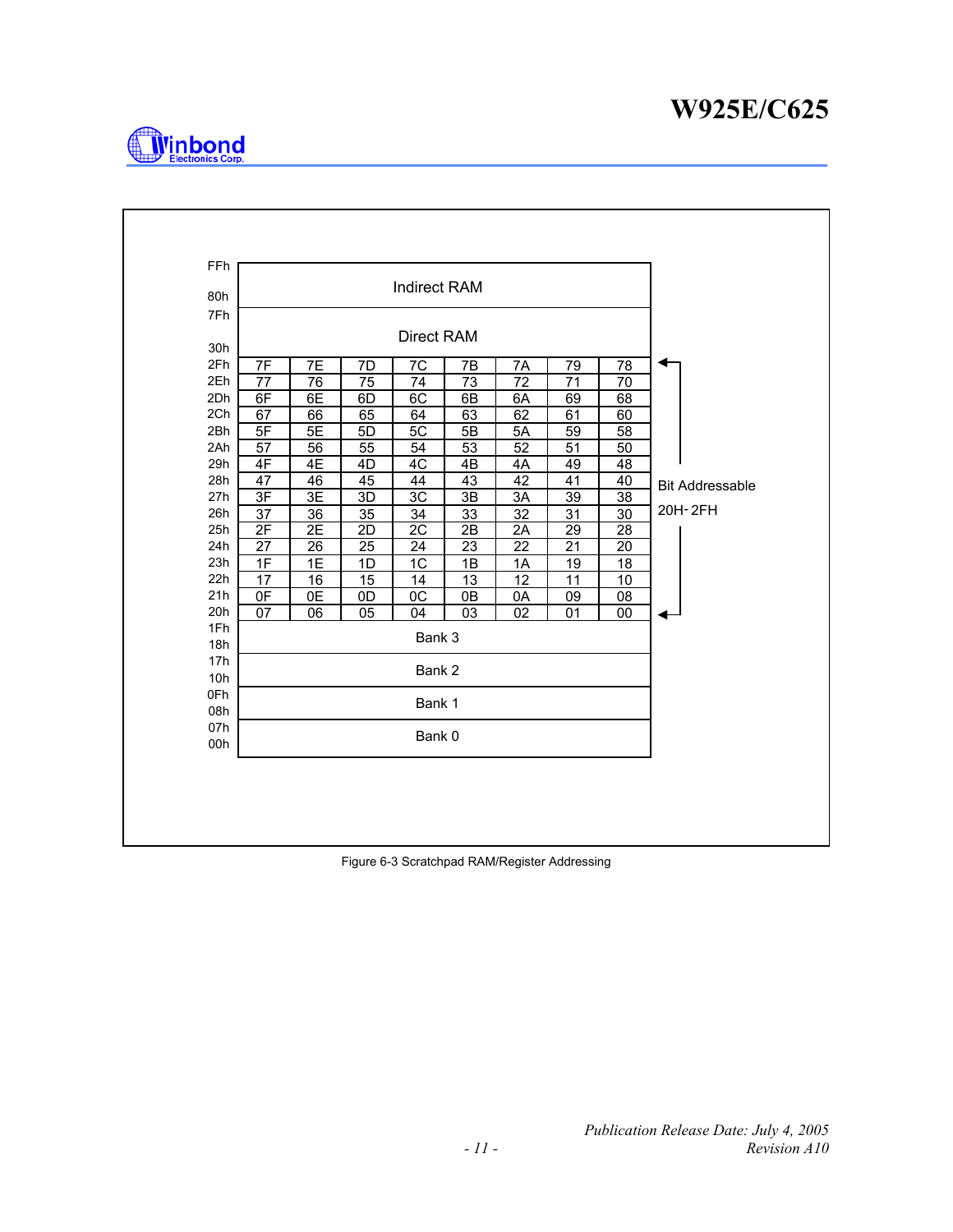

### **6.2 Special Function Registers**

The W925E/C625 uses Special Function Registers (SFRs) to control and monitor peripherals and their Modes.

The SFRs reside in the register locations 80-FFh and accessed by direct addressing only. Some of the SFRs are bit addressable. This is very useful in cases where one wishes to modify a particular bit without changing the others. The SFRs that are bit addressable are those whose addresses end in 0 or 8. The list of SFRs is as follows. The table is condensed with eight locations per row. Empty locations indicate that there are no registers at these addresses. The content of reserved bits or registers is not guaranteed.

| F <sub>8</sub> | <b>EIP</b>     | <b>CIDGD</b> | <b>CIDGA</b>     |                   |                 |                  |                  |                  |
|----------------|----------------|--------------|------------------|-------------------|-----------------|------------------|------------------|------------------|
| F <sub>0</sub> | B              |              |                  |                   |                 |                  |                  |                  |
| E <sub>8</sub> | EIE            |              |                  |                   |                 |                  |                  |                  |
| E <sub>0</sub> | <b>ACC</b>     |              |                  |                   |                 |                  |                  |                  |
| D <sub>8</sub> | <b>WDCON</b>   |              |                  |                   |                 |                  |                  |                  |
| D <sub>0</sub> | <b>PSW</b>     |              |                  |                   |                 |                  |                  |                  |
| C <sub>8</sub> | <b>DIVC</b>    |              |                  |                   |                 |                  |                  |                  |
| CO             | SCON1          | SBUF1        | <b>REGVC</b>     |                   | <b>PMR</b>      | <b>STATUS</b>    | <b>FSKTC</b>     | <b>FSKTB</b>     |
| B <sub>8</sub> | IP             |              | <b>DTMFG</b>     | <b>COMPR</b>      | IRC1            | IRC <sub>2</sub> | <b>CASPT</b>     | <b>CASAT</b>     |
| B <sub>0</sub> | P <sub>3</sub> | <b>CIDR</b>  | <b>CIDFG</b>     | <b>CIDPCR</b>     | <b>FSKDR</b>    | <b>DTMFDR</b>    | <b>DTMFPT</b>    | <b>DTMFAT</b>    |
| A <sub>8</sub> | IE             |              |                  |                   |                 |                  | <b>P4IO</b>      |                  |
| A <sub>0</sub> | P <sub>2</sub> | HB           | P <sub>4</sub> H |                   |                 |                  | P4               |                  |
| 98             |                |              |                  | P <sub>1</sub> EF |                 | P <sub>1</sub> H | P <sub>2</sub> H | P <sub>3</sub> H |
| 90             | P <sub>1</sub> | <b>EXIF</b>  |                  | P <sub>1</sub> SR | P0IO            | <b>P1IO</b>      | <b>P2IO</b>      | P3IO             |
| 88             | <b>TCON</b>    | <b>TMOD</b>  | TL <sub>0</sub>  | TL <sub>1</sub>   | TH <sub>0</sub> | TH <sub>1</sub>  | CKCON1           | CKCON2           |
| 80             | P <sub>0</sub> | <b>SP</b>    | <b>DPL</b>       | <b>DPH</b>        | DPL1            | DPH1             | <b>DPS</b>       | <b>PCON</b>      |

### **Table 1 Special Function Register Location Table**

**Note:** The SFRs in the column with dark borders are bit-addressable.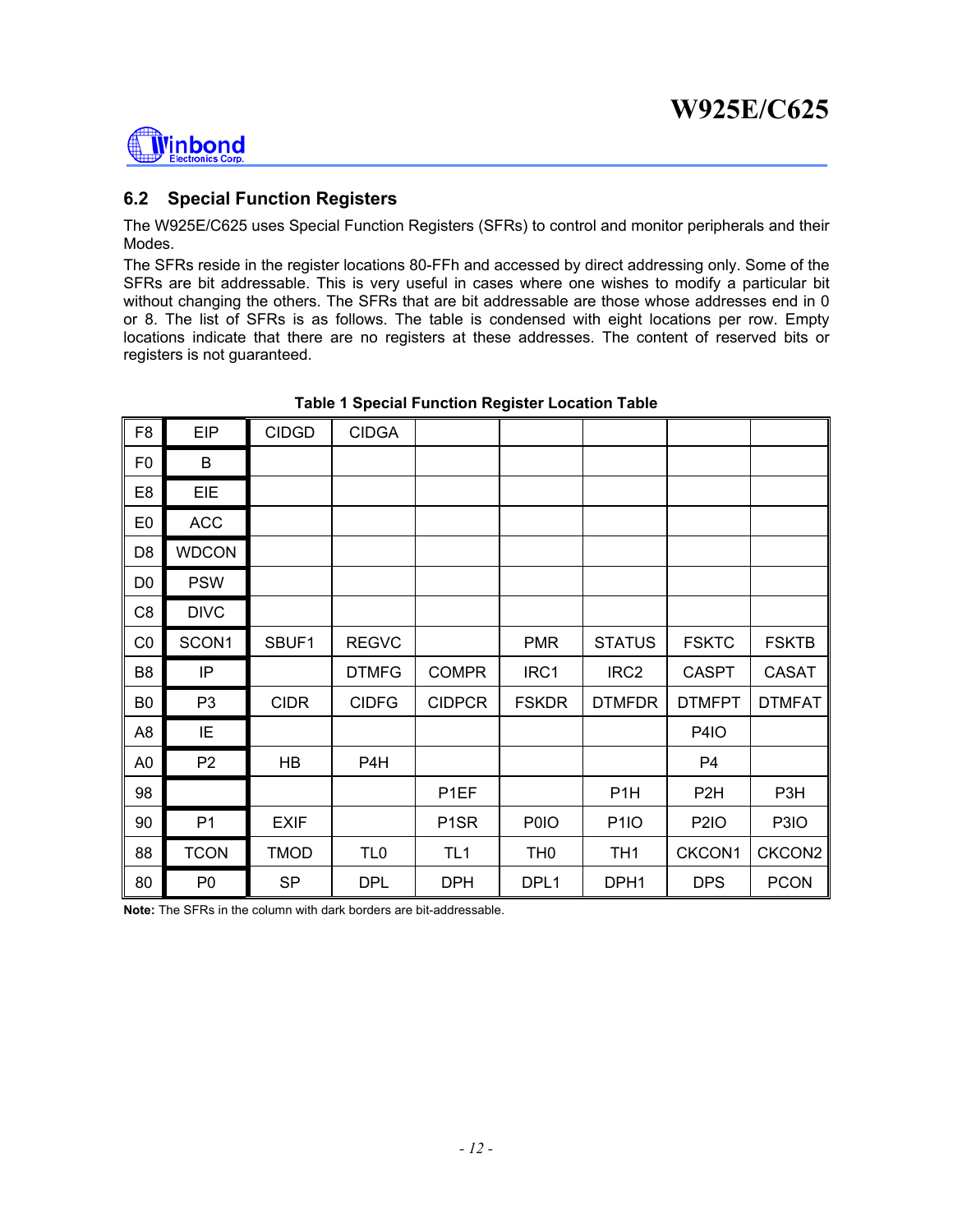Mnemonic: DPL1 Address: 84h

# **W925E/C625**

A brief description of the SFRs now follows.



<u>l</u>inbond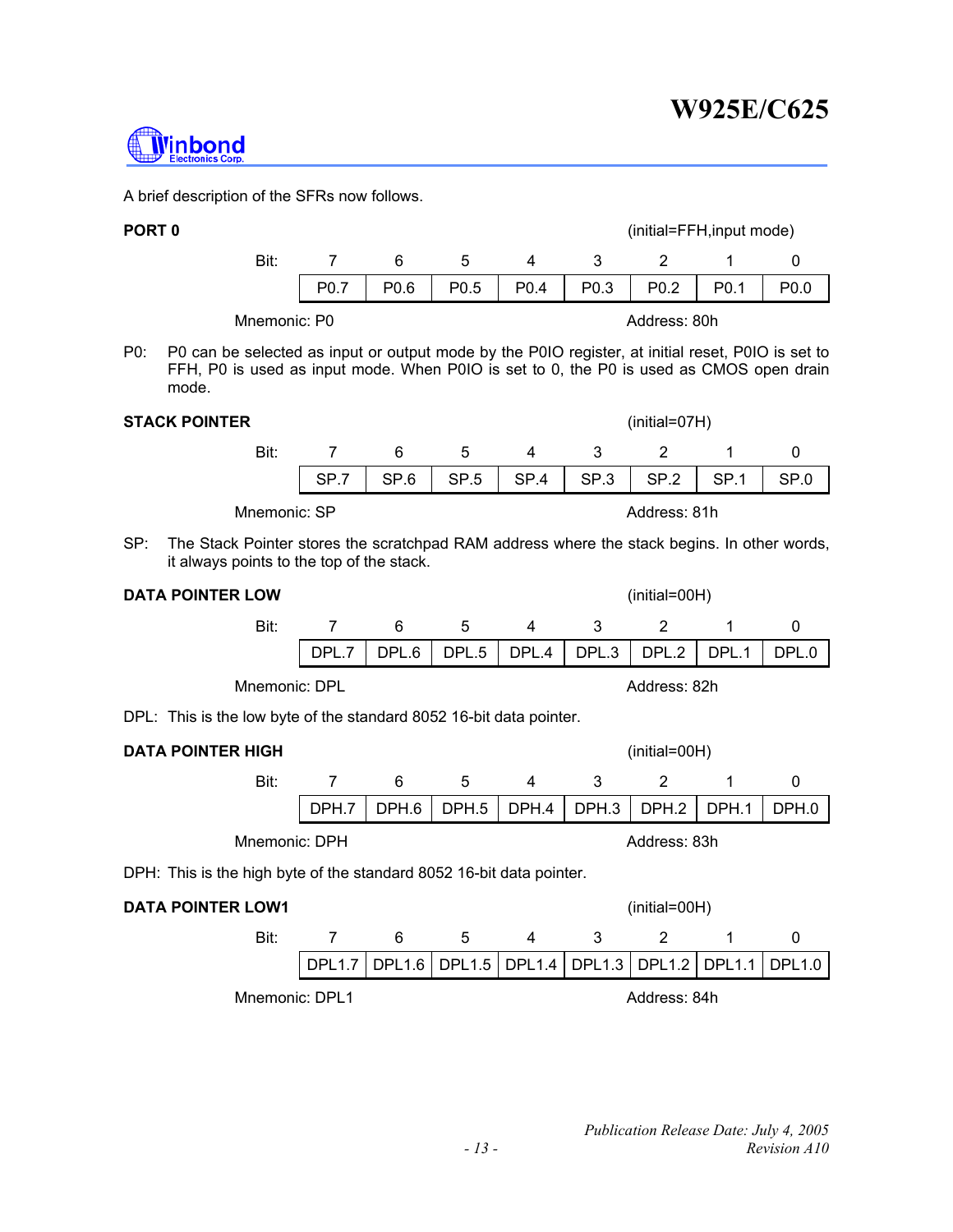

DPL1: This is the low byte of the new additional 16-bit data pointer. That has been added to the W925E/C625. The user can switch between DPL, DPH and DPL1, DPH1 simply by setting register DPS.0 = 1. The instructions that use DPTR will now access DPL1 and DPH1 in place of DPL and DPH. If they are not required, they can be used as conventional register locations by the user.

#### **DATA POINTER HIGH1 CONSUMING A REAL PROPERTY CONSUMING A REAL PROPERTY CONSUMING A REAL PROPERTY CONSUMING A REAL PROPERTY CONSUMING A REAL PROPERTY CONSUMING A REAL PROPERTY CONSUMING A REAL PROPERTY CONSUMING A REAL P**



Mnemonic: DPH1 Address: 85h

DPH1: This is the high byte of the new additional 16-bit data pointer. That has been added to the W925E/C625. The user can switch between DPL, DPH and DPL1, DPH1 simply by setting register DPS = 1. The instructions that use DPTR will now access DPL1 and DPH1 in place of DPL and DPH. If they are not required, they can be used as conventional register locations by the user.

#### **DATA POINTER SELECT**

|  | $(inital=00H)$ |  |
|--|----------------|--|
|  |                |  |

| Bit |                          |        |               |        |                          |        |               |  |
|-----|--------------------------|--------|---------------|--------|--------------------------|--------|---------------|--|
|     | $\overline{\phantom{0}}$ | $\sim$ | $\sim$ $\sim$ | $\sim$ | $\overline{\phantom{0}}$ | $\sim$ | $\sim$ $\sim$ |  |
|     |                          |        |               |        |                          |        |               |  |

Mnemonic: DPS **Address: 86h** 

- DPS.0: This bit is used to select either the DPL,DPH pair or the DPL1,DPH1 pair as the active Data Pointer. When set to 1, DPL1,DPH1 will be selected, otherwise DPL,DPH will be selected.
- DPS.1-7:These bits are reserved, but will read 0.

#### **POWER CONTROL CONTROL CONTROL CONTROL CONTROL**

|  |  |  | 7 6 5 4 3 2 1 0                         |  |
|--|--|--|-----------------------------------------|--|
|  |  |  | -   -   -   IDLT   GF1   GF0   PD   IDL |  |
|  |  |  |                                         |  |

Mnemonic: PCON Address: 87h

- IDLT: This bit controls the idle mode type. In idle mode when idle mode is released by any interrupt, if IDLT=1 it will not jump to the corresponding interrupt; if IDLT=0 it will jump to the corresponding interrupt.
- GF1-0: These two bits are general-purpose user flags.
- PD: Setting this bit causes the W925E/C625 to go into the POWER DOWN mode. In this mode, all the clocks are stopped and program execution is frozen. Power down mode can be released by INT0~INT3 and ring detection of CID interrupt.
- IDL: Setting this bit causes the W925E/C625 to go into the IDLE mode. The type of idle mode is selected by IDLT. In this mode the clocks to the CPU are stopped, so program execution is frozen. However, the clock path to the timers blocks and interrupt blocks is not stopped, and these blocks continue operating.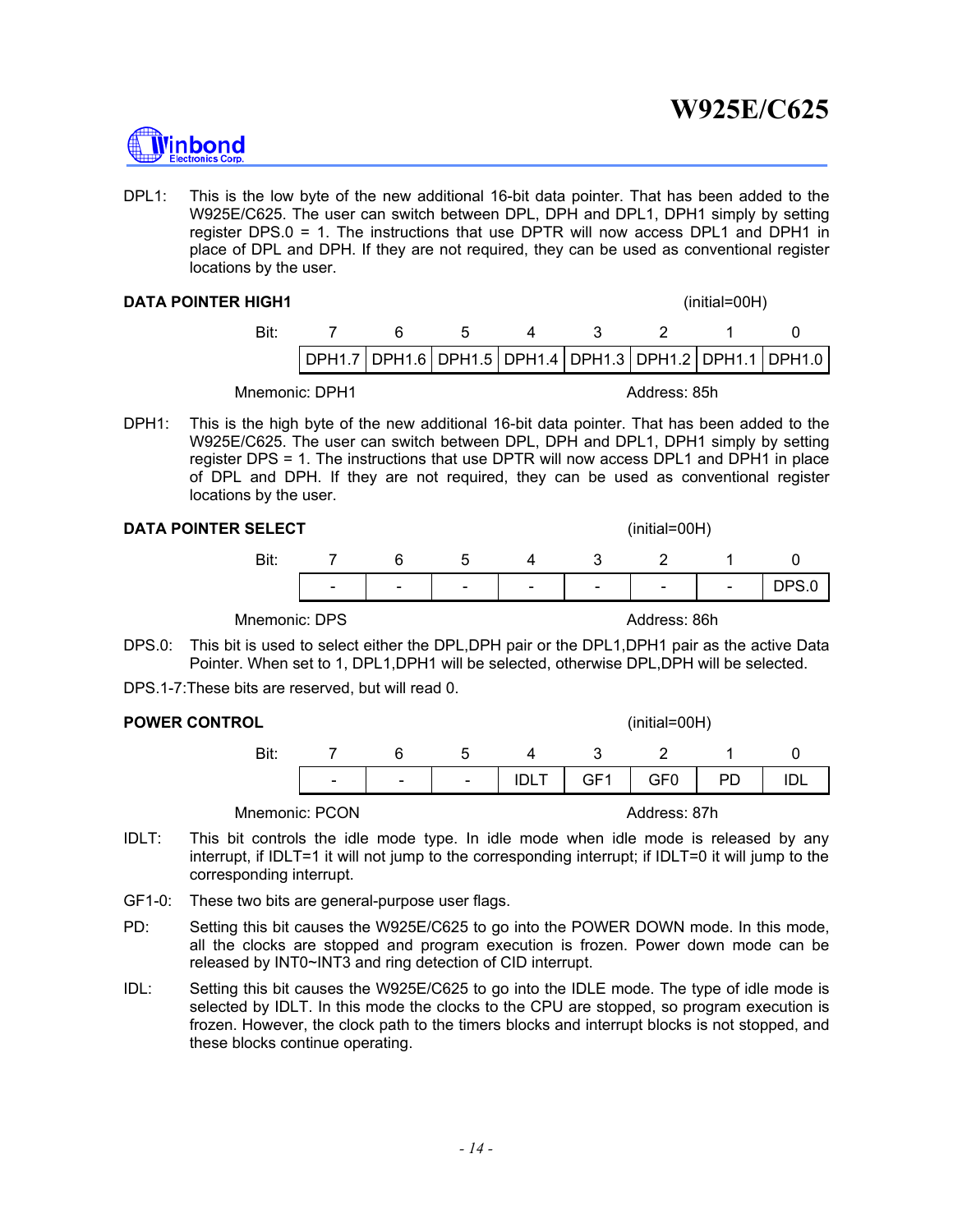

| <b>TIMER CONTROL</b> |                 |      |                 |     |                 | $(inital=00H)$ |     |  |
|----------------------|-----------------|------|-----------------|-----|-----------------|----------------|-----|--|
| Bit:                 |                 | 6    | 5               | 4   | -3              | $\mathcal{P}$  |     |  |
|                      | TF <sub>1</sub> | TR 1 | TF <sub>0</sub> | TR0 | IE <sub>1</sub> |                | IE0 |  |
|                      |                 |      |                 |     |                 |                |     |  |

Mnemonic: TCON **Address: 88h** 

- TF1: Timer 1 overflows flag. This bit is set when Timer 1 overflows. It is cleared automatically when the program does a timer 1 interrupt service routine. Software can also set or clear this bit.
- TR1: Timer 1 runs control. This bit is set or cleared by software to turn timer on or off.
- TF0: Timer 0 overflows flag. This bit is set when Timer 0 overflows. It is cleared automatically when the program does a timer 0 interrupt service routine. Software can also set or clear this bit.
- TR0: Timer 0 runs control. This bit is set or cleared by software to turn timer on or off.
- IE1: Interrupt 1 edge detect: Set by hardware when an edge/level is detected on INT1. This bit is cleared by hardware when the service routine is vectored to only if the interrupt was edge triggered. Otherwise, it follows the pin.
- IT1: Interrupt 1 type control: Set/cleared by software to specify falling edge/ low level triggered external inputs.
- IE0: Interrupt 0 edge detect: Set by hardware when an edge/level is detected on  $\overline{\text{INT0}}$ . This bit is cleared by hardware when the service routine is vectored to only if the interrupt was edge triggered. Otherwise, it follows the pin.
- IT0: Interrupt 0 type control. Set/cleared by software to specify falling edge/ low level triggered external inputs.

#### **TIMER MODE CONTROL TIMER MODE CONTROL**

Bit: 7 6 5 4 3 2 1 0  $|\;\mathsf{GATE}\;|\;\mathsf{C}/\bar{\mathsf{T}}\;$  | M1 | M0 | $|\;\mathsf{GATE}\;|\;\mathsf{C}/\bar{\mathsf{T}}\;$  | M1 | M0 Mnemonic: TMOD Address: 89h

Bit7~4 control timer 1, bit3~0 control timer0

- GATE: Gating control. When this bit is set, Timer x is enabled only while INTx pin is high and TRx control bit is set. When cleared, Timer x is enabled whenever TRx control bit is set.
- $C/\overline{T}$ : Timer or Counter Select. When cleared, the timer is incremented by internal clocks. When set, the timer counts high-to-low edges of the Tx pin.

**Note:** X is either 0 or 1.

M1, M0: Mode Select bits:

- M1 M0 Mode
- 0 0 Mode 0: 13-bits timer
- 0 1 Mode 1: 16-bits timer
- 1 0 Mode 2: 8-bits with auto-reload from Thx
- 1 1 Reserved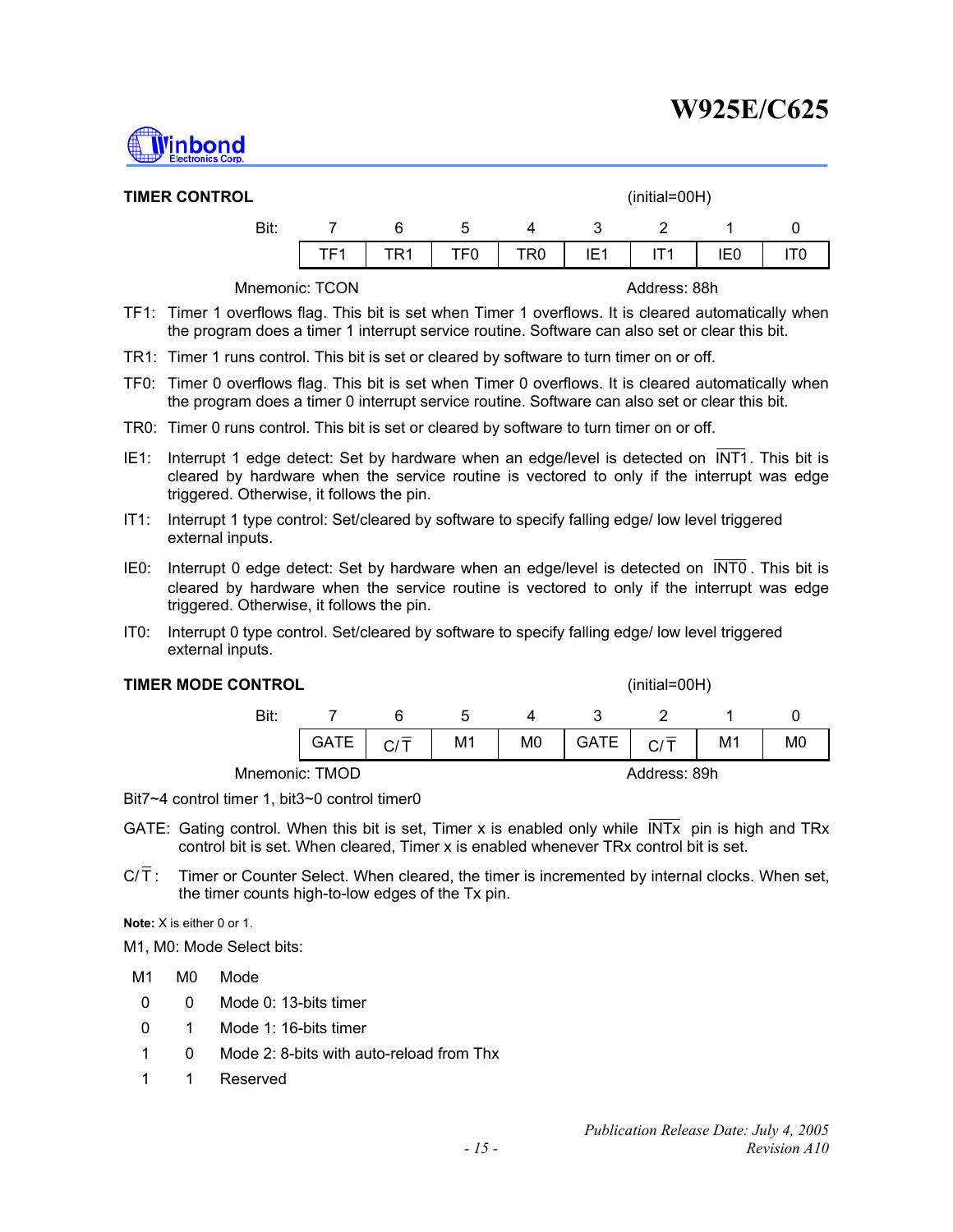

| <b>TIMER 0 LOW BYTE</b>                                                                                                                                                                                                 |                |                 |                                     |              |                                          | (initial=00H)  |              |              |
|-------------------------------------------------------------------------------------------------------------------------------------------------------------------------------------------------------------------------|----------------|-----------------|-------------------------------------|--------------|------------------------------------------|----------------|--------------|--------------|
| Bit:                                                                                                                                                                                                                    | $\overline{7}$ | 6               | 5                                   | 4            | 3                                        | $\overline{2}$ | 1            | 0            |
|                                                                                                                                                                                                                         | <b>TL0.7</b>   | <b>TL0.6</b>    | <b>TL0.5</b>                        | <b>TL0.4</b> | <b>TL0.3</b>                             | <b>TL0.2</b>   | <b>TL0.1</b> | <b>TL0.0</b> |
| Mnemonic: TL0                                                                                                                                                                                                           |                |                 |                                     |              |                                          | Address: 8Ah   |              |              |
| TL0.7-0: Timer 0 low byte register.                                                                                                                                                                                     |                |                 |                                     |              |                                          |                |              |              |
| <b>TIMER 1 LOW BYTE</b>                                                                                                                                                                                                 |                |                 |                                     |              |                                          | (initial=00H)  |              |              |
| Bit:                                                                                                                                                                                                                    | $\overline{7}$ | 6               | 5                                   | 4            | 3                                        | $\overline{2}$ | 1            | 0            |
|                                                                                                                                                                                                                         | <b>TL1.7</b>   | TL1.6           | <b>TL1.5</b>                        | <b>TL1.4</b> | TL1.3                                    | <b>TL1.2</b>   | <b>TL1.1</b> | TL1.0        |
| Mnemonic: TL1                                                                                                                                                                                                           |                |                 |                                     |              |                                          | Address: 8Bh   |              |              |
| TL1.7-0: Timer 1 low byte register.                                                                                                                                                                                     |                |                 |                                     |              |                                          |                |              |              |
| <b>TIMER 0 HIGH BYTE</b>                                                                                                                                                                                                |                |                 |                                     |              |                                          | (initial=00H)  |              |              |
| Bit:                                                                                                                                                                                                                    | $\overline{7}$ | 6               | 5                                   | 4            | 3                                        | $\overline{2}$ | 1            | 0            |
|                                                                                                                                                                                                                         | <b>TH0.7</b>   | TH0.6           | <b>TH0.5</b>                        | <b>TH0.4</b> | TH0.3                                    | TH0.2          | <b>TH0.1</b> | <b>TH0.0</b> |
| Mnemonic: TH0                                                                                                                                                                                                           |                |                 |                                     |              |                                          | Address: 8Ch   |              |              |
| TH0.7-0: Timer 0 high byte register.                                                                                                                                                                                    |                |                 |                                     |              |                                          |                |              |              |
| <b>TIMER 1 HIGH BYTE</b>                                                                                                                                                                                                |                |                 |                                     |              |                                          | (initial=00H)  |              |              |
| Bit:                                                                                                                                                                                                                    | $\overline{7}$ | 6               | 5                                   | 4            | 3                                        | $\overline{2}$ | 1            | 0            |
|                                                                                                                                                                                                                         | <b>TH1.7</b>   | TH1.6           | TH1.5                               | <b>TH1.4</b> | TH1.3                                    | TH1.2          | <b>TH1.1</b> | TH1.0        |
| Mnemonic: TH1                                                                                                                                                                                                           |                |                 |                                     |              |                                          | Address: 8Dh   |              |              |
| TH1.7-0: Timer 1 high byte register.                                                                                                                                                                                    |                |                 |                                     |              |                                          |                |              |              |
| <b>CLOCK CONTROL1</b>                                                                                                                                                                                                   |                |                 |                                     |              |                                          | (initial=00H)  |              |              |
| Bit:                                                                                                                                                                                                                    | 7              | 6               | 5                                   | 4            | 3                                        | 2              | 1            | 0            |
|                                                                                                                                                                                                                         | WD1            | WD <sub>0</sub> | <b>T1S1</b>                         | <b>T1S0</b>  | <b>T0S1</b>                              | <b>T0S0</b>    | <b>DIVS</b>  | M/S          |
| Mnemonic: CKCON1                                                                                                                                                                                                        |                |                 |                                     |              |                                          | Address: 8Eh   |              |              |
| WD1-0: Watchdog timer mode select bits: These bits determine the time-out period for the watchdog<br>timer. In all four time-out options, the reset time-out is 512 clocks more than the interrupt time-<br>out period. |                |                 |                                     |              |                                          |                |              |              |
| WD1                                                                                                                                                                                                                     | <b>WD0</b>     |                 | Interrupt time-out<br>$- - 10^{12}$ |              | <b>Reset time-out</b><br>$12.5012 + 740$ |                |              |              |

| ושע | <b>VVLJU</b> | <u>menapt une-out</u> | <b>RESEL UNIG-OUL</b> |
|-----|--------------|-----------------------|-----------------------|
| - 0 |              | Fosc/ $2^{12}$        | $Fosc/2^{12} + 512$   |
| - 0 |              | $Fosc/2^{15}$         | $Fosc/2^{15} + 512$   |
| 1   | O            | $Fosc/2^{18}$         | $Fosc/2^{18} + 512$   |
| 1   |              | Fosc/ $2^{21}$        | Fosc/ $2^{21}$ + 512  |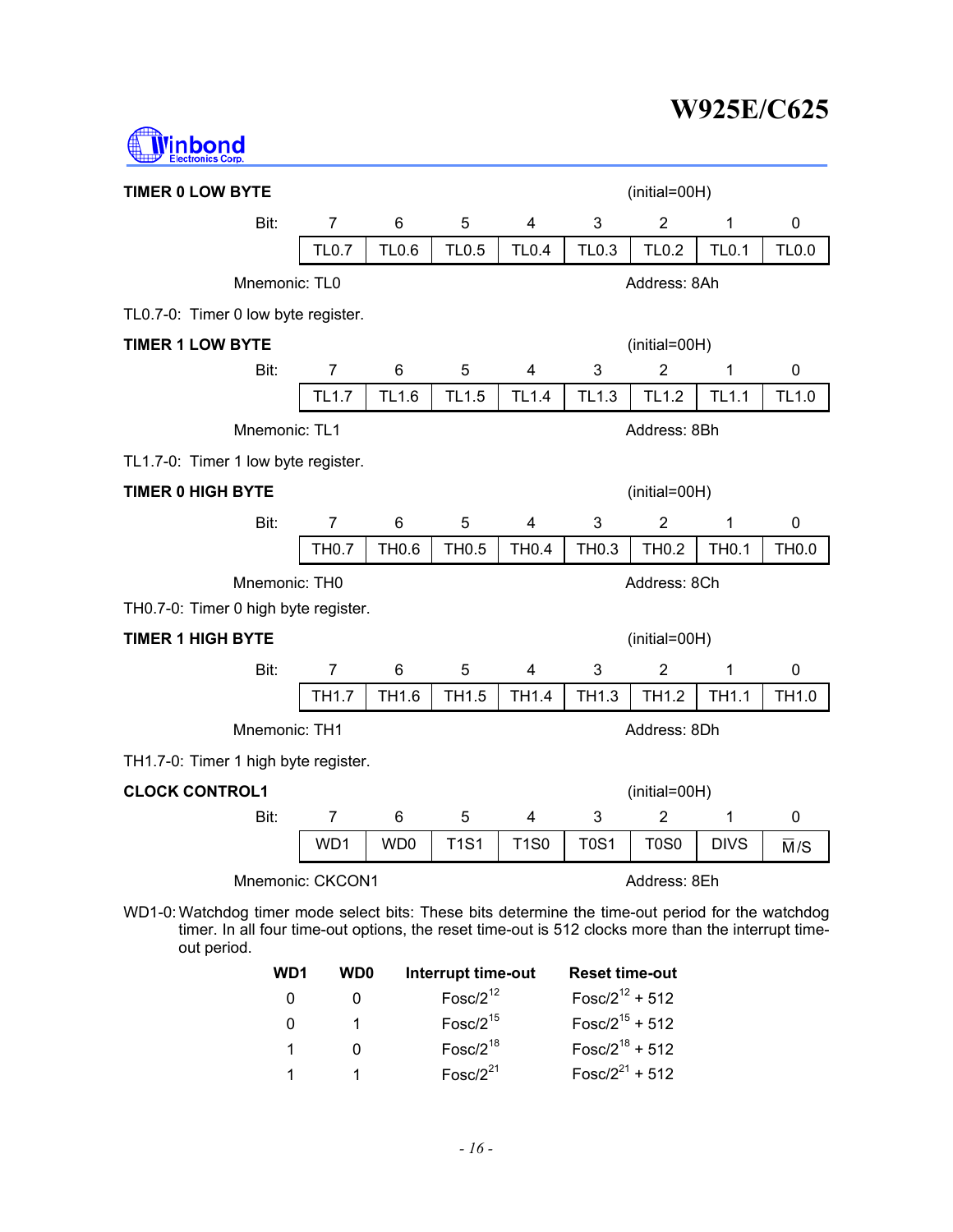

T0S0-1&T1S0-1: Timer0 & Timer1 clock source mode select bits. These bits determine the timer0 & timer1 clock source.

| <b>T0S1</b><br>(T1S1) (T1S0) | T0S0 | Prescale clock<br>source |
|------------------------------|------|--------------------------|
| 0                            | O    | Fosc/ $2^2$              |
| ŋ                            | 1    | $Fosc/2^6$               |
| 1                            | O    | $Fosc/2^{10}$            |
| 1                            | 1    | Fs                       |
|                              |      |                          |

DIVS: Divider clock source control bit 1: DIVS =  $0:Fs/2^{13}$  $DIVS = 1 : Fs/2^{14}$ 

 $\overline{M}/S$ : System clock source control bit :  $\overline{M}/S = 0$  : Fosc = XIN1 ( F<sub>M</sub>)

|  |  |  |  |  | <b>CLOCK CONTROL2</b> |  |
|--|--|--|--|--|-----------------------|--|
|  |  |  |  |  |                       |  |

 $\overline{M}/S = 1$ : Fosc = XIN2 (Fs) (initial=00H)

| Bit: |       |              |                 |   |                          |                          |   |        |
|------|-------|--------------|-----------------|---|--------------------------|--------------------------|---|--------|
|      | ENBUZ | <b>RUZSL</b> | KT <sub>1</sub> | J | $\overline{\phantom{0}}$ | $\overline{\phantom{a}}$ | - | $\sim$ |

#### Mnemonic: CKCON2 Address: 8Fh

ENBUZ: When ENBUZ=1 the BUZ pin works as buzzer output, otherwise BUZ pin is in floating state.

- BUZSL: Buzzer output selection. When BUZSL=0 BUZ is the output of octave tone. When BUZZL=1, BUZ is the output of key tone.
- KT1-0: Key tone frequency sources from divider. When divider is enable, KT1 and KT0 determines the key tone frequency.

| KT <sub>1</sub> | KT0 | <b>KEY TONE FREQUENCY</b> |
|-----------------|-----|---------------------------|
|                 |     | LOW                       |
|                 |     | 512Hz                     |
|                 |     | 1024Hz                    |
|                 |     | 2048Hz                    |

| PORT <sub>1</sub> |              |                  |                  |                  |                  |                  | (initial=FFH, input mode) |                  |                  |
|-------------------|--------------|------------------|------------------|------------------|------------------|------------------|---------------------------|------------------|------------------|
|                   | Bit:         |                  | 6                | b                | 4                | ર                |                           |                  |                  |
|                   |              | P <sub>1.7</sub> | P <sub>1.6</sub> | P <sub>1.5</sub> | P <sub>1.4</sub> | P <sub>1.3</sub> | P <sub>1.2</sub>          | P <sub>1.1</sub> | P <sub>1.0</sub> |
|                   | Mnemonic: P1 |                  |                  |                  |                  |                  | Address: 90h              |                  |                  |

P1.7-0: P1 can be selected as input or output mode by the P1IO register, at initial reset, P1IO is set to 1, so P1 is used as input mode . When P1IO is set to 0, the P1 is used as CMOS output mode. When P1EF are set and P1IO are set as input mode, P1 can be used as external interrupt source. The functions are listed below.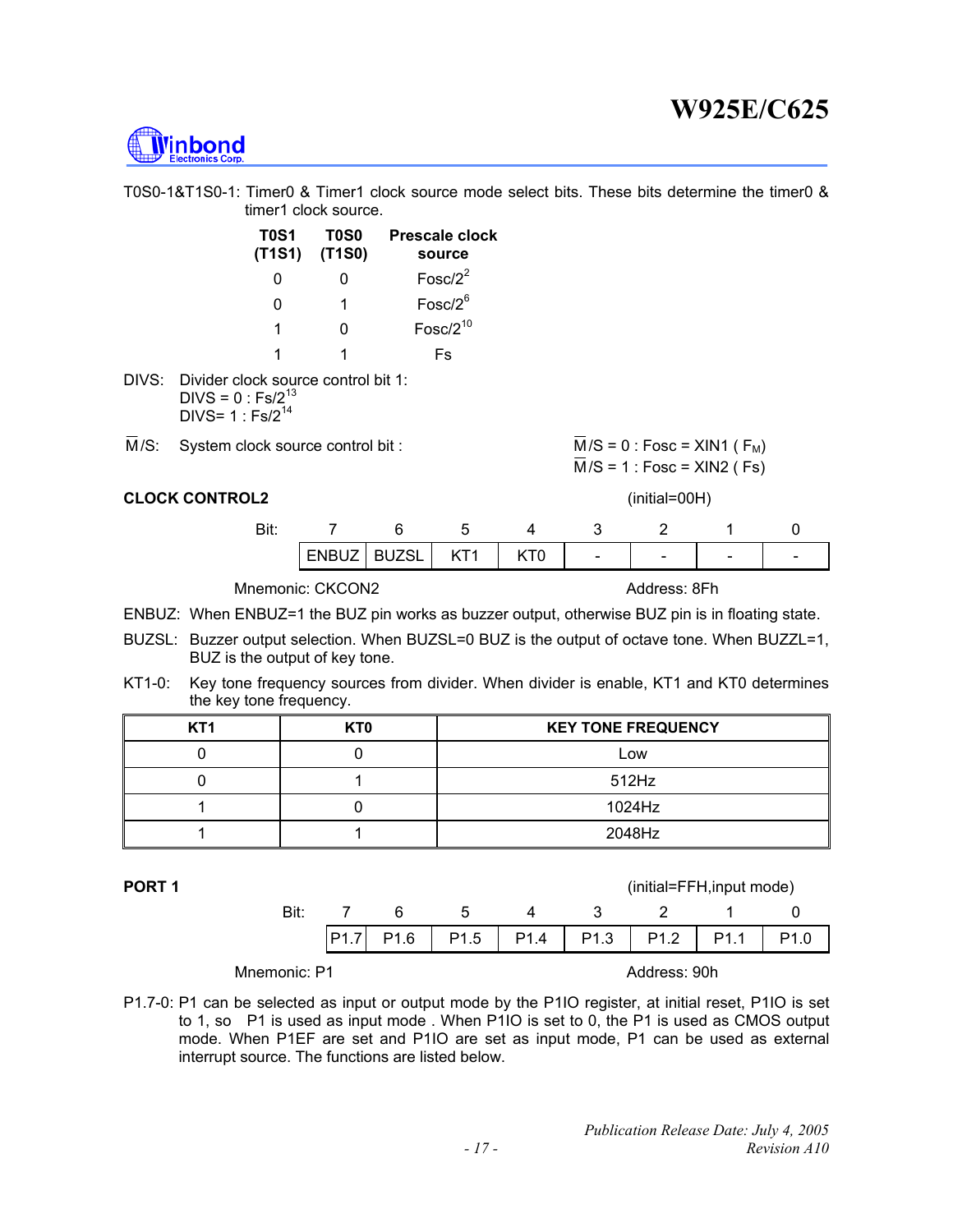

|                   | P1.0 : INT2.0                                                                             |                | <b>External Interrupt 2</b>                  |                |                |               |                |                 |                 |
|-------------------|-------------------------------------------------------------------------------------------|----------------|----------------------------------------------|----------------|----------------|---------------|----------------|-----------------|-----------------|
|                   | P1.1 : INT2.1                                                                             |                | <b>External Interrupt 2</b>                  |                |                |               |                |                 |                 |
|                   | P1.2 : INT2.2                                                                             |                | <b>External Interrupt 2</b>                  |                |                |               |                |                 |                 |
|                   | P1.3 : INT2.3                                                                             |                | <b>External Interrupt 2</b>                  |                |                |               |                |                 |                 |
|                   | P1.4 : INT3.0                                                                             |                | External Interrupt 3                         |                |                |               |                |                 |                 |
|                   | P1.5 : INT3.1<br>P1.6 : INT3.2                                                            |                | External Interrupt 3<br>External Interrupt 3 |                |                |               |                |                 |                 |
|                   | P1.7 : INT3.3                                                                             |                | External Interrupt 3                         |                |                |               |                |                 |                 |
|                   | <b>EXTERNAL INTERRUPT FLAG</b>                                                            |                |                                              |                |                |               | (initial=00H)  |                 |                 |
|                   | Bit:                                                                                      |                | 6                                            | 5              |                | 3             | 2              | 1               |                 |
|                   |                                                                                           | 7              |                                              |                | 4              |               |                |                 | 0               |
|                   |                                                                                           | $\blacksquare$ | $\overline{\phantom{0}}$                     | $\blacksquare$ | <b>COMPF</b>   | <b>DIVF</b>   | <b>CIDF</b>    | IE <sub>3</sub> | IE <sub>2</sub> |
|                   | Mnemonic: EXIF                                                                            |                |                                              |                |                |               | Address: 91h   |                 |                 |
|                   | COMPF: Comparator flag. Set by hardware when RESC bit is from low to high.                |                |                                              |                |                |               |                |                 |                 |
| DIVF:             | Divider overflows flag.                                                                   |                |                                              |                |                |               |                |                 |                 |
| CIDF:             | CID interrupts flag. Set by hardware when at least one of CID flags is set.               |                |                                              |                |                |               |                |                 |                 |
| IE3:              | External Interrupt 3 flag. Set by hardware when a falling edge is detected on INT3.       |                |                                              |                |                |               |                |                 |                 |
| IE <sub>2</sub> : | External Interrupt 2 flag. Set by hardware when a falling edge is detected on INT2.       |                |                                              |                |                |               |                |                 |                 |
|                   |                                                                                           |                |                                              |                |                |               |                |                 |                 |
|                   | <b>P1 PINS STATUS</b>                                                                     |                |                                              |                |                |               | (initial=00H)  |                 |                 |
|                   | Bit:                                                                                      | $\overline{7}$ | 6                                            | 5              | 4              | 3             | $\overline{2}$ | 1               | 0               |
|                   |                                                                                           | <b>P1.7SR</b>  | <b>P1.6SR</b>                                | <b>P1.5SR</b>  | <b>P1.4SR</b>  | <b>P1.3SR</b> | <b>P1.2SR</b>  | <b>P1.1SR</b>   | <b>P1.0SR</b>   |
|                   | Mnemonic: P1SR                                                                            |                |                                              |                |                |               | Address: 93h   |                 |                 |
|                   | P1SR: Set when a falling edge is detected on the corresponding P1 pin, clear by software. |                |                                              |                |                |               |                |                 |                 |
|                   | P0 I/O PORT CONTROL                                                                       |                |                                              |                |                |               | (initial=FFH)  |                 |                 |
|                   | Bit:                                                                                      | $\overline{7}$ | 6                                            | 5              | 4              | 3             | 2              | 1               | 0               |
|                   |                                                                                           | P0.710         | P0.6IO                                       | P0.51O         | P0.4IO         | P0.3IO        | P0.2IO         | P0.1IO          | P0.01O          |
|                   | Mnemonic: P0IO                                                                            |                |                                              |                |                |               | Address: 94h   |                 |                 |
| P0IO:             | P0 pins I/O control.                                                                      |                |                                              |                |                |               |                |                 |                 |
|                   | 1: input mode                                                                             |                |                                              |                |                |               |                |                 |                 |
|                   |                                                                                           |                |                                              |                |                |               |                |                 |                 |
|                   | 0: output mode                                                                            |                |                                              |                |                |               |                |                 |                 |
|                   | <b>P1 I/O PORT CONTROL</b>                                                                |                |                                              |                |                |               | (initial=FFH)  |                 |                 |
|                   | Bit:                                                                                      | $\overline{7}$ | 6                                            | 5              | $\overline{4}$ | 3             | $\overline{2}$ | 1               | $\pmb{0}$       |
|                   |                                                                                           | P1.7IO         | P1.6IO                                       | P1.5IO         | P1.4IO         | P1.3IO        | P1.2IO         | P1.1IO          | P1.0IO          |
|                   | Mnemonic: P1IO                                                                            |                |                                              |                |                |               | Address: 95h   |                 |                 |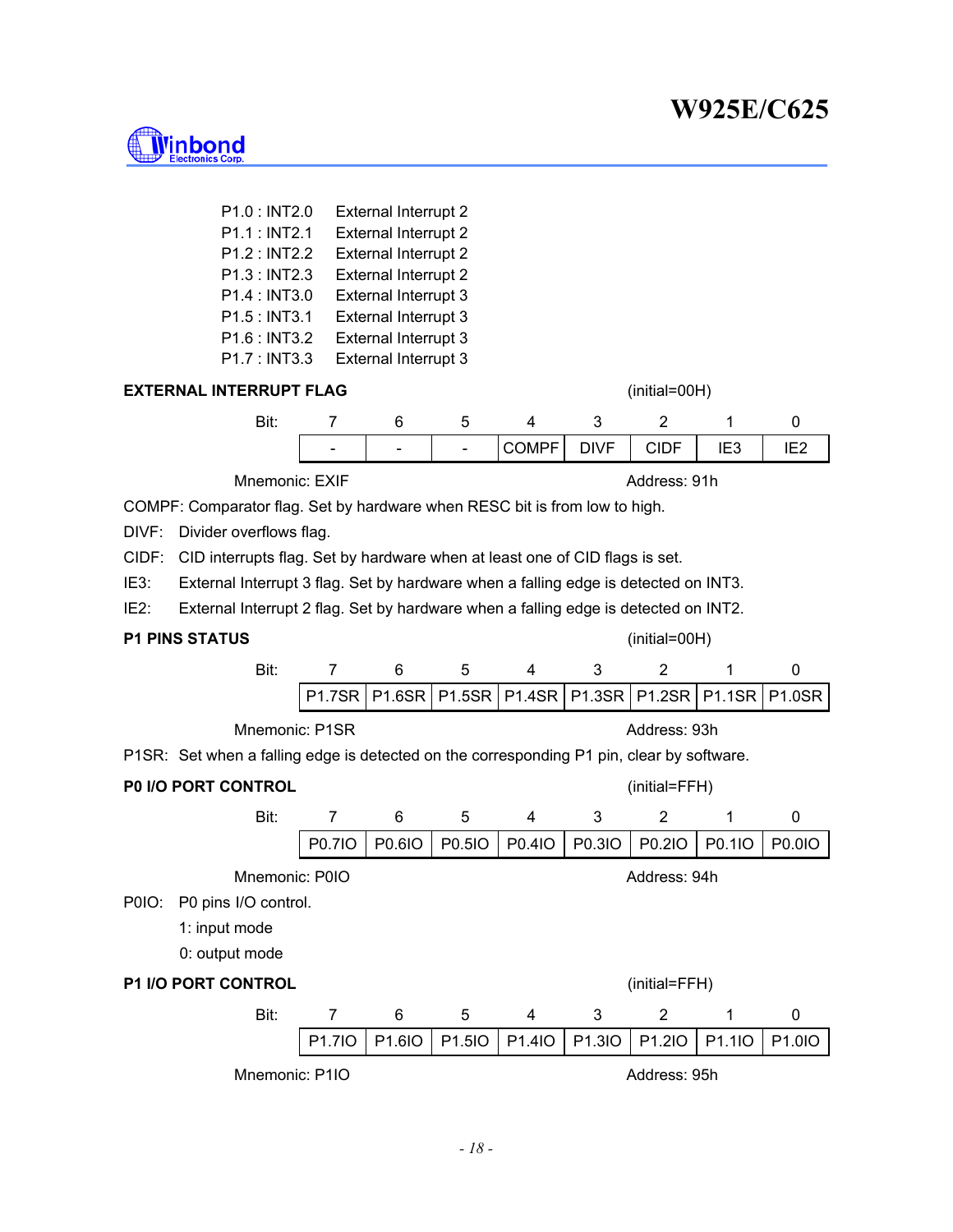

| P1IO:             | P1 pins I/O control.                                       |                |               |               |               |        |                |               |           |
|-------------------|------------------------------------------------------------|----------------|---------------|---------------|---------------|--------|----------------|---------------|-----------|
|                   | 1: input mode                                              |                |               |               |               |        |                |               |           |
|                   | 0: output mode                                             |                |               |               |               |        |                |               |           |
|                   | <b>P2 I/O PORT CONTROL</b>                                 |                |               |               |               |        | (initial=FFH)  |               |           |
|                   | Bit:                                                       | 7              | 6             | 5             | 4             | 3      | $\overline{2}$ | 1             | 0         |
|                   |                                                            | P2.7IO         | P2.6IO        | P2.5IO        | P2.4IO        | P2.3IO | P2.2IO         | P2.1IO        | P2.0IO    |
|                   | Mnemonic: P2IO                                             |                |               |               |               |        | Address: 96h   |               |           |
| P2IO:             | P2 pins I/O control.<br>1: input mode<br>0: output mode    |                |               |               |               |        |                |               |           |
|                   | <b>P3 I/O PORT CONTROL</b>                                 |                |               |               |               |        | (initial=FFH)  |               |           |
|                   | Bit:                                                       | 7              | 6             | 5             | 4             | 3      | $\overline{2}$ | 1             | 0         |
|                   |                                                            | P3.7IO         | P3.6IO        | P3.5IO        | P3.4IO        | P3.3IO | P3.2IO         | P3.1IO        | P3.0IO    |
|                   | Mnemonic: P3IO                                             |                |               |               |               |        | Address: 97h   |               |           |
| P3IO:             | P3 pins I/O control.<br>1: input mode<br>0: output mode    |                |               |               |               |        |                |               |           |
|                   | <b>P1 PINS INTERRUPT EABLE</b>                             |                |               |               |               |        | (initial=00H)  |               |           |
|                   | Bit:                                                       | 7              | 6             | 5             | 4             | 3      | $\overline{2}$ | 1             | $\pmb{0}$ |
|                   |                                                            | <b>P1.7EF</b>  | <b>P1.6EF</b> | <b>P1.5EF</b> | <b>P1.4EF</b> | P1.3EF | P1.2EF         | <b>P1.1EF</b> | P1.0EF    |
|                   | Mnemonic: P1EF                                             |                |               |               |               |        | Address: 9Bh   |               |           |
|                   | P1EF: P1 pins interrupt function enabled/disabled register |                |               |               |               |        |                |               |           |
|                   | $0:$ disable<br>1: enable                                  |                |               |               |               |        |                |               |           |
|                   |                                                            |                |               |               |               |        |                |               |           |
| P1                | <b>PULL-HIGH CONTROL</b><br>(initial=00H)                  |                |               |               |               |        |                |               |           |
|                   | Bit:                                                       | $\overline{7}$ | 6             | 5             | 4             | 3      | $\overline{2}$ | 1             | 0         |
|                   |                                                            | P1.7H          | P1.6H         | P1.5H         | P1.4H         | P1.3H  | P1.2H          | P1.1H         | P1.0H     |
|                   | Mnemonic: P1H                                              |                |               |               |               |        | Address: 9Dh   |               |           |
| P <sub>1H</sub> : | Port1 pins pull-high resistor enable/disable               |                |               |               |               |        |                |               |           |
|                   | 1: enable                                                  |                |               |               |               |        |                |               |           |

0: disable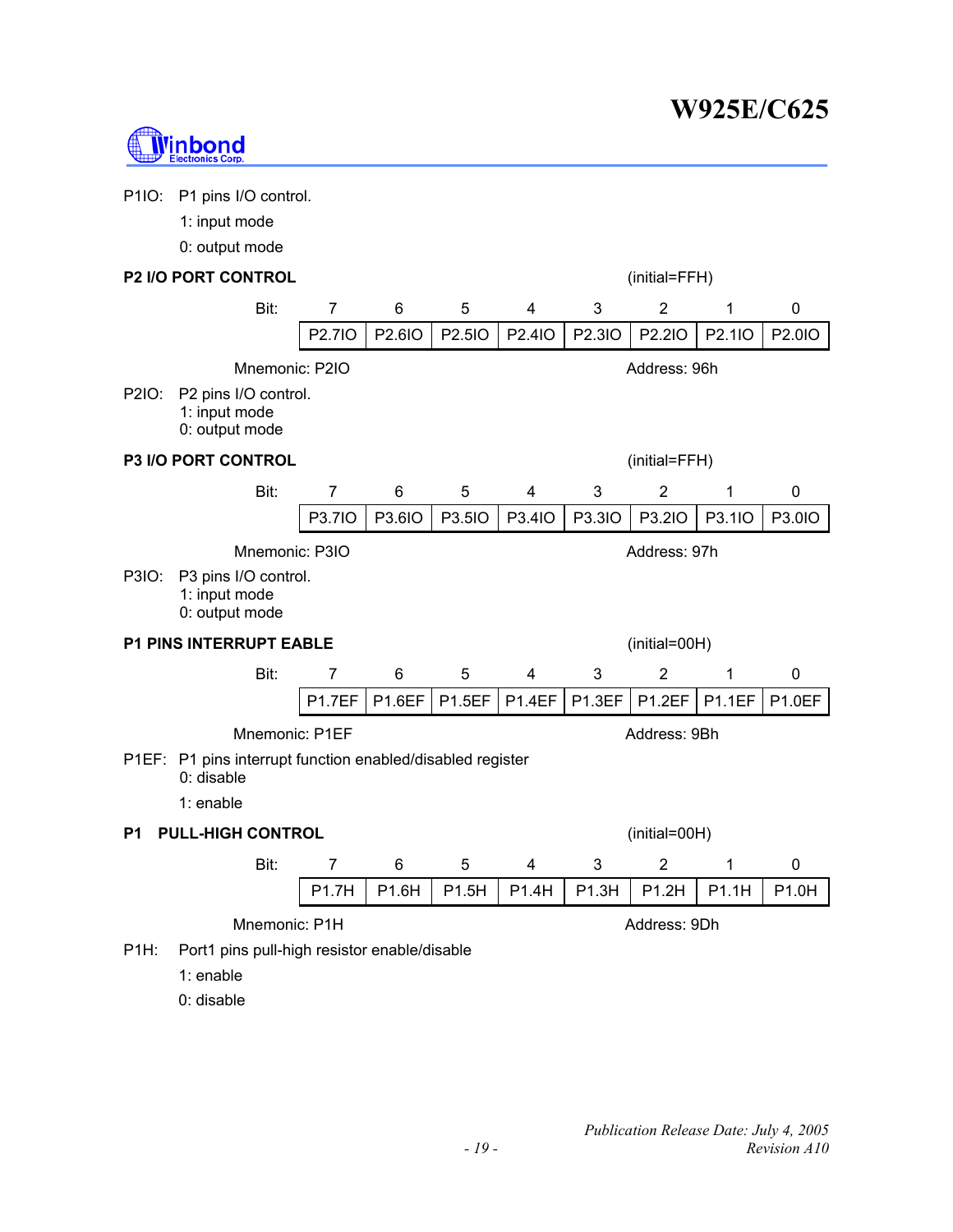

| P2                | <b>PULL-HIGH CONTROL</b><br>(initial=00H)                                                                                                                                                                                                 |                |                  |       |       |              |                           |                  |                  |
|-------------------|-------------------------------------------------------------------------------------------------------------------------------------------------------------------------------------------------------------------------------------------|----------------|------------------|-------|-------|--------------|---------------------------|------------------|------------------|
|                   | Bit:                                                                                                                                                                                                                                      | 7              | 6                | 5     | 4     | 3            | 2                         | 1                | 0                |
|                   |                                                                                                                                                                                                                                           | <b>P2.7H</b>   | P2.6H            | P2.5H | P2.4H | <b>P2.3H</b> | P2.2H                     | P2.1H            | <b>P2.0H</b>     |
|                   | Mnemonic: P2H                                                                                                                                                                                                                             |                |                  |       |       |              | Address: 9Eh              |                  |                  |
| P2H:              | Port1 pins pull-high resistor enable/disable<br>$1:$ enable<br>0: disable                                                                                                                                                                 |                |                  |       |       |              |                           |                  |                  |
| Р3                | <b>PULL-HIGH CONTROL</b>                                                                                                                                                                                                                  |                |                  |       |       |              | (initial=00H)             |                  |                  |
|                   | Bit:                                                                                                                                                                                                                                      | 7              | 6                | 5     | 4     | 3            | $\overline{2}$            | 1                | 0                |
|                   |                                                                                                                                                                                                                                           | <b>P3.7H</b>   | P3.6H            | P3.5H | P3.4H | P3.3H        | P3.2H                     | P3.1H            | P3.0H            |
|                   | Mnemonic: P3H                                                                                                                                                                                                                             |                |                  |       |       |              | Address: 9Fh              |                  |                  |
| P3H:              | Port1 pins pull-high resistor enable/disable                                                                                                                                                                                              |                |                  |       |       |              |                           |                  |                  |
|                   | 1: enable                                                                                                                                                                                                                                 |                |                  |       |       |              |                           |                  |                  |
|                   | 0: disable                                                                                                                                                                                                                                |                |                  |       |       |              |                           |                  |                  |
| PORT <sub>2</sub> |                                                                                                                                                                                                                                           |                |                  |       |       |              | (initial=FFH, input mode) |                  |                  |
|                   | Bit:                                                                                                                                                                                                                                      | 7              | 6                | 5     | 4     | 3            | 2                         | 1                | 0                |
|                   |                                                                                                                                                                                                                                           | P2.7           | P <sub>2.6</sub> | P2.5  | P2.4  | P2.3         | P <sub>2.2</sub>          | P <sub>2.1</sub> | P <sub>2.0</sub> |
|                   | Mnemonic: P2                                                                                                                                                                                                                              |                |                  |       |       |              | Address: A0h              |                  |                  |
|                   | P2.7-0: Port 2 is an I/O port with internal pull-high resistor. P2 can be selected as input or output mode<br>by the P2IO register. At initial reset, P2 is used as input mode. When P2IO is set to 0, P2 is<br>used as CMOS output mode. |                |                  |       |       |              |                           |                  |                  |
|                   | <b>HIGH BYTE REGISTER</b>                                                                                                                                                                                                                 |                |                  |       |       |              | $(inital=00H)$            |                  |                  |
|                   | Bit:                                                                                                                                                                                                                                      | $\overline{7}$ | 6                | 5     | 4     | 3            | $\overline{2}$            | 1                | 0                |
|                   |                                                                                                                                                                                                                                           | HB.7           | HB.6             | HB.5  | HB.4  | HB.3         | HB.2                      | HB.1             | HB.0             |
|                   | Mnemonic: HB                                                                                                                                                                                                                              |                |                  |       |       |              | Address: A1h              |                  |                  |
|                   | This register contains the high byte address during execution of "MOVX @Ri, " instructions.                                                                                                                                               |                |                  |       |       |              |                           |                  |                  |
| P4                | <b>PULL-HIGH CONTROL</b>                                                                                                                                                                                                                  |                |                  |       |       |              | (initial=00H)             |                  |                  |
|                   | Bit:                                                                                                                                                                                                                                      | $\overline{7}$ | 6                | 5     | 4     | 3            | $\overline{2}$            | 1                | 0                |
|                   |                                                                                                                                                                                                                                           | P4.7H          | P4.6H            | P4.5H | P4.4H | P4.3H        | P4.2H                     | P4.1H            | P4.0H            |
|                   | Mnemonic: P4H                                                                                                                                                                                                                             |                |                  |       |       |              | Address: A2h              |                  |                  |
| P4H:              | Port4 pins pull-high resistor enable/disable                                                                                                                                                                                              |                |                  |       |       |              |                           |                  |                  |
|                   | 1: enable                                                                                                                                                                                                                                 |                |                  |       |       |              |                           |                  |                  |
|                   | 0: disable                                                                                                                                                                                                                                |                |                  |       |       |              |                           |                  |                  |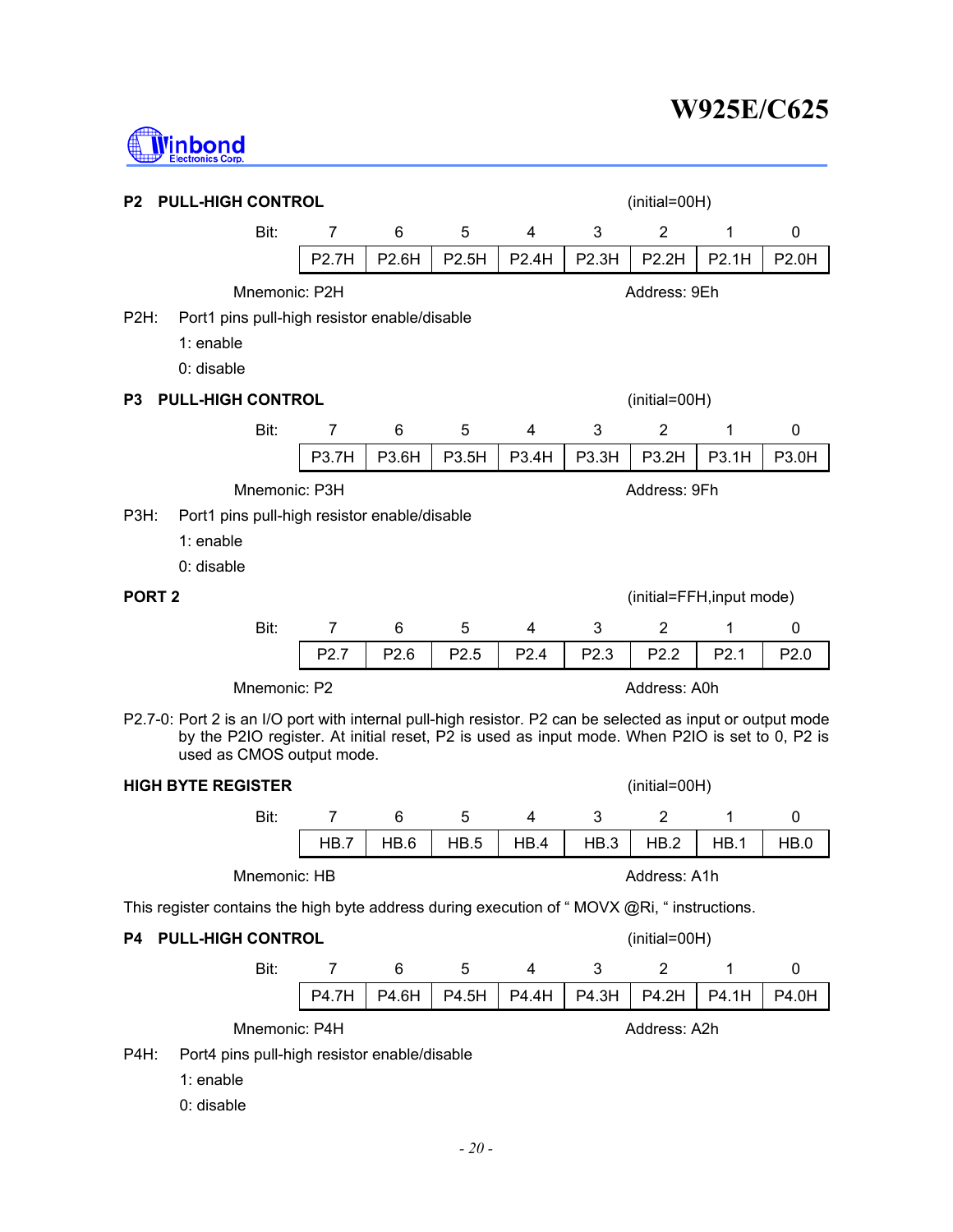

| PORT <sub>4</sub> |                                                                                                                                                                                                                                                                                                               |                |                |                       |                                  |                          |                 | (initial=FFH, input mode) |                 |                 |
|-------------------|---------------------------------------------------------------------------------------------------------------------------------------------------------------------------------------------------------------------------------------------------------------------------------------------------------------|----------------|----------------|-----------------------|----------------------------------|--------------------------|-----------------|---------------------------|-----------------|-----------------|
|                   |                                                                                                                                                                                                                                                                                                               | Bit:           | 7              | 6                     | 5                                | 4                        | 3               | 2                         | 1               | 0               |
|                   |                                                                                                                                                                                                                                                                                                               |                | P4.7           | P4.6                  | P4.5                             | P4.4                     | P4.3            | P4.2                      | P4.1            | P4.0            |
|                   |                                                                                                                                                                                                                                                                                                               | Mnemonic: P4   |                |                       |                                  |                          |                 | Address: A6h              |                 |                 |
|                   | P4.7-0: Port 4 is a I/O port with internal pull-high resistor. P4 can be selected as input or output mode<br>by the P4IO register, at initial reset, P4IO is set to 0FFh, P4 is used as input mode. When<br>P4IO is set to 00h, P4 is used as CMOS output mode. Special function of P4 is described<br>below. |                |                |                       |                                  |                          |                 |                           |                 |                 |
|                   | P4.4                                                                                                                                                                                                                                                                                                          | <b>VPOS</b>    |                |                       | Positive input of the comparator |                          |                 |                           |                 |                 |
|                   | P4.2                                                                                                                                                                                                                                                                                                          | <b>VNEG</b>    |                |                       | Negative input of the comparator |                          |                 |                           |                 |                 |
|                   | P4.1                                                                                                                                                                                                                                                                                                          | <b>SDATA</b>   |                | Serial port data I/O  |                                  |                          |                 |                           |                 |                 |
|                   | P4.0                                                                                                                                                                                                                                                                                                          | <b>SCLK</b>    |                | Serial port clock I/O |                                  |                          |                 |                           |                 |                 |
|                   | <b>INTERRUPT ENABLE</b>                                                                                                                                                                                                                                                                                       |                |                |                       |                                  |                          |                 | (initial=00H)             |                 |                 |
|                   |                                                                                                                                                                                                                                                                                                               | Bit:           | $\overline{7}$ | 6                     | 5                                | 4                        | 3               | $\overline{2}$            | 1               | 0               |
|                   |                                                                                                                                                                                                                                                                                                               |                | EA             | ES <sub>1</sub>       | $\blacksquare$                   | $\overline{\phantom{0}}$ | ET <sub>1</sub> | EX <sub>1</sub>           | ET <sub>0</sub> | EX <sub>0</sub> |
|                   |                                                                                                                                                                                                                                                                                                               | Mnemonic: IE   |                |                       |                                  |                          |                 | Address: A8h              |                 |                 |
| EA:               | Global enable. Enable/disable all interrupts.                                                                                                                                                                                                                                                                 |                |                |                       |                                  |                          |                 |                           |                 |                 |
|                   | ES1: Enable Serial port interrupt                                                                                                                                                                                                                                                                             |                |                |                       |                                  |                          |                 |                           |                 |                 |
|                   | ET1: Enable Timer 1 interrupt                                                                                                                                                                                                                                                                                 |                |                |                       |                                  |                          |                 |                           |                 |                 |
|                   | EX1: Enable external interrupt 1                                                                                                                                                                                                                                                                              |                |                |                       |                                  |                          |                 |                           |                 |                 |
|                   | ET0: Enable Timer 0 interrupt                                                                                                                                                                                                                                                                                 |                |                |                       |                                  |                          |                 |                           |                 |                 |
|                   | EX0: Enable external interrupt 0                                                                                                                                                                                                                                                                              |                |                |                       |                                  |                          |                 |                           |                 |                 |
|                   | <b>P4 I/O PORT CONTROL</b>                                                                                                                                                                                                                                                                                    |                |                |                       |                                  |                          |                 | (initial=FFH)             |                 |                 |
|                   |                                                                                                                                                                                                                                                                                                               | Bit:           | 7              | 6                     | 5                                | 4                        | 3               | 2                         | 1               | 0               |
|                   |                                                                                                                                                                                                                                                                                                               |                | <b>P4.7IO</b>  | P4.6IO                | P4.5IO                           | P4.4IO                   | P4.3IO          | P4.2IO                    | P4.1IO          | P4.010          |
|                   |                                                                                                                                                                                                                                                                                                               | Mnemonic: P4IO |                |                       |                                  |                          |                 | Address: Aeh              |                 |                 |
| P4IO:             | P4 pins I/O control.                                                                                                                                                                                                                                                                                          |                |                |                       |                                  |                          |                 |                           |                 |                 |
|                   | 1: input mode                                                                                                                                                                                                                                                                                                 |                |                |                       |                                  |                          |                 |                           |                 |                 |
|                   | 0: output mode                                                                                                                                                                                                                                                                                                |                |                |                       |                                  |                          |                 |                           |                 |                 |
|                   |                                                                                                                                                                                                                                                                                                               |                |                |                       |                                  |                          |                 |                           |                 |                 |
| PORT <sub>3</sub> |                                                                                                                                                                                                                                                                                                               |                |                |                       |                                  |                          |                 | (initial=FFH, input mode) |                 |                 |

| Bit:         |      |                  |      |                  |                  |              |      |
|--------------|------|------------------|------|------------------|------------------|--------------|------|
|              | P3.7 | P <sub>3.6</sub> | P3.5 | P <sub>3.4</sub> | P <sub>3.3</sub> | P3.2         | P3.0 |
| Mnemonic: P3 |      |                  |      |                  |                  | Address: B0h |      |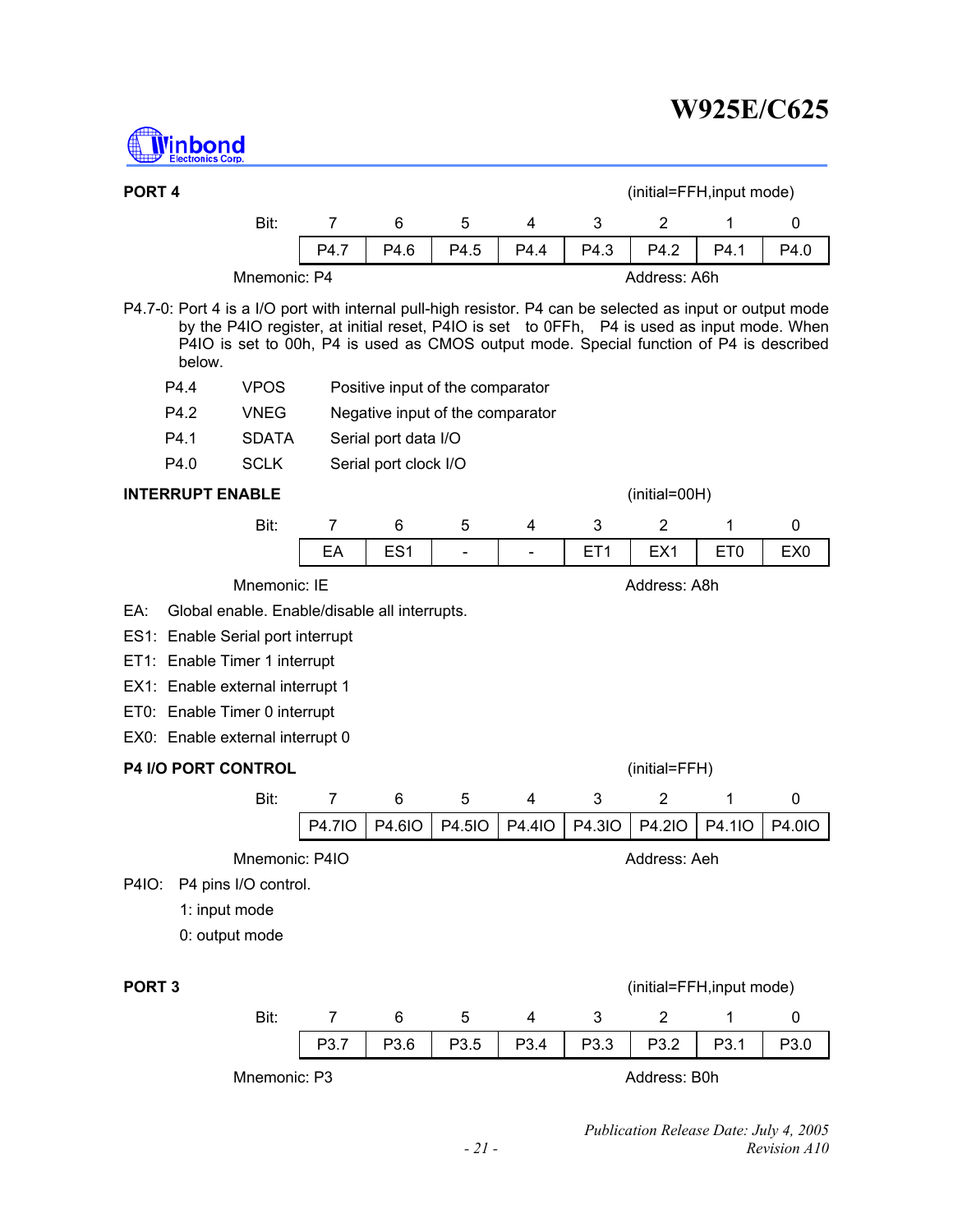

P3.7-0: P3 can be selected as input or output mode by the P3IO register, at initial reset, P3IO is set to 0FFH, P3 is used as input mode. When P3IO is set to 00h, the P3 is used as CMOS output mode. Special function of P3 is described below.

| P3.5 | T1               | Timer/Counter 1 external count input |
|------|------------------|--------------------------------------|
| P3.4 | TΩ               | Timer/Counter 0 external count input |
| P3.3 | INT <sub>1</sub> | External interrupt 1                 |
| P3.2 | <b>INTO</b>      | External interrupt 0                 |

**CID REGISTER** (initial=00H,**read only**)

| Bit:           |        |             |             |              |              |             |            |
|----------------|--------|-------------|-------------|--------------|--------------|-------------|------------|
|                | $\sim$ | <b>FCLK</b> | FDATA   FCD | <b>DTMFD</b> | FDR '        | <b>ALGO</b> | <b>RNG</b> |
| Mnemonic: CIDR |        |             |             |              | Address: B1h |             |            |

This SFR indicates the CID signal immediately. Register data is set or cleared by hardware only.

FCLK: FSK serial clock with the baud rate of 1200Hz.

FDATA: FSK serial bit data.

FCD: Set when FSK carrier is detected. Cleared when FSK carrier is disappeared.

DTMFD: Set when DTMF decoded data is ready. Cleared when DTMF signal ends.

FDR: Set when FSK 8 bits data is ready. Cleared before next FSK start bit comes

ALGO: Dual tone Alert signal Guard time detect signal. Set when a guard time qualified dual tone alert signal has been detected. Cleared when the guard time qualified dual tone alert signal is absent.

RNG: Ring detection bit. High to indicate the detection of line reversal and/or ringing.

|  | <b>CID FLAG GENERATOR</b> |  |
|--|---------------------------|--|
|  |                           |  |

**C** (initial=00H)



FSF: Set when FSK Latch clock low to high. Cleared by software

DTMFDF: Set when DTMFD low to high. Cleared by software

FDRF: Set when FDR low to high. Cleared by software.

ALGOF: Set when ALGO low to high. Cleared by software.

RNGF: Set when RNG low to high. Cleared by software.

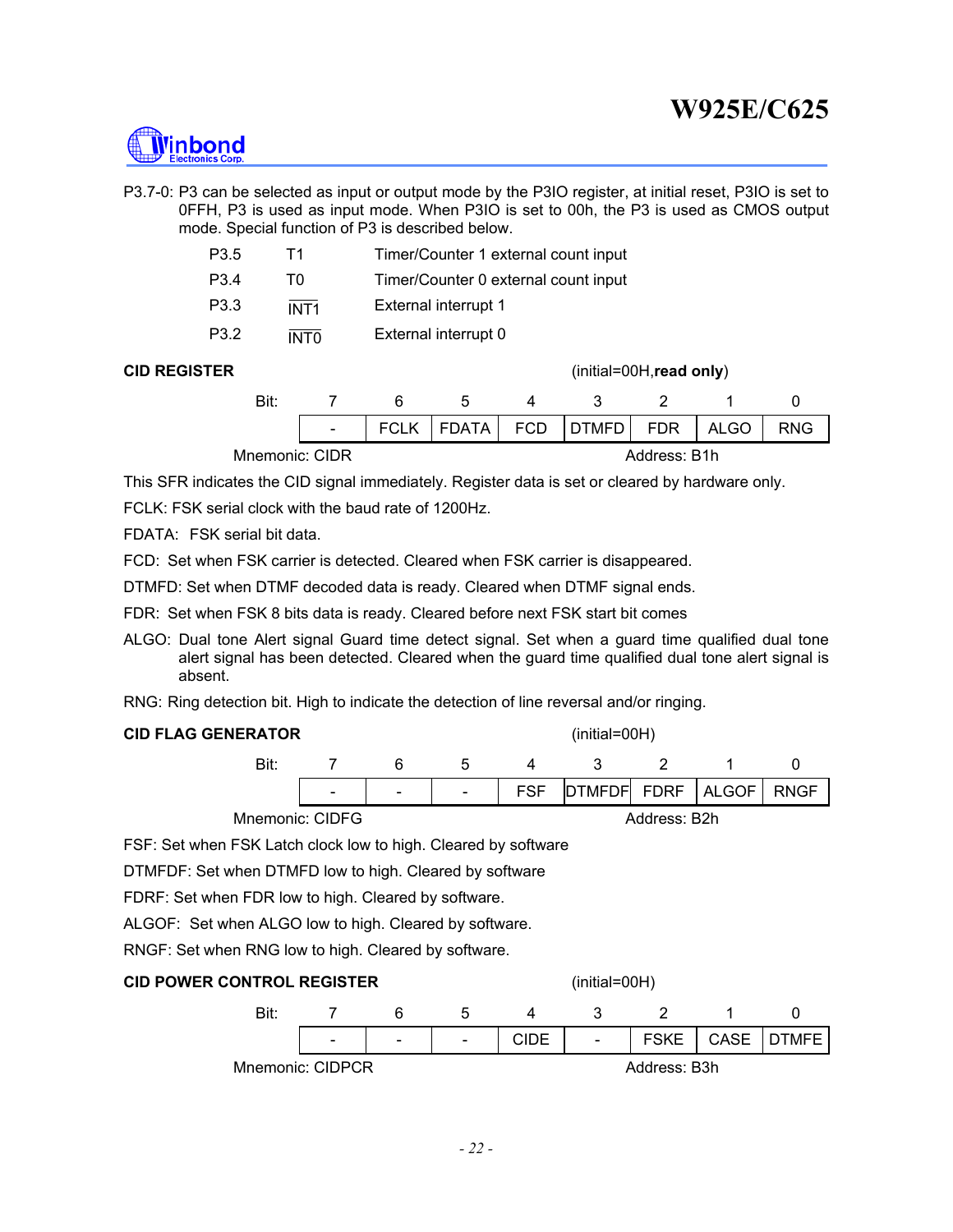# **Minbond**

CIDE: Global enable CID function. Low to disable all functions of CID parts.

FSKE: Enable FSK demodulation circuit.

CASE: Enable Dual Tone Alert Signal detection circuit.

DTMFE: Enable DTMF demodulation circuit.

### **FSK DATA REGISTER** (initial=XXH)

| Bit:                                                                                                                                                                                                                                                                                                                                                                                 |                  |                 | b               |     |                 |                 |                 |                 |
|--------------------------------------------------------------------------------------------------------------------------------------------------------------------------------------------------------------------------------------------------------------------------------------------------------------------------------------------------------------------------------------|------------------|-----------------|-----------------|-----|-----------------|-----------------|-----------------|-----------------|
|                                                                                                                                                                                                                                                                                                                                                                                      | F <sub>D</sub> 7 | FD <sub>6</sub> | FD <sub>5</sub> | FD4 | FD <sub>3</sub> | FD <sub>2</sub> | FD <sub>1</sub> | F <sub>D0</sub> |
| <b>Mnemonic: FSKDR</b>                                                                                                                                                                                                                                                                                                                                                               |                  |                 |                 |     |                 | Address: B4h    |                 |                 |
| $\overline{r}$ $\overline{r}$ $\overline{r}$ $\overline{r}$ $\overline{r}$ $\overline{r}$ $\overline{r}$ $\overline{r}$ $\overline{r}$ $\overline{r}$ $\overline{r}$ $\overline{r}$ $\overline{r}$ $\overline{r}$ $\overline{r}$ $\overline{r}$ $\overline{r}$ $\overline{r}$ $\overline{r}$ $\overline{r}$ $\overline{r}$ $\overline{r}$ $\overline{r}$ $\overline{r}$ $\overline{$ |                  |                 |                 |     |                 |                 |                 |                 |

FD7-0: 8 bits FSK demodulated data.

### **DTMF DATA REGISTER** (initial=XXH)

| CASH   CASL   DTMFH   DTMFL   DD3   DD2<br>DD <sub>1</sub><br>D <sub>D</sub> <sub>0</sub> |
|-------------------------------------------------------------------------------------------|
|                                                                                           |
|                                                                                           |

Mnemonic: DTMFDR Address: B5h

CASH: Set when Dual Tone Alert Signal high tone is detected.

CASL: Set when Dual Tone Alert Signal low tone is detected.

- DTMFH: Set when DTMF high tone is detected.
- DTMFL: Set when DTMF low tone is detected.
- DD3-0: 4 bits DTMF demodulated data.

### **DTMF PRESENT TIME REGISTER** (initial=19H)

|  | DPT7   DPT6   DPT5   DPT4   DPT3   DPT2   DPT1   DPT0 |  |  |  |
|--|-------------------------------------------------------|--|--|--|
|  |                                                       |  |  |  |

Mnemonic: DTMFPT Address: B6h

The clock period of guard-time timer is 0.8582Ms. The default DTMF present time is 21.45Ms.

DPT7-0: The pre-set data register for counting DTMF present time. When DTMF is detected(Est low to high), the guard timer starts to up-count from 00H. As the guard timer is equal to the value of DTMFPT, the exist of the DTMF is accepted. Est changes to low state to stop and reset the counter.

| DTMF ABSENT TIME REGISTER |                  |   | $(inital=19H)$ |                                    |              |              |        |                  |
|---------------------------|------------------|---|----------------|------------------------------------|--------------|--------------|--------|------------------|
| Bit:                      |                  | 6 | $\mathbf{b}$   | Δ                                  | $\mathbf{3}$ |              |        |                  |
|                           | DAT7             |   | DAT6 DAT5 L    | $\overline{A}$ DAT4 $\overline{A}$ |              | DAT3 DAT2 D  | DAT1 D | DAT <sub>0</sub> |
|                           | Mnemonic: DTMFAT |   |                |                                    |              | Address: B7h |        |                  |

The clock period of guard-time timer is 0.8582Ms. The default DTMF absent time is 21.45Ms.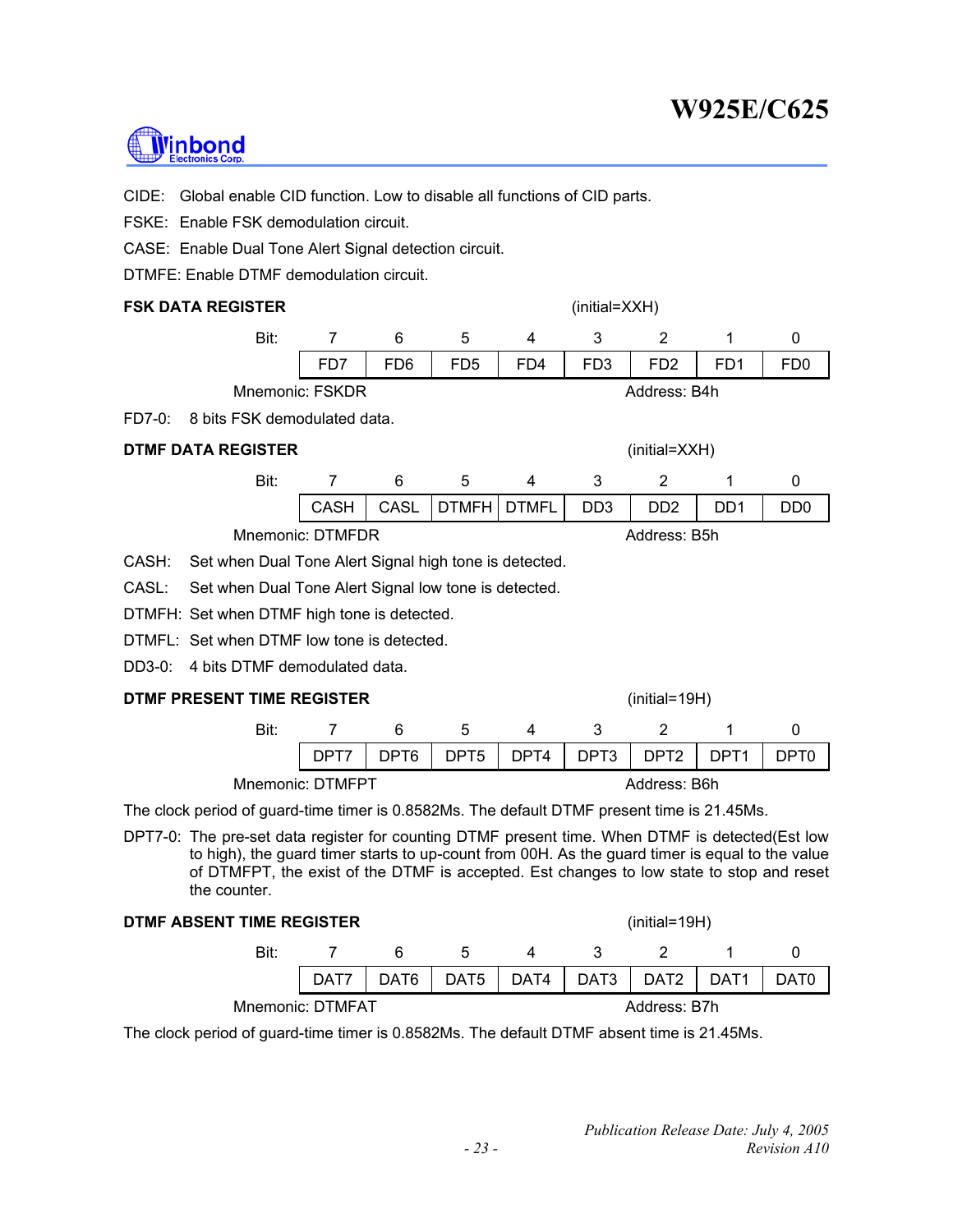DAT7-0:The pre-set data register for counting DTMF absent time. When DTMF is absent(Est high to low), the guard timer starts to up-count from 00H. As the guard timer is equal to the value of DTMFAT, the finish of DTMF is recognized. Est changes to low state to stop and reset the counter.

#### **INTERRUPT PRIORITY** (initial=00H)

**I**inbond

| Bit |                          |                                     |  |  |  |
|-----|--------------------------|-------------------------------------|--|--|--|
|     | <b>Contract Contract</b> | PS1   -   -   PT1   PX1   PT0   PX0 |  |  |  |

Mnemonic: IP **Address: B8h** 

IP.7: This bit is un-implemented and will read high.

PS1: This bit defines the Serial port interrupt priority. PS1 = 1 sets it to higher priority level

PT1: This bit defines the Timer 1 interrupt priority. PT1 = 1 sets it to higher priority level.

PX1: This bit defines the External interrupt 1 priority. PX1 = 1 sets it to higher priority level.

PT0: This bit defines the Timer 0 interrupt priority. PT0 = 1 sets it to higher priority level.

PX0: This bit defines the External interrupt 0 priority. PX0 = 1 sets it to higher priority level.

### **DTMF GENERATOR REGISTER** (initial=00H)

| $\sim$ | $C \vdash$ | HE I | LE   L1 ' | H1 |  |
|--------|------------|------|-----------|----|--|
|        |            |      |           |    |  |

Mnemonic: DTMFG Andress: Bah

| L1 | L <sub>0</sub> | H1 | H <sub>0</sub> | <b>SELECTED TONE</b> |
|----|----------------|----|----------------|----------------------|
| X  | X              |    |                | 1209Hz               |
| X  | X              |    |                | 1336Hz               |
| x  | x              |    |                | 1477Hz               |
| X  |                |    |                | 1633Hz               |
|    |                | x  | x              | 697Hz                |
|    |                | X  | X              | 770Hz                |
|    |                | x  | X              | 852Hz                |
|    |                | x  | X              | 941Hz                |

LE: Enable low group frequency output.

HE: Enable high group frequency output.

DTGE: Enable dual tone output to DTMF pin.



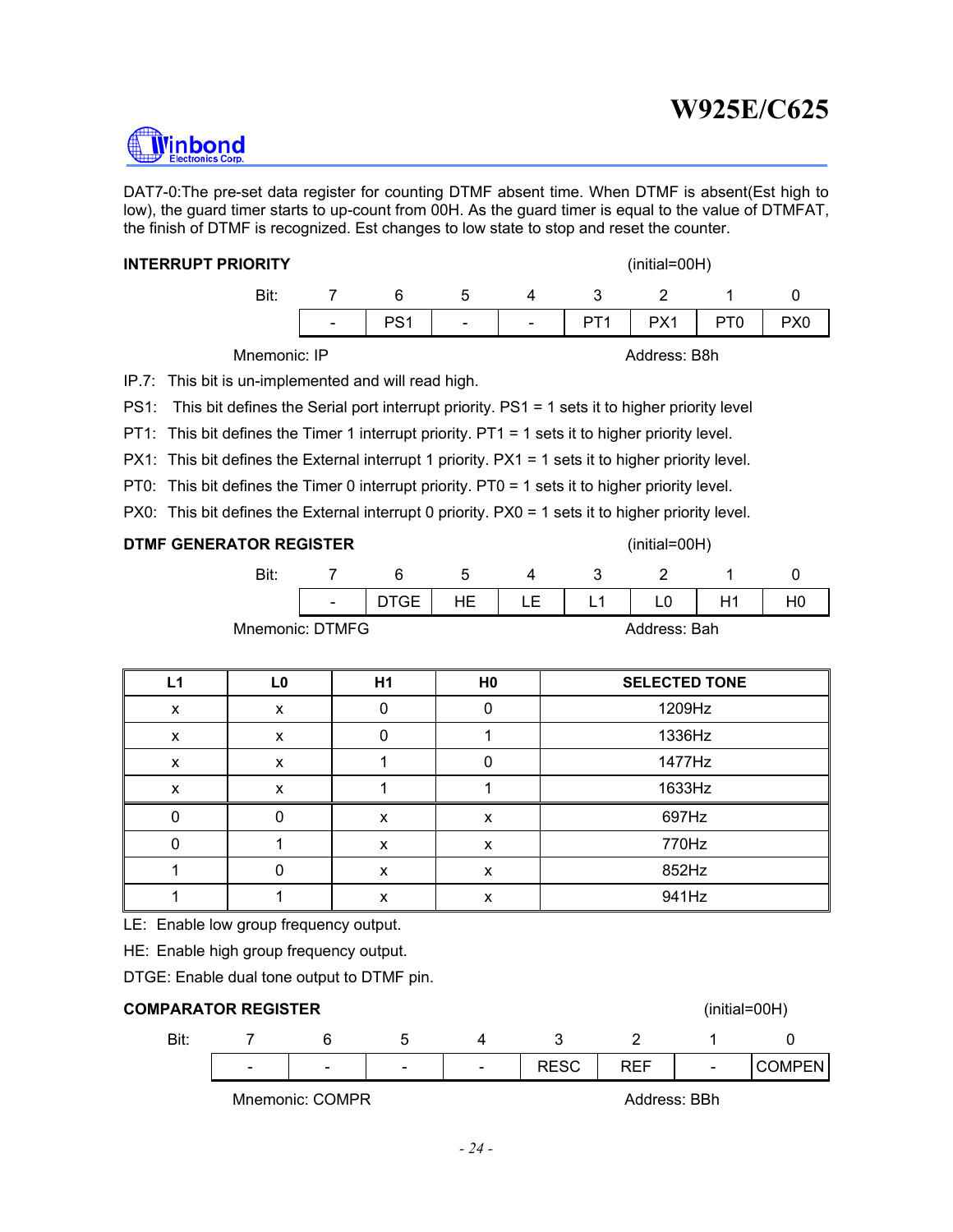

- RESC: Result of the comparator. Set when positive analog input voltage is(VPOS or 1.0v internal regular output) higher than negative analog input voltage(VNEG) RESC is a read only bit.
- REF: REF=0 reference input from analog input voltage(VPOS/P4.4) pin. REF=1 reference input from the internal regulator output.
- COMPEN: COMPEN=0 Disable comparator COMPEN=1 Enable comparator

#### **IDLE RELEASED CONDITION REGISTER 1 IDLE RELEASED CONDITION REGISTER 1** (initial=00H)

| Bit: |           |  |                                       |  |
|------|-----------|--|---------------------------------------|--|
|      | $ $ IRCS1 |  | $IRCT1$   $IRCX1$   $IRCT0$   $IRCX0$ |  |

### Mnemonic: IRC1 Address: BCh

One of the bits of IRC1 and IRC2 will be set by hardware to record the idle released condition when the idle mode is released. IRC1 and IRC2 can be set by hardware and can be R/W by software.

IRCS1: Idle mode released by Serial port interrupt flag.

IRCT1: Idle mode released by Timer 1 interrupt flag.

IRCX1: Idle mode released by external interrupt 1 flag.

IRCT0: Idle mode released by Timer 0 interrupt flag.

IRCX0: Idle mode released by external interrupt 0 flag.

### **IDLE RELEASED CONDITION REGISTER 2** (initial=00H)



Mnemonic: IRC2 Address: BDh

One of the bits of IRC1 and IRC2 will be set by hardware to record the idle released condition when the idle mode is released. IRC1 and IRC2 can be set by hardware and can be R/W by software.

IRCWDI: Idle mode released by Watchdog timer interrupt flag.

IRCCOMP: Idle mode released by comparator interrupt flag.

IRCDIV: Idle mode released by Divider interrupt flag.

IRCCID: Idle mode released by CID interrupt flag.

IRCX3: Idle mode released by External Interrupt 3 flag.

IRCX2: Idle mode released by External Interrupt 2 flag.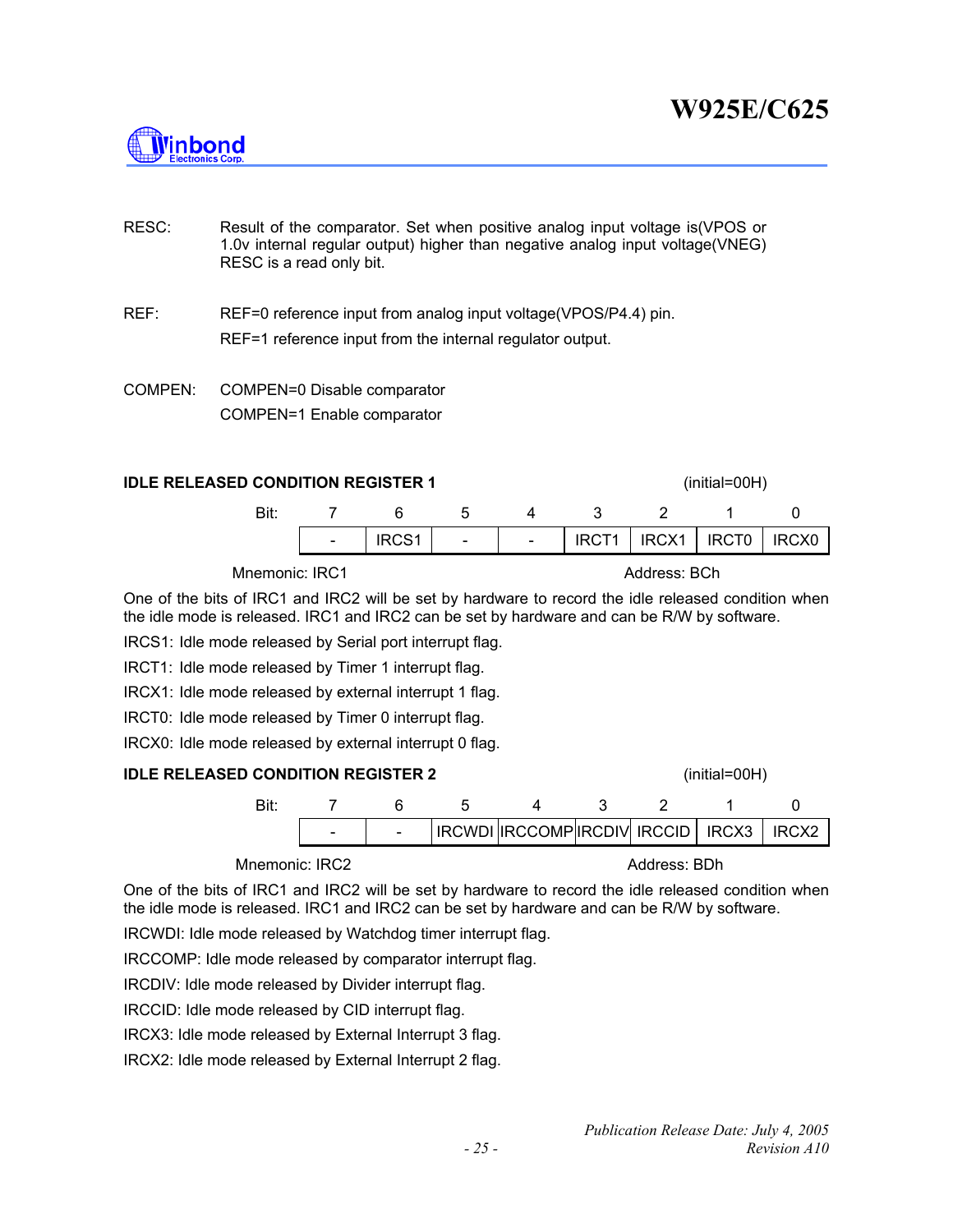

| <b>CAS TONE PRESENT TIME REGISTER</b>                                                             |  |   | $(inital=OFH)$ |   |              |     |  |                                                         |
|---------------------------------------------------------------------------------------------------|--|---|----------------|---|--------------|-----|--|---------------------------------------------------------|
| Bit:                                                                                              |  | 6 | .5             | 4 | $\mathbf{3}$ | - 2 |  |                                                         |
|                                                                                                   |  |   |                |   |              |     |  | CASPT7 CASPT6 CASPT5 CASPT4 CASPT3 CASPT2 CASPT1 CASPT0 |
| Mnemonic: CASPT<br>Address: Beh                                                                   |  |   |                |   |              |     |  |                                                         |
| The clock period of guard-time timer is 0.8582Ms. The default alert tone present time is 12.87Ms. |  |   |                |   |              |     |  |                                                         |

CASPT7-0: The pre-set data register for counting CAS tone present time. When CAS tone is detected (ALGR low to high), the guard timer starts to up-count from 00H. As the guard timer is equal to the value of CASPT, the exist of the CAS tone is accepted. ALGR changes to low state to stop and reset the counter.

#### **CAS TONE ABSENT TIME REGISTER** (initial=0FH)

| Bit             |  |  |              |                                                  |
|-----------------|--|--|--------------|--------------------------------------------------|
|                 |  |  |              | CASAT7CASAT6CASAT5CASAT4CASAT3CASAT2CASAT1CASAT0 |
| Mnemonic: CASAT |  |  | Address: BFh |                                                  |

The clock period of guard-time timer is 0.8582Ms. The default alert tone absent time is 12.87Ms.

CASAT7-0: The pre-set data register for counting CAS tone absent time. When CAS tone is absent (ALGR high to low), the guard timer starts to up-count from 00H. As the guard timer is equal to the value of CASAT, the finish of CAS tone is recognized. ALGR changes to high state to stop and reset the counter.

#### **SERIAL PORT CONTROL** (initial=00H)

Bit: 7 6 5 4 3 2 1 0 | SF1 | LCDON | REGON | REN1 | SFQ | SEDG | CLKIO | SIO

Mnemonic: SCON1 Address: C0h

SF1: Serial port interrupt flag. When 8-bits data transited completely, SF1 is set by hardware. SF1 is cleared when serial interrupt routine is executed or cleared by software.

LCDON: LCD waveform enable control. 0 to Disable LCD display, 1 to Enable LCD display.

REGON: Regulator on/off control. 0 to disable regulator, 1 to regulator.

- REN1: Set REN1 from 0 to 1 to start the serial port1 to receive 8-bit serial data.
- $SFG: SFG=0$  Serial clock output frequency is equal to  $f_{OSC}$  /2

SFQ=1 Serial clock output frequency is equal to  $f_{\rm OSC}$  /256

- SEDG: SEDG=0 Serial data latched at falling edge of clock, SCLK=Low initially. SEDG=1 Serial data latched at rising edge of clock, SCLK=High initially.
- CLKIO: CLKIO=0 P4.0(SCLK) work as output mode CLKIO=1 P4.0(SCLK) work as input mode
- SIO: SIO=0 P4.0 & P4.1 work as normal I/O pin SIO=1 P4.0 & P4.1 work as Serial port1 function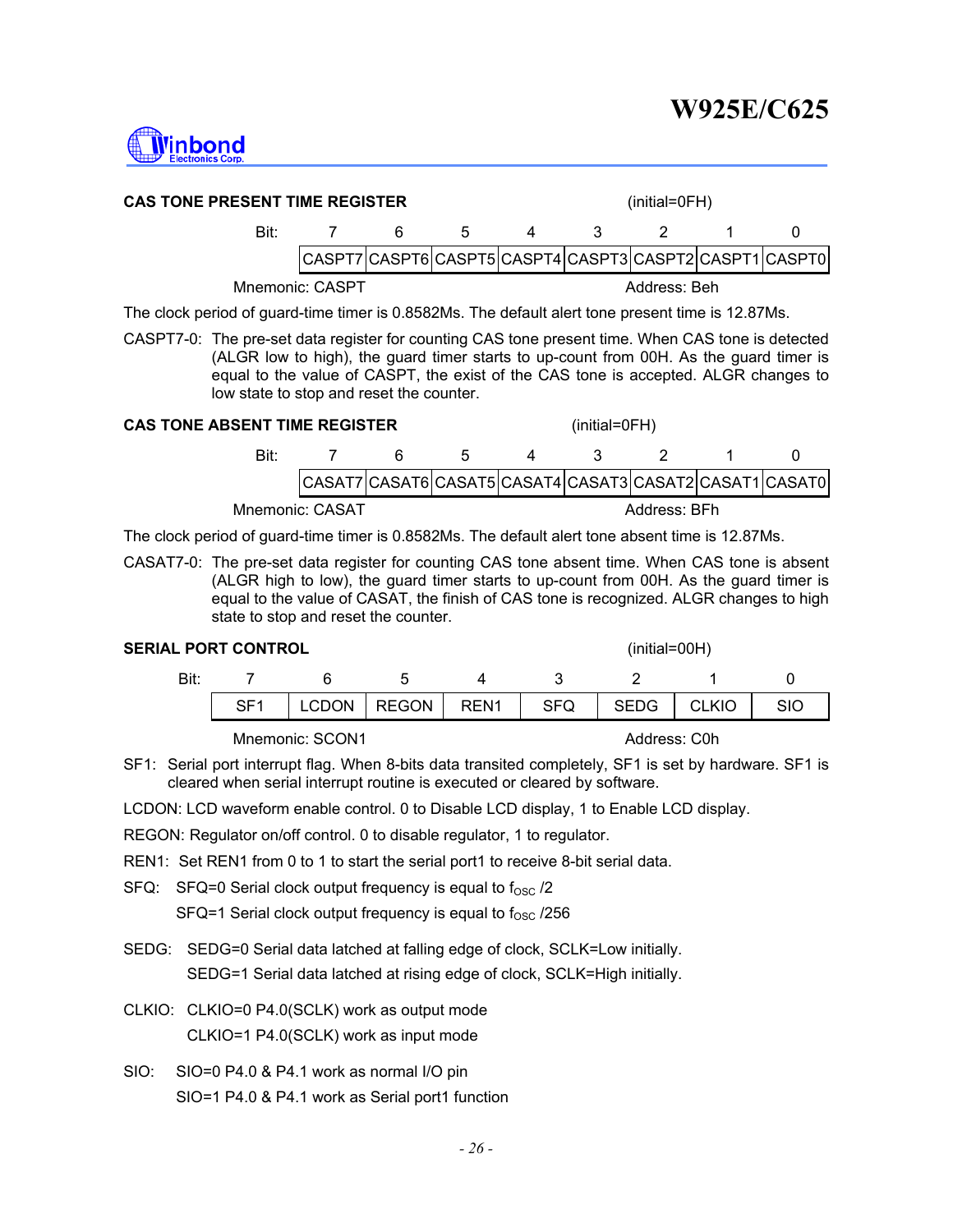

| <b>SERIAL DATA BUFFER 1</b>                                                                                   |                     |                     |                                        |   |                 |                             | $(inital=00H)$ Read Only |                                                                                                                                                                                  |
|---------------------------------------------------------------------------------------------------------------|---------------------|---------------------|----------------------------------------|---|-----------------|-----------------------------|--------------------------|----------------------------------------------------------------------------------------------------------------------------------------------------------------------------------|
| Bit:                                                                                                          |                     | 6                   | 5                                      | 4 | 3               | 2                           |                          | O                                                                                                                                                                                |
|                                                                                                               | SBUF <sub>1.7</sub> | SBUF <sub>1.6</sub> | SBUF <sub>1.5</sub>                    |   | SBUF1.4 SBUF1.3 | SBUF <sub>1.2</sub>         | SBUF <sub>1.1</sub>      | SBUF1.0                                                                                                                                                                          |
| Mnemonic: SBUF1<br>Address: C1h                                                                               |                     |                     |                                        |   |                 |                             |                          |                                                                                                                                                                                  |
| SBUF1.7-0: Serial data on the serial port 1 is read from or written to this location. It actually consists of |                     |                     | access is to the transmit data buffer. |   |                 |                             |                          | two separate internal 8-bit registers. One is the receive register, and the other is the<br>transmit buffer. Any read access gets data from the receive data buffer, while write |
| <b>REGULATOR VOLTAGE CONTROL REGISTER</b>                                                                     |                     |                     |                                        |   |                 | $(inital=00H)$              |                          |                                                                                                                                                                                  |
| Bit:                                                                                                          |                     | 6                   | 5                                      | 4 | 3               | 2                           |                          | O                                                                                                                                                                                |
|                                                                                                               |                     |                     |                                        |   |                 | REGVC.3   REGVC.2   REGVC.1 |                          | REGVC.0                                                                                                                                                                          |
|                                                                                                               |                     |                     |                                        |   |                 |                             |                          |                                                                                                                                                                                  |

Mnemonic: REGVC Address: C2h

REGVC.3-0: 4 bits to tune the regulator output voltage.

| Bit:<br>n<br>∽                                                                                                                   |                          |
|----------------------------------------------------------------------------------------------------------------------------------|--------------------------|
| RGSL<br>X <sub>2</sub> OFF<br>X <sub>1</sub> OFF<br><b>RGMD</b><br>XT/RG<br>$\overline{\phantom{a}}$<br>$\overline{\phantom{0}}$ | $\overline{\phantom{0}}$ |

Mnemonic: PMR Address: C4h

- XT/RG : Crystal/RC Oscillator Select. Setting this bit selects crystal or external clock as system clock source. Clearing this bit selects the on-chip RC oscillator as clock source. X1UP (STATUS.4) must be set to 1 and X1OFF (PMR.3) must be cleared before this bit can be set. Attempts to set this bit without obeying these conditions will be ignored.
- RGMD: RC Mode Status. This bit indicates the current clock source of micro-controller. When cleared, CPU is operating from the external crystal or oscillator. When set, CPU is operating from the on-chip RC oscillator.
- RGSL: RC Oscillator Select. This bit selects the clock source following a resume from Power Down Mode. Setting this bit allows device operating from RC oscillator when a resume from Power Down Mode. When this bit is cleared, the device will hold operation until the crystal oscillator has warmed-up following a resume from Power Down Mode.
- X2OFF: Set to disable sub-oscillator (32KHz oscillator)
- X1OFF: Crystal Oscillator Disable. Setting this bit disables the external crystal oscillator. This bit can only be set to 1 while the micro-controller is operating from the RC oscillator. Clearing this bit restarts the crystal oscillator, the X1UP (STATUS.4) bit will be set after crystal oscillator warmed-up has completed.

**Note:** The bit0 of this SFR must be set to 1.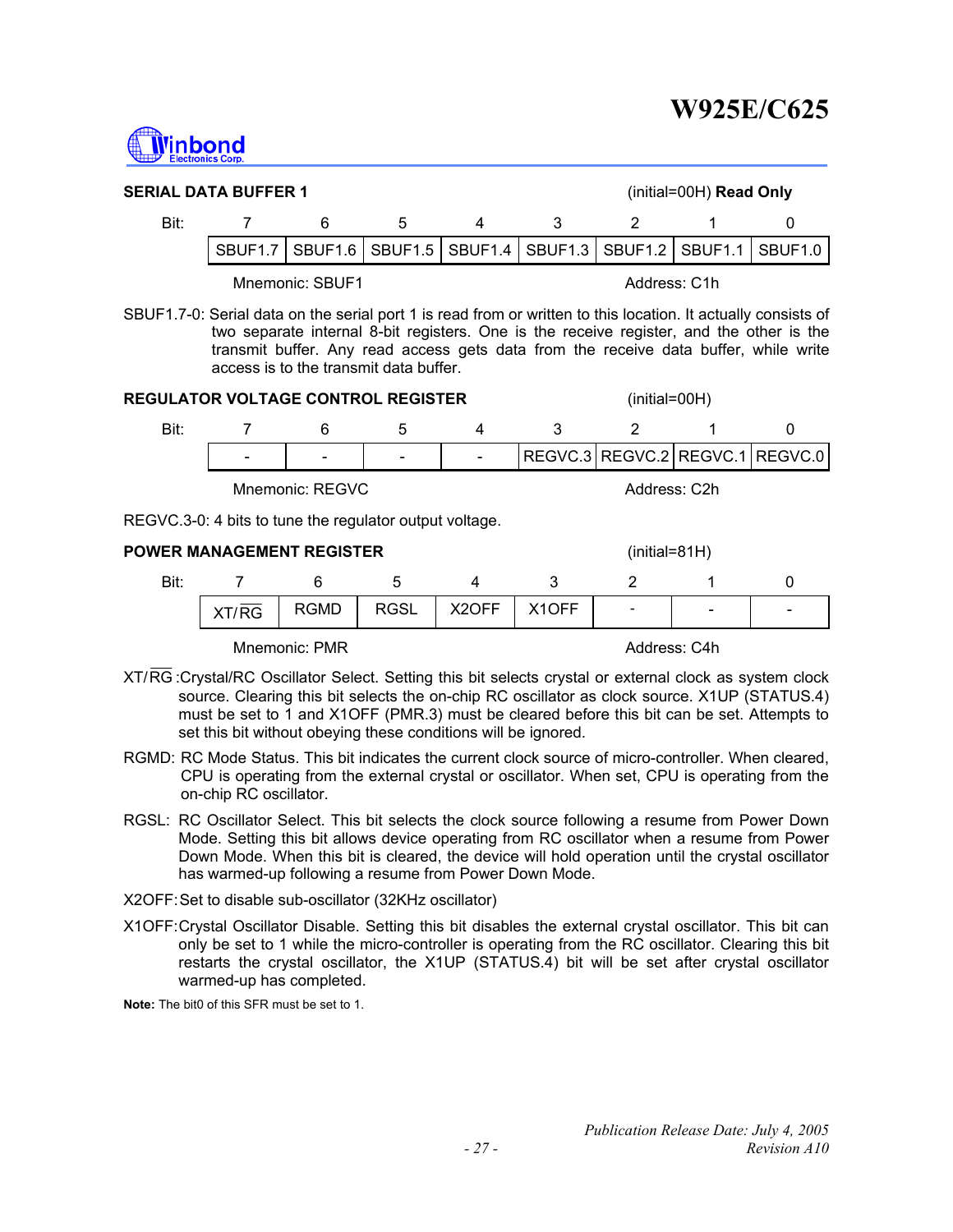

| <b>STATUS REGISTER</b><br>$(inital=00H)$ |      |     |     |                   |                          |   |                          |   |  |
|------------------------------------------|------|-----|-----|-------------------|--------------------------|---|--------------------------|---|--|
| Bit:                                     |      |     | đ   |                   |                          |   |                          |   |  |
|                                          | X2UP | HIP | ∟lP | X <sub>1</sub> UP | $\overline{\phantom{0}}$ | - | $\overline{\phantom{0}}$ | - |  |
|                                          |      |     |     |                   |                          |   |                          |   |  |

Mnemonic: STATUS Address: C5h

- X2UP:Sub-crystal oscillator warm-up status. When set, this bit indicates the crystal oscillator has completed the warm-up delay. When X2OFF bit is set, hardware will clear this bit. There are two options which are selected by option code for warm-up delay, one is 1024 clocks warm-up delay, other is 65536 clocks warm-up delay.
- HIP: High Priority Interrupt Status. When set, it indicates that software is servicing a high priority interrupt. This bit will be cleared when the program executes the corresponding RETI instruction.
- LIP: Low Priority Interrupt Status. When set, it indicates that software is servicing a low priority interrupt. This bit will be cleared when the program executes the corresponding RETI instruction.
- X1UP:Crystal Oscillator Warm-up Status. When set, this bit indicates the crystal oscillator has completed the 65536 clocks warm-up delay. Each time the crystal oscillator is restarted by exit from power down mode or the X1OFF bit is set, hardware will clear this bit. This bit is set to 1 after a power-on reset. When this bit is cleared, it prevents software from setting the XT/RG bit to enable CPU operation from crystal oscillator. There are two options which is selected by option code for warm-up delay, one is 4096 clocks warm-up delay, other is 65536 clocks warmup delay.

※**Please insert at least 10 instructions NOP after X2UP = "1", then switch Fsys = Fs (CKCON1.0 = "1", M/S) & disable X1 OSC (PMR.3 = "1", X1OFF).** 

| <b>FSK TRANSIMT CONTROL REGISTER</b><br>(initial=00H) |            |                                                         |                                                                  |  |  |                 |                 |  |  |  |
|-------------------------------------------------------|------------|---------------------------------------------------------|------------------------------------------------------------------|--|--|-----------------|-----------------|--|--|--|
| 7<br>5<br>Bit:<br>6<br>4<br>3                         |            |                                                         |                                                                  |  |  |                 |                 |  |  |  |
| <b>FTE</b>                                            | <b>FTM</b> | <b>FDS</b>                                              |                                                                  |  |  | LO <sub>1</sub> | LO <sub>0</sub> |  |  |  |
| Address: C6h<br>Mnemonic: FSKTC                       |            |                                                         |                                                                  |  |  |                 |                 |  |  |  |
|                                                       |            |                                                         |                                                                  |  |  |                 |                 |  |  |  |
| FTM: FSK signal Standard; Bellcore:1, V.23=0          |            |                                                         |                                                                  |  |  |                 |                 |  |  |  |
| FDS: FSK data sending status                          |            |                                                         |                                                                  |  |  |                 |                 |  |  |  |
|                                                       |            |                                                         |                                                                  |  |  |                 |                 |  |  |  |
|                                                       |            |                                                         | LO <sub>0</sub>                                                  |  |  |                 |                 |  |  |  |
| 150Mv                                                 |            | 0                                                       | 0                                                                |  |  |                 |                 |  |  |  |
| 120Mv<br>0                                            |            |                                                         |                                                                  |  |  |                 |                 |  |  |  |
| 95Mv<br>$\mathbf 0$<br>1                              |            |                                                         |                                                                  |  |  |                 |                 |  |  |  |
| 75Mv                                                  |            | 1                                                       |                                                                  |  |  |                 |                 |  |  |  |
|                                                       |            | LO0, LO1: FSK transmit level option<br>FSK output level | FTE: FSK transmit Enable; Enable:1, Disable=0<br>LO <sub>1</sub> |  |  | 2               | 1               |  |  |  |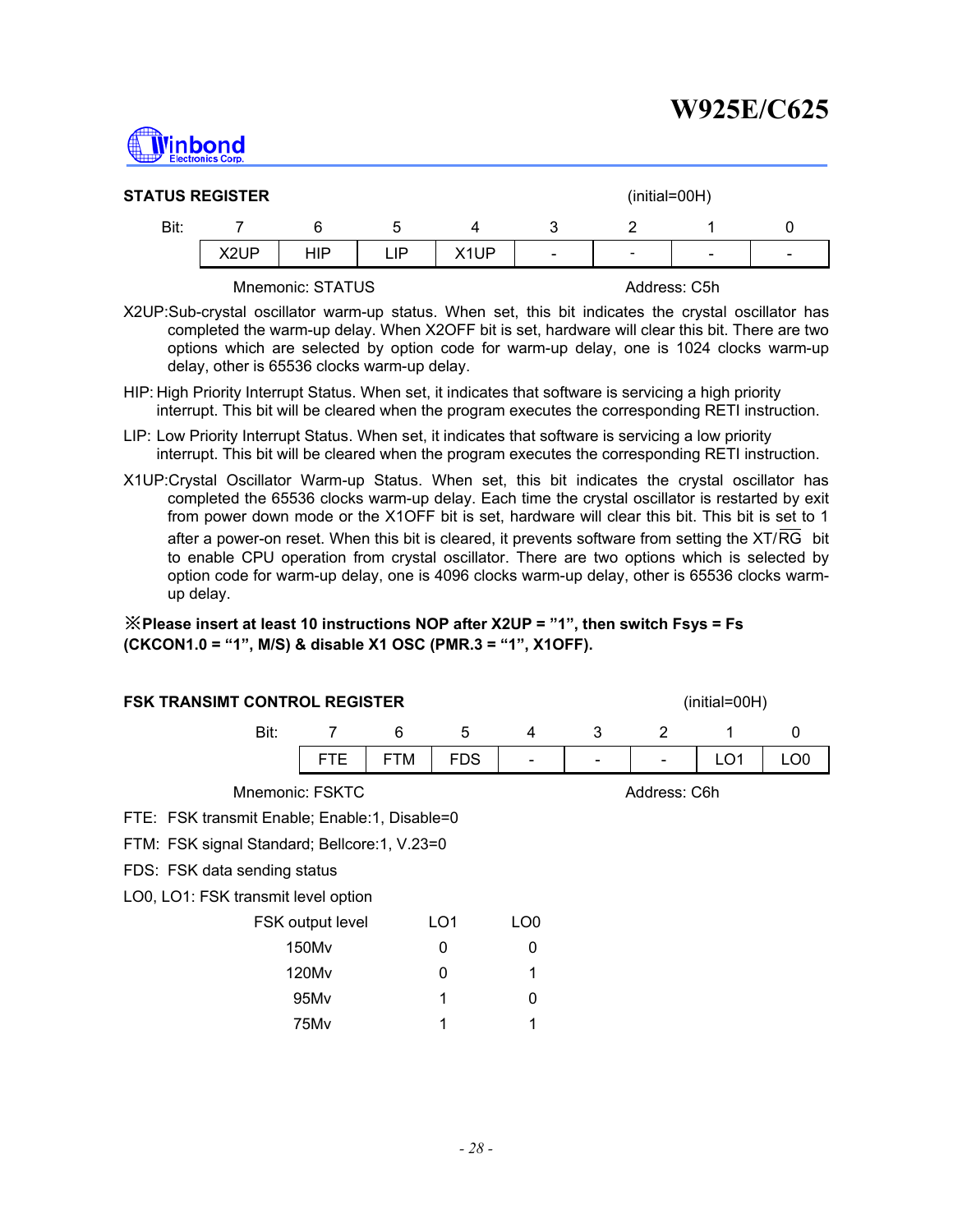

|                                                                                                                                                                                                   | <b>FSK TRANSMIT DATA BUFFER</b><br>(initial=00H)                |    |                |                 |                 |                |                |             |  |
|---------------------------------------------------------------------------------------------------------------------------------------------------------------------------------------------------|-----------------------------------------------------------------|----|----------------|-----------------|-----------------|----------------|----------------|-------------|--|
| Bit:                                                                                                                                                                                              | 7                                                               | 6  | 5              | 4               | 3               | 2              | 1              | 0           |  |
|                                                                                                                                                                                                   | FSKTB.7 FSKTB.6 FSKTB.5 FSKTB.4 FSKTB.3 FSKTB.2 FSKTB.1 FSKTB.0 |    |                |                 |                 |                |                |             |  |
|                                                                                                                                                                                                   | Mnemonic: FSKTB                                                 |    |                |                 |                 | Address: C7h   |                |             |  |
| FSKTB.0: Only This bit will be latched and send out as FSK signal                                                                                                                                 |                                                                 |    |                |                 |                 |                |                |             |  |
| <b>DIVIDER CONTROL</b><br>$(inital=01H)$                                                                                                                                                          |                                                                 |    |                |                 |                 |                |                |             |  |
| Bit:                                                                                                                                                                                              | 7                                                               | 6  | 5              | 4               | 3               | 2              | 1              | 0           |  |
|                                                                                                                                                                                                   |                                                                 |    |                |                 |                 |                |                | <b>DIVA</b> |  |
| Mnemonic: DIVC                                                                                                                                                                                    |                                                                 |    |                |                 |                 | Address: C8h   |                |             |  |
| DIVA: Divider available control bit. This bit is set or cleared by software to enable/disable divider.<br>DIVA=1 to enable the divider. DIVA=0 to disable the divider. DIVA is reset after reset. |                                                                 |    |                |                 |                 |                |                |             |  |
| <b>PROGRAM STATUS WORD</b>                                                                                                                                                                        |                                                                 |    |                |                 |                 | $(inital=00H)$ |                |             |  |
| Bit:                                                                                                                                                                                              | $\overline{7}$                                                  | 6  | 5              | 4               | 3               | 2              | 1              | $\Omega$    |  |
|                                                                                                                                                                                                   | <b>CY</b>                                                       | AC | F <sub>0</sub> | RS <sub>1</sub> | RS <sub>0</sub> | OV             | F <sub>1</sub> | P           |  |
|                                                                                                                                                                                                   | Mnemonic: PSW<br>Address: D0h                                   |    |                |                 |                 |                |                |             |  |
| CY:<br>Carry flag. Set for an arithmetic operation, which results in a carry being generated from the                                                                                             |                                                                 |    |                |                 |                 |                |                |             |  |

- ALU. It is also used as the accumulator for the bit operations.
- AC: Auxiliary carry. Set when the previous operation resulted in a carry from the high order nibble.
- F0: User flag 0. General purpose flag that can be set or cleared by the user.

RS.1-0: Register bank select bits:

| RS <sub>1</sub> | <b>RS0</b> | <b>REGISTER BANK</b> | <b>ADDRESS</b> |
|-----------------|------------|----------------------|----------------|
|                 |            |                      | 00-07h         |
|                 |            |                      | 08-0Fh         |
|                 |            |                      | 10-17h         |
|                 |            |                      | 18-1Fh         |

OV: Overflow flag. Set when a carry was generated from the seventh bit but not from the  $8<sup>th</sup>$  bit as a result of the previous operation, or vice-versa.

- F1: User Flag 1. General purpose flag that can be set or cleared by the user by software.
- P: Parity flag. Set/cleared by hardware to indicate odd/even number of 1's in the accumulator.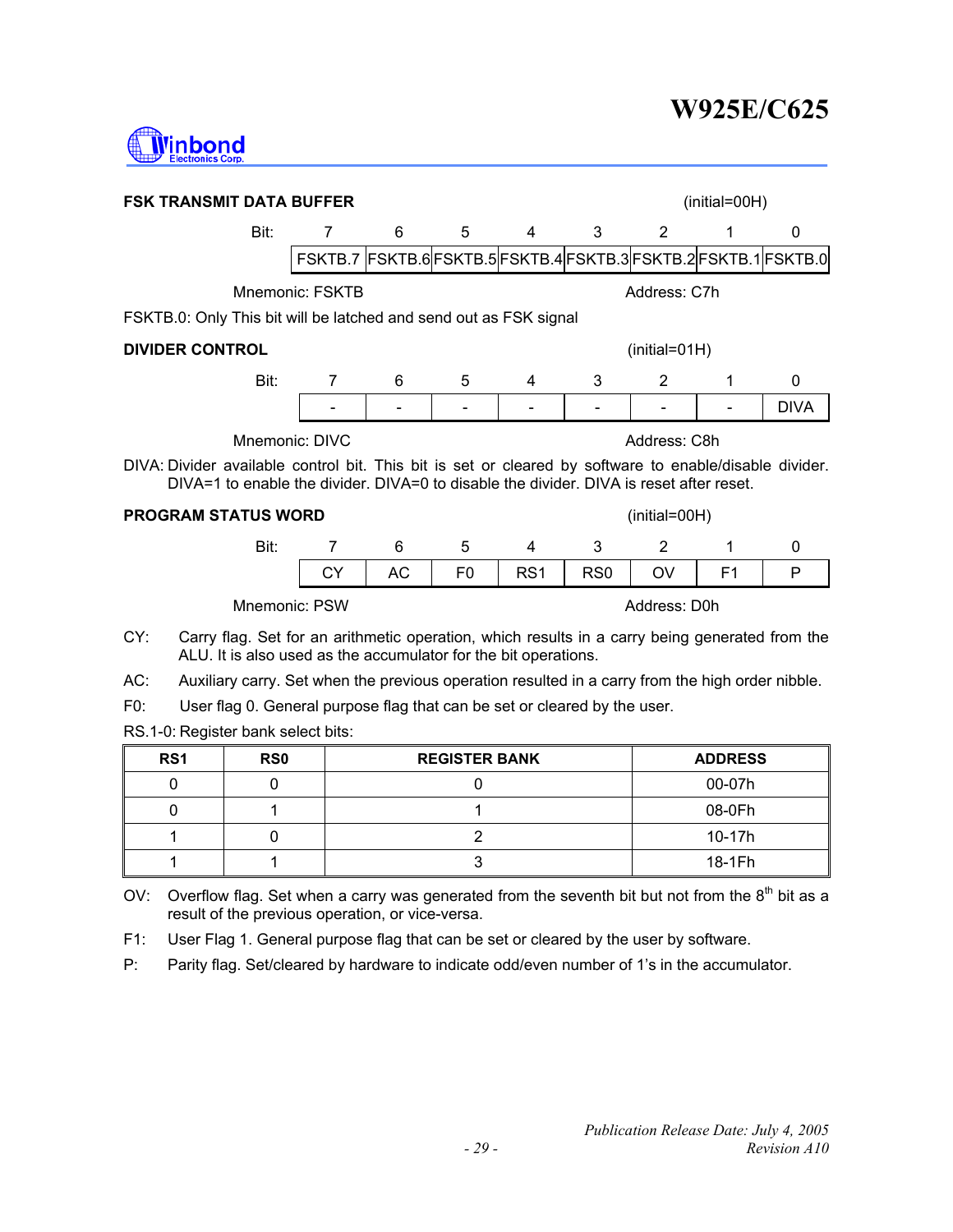

| <b>WATCHDOG CONTROL</b> |                          |            |                          | (initial: note) |             |             |            |            |
|-------------------------|--------------------------|------------|--------------------------|-----------------|-------------|-------------|------------|------------|
| Bit:                    |                          | 6          | ხ                        | 4               | ્વ          |             |            |            |
|                         | $\overline{\phantom{a}}$ | <b>POR</b> | $\overline{\phantom{a}}$ | <b>WFS</b>      | <b>WDIF</b> | <b>WTRF</b> | <b>EWT</b> | <b>RWT</b> |
|                         |                          |            |                          |                 |             |             |            |            |

Mnemonic: WDCON Address: D8h

- POR: Power-on reset flag. Hardware will set this flag when system is powered on and this flag is cleared only by software.
- WFS: Watchdog Timer Frequency Select. Set to select  $F_S$  as WDT clock input. Clear to select  $F_{\text{osc}}$  as WDT clock input.
- WDIF: Watchdog Timer Interrupt flag. This bit is set whenever the time-out occurs in the watchdog timer. If the Watchdog interrupt is enabled (EIE.5), then an interrupt will occur (if the global interrupt enable is set and other interrupt requirements are met). Software or any reset can clear this bit.
- WTRF: Watchdog Timer Reset Flag. Hardware will set this bit when the watchdog timer causes a reset. Software can read it but must clear it manually. A power-fail reset will also clear the bit. This bit helps software in determining the cause of a reset. If  $EWT = 0$ , the watchdog timer will have no effect on this bit.
- EWT: Enable Watchdog timer Reset. Setting this bit will enable the Watchdog timer Reset function.
- RWT: Reset Watchdog Timer. This bit helps in putting the watchdog timer into a known state. It also helps in resetting the watchdog timer before a time-out occurs. Failing to set the EWT before time-out will cause an interrupt, if EWDI (EIE.5) is set, and 512 clocks after that a watchdog timer reset will be generated if EWT is set. This bit is self-clearing by hardware.

**Note:** The WDCON SFR is set to a 0x000xx0b on an external reset. WTRF is set to a 1 on a Watchdog timer reset, but to a 0 on power on/down resets. WTRF is not altered by an external reset. POR is set to 1 by a power-on reset. EWT is set to 0 on a Power-on reset and unaffected by other resets.

| <b>ACCUMULATOR</b>                                | (initial=00H)                       |       |             |              |             |              |                 |                 |
|---------------------------------------------------|-------------------------------------|-------|-------------|--------------|-------------|--------------|-----------------|-----------------|
| Bit:                                              | 7                                   | 6     | 5           | 4            | 3           | 2            | 1               | 0               |
|                                                   | ACC.7                               | ACC.6 | ACC.5       | ACC.4        | ACC.3       | ACC.2        | ACC.1           | ACC.0           |
| Mnemonic: ACC                                     |                                     |       |             |              |             | Address: E0h |                 |                 |
| ACC.7-0: The ACC register.                        |                                     |       |             |              |             |              |                 |                 |
| <b>EXTENDED INTERRUPT ENABLE</b><br>(initial=00H) |                                     |       |             |              |             |              |                 |                 |
| Bit:                                              | 7                                   | 6     | 5           | 4            | 3           | 2            |                 | 0               |
|                                                   |                                     |       | <b>EWDI</b> | <b>ECOMP</b> | <b>EDIV</b> | <b>ECID</b>  | EX <sub>3</sub> | EX <sub>2</sub> |
| Mnemonic: EIE                                     |                                     |       |             |              |             | Address: E8h |                 |                 |
| EIE.7-6: Reserved bits.                           |                                     |       |             |              |             |              |                 |                 |
| EWDI: Enable Watchdog timer interrupt.            |                                     |       |             |              |             |              |                 |                 |
|                                                   | ECOMP: Enable comparator interrupt. |       |             |              |             |              |                 |                 |
| $\blacksquare$                                    |                                     |       |             |              |             |              |                 |                 |

EDIV: Enable Divider interrupt.

ECID: Enable CID interrupt.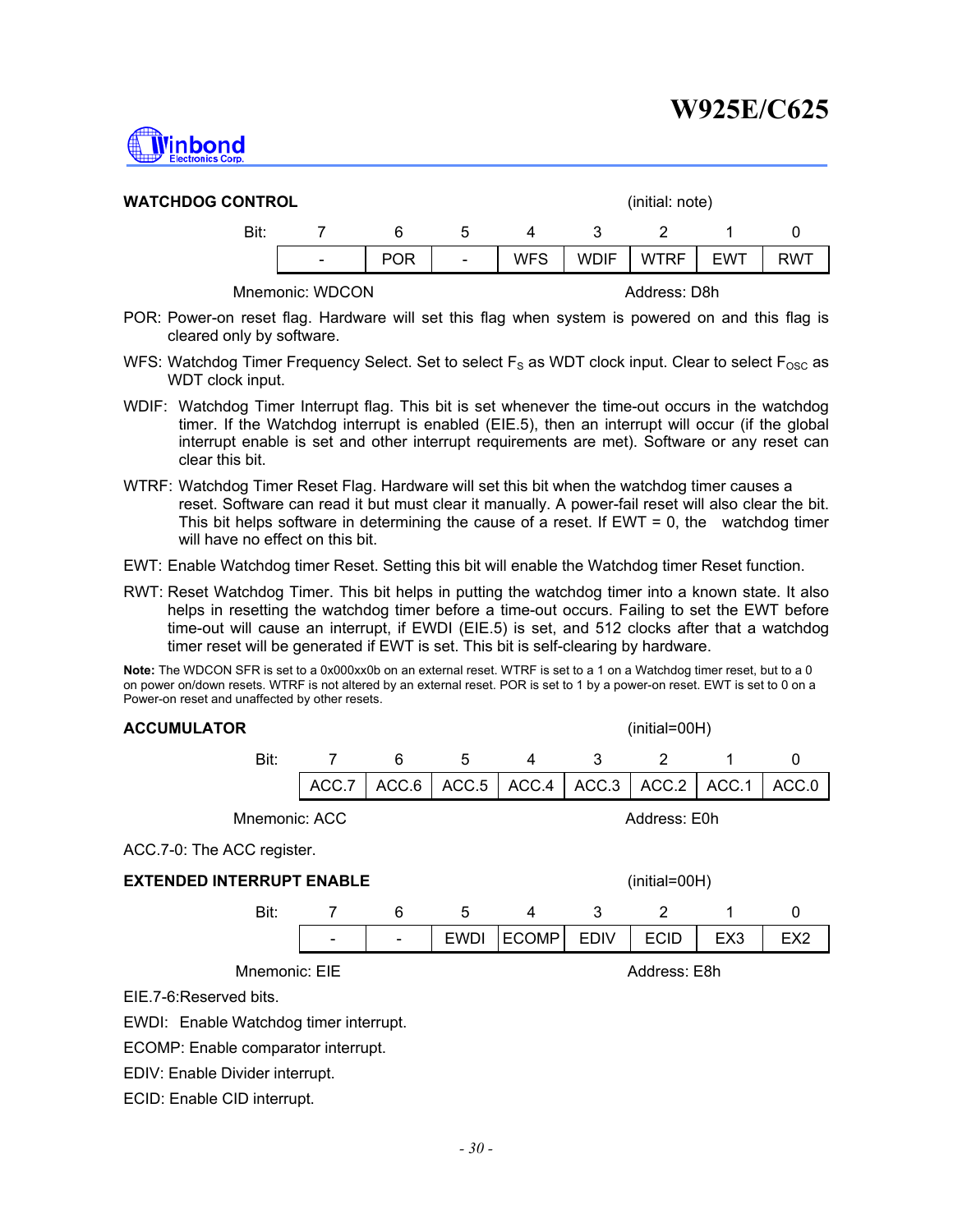

EX3: Enable External Interrupt 3.

| EX2: Enable External Interrupt 2. |  |
|-----------------------------------|--|
|-----------------------------------|--|

| <b>B REGISTER</b>                                     |               |     |                          |             | $(inital=00H)$ |              |               |                 |                 |
|-------------------------------------------------------|---------------|-----|--------------------------|-------------|----------------|--------------|---------------|-----------------|-----------------|
|                                                       | Bit:          | 7   | 6                        | 5           | 4              | 3            | 2             |                 | 0               |
|                                                       |               | B.7 | <b>B.6</b>               | B.5         | <b>B.4</b>     | <b>B.3</b>   | B.2           | B.1             | B.0             |
| Mnemonic: B<br>Address: F0h                           |               |     |                          |             |                |              |               |                 |                 |
| B.7-0: The B register serves as a second accumulator. |               |     |                          |             |                |              |               |                 |                 |
| EXTENDED INTERRUPT PRIORITY                           |               |     |                          |             |                |              | (initial=00H) |                 |                 |
|                                                       | Bit:          |     | 6                        | 5           | 4              | 3            | 2             |                 | 0               |
|                                                       |               |     | $\overline{\phantom{0}}$ | <b>PWDI</b> | <b>PCOMP</b>   | <b>PDIV</b>  | <b>PCID</b>   | PX <sub>3</sub> | PX <sub>2</sub> |
|                                                       | Mnemonic: EIP |     |                          |             |                | Address: F8h |               |                 |                 |

PWDI: Watchdog timer interrupt priority. 0 = Low priority, 1 = High priority.

PCOMP: Comparator interrupt priority. 0 = Low priority, 1 = High priority.

PDIV: Divider Interrupt Priority. 0 = Low priority, 1 = High priority.

PCID: CID Interrupt Priority. 0 = Low priority, 1 = High priority.

PX3: External Interrupt 3 Priority. 0 = Low priority, 1 = High priority.

PX2: External Interrupt 2 Priority. 0 = Low priority, 1 = High priority.

# **CID GAIN CONTROL DATA** (initial=00H)

| Bit:            |                  |      |      |      |                  |                  |  |
|-----------------|------------------|------|------|------|------------------|------------------|--|
|                 | BIT <sub>6</sub> | BIT5 | BIT4 | BIT3 | BIT <sub>2</sub> | BIT <sub>1</sub> |  |
| Mnemonic: CIDGD |                  |      |      |      | Address: F9h     |                  |  |

CIDGD.7-0: The data value of programmable CID input filter gain and hysteresis.

# **CID GAIN CONTROL ADDRESS** (initial=00H)

Bit: 7 6 5 4 3 2 1 0 | - | - | - | - | BIT3 | BIT2 | BIT1 | BIT0 Mnemonic: CIDGA Address: Fah

CIDGA.3: The CIDGD latch control signal. Rising high pulse to latch CIDGD into CID gain control register.

CIDGA.2-0: The address to indicate CID input gain control registers.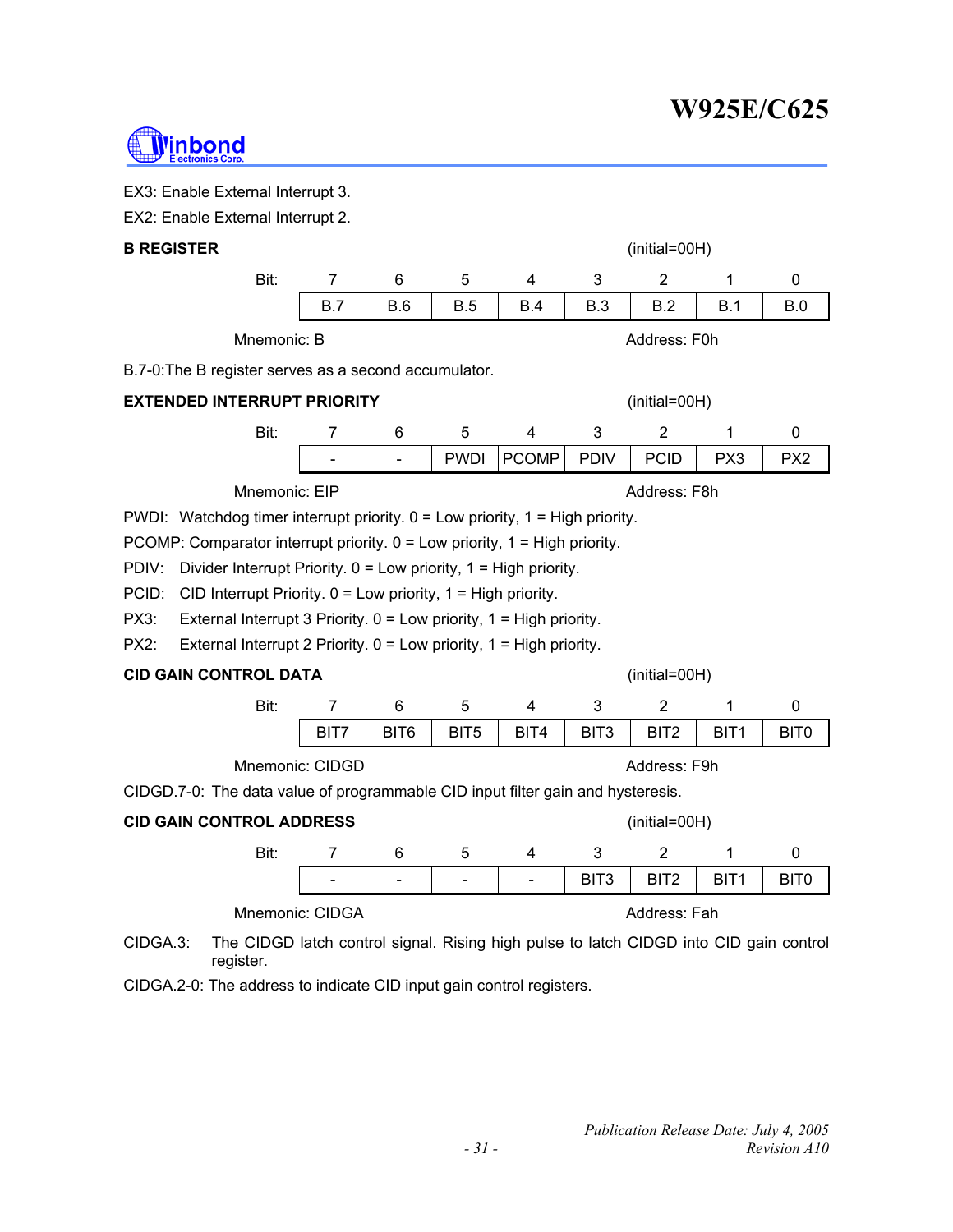

# **6.3 Initial State of Registers**

The following table lists the initial state of registers after different reset functions.

| <b>SFRITEM</b>                                   | <b>RESET INITIAL VALUE</b> | <b>POR</b> | <b>WDT RESET</b> |
|--------------------------------------------------|----------------------------|------------|------------------|
| ∥ACC, B, STATUS, PSW,                            | 00h                        | 00h        | 00h              |
| SP,                                              | 07h                        | 07h        | 07h              |
| P0, P1, P2, P3, P4, P0IO, P1IO, P2IO, P3IO, P4IO | ffh                        | ffh        | ffh              |
| DPL, DPH, DPL1, DPH1, DPS                        | 00h                        | 00h        | 00h              |
| ∥PCON, TCON, TMOD,                               | 00h                        | 00h        | 00h              |
| TL0, TL1, TH0, TH1,                              | 00h                        | 00h        | 00h              |
| CKCON1, CKCON2, SCON1, SBUF1, REGVC,             | 00h                        | 00h        | 00h              |
| EXIF, IE, HB, IP, EIE, EIP                       | 00h                        | 00h        | 00h              |
| P1SR, P1EF, P1H, P2H, P3H, P4H,                  | 00h                        | 00h        | 00h              |
| ∥CIDR, CIDFG, CIDPCR, CIDGD, CIDGA,              | 00h                        | 00h        | 00h              |
| FSKDR, DTMFDR,                                   | ******** <b>B</b>          | ******** R | ******** B       |
| DTMFPT, DTMFAT,                                  | 19h                        | 19h        | 19h              |
| DTMFG, COMPR, IRC1, IRC2, FSKTC, FSKTB,          | 00h                        | 00h        | 00h              |
| CASPT, CASAT,                                    | 0fh                        | 0fh        | 0fh              |
| <b>PMR</b>                                       | 10000xx1B                  | 10000xx1B  | uuu00xx1B        |
| DIVC,                                            | 01h                        | 01h        | 01h              |
| <b>WDCON</b>                                     | 0u000uu0B                  | 01000000B  | 0u0001u0B        |

x: Un-used

u: unchanged

\*: Depend on circuit detection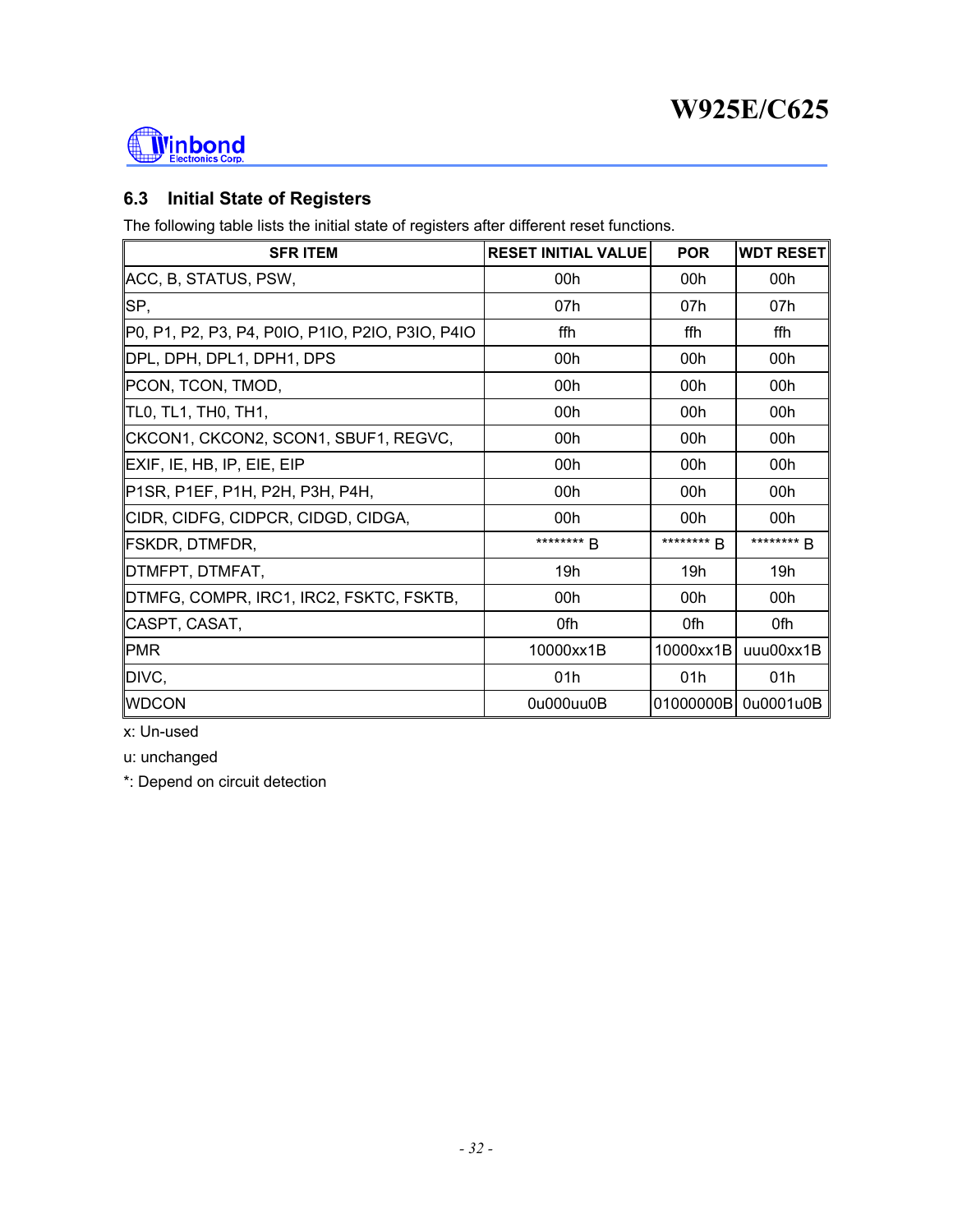

### **6.4 Instruction**

The W925E/C625 executes all the instructions of the standard 8032 family. However, timing of these instructions is different. In the W925E/C625, each machine cycle consists of 4 clock periods, while in the standard 8032 it consists of 12 clock periods. Also, in the W925E/C625 there is only one fetch per machine cycle i.e. 4 clocks per fetch, while in the standard 8032 there can be two fetches per machine cycle, which works out to 6 clocks per fetch.

| <b>IINSTRUCTION</b> | <b>CARRY</b> | <b>OVERFLOW</b> | <b>AUXILIARY</b><br><b>CARRY</b> | <b>INSTRUCTION CARRY</b> |   | <b>OVERFLOW</b> | <b>AUXILIARY</b><br><b>CARRY</b> |
|---------------------|--------------|-----------------|----------------------------------|--------------------------|---|-----------------|----------------------------------|
| INC, DEC            |              |                 |                                  | SETB <sub>C</sub>        |   |                 |                                  |
| <b>ADD</b>          | X            | x               | X                                | <b>CLR C</b>             |   |                 |                                  |
| <b>ADDC</b>         | x            | x               | X                                | CPL C                    | X |                 |                                  |
| <b>SUBB</b>         | Χ            | x               | X                                | ANL C, bit               | X |                 |                                  |
| <b>MUL</b>          | 0            | X               |                                  | ANL C, bit               | X |                 |                                  |
| <b>DIV</b>          | 0            | x               |                                  | ORL C, bit               | x |                 |                                  |
| DA A                | x            |                 |                                  | ORL C, bit               | X |                 |                                  |
| <b>RRCA</b>         | x            |                 |                                  | MOV C, bit               | X |                 |                                  |
| <b>RLCA</b>         | Χ            |                 |                                  | <b>CJNE</b>              | х |                 |                                  |

A "X" indicates that the modification is as per the result of instruction.

A "-" indicates that the flag is not effected by the instruction.

| <b>INSTRUCTION</b> | <b>HEX</b><br>OP-CODE | <b>BYTES</b>   | <b>MACHINE</b><br><b>CYCLES</b> | <b>INSTRUCTION</b>  | <b>HEX</b><br>OP-CODE | <b>BYTES</b>   | <b>MACHINE</b><br><b>CYCLES</b> |
|--------------------|-----------------------|----------------|---------------------------------|---------------------|-----------------------|----------------|---------------------------------|
| <b>NOP</b>         | 00                    | 1              |                                 | ANL A, RO           | 58                    | 1              |                                 |
| ADD A, R0          | 28                    | 1              | 1                               | ANL A, R1           | 59                    | 1              | 1                               |
| ADD A, R1          | 29                    | 1              |                                 | ANL A, R2           | 5A                    | 1              |                                 |
| ADD A, R2          | 2A                    | 1              |                                 | ANL A, R3           | 5B                    | 1              | 1                               |
| ADD A, R3          | 2B                    | 1              |                                 | ANL A, R4           | 5C                    | 1              |                                 |
| ADD A, R4          | 2C                    | 1              | 1                               | ANL A, R5           | 5D                    | 1              | 1                               |
| ADD A, R5          | 2D                    | 1              | 1                               | ANL A, R6           | 5E                    | 1              | 1                               |
| ADD A, R6          | 2E                    | 1              | 1                               | ANL A, R7           | 5F                    | 1              | 1                               |
| ADD A, R7          | 2F                    | 1              | 1                               | ANL A, @R0          | 56                    | 1              | 1                               |
| ADD A, @R0         | 26                    | 1              |                                 | ANL A, @R1          | 57                    | 1              | 1                               |
| ADD A, @R1         | 27                    | 1              | 1                               | ANL A, direct       | 55                    | $\overline{2}$ | $\overline{2}$                  |
| ADD A, direct      | 25                    | $\overline{2}$ | $\overline{2}$                  | ANL A, #data        | 54                    | $\overline{2}$ | $\overline{2}$                  |
| ADD A, #data       | 24                    | $\overline{2}$ | $\overline{2}$                  | ANL direct, A       | 52                    | 2              | $\overline{2}$                  |
| ADDC A, R0         | 38                    | 1              |                                 | ANL direct, #data   | 53                    | 3              | 3                               |
| ADDC A, R1         | 39                    | 1              | 1                               | ANL C, bit          | 82                    | $\overline{2}$ | $\overline{2}$                  |
| ADDC A, R2         | 3A                    | 1              |                                 | ANL C, /bit         | B <sub>0</sub>        | $\overline{2}$ | $\overline{2}$                  |
| ADDC A, R3         | 3B                    | 1              |                                 | CJNE A, direct, rel | B <sub>5</sub>        | 3              | 4                               |

### **Table 3 Instruction Timing for W925E/C625**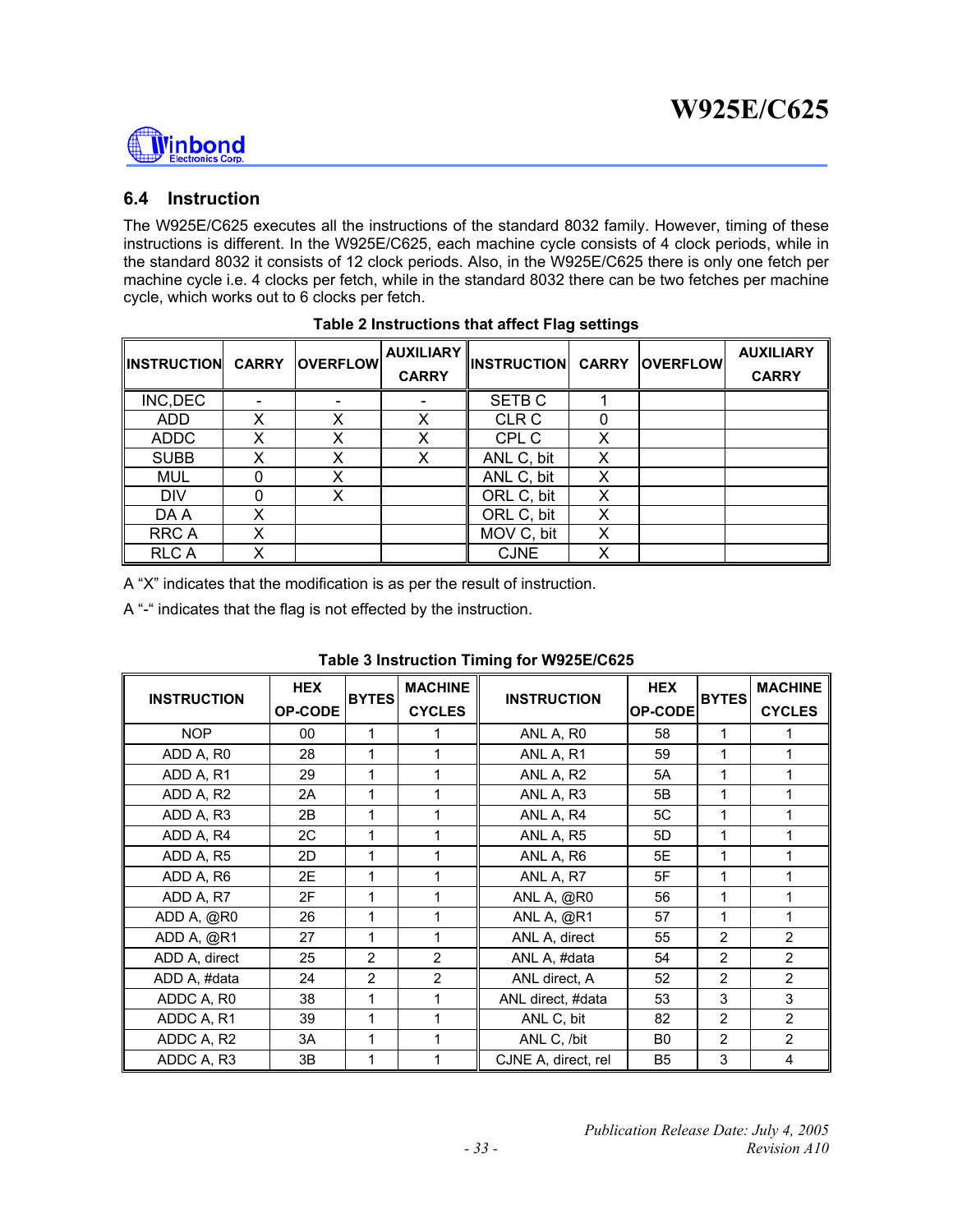

| <b>INSTRUCTION</b>  | <b>HEX</b>                         | <b>BYTES</b>            | <b>MACHINE</b>          | <b>INSTRUCTION</b>   | <b>HEX</b><br>OP-CODE | <b>BYTES</b>            | <b>MACHINE</b>          |
|---------------------|------------------------------------|-------------------------|-------------------------|----------------------|-----------------------|-------------------------|-------------------------|
|                     | <b>OP-CODE</b>                     |                         | <b>CYCLES</b>           |                      |                       |                         | <b>CYCLES</b>           |
| ADDC A, R4          | 3C                                 | 1                       | 1                       | CJNE A, #data, rel   | <b>B4</b>             | 3                       | 4                       |
| ADDC A, R5          | 3D                                 | 1                       | $\mathbf 1$             | CJNE @R0, #data, rel | B <sub>6</sub>        | 3                       | $\overline{\mathbf{4}}$ |
| ADDC A, R6          | 3E                                 | 1                       | 1                       | CJNE @R1, #data, rel | B7                    | 3                       | $\overline{\mathbf{4}}$ |
| ADDC A, R7          | 3F                                 | 1                       | $\mathbf 1$             | CJNE R0, #data, rel  | B <sub>8</sub>        | 3                       | 4                       |
| ADDC A, @R0         | 36                                 | 1                       | 1                       | CJNE R1, #data, rel  | B <sub>9</sub>        | 3                       | 4                       |
| ADDC A, @R1         | 37                                 | 1                       | $\mathbf{1}$            | CJNE R2, #data, rel  | BA                    | 3                       | 4                       |
| ADDC A, direct      | 35                                 | $\overline{2}$          | 2                       | CJNE R3, #data, rel  | BB                    | 3                       | 4                       |
| ADDC A, #data       | 34                                 | $\overline{2}$          | $\overline{2}$          | CJNE R4, #data, rel  | <b>BC</b>             | 3                       | $\overline{\mathbf{4}}$ |
| ACALL addr11        | 71,91,B1,<br>11,31,51,<br>D1,F1    | 2                       | 3                       | CJNE R5, #data, rel  | BD.                   | 3                       | 4                       |
| AJMP ADDR11         | 01, 21, 41,<br>61,81,A1,<br>C1, E1 | 2                       | 3                       | CJNE R6, #data, rel  | <b>BE</b>             | 3                       | 4                       |
| CJNE R7, #data, rel | <b>BF</b>                          | 3                       | 4                       | JC rel               | 40                    | $\overline{2}$          | 3                       |
| <b>CLRA</b>         | E <sub>4</sub>                     | 1                       | 1                       | JNC rel              | 50                    | $\overline{2}$          | 3                       |
| CPL A               | F4                                 | 1                       | 1                       | JB bit, rel          | 20                    | 3                       | 4                       |
| CLR C               | C <sub>3</sub>                     | 1                       | 1                       | JNB bit, rel         | 30                    | 3                       | 4                       |
| CLR bit             | C <sub>2</sub>                     | $\overline{2}$          | $\overline{2}$          | JBC bit, rel         | 10                    | 3                       | $\overline{4}$          |
| CPL C               | B <sub>3</sub>                     | 1                       | 1                       | LCALL addr16         | 12                    | 3                       | 4                       |
| CPL bit             | B <sub>2</sub>                     | $\overline{2}$          | $\overline{2}$          | LJMP addr16          | 02                    | 3                       | 4                       |
| DEC A               | 14                                 | 1                       | 1                       | <b>MUL AB</b>        | A4                    | 1                       | 5                       |
| DEC R <sub>0</sub>  | 18                                 | 1                       | 1                       | MOV A, R0            | E <sub>8</sub>        | 1                       | 1                       |
| DEC <sub>R1</sub>   | 19                                 | 1                       | 1                       | MOV A, R1            | E <sub>9</sub>        | 1                       | 1                       |
| DEC <sub>R2</sub>   | 1A                                 | 1                       | 1                       | MOV A, R2            | EA                    | 1                       | 1                       |
| DEC <sub>R3</sub>   | 1B                                 | 1                       | $\mathbf{1}$            | MOV A, R3            | EB                    | 1                       | 1                       |
| DEC R4              | 1C                                 | $\mathbf 1$             | $\mathbf{1}$            | MOV A, R4            | EC                    | $\mathbf 1$             | 1                       |
| DEC <sub>R5</sub>   | 1D                                 | 1                       | $\mathbf 1$             | MOV A, R5            | ED                    | 1                       | $\mathbf{1}$            |
| DEC R6              | 1E                                 | 1                       | $\mathbf{1}$            | MOV A, R6            | EE                    | 1                       | 1                       |
| DEC R7              | 1F                                 | 1                       | $\mathbf{1}$            | MOV A, R7            | EF                    | $\mathbf{1}$            | 1                       |
| DEC @R0             | 16                                 | 1                       | 1                       | MOV A, @R0           | E <sub>6</sub>        | 1                       | 1                       |
| DEC @R1             | 17                                 | 1                       | $\mathbf{1}$            | MOV A, @R1           | E7                    | 1                       | $\mathbf{1}$            |
| DEC direct          | 15                                 | $\boldsymbol{2}$        | $\overline{\mathbf{c}}$ | MOV A, direct        | E <sub>5</sub>        | $\overline{\mathbf{c}}$ | 2                       |
| DEC DPTR            | A <sub>5</sub>                     | 1                       | $\overline{2}$          | MOV A, #data         | 74                    | $\overline{2}$          | $\overline{c}$          |
| DIV AB              | 84                                 | 1                       | 5                       | MOV R0, A            | F <sub>8</sub>        | 1                       | 1                       |
| DA A                | D4                                 | 1                       | $\mathbf 1$             | MOV R1, A            | F9                    | 1                       | 1                       |
| DJNZ R0, rel        | D <sub>8</sub>                     | $\boldsymbol{2}$        | 3                       | MOV R2, A            | FA                    | 1                       | 1                       |
| DJNZ R1, rel        | D <sub>9</sub>                     | $\overline{2}$          | 3                       | MOV R3, A            | FB                    | $\mathbf 1$             | 1                       |
| DJNZ R2, rel        | DA                                 | $\overline{\mathbf{c}}$ | 3                       | MOV R4, A            | FC                    | 1                       | 1                       |
| DJNZ R3, rel        | DB                                 | $\boldsymbol{2}$        | 3                       | MOV R5, A            | FD.                   | 1                       | 1                       |
| DJNZ R4, rel        | DC                                 | $\overline{2}$          | 3                       | MOV R6, A            | FE.                   | 1                       | 1                       |

#### Table 3. Instruction Timing for W925E/C625, continued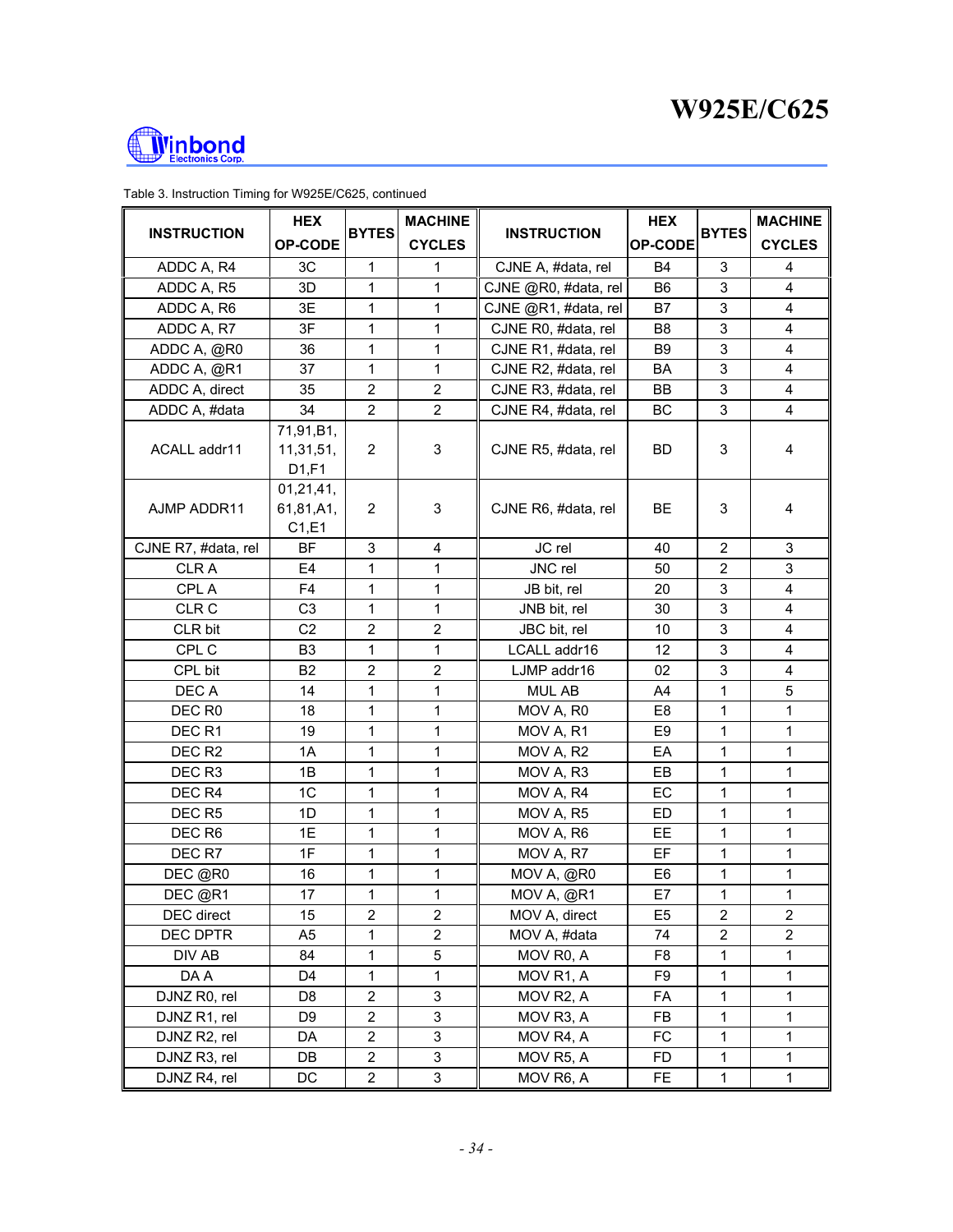



| <b>INSTRUCTION</b>                    | <b>HEX</b>     | <b>BYTES</b>     | <b>MACHINE</b>          | <b>INSTRUCTION</b> | <b>HEX</b>     |                         | <b>MACHINE</b>   |
|---------------------------------------|----------------|------------------|-------------------------|--------------------|----------------|-------------------------|------------------|
|                                       | OP-CODE        |                  | <b>CYCLES</b>           |                    | <b>OP-CODE</b> | <b>BYTES</b>            | <b>CYCLES</b>    |
| DJNZ R5, rel                          | DD             | $\overline{2}$   | 3                       | MOV R7, A          | FF             | 1                       | 1                |
| DJNZ R6, rel                          | DE             | $\overline{2}$   | 3                       | MOV R0, direct     | A8             | $\overline{2}$          | $\overline{2}$   |
| DJNZ R7, rel                          | <b>DF</b>      | $\overline{2}$   | 3                       | MOV R1, direct     | A <sub>9</sub> | $\boldsymbol{2}$        | $\overline{2}$   |
| DJNZ direct, rel                      | D5             | $\mathsf 3$      | $\overline{\mathbf{4}}$ | MOV R2, direct     | AA             | $\overline{2}$          | $\overline{2}$   |
| <b>INC A</b>                          | 04             | 1                | 1                       | MOV R3, direct     | AB             | 2                       | $\overline{2}$   |
| INC R <sub>0</sub>                    | 08             | 1                | 1                       | MOV R4, direct     | <b>AC</b>      | $\overline{2}$          | $\overline{2}$   |
| INC <sub>R1</sub>                     | 09             | 1                | 1                       | MOV R5, direct     | AD             | $\overline{c}$          | $\overline{c}$   |
| INC <sub>R2</sub>                     | 0A             | 1                | 1                       | MOV R6, direct     | AE             | $\overline{2}$          | $\overline{2}$   |
| INC <sub>R3</sub>                     | 0B             | 1                | 1                       | MOV R7, direct     | AF             | $\overline{\mathbf{c}}$ | $\boldsymbol{2}$ |
| INC R4                                | 0C             | 1                | 1                       | MOV R0, #data      | 78             | $\overline{2}$          | $\overline{2}$   |
| INC <sub>R5</sub>                     | 0D             | 1                | 1                       | MOV R1, #data      | 79             | $\overline{2}$          | $\overline{c}$   |
| INC R6                                | 0E             | 1                | 1                       | MOV R2, #data      | 7A             | $\overline{2}$          | $\overline{2}$   |
| INC R7                                | 0F             | 1                | 1                       | MOV R3, #data      | 7B             | $\overline{2}$          | $\boldsymbol{2}$ |
| INC @R0                               | 06             | 1                | 1                       | MOV R4, #data      | 7C             | $\overline{2}$          | $\overline{2}$   |
| INC @R1                               | 07             | 1                | 1                       | MOV R5, #data      | 7D             | $\overline{c}$          | $\overline{2}$   |
| INC direct                            | 05             | $\overline{2}$   | $\overline{2}$          | MOV R6, #data      | 7E             | $\overline{2}$          | $\overline{2}$   |
| <b>INC DPTR</b>                       | A <sub>3</sub> | 1                | $\overline{2}$          | MOV R7, #data      | 7F             | $\overline{2}$          | $\overline{2}$   |
| JMP @A+DPTR                           | 73             | 1                | $\overline{c}$          | MOV @R0, A         | F <sub>6</sub> | 1                       | 1                |
| JZ rel                                | 60             | $\overline{2}$   | 3                       | MOV @R1, A         | F7             | 1                       | $\mathbf 1$      |
| JNZ rel                               | 70             | $\overline{2}$   | 3                       | MOV @R0, direct    | A6             | $\overline{c}$          | $\boldsymbol{2}$ |
| MOV @R1, direct                       | A7             | $\overline{2}$   | $\overline{2}$          | RL A               | 23             | 1                       | $\mathbf{1}$     |
| MOV @R0, #data                        | 76             | $\overline{2}$   | $\overline{2}$          | <b>RLC A</b>       | 33             | 1                       | 1                |
| MOV @R1, #data                        | 77             | $\overline{2}$   | $\overline{2}$          | RR A               | 03             | 1                       | 1                |
| MOV direct, A                         | F <sub>5</sub> | $\overline{2}$   | $\overline{2}$          | RRC A              | 13             | 1                       | $\mathbf 1$      |
| MOV direct, R0                        | 88             | $\overline{2}$   | $\overline{2}$          | SETB <sub>C</sub>  | D <sub>3</sub> | 1                       | $\mathbf{1}$     |
| MOV direct, R1                        | 89             | $\boldsymbol{2}$ | $\overline{c}$          | SETB bit           | D <sub>2</sub> | $\overline{c}$          | $\overline{2}$   |
| MOV direct, R2                        | 8A             | $\overline{2}$   | $\overline{2}$          | SWAP A             | C <sub>4</sub> | 1                       | $\mathbf{1}$     |
| MOV direct, R3                        | 8Β             | $\mathbf 2$      | $\mathbf 2$             | SJMP rel           | 80             | $\overline{c}$          | 3                |
| MOV direct, R4                        | 8C             | $\overline{2}$   | $\overline{2}$          | SUBB A, R0         | 98             | 1                       | 1                |
| MOV direct, R5                        | 8D             | $\boldsymbol{2}$ | $\overline{2}$          | SUBB A, R1         | 99             | 1                       | 1                |
| MOV direct, R6                        | 8E             | $\boldsymbol{2}$ | $\overline{c}$          | SUBB A, R2         | 9A             | 1                       | 1                |
| MOV direct, R7                        | 8F             | $\overline{2}$   | $\overline{2}$          | SUBB A, R3         | 9Β             | 1                       | 1                |
| MOV direct, @R0                       | 86             | $\overline{2}$   | 2                       | SUBB A, R4         | 9C             | 1                       | 1                |
| MOV direct, @R1                       | 87             | $\overline{2}$   | $\overline{2}$          | SUBB A, R5         | 9D             | 1                       | 1                |
| MOV direct, direct                    | 85             | 3                | 3                       | SUBB A, R6         | 9E             | 1                       | 1                |
| MOV direct, #data                     | 75             | 3                | 3                       | SUBB A, R7         | 9F             | 1                       | $\mathbf{1}$     |
| MOV DPTR, #data 16                    | 90             | 3                | 3                       | SUBB A, @R0        | 96             | 1                       | 1                |
| The CPE designer may<br>choose to set | 93             | 1                | $\overline{2}$          | SUBB A, @R1        | 97             | 1                       | $\mathbf{1}$     |
| The CPE designer may<br>choose to set | 83             | 1                | $\overline{c}$          | SUBB A, direct     | 95             | $\overline{c}$          | $\overline{2}$   |

Table 3. Instruction Timing for W925E/C625, continued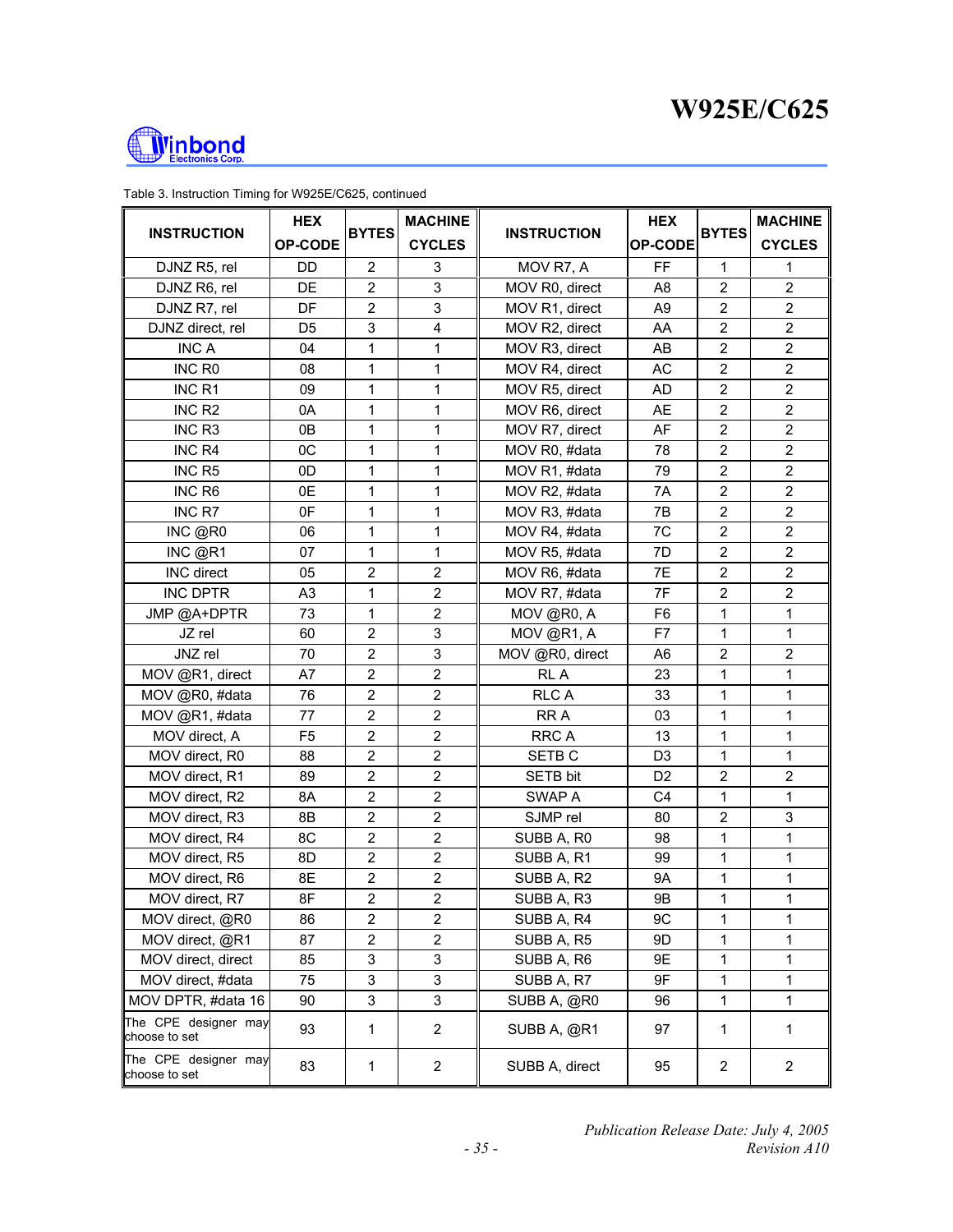



| <b>INSTRUCTION</b>    | <b>HEX</b><br><b>OP-CODE</b> | <b>BYTES</b>   | <b>MACHINE</b><br><b>CYCLES</b> | <b>INSTRUCTION</b>    | <b>HEX</b><br><b>OP-CODE</b> | <b>BYTES</b>   | <b>MACHINE</b><br><b>CYCLES</b> |
|-----------------------|------------------------------|----------------|---------------------------------|-----------------------|------------------------------|----------------|---------------------------------|
| MOVX A, @R0           | E <sub>2</sub>               | 1              | $\overline{2}$                  | SUBB A, #data         | 94                           | $\overline{2}$ | 2                               |
| MOVX A, @R1           | E <sub>3</sub>               | 1              | $\overline{2}$                  | XCH A, R <sub>0</sub> | C <sub>8</sub>               | 1              | 1                               |
| MOVX A, @DPTR         | E <sub>0</sub>               | 1              | $\overline{2}$                  | XCH A, R1             | C <sub>9</sub>               | 1              | $\mathbf{1}$                    |
| MOVX @R0, A           | F <sub>2</sub>               | 1              | $\overline{2}$                  | XCH A, R2             | CA                           | 1              | $\mathbf{1}$                    |
| MOVX @R1, A           | F <sub>3</sub>               | 1              | $\overline{2}$                  | XCH A, R3             | <b>CB</b>                    | 1              | 1                               |
| MOVX @DPTR, A         | F <sub>0</sub>               | 1              | $\overline{2}$                  | XCH A, R4             | CC                           | 1              | 1                               |
| MOV C, bit            | A2                           | $\overline{2}$ | $\overline{2}$                  | XCH A, R5             | <b>CD</b>                    | 1              | 1                               |
| MOV bit, C            | 92                           | $\overline{2}$ | $\overline{2}$                  | XCH A, R6             | <b>CE</b>                    | 1              | 1                               |
| ORL A, R <sub>0</sub> | 48                           | 1              | 1                               | XCH A, R7             | <b>CF</b>                    | 1              | 1                               |
| ORL A, R1             | 49                           | 1              | 1                               | XCH A, @R0            | C <sub>6</sub>               | 1              | $\mathbf{1}$                    |
| ORL A, R2             | 4A                           | $\mathbf 1$    | 1                               | XCH A, @R1            | C7                           | 1              | $\mathbf{1}$                    |
| ORL A, R3             | 4B                           | 1              | 1                               | XCHD A, @R0           | D <sub>6</sub>               | 1              | $\mathbf{1}$                    |
| ORL A, R4             | 4C                           | $\mathbf 1$    | 1                               | XCHD A, @R1           | D7                           | 1              | $\mathbf{1}$                    |
| ORL A, R5             | 4D                           | 1              | 1                               | XCH A, direct         | C <sub>5</sub>               | $\overline{2}$ | $\overline{2}$                  |
| ORL A, R6             | 4E                           | 1              | 1                               | XRL A, R0             | 68                           | 1              | $\mathbf{1}$                    |
| ORL A, R7             | 4F                           | 1              | 1                               | XRL A, R1             | 69                           | 1              | 1                               |
| ORL A, @R0            | 46                           | 1              | 1                               | XRL A, R2             | 6A                           | 1              | 1                               |
| ORL A, @R1            | 47                           | 1              | 1                               | XRL A, R3             | 6B                           | 1              | 1                               |
| ORL A, direct         | 45                           | $\overline{2}$ | $\overline{2}$                  | XRL A, R4             | 6C                           | 1              | 1                               |
| ORL A, #data          | 44                           | $\overline{2}$ | $\overline{2}$                  | XRL A, R5             | 6D                           | 1              | $\mathbf{1}$                    |
| ORL direct, A         | 42                           | $\overline{2}$ | $\overline{2}$                  | XRL A, R6             | 6E                           | 1              | 1                               |
| ORL direct, #data     | 43                           | 3              | 3                               | XRL A, R7             | 6F                           | 1              | 1                               |
| ORL C, bit            | 72                           | $\overline{2}$ | $\overline{2}$                  | XRL A, @R0            | 66                           | 1              | $\mathbf{1}$                    |
| ORL C, /bit           | A <sub>0</sub>               | $\overline{2}$ | $\overline{2}$                  | XRL A, @R1            | 67                           | 1              | $\mathbf{1}$                    |
| <b>PUSH direct</b>    | C <sub>0</sub>               | $\overline{2}$ | $\overline{2}$                  | XRL A, direct         | 65                           | $\overline{2}$ | $\overline{2}$                  |
| POP direct            | D <sub>0</sub>               | $\overline{2}$ | $\overline{2}$                  | XRL A, #data          | 64                           | $\overline{2}$ | $\overline{2}$                  |
| <b>RET</b>            | 22                           | 1              | $\overline{2}$                  | XRL direct, A         | 62                           | $\overline{2}$ | $\overline{2}$                  |
| <b>RETI</b>           | 32                           | $\mathbf{1}$   | $\overline{2}$                  | XRL direct, #data     | 63                           | 3              | 3                               |

Table 3. Instruction Timing for W925E/C625, continued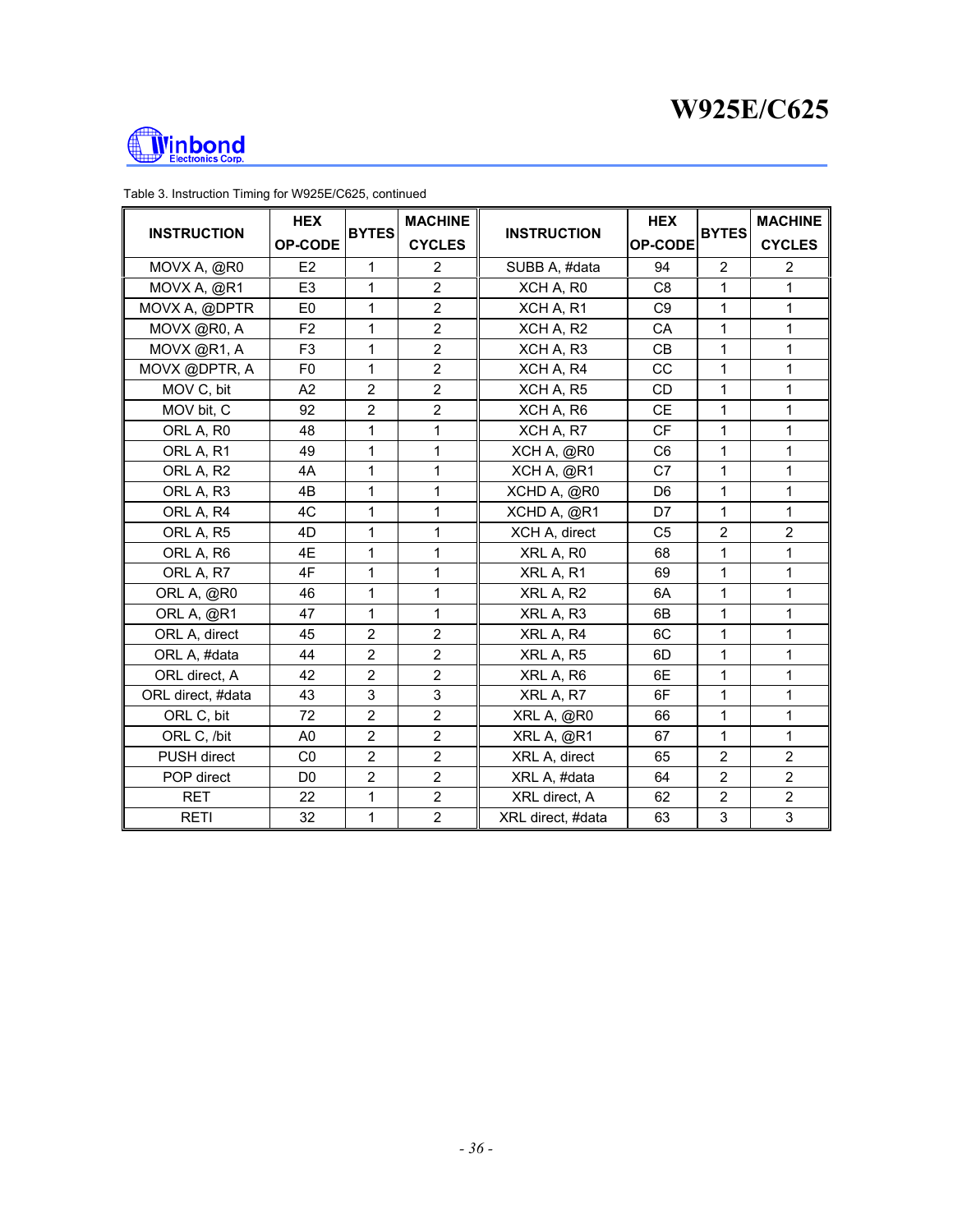

## **6.5 Power Management**

The W925E/C625 has 3 operation mode, normal mode, idle mode and power down mode to manage the power consumption.

#### **Normal Mode**

Normal mode is used in the normal operation status. All functions can be worked in the normal mode.

#### **Idle Mode**

The user can put the device into idle mode by writing 1 to the bit PCON.0. The instruction that sets the idle bit is the last instruction that will be executed before the device goes into Idle Mode. In the Idle mode, the clock to the CPU is halted, but not to the Interrupt, Timer, Watchdog timer, Divider, Comparator and CID blocks. This forces the CPU state to be frozen; the Program counter, the Stack Pointer, the Program Status Word, the Accumulator and the other registers hold their contents. The port pins hold the logical states they had at the time Idle was activated. The Idle mode can be terminated in two ways. Since the interrupt controller is still active, the activation of any enabled interrupt can wake up the processor. This will automatically terminate the Idle mode and clear the Idle bit. And if bit IDLT(PCON.4) is cleared the Interrupt Service Routine(ISR) will be executed, else the idle mode is released directly without any execution of ISR. After the ISR, execution of the program will continue from the instruction, which put the device into Idle mode.

The Idle mode can also be exited by activating the reset. The device can be put into reset either by applying a low on the external RESET pin or a power on/fail reset condition or a Watchdog timer reset. The external reset pin has to be held low for at least two machine cycles i.e. 8 clock periods to be recognized as a valid reset. In the reset condition the program counter is reset to 0000h and all the SFRs are set to the reset condition. Since the clock is still running in the period of external reset therefore the instruction is executed immediately. In the Idle mode, the Watchdog timer continues to run, and if enabled, a time-out will cause a watchdog timer interrupt which will wake up the device. The software must reset the Watchdog timer in order to preempt the reset which will occur after 512 clock periods of the time-out.

#### **Power Down Mode**

The device can be put into Power Down mode by writing 1 to bit PCON.1. The instruction that does this will be the last instruction to be executed before the device goes into Power Down mode. In the Power Down mode, all the clocks are stopped and the device comes to a halt. All activity is completely stopped and the power consumption is reduced to the lowest possible value. The port pins output the values held by their respective SFRs.

The W925E/C625 will exit the Power Down mode by reset or external interrupts or ring detected. An external reset can be used to exit the Power down state. The low on RESET pin terminates the Power Down mode, and restarts the clock. The on-chip hardware will now provide a delay of 65536 clock, which is used to provide time for the oscillator to restart and stabilize. Once this delay is complete, an internal reset is activated and the program execution will restart from 0000h. In the Power down mode, the clock is stopped, so the Watchdog timer cannot be used to provide the reset to exit Power down mode.

The W925E/C625 can be woken from the Power Down mode by forcing an external interrupt pin activated and ring detected, provided the corresponding interrupt is enabled**,** while the global enable(EA) bit is set. While the power down is released, the device will experience a warm-up delay of 65536 clock cycles to ensure the stabilization of oscillation. Then device executes the interrupt service routine for the corresponding external interrupt or CID interrupt. After the interrupt service routine is completed, the program returns to the instruction after the one, which put the device into Power Down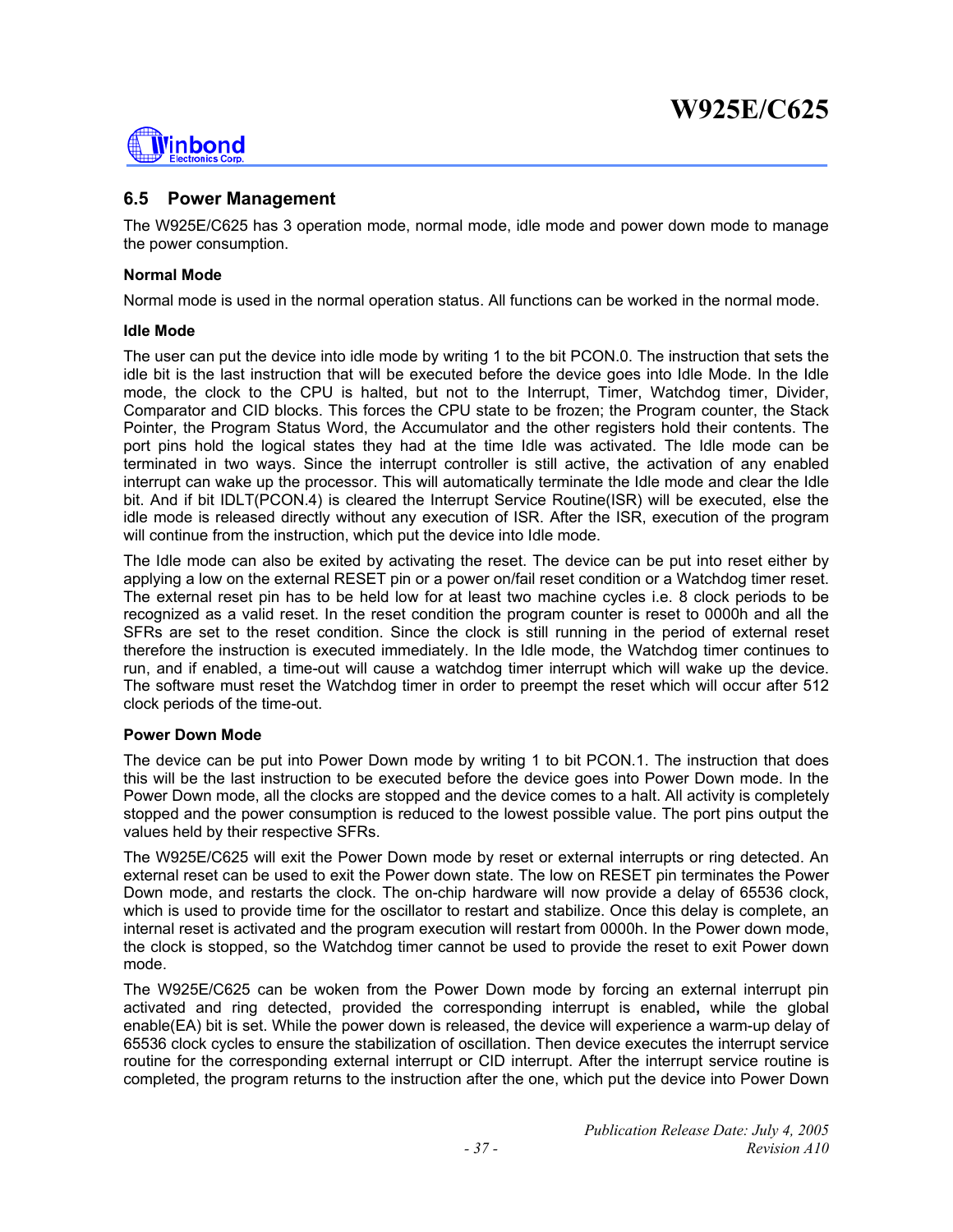

mode and continues from there. When RGSL(PMR.5) bit is set to 1, the CPU will use the internal RC oscillator instead of crystal to exit Power Down mode. The micro-controller will automatically switch from RC oscillator to crystal after a warm-up delay of 65536 crystal clocks. The RC oscillator runs at approximately 2−4 MHz. Using RC oscillator to exit from Power Down mode saves the time for waiting crystal start-up. It is useful in the low power system which usually be awakened from a short operation then returns to Power Down mode.

## **6.6 Reset**

The user has several hardware related options for placing the W925E/C625 into reset condition. In general, most register bits go to their reset value irrespective of the reset condition, but there are few flags that initial states are dependant on the source of reset. User can recognize the cause of reset by reading the flags. There are three ways of putting the device into reset state. They are External reset, Power on reset and Watchdog reset.

#### **External Reset**

The device continuously samples the RESET pin at state C4 of every machine cycle. Therefore, the RESET pin must be held for at least 2 machine cycles to ensure detection of a valid RESET low. The reset circuitry then synchronously applies the internal reset signal. Thus, the reset is a synchronous operation and requires the clock to be running to cause an external reset.

Once the device is in reset condition, it will remain so as long as RESET is 0. Even after RESET is deactivated, the device will continue to be in reset state for up to two machine cycles, and then begin program execution from 0000h. There is no flag associated with the external reset condition. However, since some flags indicate the cause of other two reset, the external reset can be considered as the default reset if those two flags are cleared.

#### **Watchdog Timer Reset**

The Watchdog timer is a free running timer with programmable time-out intervals. The user can reset the watchdog timer at any time to avoid producing the flag WDIF. If the Watchdog reset is enabled and the flag WDIF is set high, the watchdog timer reset is performed after the additional 512 clocks come. This places the device into the reset condition. The reset condition is maintained by hardware for two machine cycles. Once the reset is removed the device will begin execution from 0000h.

## **6.7 Interrupt**

The W925E/C625 has a two priority levels interrupt structure with 11 interrupt sources. Each of the interrupt sources has an individual priority bit, flag, interrupt vector and enable bit. In addition, the interrupts can be globally enabled or disabled.

#### **Interrupt Sources**

The External Interrupts INT0 and INT1 can be either edge triggered or level triggered, depending on bits IT0 and IT1. The bits IE0 and IE1 in the TCON register are the flags which are checked to generate the interrupt. In the edge triggered mode of the  $\overline{INT0}$  and the  $\overline{INT1}$  inputs are sampled in every machine cycle. If the sample is high in one cycle and low in the next, then a high to low transition is detected and the interrupts request flag Iex in TCON is set. The flag bit requests the interrupt. Since the external interrupts are sampled every machine cycle, they have to be held high or low for at least one complete machine cycle. The Iex flag is automatically cleared when the service routine is called. If the level triggered mode is selected, then the requesting source has to hold the pin low until the interrupt is serviced. The Iex flag will not be cleared by the hardware on entering the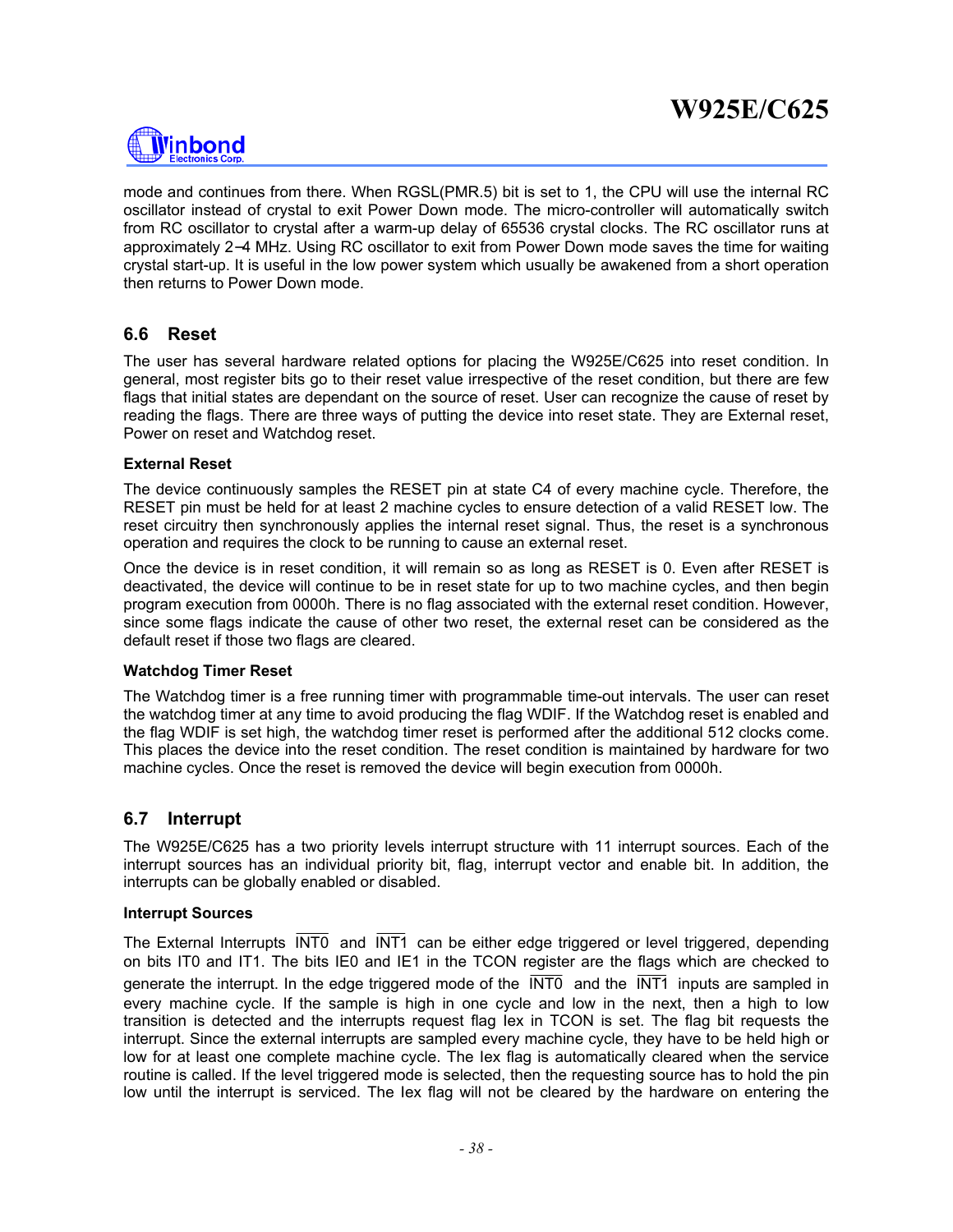

service routine. If the interrupt continues to be held low even after the service routine is completed, then the processor may acknowledge another interrupt request from the same source. Note that the external interrupts INT2 to INT3 are edge triggered only.

The TF0, TF1 flags generate the Timer 0, 1 Interrupts. These flags are set by the overflow in the Timer 0, Timer 1. The TF0 and TF1 flags are automatically cleared by the hardware when the timer interrupt is serviced.

The Watchdog timer can be used as a system monitor or a simple timer. In either case, when the timeout count is reached, the Watchdog timer interrupt flag WDIF (WDCON.3) is set. If the enable bit EIE.5 enables the interrupt, then an interrupt will occur.

The Serial block can generate interrupts on reception or transmission. There are one interrupt sources from the Serial block, which are obtained by SF1 in the SCON1. SF1 is cleared automatically when the serial port interrupt is serviced.

The divider interrupt is generated by DIVF that is set when divider overflows. DIVF is set by hardware and cleared when divider interrupt is serviced. The divider interrupt is enable/disable if the bit EDIV is high/low.

The comparator interrupt is produced by COMPF, which is set when the RESC bit is changed from low to high. RESC, which is the real-time result of comparator, set when the voltage of reference input is higher than the voltage of analog input.

The CID interrupt is generated by CIDF. The CIDF is a logic OR output of all CID flags which are set by hardware and cleared by software. The structure of the CID flags is shown in Figure 6-4.

Each of the individual interrupts can be enabled or disabled by setting or clearing the corresponding bits in the IE and EIE SFR. A bit EA, which is located in IE.7, is a global control bit to enable/disable the all interrupt. When bit EA is zero all interrupts are disable and when bit EA is high each interrupt is enable individually by the corresponding bit.



Figure 6-4 The Structure of CID Flags

#### **Priority Level Structure**

There are two priority levels for the interrupts, high and low. The interrupt sources can be individually set to either high or low levels. Naturally, a higher priority interrupt cannot be interrupted by a lower priority interrupt. However there exists a pre-defined hierarchy amongst the interrupts themselves. This hierarchy comes into play when the interrupt controller has to resolve simultaneous requests having the same priority level. This hierarchy is defined as shown below; the interrupts are numbered starting from the highest priority to the lowest.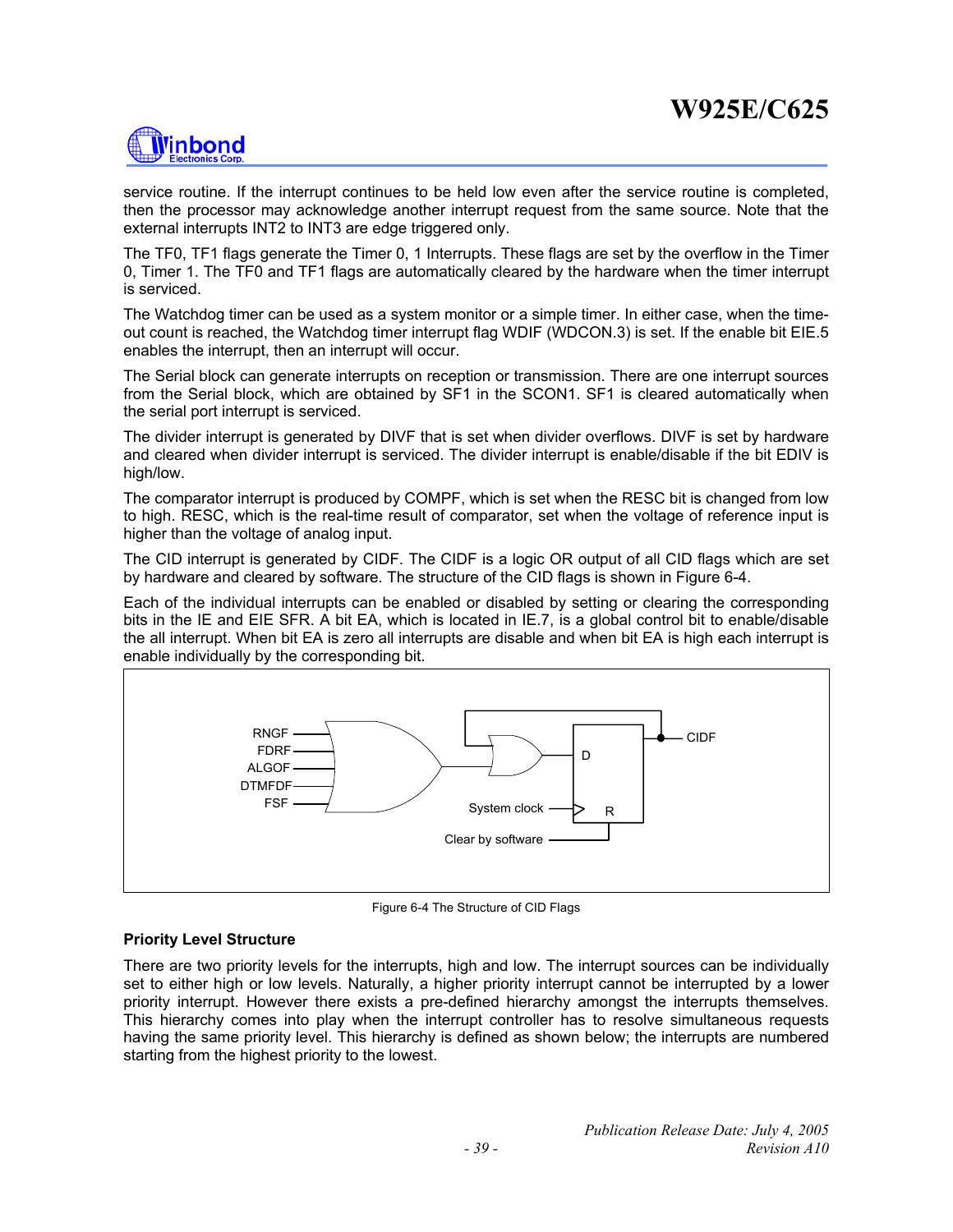

| <b>INTERRUPT</b>               | <b>FLAG</b><br><b>NAME</b> | <b>FLAG</b><br><b>LOCATION</b> | <b>EN BIT</b>   | <b>EN BIT</b><br><b>LOCATION</b> | <b>PRIORITY</b> | <b>FLAG</b><br><b>CLEARED BY</b> | <b>INTERRUPT</b><br><b>VECTOR</b> |
|--------------------------------|----------------------------|--------------------------------|-----------------|----------------------------------|-----------------|----------------------------------|-----------------------------------|
| External<br>interrupt 0        | IE <sub>0</sub>            | TCON.1                         | EX <sub>0</sub> | IE.0                             | 1<br>(highest)  | hardware +<br>software           | 03h                               |
| Timer <sub>0</sub><br>overflow | TF <sub>0</sub>            | TCON <sub>.5</sub>             | ET <sub>0</sub> | IE.1                             | $\overline{2}$  | hardware +<br>software           | 0Bh                               |
| External<br>interrupt 1        | IE <sub>1</sub>            | TCON.3                         | EX <sub>1</sub> | IE.2                             | 3               | hardware +<br>software           | 13h                               |
| Timer1<br>overflow             | TF <sub>1</sub>            | TCON.7                         | ET <sub>1</sub> | IE.3                             | 4               | hardware +<br>software           | 1Bh                               |
| Serial port                    | SF <sub>1</sub>            | SCON1.7                        | ES <sub>1</sub> | IE.6                             | 5               | hardware +<br>software           | 3Bh                               |
| External<br>interrupt 2        | IE <sub>2</sub>            | EXIF.0                         | EX <sub>2</sub> | EIE.0                            | 6               | hardware +<br>software           | 43h                               |
| External<br>interrupt 3        | IE <sub>3</sub>            | EXIF.1                         | EX <sub>3</sub> | EIE.1                            | $\overline{7}$  | hardware +<br>software           | 4Bh                               |
| <b>CID</b>                     | <b>CIDF</b>                | EXIF.2                         | <b>ECID</b>     | EIE.2                            | 8               | software                         | 53h                               |
| <b>Divider</b><br>overflow     | <b>DIVF</b>                | EXIF.3                         | <b>EDIV</b>     | EIE.3                            | 9               | hardware +<br>software           | 5Bh                               |
| Compare<br>difference          | <b>COMPF</b>               | EXIF.4                         | <b>ECOMP</b>    | EIE.4                            | 10              | hardware +<br>software           | 63h                               |
| Watchdog<br>timer              | <b>WDIF</b>                | WDCON.3                        | <b>EWDI</b>     | EIE.5                            | 11<br>(lowest)  | software                         | 6Bh                               |

**Table 4 Interrupt table.** 

**Ps:** The flags marked as the italic font are not bit-addressable.

The interrupt flags are sampled every machine cycle. In the same machine cycle, the sampled interrupts are polled and their priority is resolved. If certain conditions are met then the hardware will execute an internally generated LCALL instruction which will vector the process to the appropriate interrupt vector address. The conditions for generating the LCALL are

- 1. An interrupt of equal or higher priority is not currently being serviced.
- 2. The current polling cycle is the last machine cycle of the instruction currently being executed.
- 3. The current instruction does not involve a write to IP, IE, EIP or EIE registers and is not a RETI.

If any of these conditions is not met, then the LCALL will not be generated. The polling cycle is repeated every machine cycle, with the interrupts being sampled in the same machine cycle. If an interrupt flag is active in one cycle but not responded to, and is not active when the above conditions are met, the denied interrupt will not be serviced. This means that active interrupts are not remembered. Note that every polling cycle is new.

Execution continues from the vectored address until an RETI instruction is executed. On execution of the RETI instruction, the processor pops out the top content of Stack to the PC. The processor is not notified anything if the content of stack was changed. Note that a RET instruction would perform exactly the same process as a RETI instruction, but it would not inform the Interrupt Controller that the interrupt service routine is completed, and would leave the controller still thinking that the service routine is underway.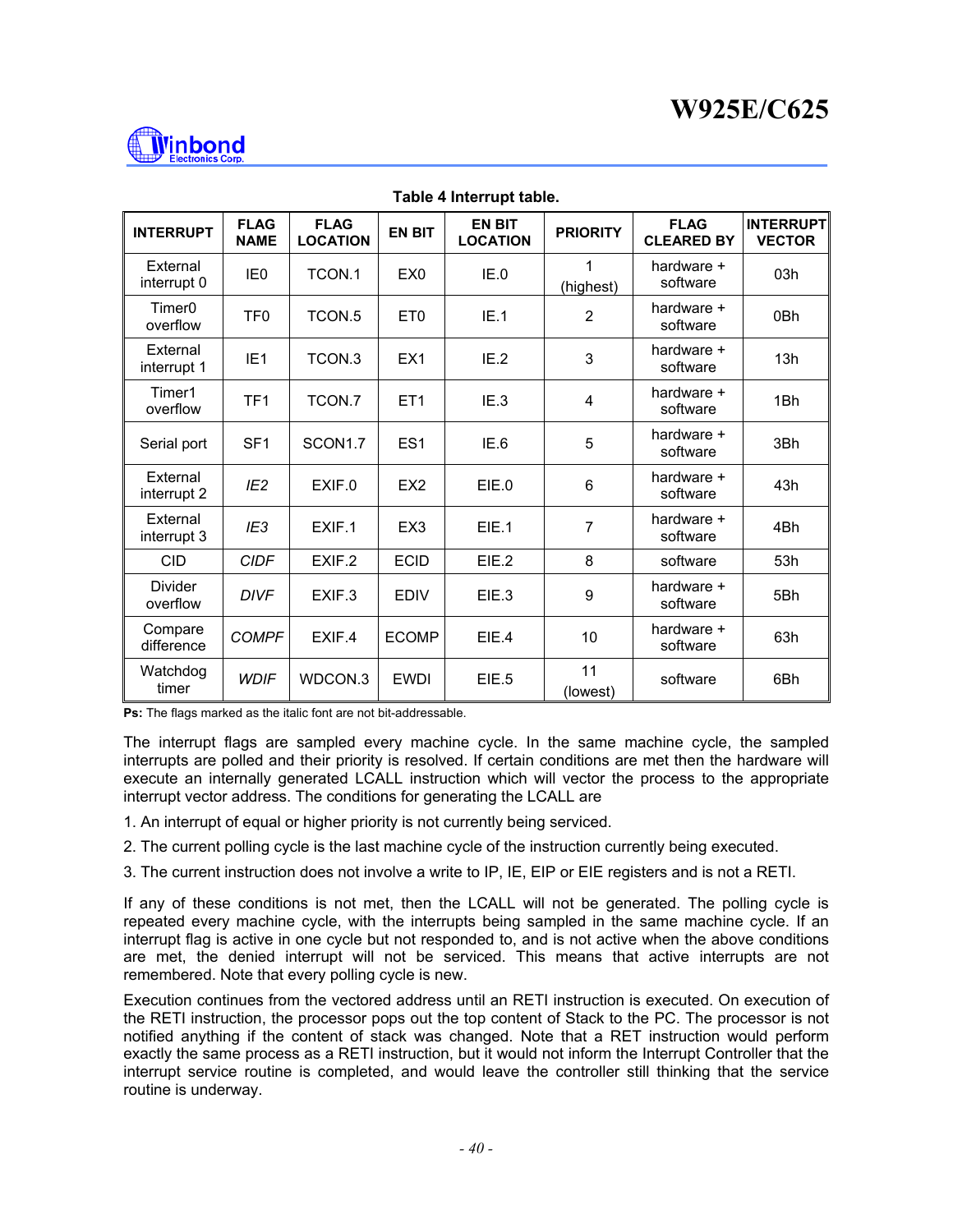

## **6.8 Programmable Timers/Counters**

The W925E/C625 has 2 16-bit timer/counters. There are two 8-bit registers to perform a 16-bit counting register in every timer/counter. In timer/counter 0, TH0 is the upper 8 bits register and TL0 is the lower 8 bits register. Similarly timer/counter 1 have two 8-bit registers, TH1 and TL1. Each timer/counter has 4 kind of clock sources which are Fosc/4, Fosc/64, Fosc/1024 and Fs. There are 3 operating modes in each timer/counter 0 and 1. The operating modes of timer/ counter0 is identical to timer/counter1. The overflow signal of each timer/counter is sampled at phase 2 in every system machine cycle, therefore when the system clock and the timer/counter clock both are from suboscillator, if the overflow frequency is higher than Fs/4 the overflow flag can not be sampled correctly. Only one overflow flag can be sampled in a machine cycle others will be missed.

#### **MODE 0**

In Mode 0, the timer/counters act as 13-bit timer/counters. The 13 bits consist of 8 bits of THx and lower 5 bits of TLx. The upper 3 bits of TLx are ignored.

The negative edge of the clock causes the content of the TLx register to increase one. When the fifth bit in TLx moves from 1 to 0, then the count in the THx register is incremented. When the count in THx moves from FFh to 00h, then the overflow flag TFx is set. The counted input is enabled only if TRx is set and either GATE=0 or  $\overline{INTx}$  =1. When  $C/\overline{T}$  is set to 0, then it will count clock cycles, and if  $C/\overline{T}$ is set to 1, then it will count 1 to 0 transitions on T0 (P3.4) for timer 0 and T1 (P3.5) for timer 1. When the 13-bit count reaches 1FFFh, the next count will cause it to rollover to 0000h. The timer overflow flag TFx of the relevant timer is set and if enabled an interrupts will occur. Note that when they are used as a timer, the bits of the CKCON1 select the time-base.

#### **MODE1**

Mode 1 is similar to Mode 0 except that the counting register forms a 16-bit counter, rather than a 13 bit counter.



Figure 6-5 Mode 0 & Mode 1 of Timer/Counter 0 & 1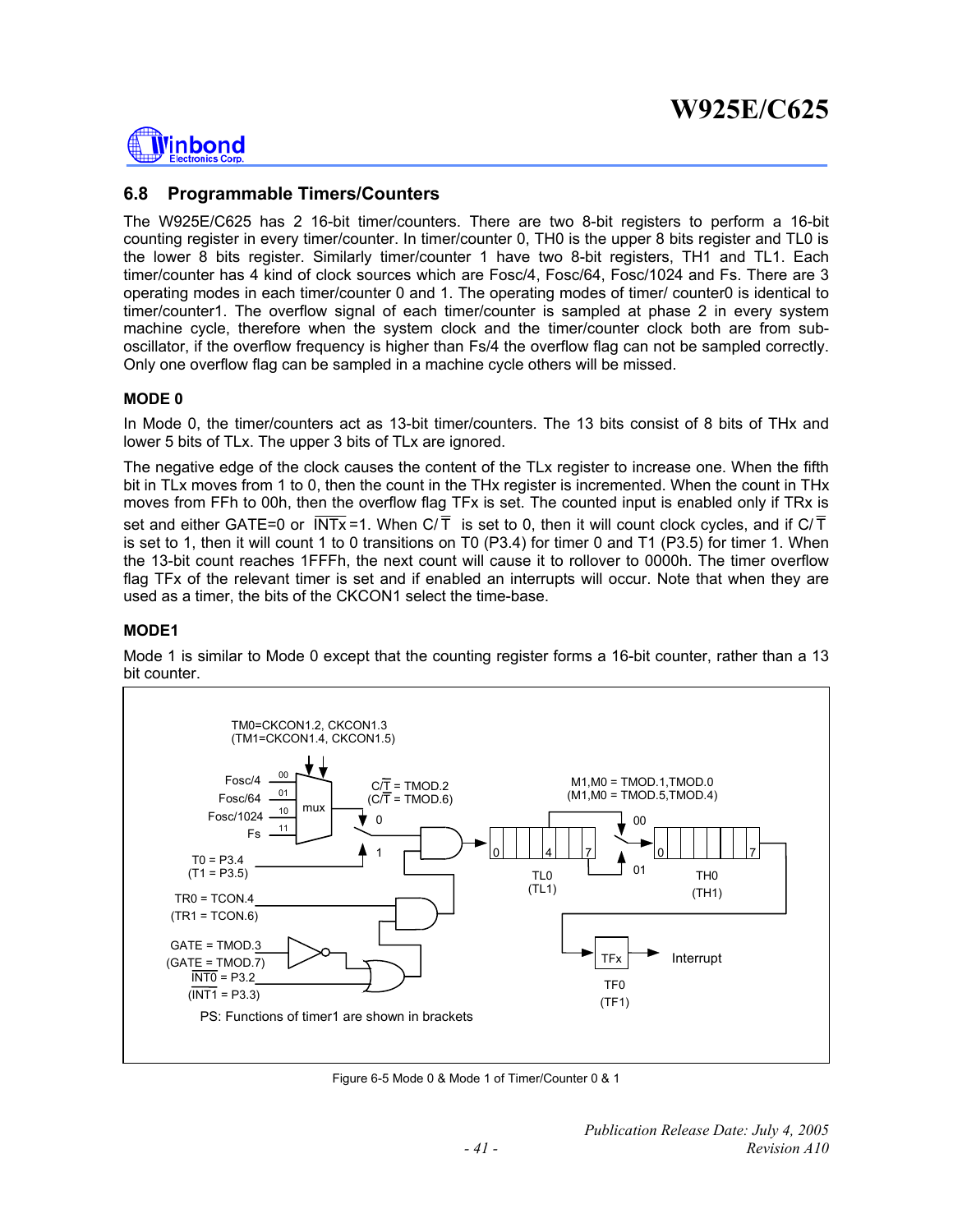

### **MODE 2**

Mode 2 is the Auto Reload Mode. In mode 2, TLx acts as an 8-bit count register, while THx holds the reload value. When the TLx register overflows from FFh to 00h, the TFx bit is set and TLx is reloaded with the content of THx, and the counting process continues from the reloaded TLx. The reload operation leaves the content of the THx register unchanged. Counting is controlled by the TRx bit and the proper setting of GATE and  $\overline{\text{INTx}}$  pins.

#### **BUZZER**

In mode 2, timer 0 can be use to output an arbitrary frequency to the BUZ pin by programming bit6 and bit7 of CKCON2. BUZ pin can be configured as key tone (KT) output by setting BUZSL to high. When disable buzzer output by clearing ENBUZ to low, the BUZ output is in floating status.

In the case where timer 0 clock input is FT, the desired frequency for BUZ output = FT / (255 – preset  $value + 1$ ) / 2 (HZ).



Figure 6-6 Mode 2 of Timer/Counter 0 & 1

When FT equals 32768 Hz, depending on the preset value of TM0, the BUZ pin will output a single tone signal in the tone frequency range from 64 Hz to 16384 Hz. The relation between the tone frequency and the preset value of TM0 is shown in the table below.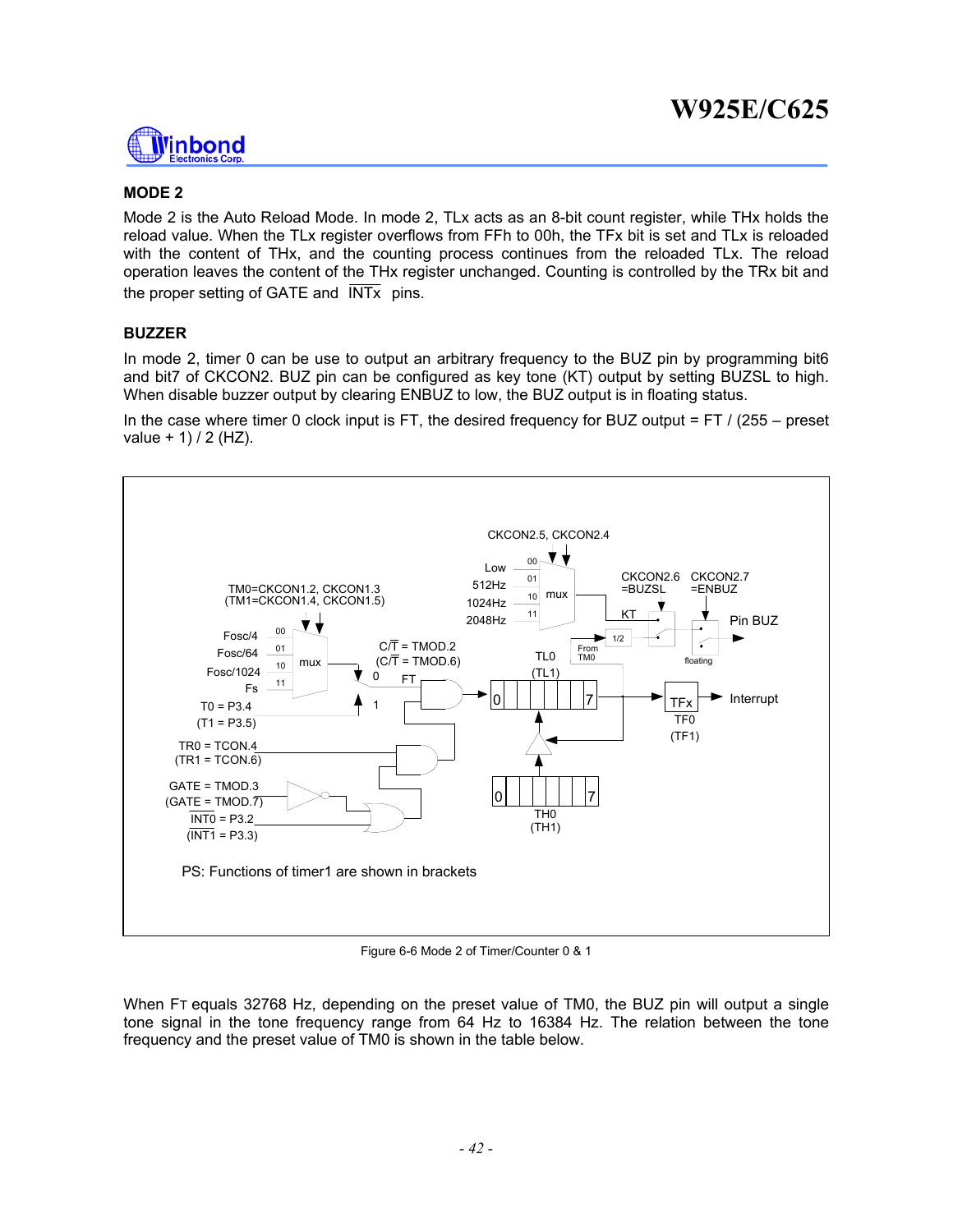

|   |    | 3rd octave        |                                     |        |                   | 4th octave       |                                     |                   | 5th octave                          |        |
|---|----|-------------------|-------------------------------------|--------|-------------------|------------------|-------------------------------------|-------------------|-------------------------------------|--------|
|   |    | Tone<br>frequency | TM0 preset value<br>& BUZ frequency |        | Tone<br>frequency |                  | TM0 preset value<br>& BUZ frequency | Tone<br>frequency | TM0 preset value<br>& BUZ frequency |        |
|   | C  | 130.81            | 83H                                 | 131.07 | 261.63            | C <sub>1</sub> H | 260.06                              | 523.25            | E <sub>1</sub> H                    | 528.51 |
|   | C# | 138.59            | 8AH                                 | 138.84 | 277.18            | C <sub>5</sub> H | 277.69                              | 554.37            | E3H                                 | 564.96 |
|   | D  | 146.83            | 90H                                 | 146.28 | 293.66            | C8H              | 292.57                              | 587.33            | E4H                                 | 585.14 |
|   | D# | 155.56            | 97H                                 | 156.03 | 311.13            | <b>CBH</b>       | 309.13                              | 622.25            | E6H                                 | 630.15 |
| O | E  | 164.81            | 9DH                                 | 165.49 | 329.63            | <b>CEH</b>       | 327.68                              | 659.26            | E7H                                 | 655.36 |
|   | F  | 174.61            | A <sub>2</sub> H                    | 174.30 | 349.23            | D <sub>1</sub> H | 348.58                              | 698.46            | E9H                                 | 712.34 |
| N | F# | 185.00            | A7H                                 | 184.09 | 369.99            | D <sub>4</sub> H | 372.35                              | 739.99            | <b>EAH</b>                          | 744.72 |
|   | G  | 196.00            | <b>ACH</b>                          | 195.04 | 392.00            | D <sub>6</sub> H | 390.08                              | 783.99            | <b>EBH</b>                          | 780.19 |
| Е | G# | 207.65            | B <sub>1</sub> H                    | 207.39 | 415.30            | D <sub>9</sub> H | 420.10                              | 830.61            | <b>ECH</b>                          | 819.20 |
|   | A  | 220.00            | B6H                                 | 221.40 | 440.00            | <b>DBH</b>       | 442.81                              | 880.00            | <b>EDH</b>                          | 862.84 |
|   | A# | 233.08            | <b>BAH</b>                          | 234.05 | 466.16            | <b>DDH</b>       | 468.11                              | 932.23            | <b>EEH</b>                          | 910.22 |
|   | в  | 246.94            | <b>BEH</b>                          | 248.24 | 493.88            | DF               | 496.48                              | 987.77            | <b>EFH</b>                          | 963.76 |

**Table 5 The relation between the tone frequency and the preset value of TM0** 

**Note:** Central tone is DB (440 Hz).

#### **WATCHDOG TIMER**

The Watchdog timer is a free-running timer that can be programmed by the user to serve as a system monitor, a time-base generator or an event timer. It is a set of dividers that divides the system clock. The divider output is selectable and determines the time-out interval. In the condition of the timer-out expiring, the WDT interrupt and WDT reset may be executed if the corresponding enable control bits are set. The interrupt will occur if the individual interrupt enable and the global enable are set. The interrupt and reset functions are independent of each other and may be used separately or together depending on the users software.



Figure 6-7 Watchdog Timer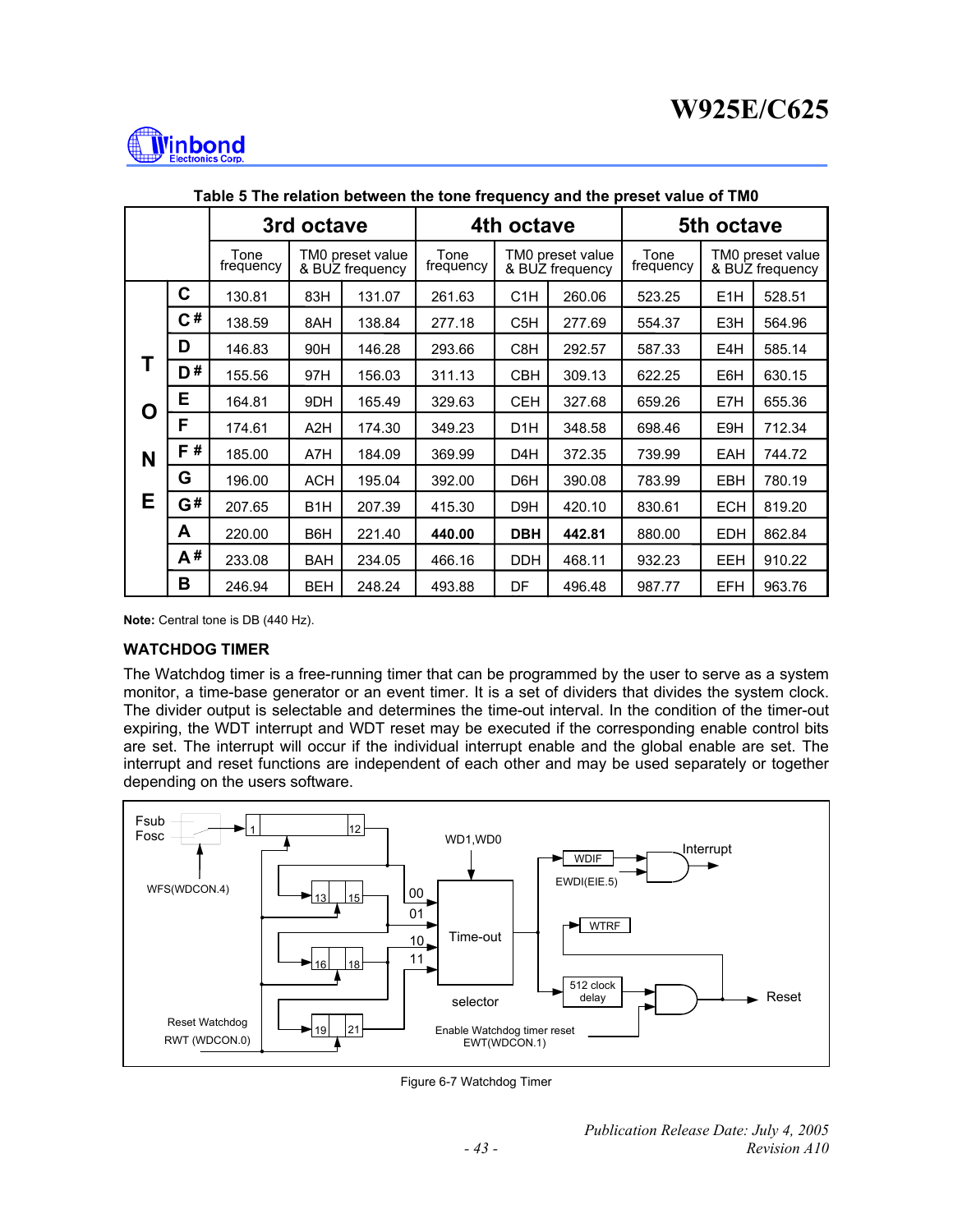

The Watchdog timer should first be restarted by using RWT. This ensures that the timer starts from a known state. The RWT bit is used to restart the watchdog timer. This bit is self clearing, i.e. after writing a 1 to this bit the software will automatically clear it. The watchdog timer will now count clock cycles. The time-out interval is selected by the two bits WD1 and WD0 (CKCON.7 and CKCON.6). When the selected time-out occurs, the Watchdog interrupt flag WDIF (WDCON.3) is set. After the time-out has occurred, the watchdog timer waits for an additional 512 clock cycles. The software must issue a RWT to reset the watchdog before the 512 clocks have elapsed. If the Watchdog Reset EWT (WDCON.1) is enabled, then 512 clocks after the time-out, if there is no RWT, a system reset due to Watchdog timer will occur. This will last for two machine cycles, and the Watchdog timer reset flag WTRF (WDCON.2) will be set. This indicates to the software that the watchdog was the cause of the reset.

When used as a simple timer, the reset and interrupt functions are disabled. The timer will set the WDIF flag each time the timer completes the selected time interval. The WDIF flag is polled to detect a time-out and the RWT allows software to restart the timer. The Watchdog timer can also be used as a very long timer. The interrupt feature is enabled in this case. Every time the time-out occurs an interrupt will occur if the global interrupt enable EA is set.

| WD <sub>1</sub> | WD <sub>0</sub> | <b>WATCHDOG</b> | <b>NUMBER OF</b> | <b>FOSC=</b> | <b>FOSC=</b> | <b>RESET OF</b> |  |
|-----------------|-----------------|-----------------|------------------|--------------|--------------|-----------------|--|
|                 |                 | <b>INTERVAL</b> | <b>CLOCKS</b>    | 3.579545 MHZ | 32768 HZ     | <b>CLOCKS</b>   |  |
| 0               | 0               | $2^{12}$        | 4096             | 1.14 Ms      | 0.125S       | 4608            |  |
| 0               |                 | $2^{15}$        | 32786            | 9.15 Ms      | 1 S          | 33280           |  |
|                 | 0               | $2^{18}$        | 262144           | 73.23 Ms     | 8 S          | 262656          |  |
|                 |                 | $2^{21}$        | 2097152          | 585.87 Ms    | 64 S         | 2097664         |  |

**Table 6 Time-out values for the Watchdog timer** 

The Watchdog timer will de disabled by a power-on/fail reset. The Watchdog timer reset does not disable the watchdog timer, but will restart it. In general, software should restart the timer to put it into a known state.

The control bits that support the Watchdog timer are discussed below.

#### **WATCHDOG CONTROL**

- WDIF: WDCON.3 Watchdog Timer Interrupt flag. This bit is set whenever the time-out occurs in the watchdog timer. If the Watchdog interrupt is enabled (EIE.5), then an interrupt will occur (if the global interrupt enable is set and other interrupt requirements are met). Software or any reset can clear this bit.
- WTRF: WDCON.2 Watchdog Timer Reset flag. This bit is set whenever a watchdog reset occurs. This bit is useful for determined the cause of a reset. Software must read it, and clear it manually. A Power-fail reset will clear this bit. If  $EWT = 0$ , then this bit will not be affected by the watchdog timer.
- EWT: WDCON.1 Enable Watchdog timer Reset. This bit when set to 1 will enable the Watchdog timer reset function. Setting this bit to 0 will disable the Watchdog timer reset function, but will leave the timer running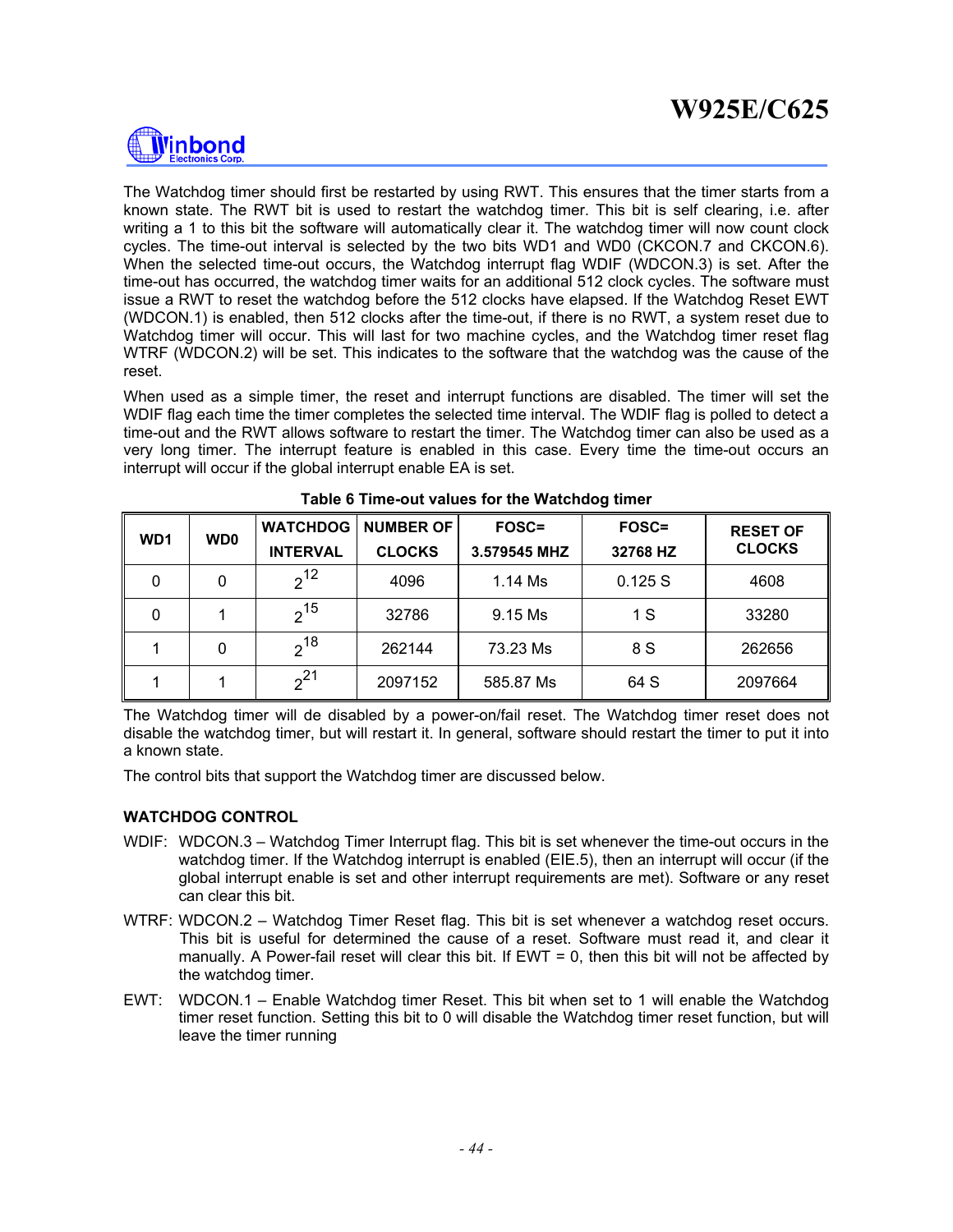

RWT: WDCON.0 – Reset Watchdog Timer. This bit is used to clear the Watchdog timer and to restart it. This bit is self-clearing, so after the software writes 1 to it the hardware will automatically clear it. If the Watchdog timer reset is enabled, then the RWT has to be set by the user within 512 clocks of the time-out. If this is not done then a Watchdog timer reset will occur.

#### **CLOCK CONTROL**

WD1,WD0: CKCON.7, CKCON.6 – Watchdog Timer Mode select bits. These two bits select the time-out interval for the watchdog timer. The reset time is longer 512 clocks time than the interrupt time-out value.

The default Watchdog time-out is  $2^{12}$  clocks, which is the shortest time-out period.

## **6.9 Serial Port 1**

The P4.0 and P4.1 can be used as a 8-bit serial input/output port1. P4.0 is the serial port 1 clock I/O pin and P4.1 is the serial port 1 data I/O pin. The serial port 1 is controlled by SCON1 register which is described as below.

- SF1: Serial port 1 interrupt flag. When 8-bits data is transited completely, SF1 is set by hardware. SF1 is cleared when serial interrupt1 routine is executed or cleared by software.
- REN1: Set REN1 from 0 to 1 to start the serial port1 to receive 8-bit serial data.
- $SFG:$  SFQ= 0 Serial clock output frequency is equal to  $f_{OSC}$  /2

SFQ= 1 Serial clock output frequency is equal to  $f_{\rm OSC}$  / 256

- SEDG: SEDG= 0 Serial data latched at falling edge of clock, SCLK=Low initially. SEDG= 1 Serial data latched at rising edge of clock, SCLK=High initially.
- CLKIO: CLKIO= 0 P4.0(SCLK) work as output mode CLKIO= 1 P4.0(SCLK) work as input mode
- SIO: SIO= 0 P4.0 & P4.1 work as normal I/O pin SIO= 1 P4.0 & P4.1 work as Serial port1 function

Any instruction causes a write to SBUF1 will start the transmission of serial port 1. As the REN1 is from 0 to 1, the serial port 1 begins to receive a byte into SBUF1 in the frequency of the serial clock. REN1 could be cleared by software after receive function begins. The LSB is transmitted/ received first. The I/O mode of serial clock pin is controlled by CLKIO. User has to take care the initial state of the serial port pins.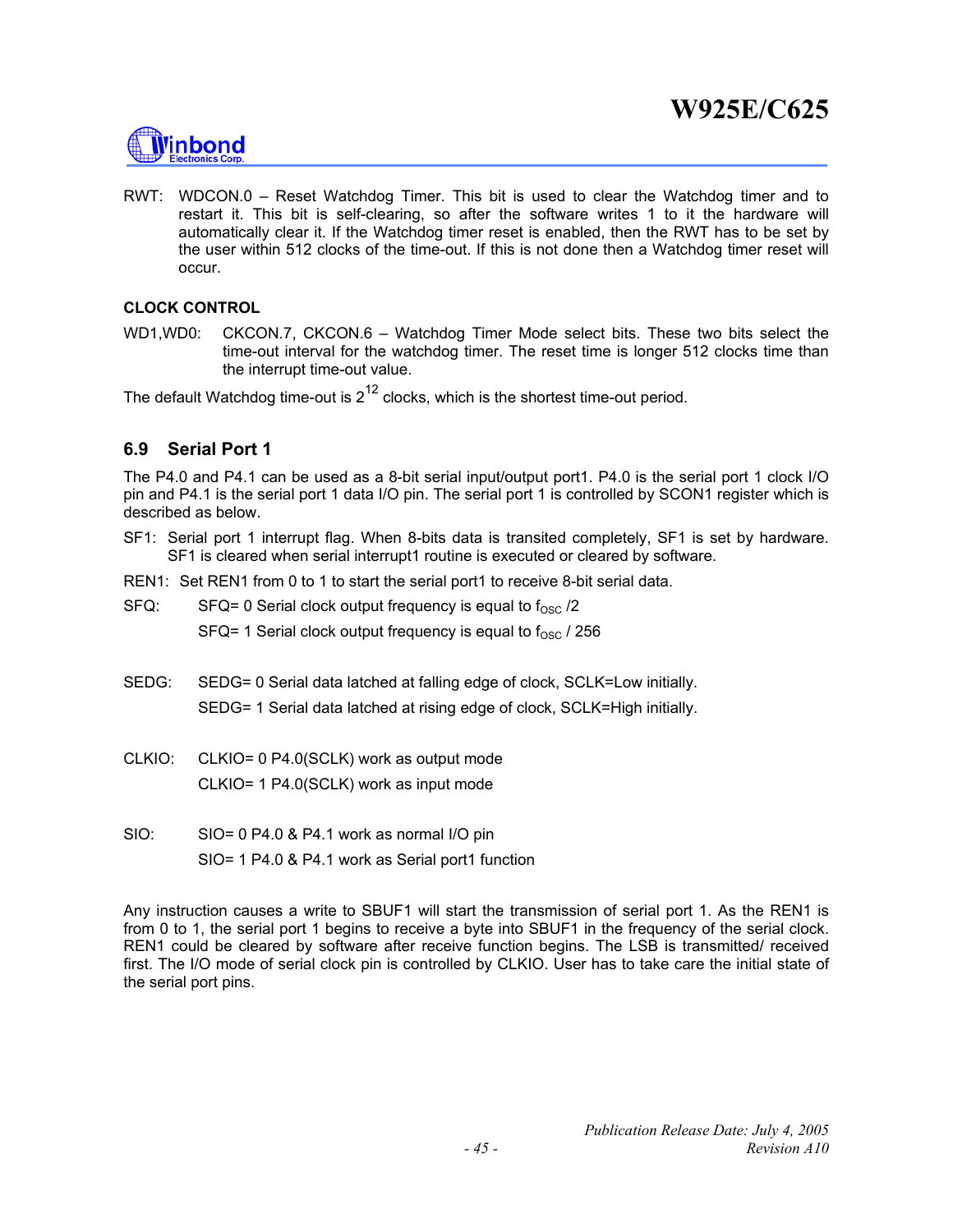



Figure 6-8 Timing of the Serial Port 1 Input Function



Figure 6-9 Timing of the Serial Port 1 Output Function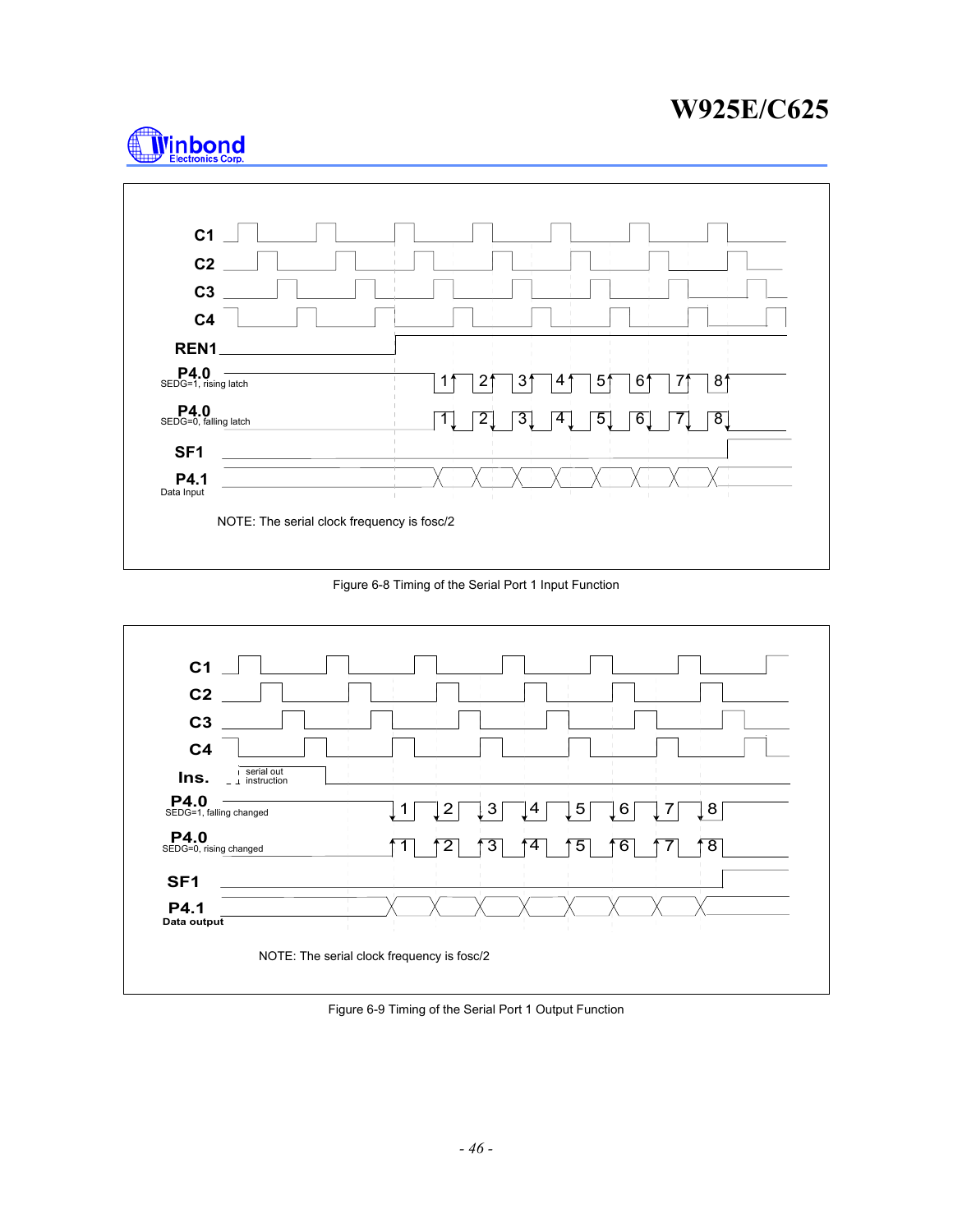

## **6.10 Comparator**

A built-in comparator to compare the analog signal. There is a analog input paths from pin VNEG. Two reference inputs, one is from pin VPOS and other is from regulator output. When the voltage of positive input is higher than the negative input, the comparator output will be high. The RESEC(COMPR.3) is the result of the comparison. An internal rising signal on RESC produces interrupt flag of COMPF (EXIF.4). The flag COMPF is cleared when comparator interrupt routine is executed or cleared by software. Set COMPEN to enable the comparator function.



Figure 6-10 The Configuration of Comparator

## **6.11 DTMF Generator**

W925E/C625 provides a DTMF generator which outputs the dual tone multi-frequency signal to the DTMF pin. The DTMF generator can work well at the operating frequency of 3.58MHz. A DTMF generator register DTMFG controls the DTMF output and specifies the desired low/high frequency. The tones are divided into two groups (low group and high group). When the generator is disable, the DTMF pin is in tri-state. The relation between the DTMF signal and the corresponding touch tone keypad is shown in Figure 6-11.

| C <sub>1</sub><br>$C2 \t C3$<br>C <sub>4</sub>  | <b>Row/Col</b> | <b>Frequency</b> |
|-------------------------------------------------|----------------|------------------|
|                                                 | R <sub>1</sub> | 697 Hz           |
| R <sub>1</sub><br>3<br>$\mathbf{2}$<br>A        | R2             | 770 Hz           |
| R <sub>2</sub><br>5<br>B<br>6                   | R <sub>3</sub> | 852 Hz           |
| 4                                               | R <sub>4</sub> | 941 Hz           |
| R <sub>3</sub><br>C<br>8<br>9                   | C <sub>1</sub> | 1209 Hz          |
|                                                 | C <sub>2</sub> | 1336 Hz          |
| R <sub>4</sub><br>#<br>$\star$<br>$\bf{0}$<br>D | C <sub>3</sub> | 1477 Hz          |
|                                                 | C <sub>4</sub> | 1633 Hz          |

Figure 6-11 The Relation Between DTMF and Keypad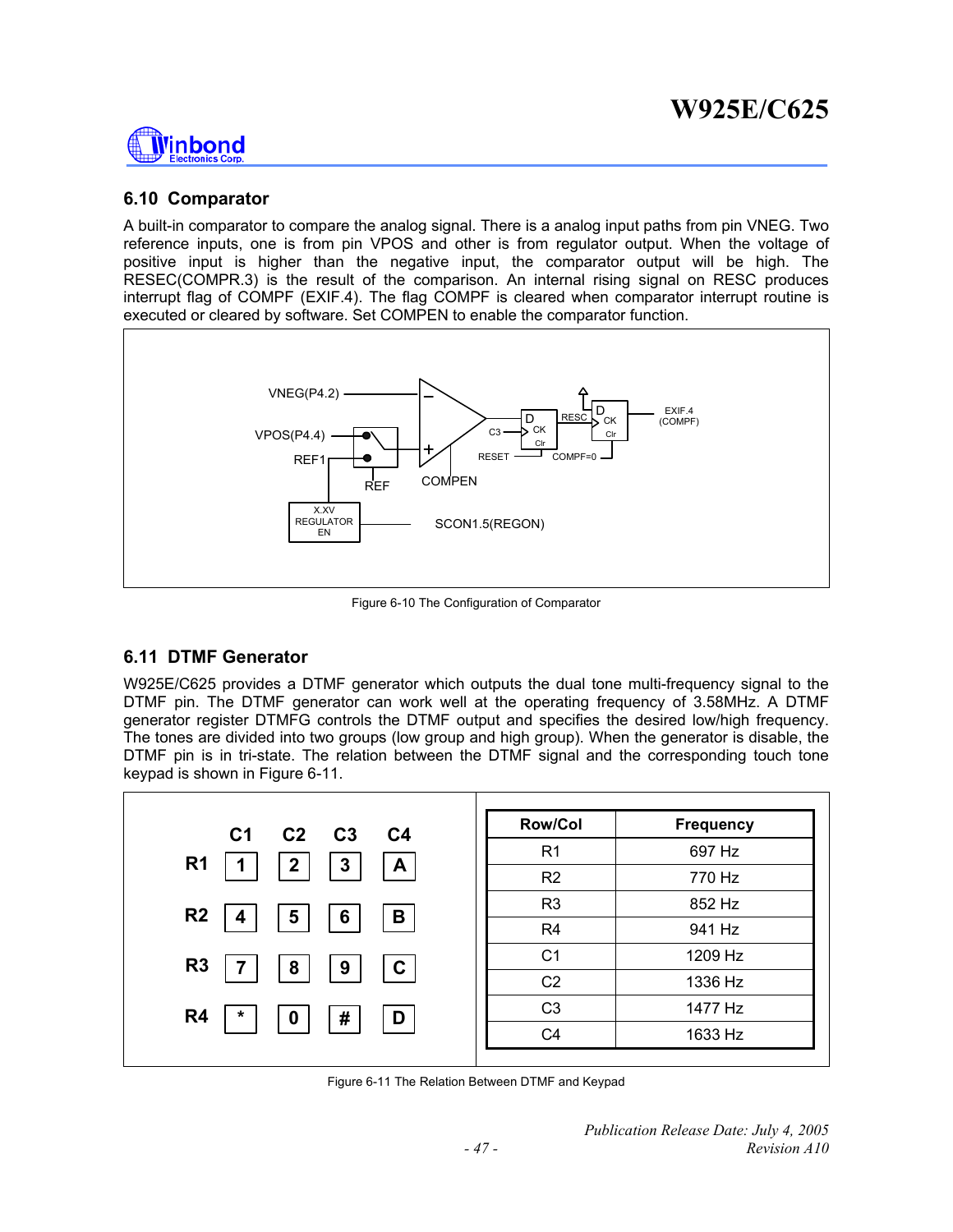

|                                  | Bit:           | $\overline{7}$ | 6           | 5              | $\overline{4}$ | 3      |  | 2                    | 1  | $\mathbf 0$    |
|----------------------------------|----------------|----------------|-------------|----------------|----------------|--------|--|----------------------|----|----------------|
|                                  |                |                | <b>DTGE</b> | <b>HE</b>      | LE.            | L1     |  | L0                   | H1 | H <sub>0</sub> |
| Mnemonic: DTMFGR<br>Address: Bah |                |                |             |                |                |        |  |                      |    |                |
| L1                               | L <sub>0</sub> |                | H1          | H <sub>0</sub> |                |        |  | <b>SELECTED TONE</b> |    |                |
| X                                | X              |                | 0           | 0              |                | 1209Hz |  |                      |    |                |
| X                                | X              |                | 0           | 1              | 1336Hz         |        |  |                      |    |                |
| X                                | X              |                | 1           | 0              |                |        |  | 1477Hz               |    |                |
| X                                | X              |                |             | 1              |                |        |  | 1633Hz               |    |                |
| 0                                | $\Omega$       |                | X           | X              |                | 697Hz  |  |                      |    |                |
| 0                                | 1              |                | X           | X              | 770Hz          |        |  |                      |    |                |
| 1                                | $\mathbf{0}$   |                | X           | X              |                | 852Hz  |  |                      |    |                |
| 1                                | 1              |                | X           | X              |                | 941Hz  |  |                      |    |                |

LE: Enable low group frequency output.

HE: Enable high group frequency output.

DTGE: Enable dual tone output to DTMF pin.

## **6.12 FSK Generator**

W925E/C625 provides a FSK generator which outputs the FSK signal to the DTMF pin. The FSK output share with DTMF output pin. It can out FSK signal with 1200Hz baud rate of ITU-T V.23 or Bellcore 202 signal. A FSK transmit data register (FSKTB) specifies the desired output data. The FSK Transmit Control Register (FSKTC) can control whether the FSK signal will be output or not. The relation timing is shown in Figure 6-12.



Figure 6-12 FSK Modulator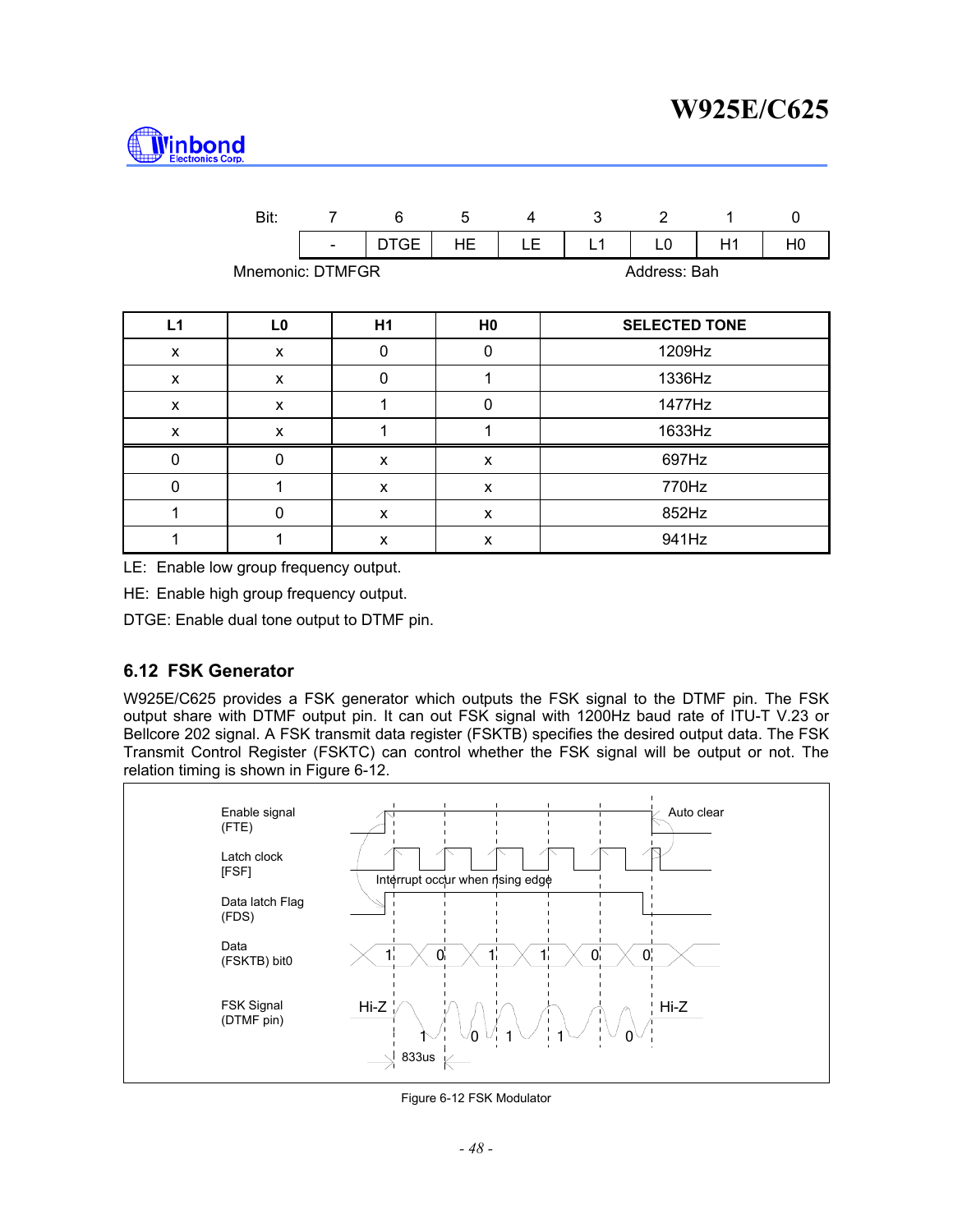

| <b>FSK TRANSIMT CONTROL REGISTER</b>             |                                                                          |            |                 | (initial=00H)   |              |               |                 |                 |  |
|--------------------------------------------------|--------------------------------------------------------------------------|------------|-----------------|-----------------|--------------|---------------|-----------------|-----------------|--|
| Bit:                                             | 7                                                                        | 6          | 5               | 4               | 3            | 2             | 1               | 0               |  |
|                                                  | <b>FTE</b>                                                               | <b>FTM</b> | <b>FDS</b>      |                 |              |               | LO <sub>1</sub> | LO <sub>0</sub> |  |
|                                                  | Mnemonic: FSKTC                                                          |            |                 |                 |              | Address: C6h  |                 |                 |  |
| FTE:<br>FSK transmit Enable. Enable=1, Disable=0 |                                                                          |            |                 |                 |              |               |                 |                 |  |
| FTM:                                             | FSK signal Standard. Bellcore 202=1, V.23=0                              |            |                 |                 |              |               |                 |                 |  |
| FDS:<br>FSK data sending status                  |                                                                          |            |                 |                 |              |               |                 |                 |  |
|                                                  | LO0, LO1: FSK transmit level option                                      |            |                 |                 |              |               |                 |                 |  |
|                                                  | FSK output level                                                         |            | LO <sub>1</sub> | LO <sub>0</sub> |              |               |                 |                 |  |
|                                                  | 150Mv                                                                    |            | 0               | 0               |              |               |                 |                 |  |
|                                                  | 120M <sub>v</sub>                                                        |            | $\Omega$        | 1               |              |               |                 |                 |  |
|                                                  | 95Mv                                                                     |            |                 | 0               |              |               |                 |                 |  |
|                                                  | 75M <sub>v</sub>                                                         |            |                 | 1               |              |               |                 |                 |  |
| <b>FSK TRANSMIT DATA BUFFER</b>                  |                                                                          |            |                 |                 |              | (initial=00H) |                 |                 |  |
| Bit:                                             | 7                                                                        | 6          | 5               | 4               | 3            | 2             | 1               | $\Omega$        |  |
|                                                  | FSKTB.7   FSKTB.6  FSKTB.5  FSKTB.4   FSKTB.3  FSKTB.2  FSKTB.1  FSKTB.0 |            |                 |                 |              |               |                 |                 |  |
|                                                  | Mnemonic: FSKTB                                                          |            |                 |                 | Address: C7h |               |                 |                 |  |

FSKTB.0: Only This bit will be latched and send out as FSK signal

When FTE enable will set the FDS to high to enable the internal latch clock in 1200Hz. When FDS is in high state, FSKTB bit0 will be sent out by FSK modulator at the rising edge of latch clock. FDS could be cleared by software to inform no more data will be sent out after the last bit is sent completely. If the FDS is cleared then FTE will become low at next rising latch clock to disable FSK modulator and clear FDS by hardware automatically.

When FTE is set, FSK modulation flag (FSF) will be set at every rising edge of latch clock to produce an interrupt shared with CID interrupt routine. If a CID interrupt occurs, user can check FSF to know if this interrupt is caused by FSK modulator. The only way to stop FSK signal immediately is to disable FTE by software.

## **6.13 I/O Ports**

There are six 8-bit ports named from P0 to P4 in W925E/C625. All ports can be configured as input or output mode. Except P0, every port has pull high resistor enable/disable by PxH register. After reset the initial state of each port is in input mode and the value of the registers from P0 to P3 are FFh. The I/O port is described as below:

**P0**: I/O mode is controlled by P0IO. Only **P0 output as open drain mode** and without pull high resistor.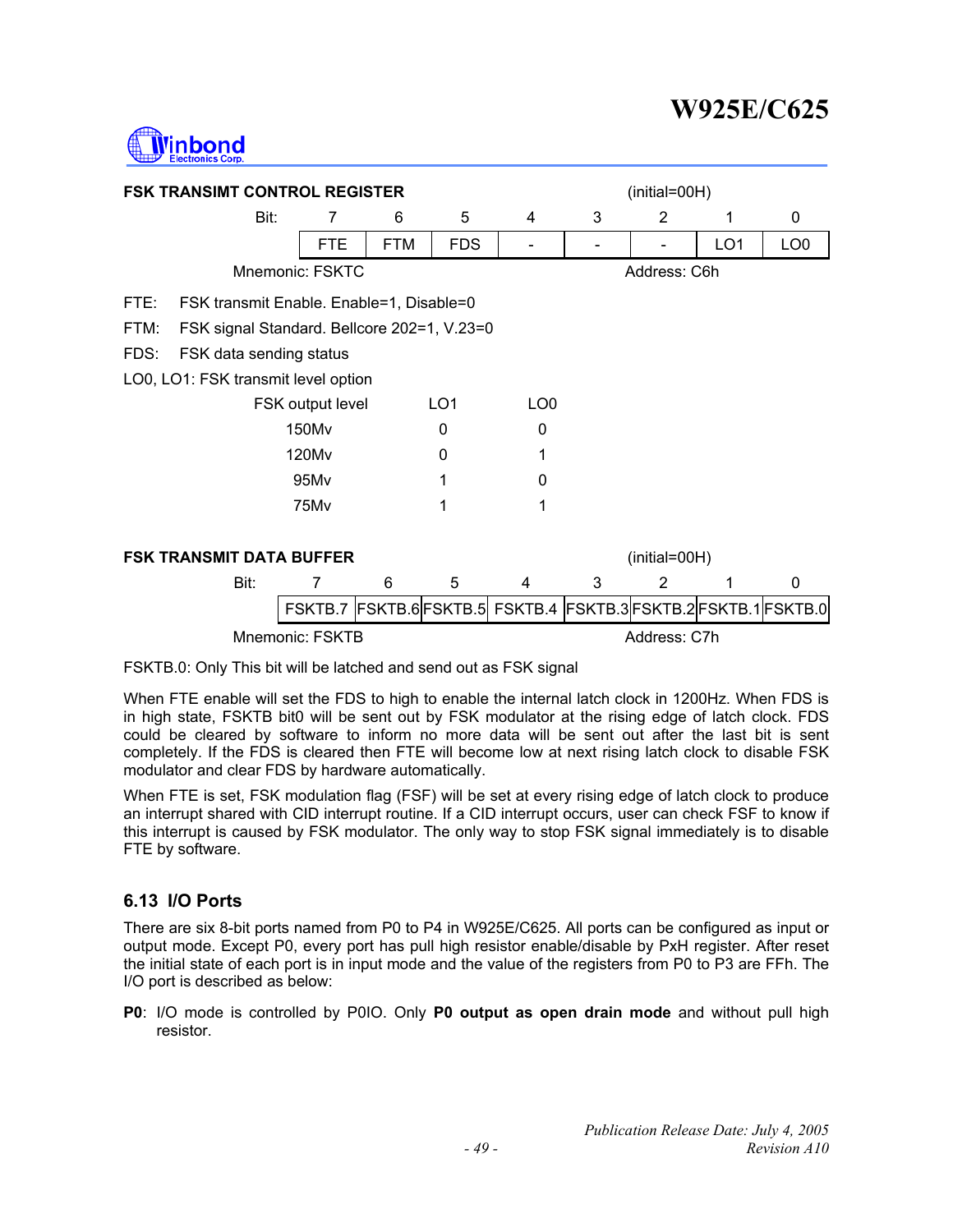

- **P1**: I/O mode is controlled by P1IO. Pull high is controlled by P1H. **P1.0~P1.3 work as INT2**, **P1.4~P1.7 work as INT3**. **Falling edge** on P1 pins to produce INT2 and INT3 flag. P1 is configured as INT2/INT3 by P1EF register.
- **P2**: I/O mode is controlled by P2IO. Pull high is controlled by P2H.
- **P3**: I/O mode is controlled by P3IO. Pull high is controlled by P3H.

| P <sub>3.5</sub> | T1.              | Timer/counter 1 external count input |
|------------------|------------------|--------------------------------------|
| P <sub>3.4</sub> | ΤO               | Timer/counter 0 external count input |
| P <sub>3.3</sub> | INT <sub>1</sub> | External interrupt 1                 |
| P3.2             | <b>INTO</b>      | External interrupt 0                 |

**P4**: I/O mode is controlled by P4IO. Pull high is controlled by P4H.

Special function of P4 is described below.

| P4.4 | Vpos         | Positive input of the comparator |
|------|--------------|----------------------------------|
| P4.2 | Vneg         | Negative input of the comparator |
| P4.1 | <b>SDATA</b> | Serial port output               |
| P4.0 | <b>SCLK</b>  | Serial port input                |

### **6.14 Divider**

A built-in 13/14-bit binary up-counter designed to generate periodic interrupt. The clock source is from sub-oscillator. When the frequency of sub-crystal is 32768Hz, it provides the divider interrupt in the period of 0.25/0.5 second. Bit DIVS controls the degree of divider. When DIVA is high to enable the divided counter, when DIVA is low to reset divider and stop counting. As the divider overflows, the divider interrupt flag DIVF is set. DIVF is clear by software or serving divider interrupt routine.



Figure 6-13 13/14-bit Divider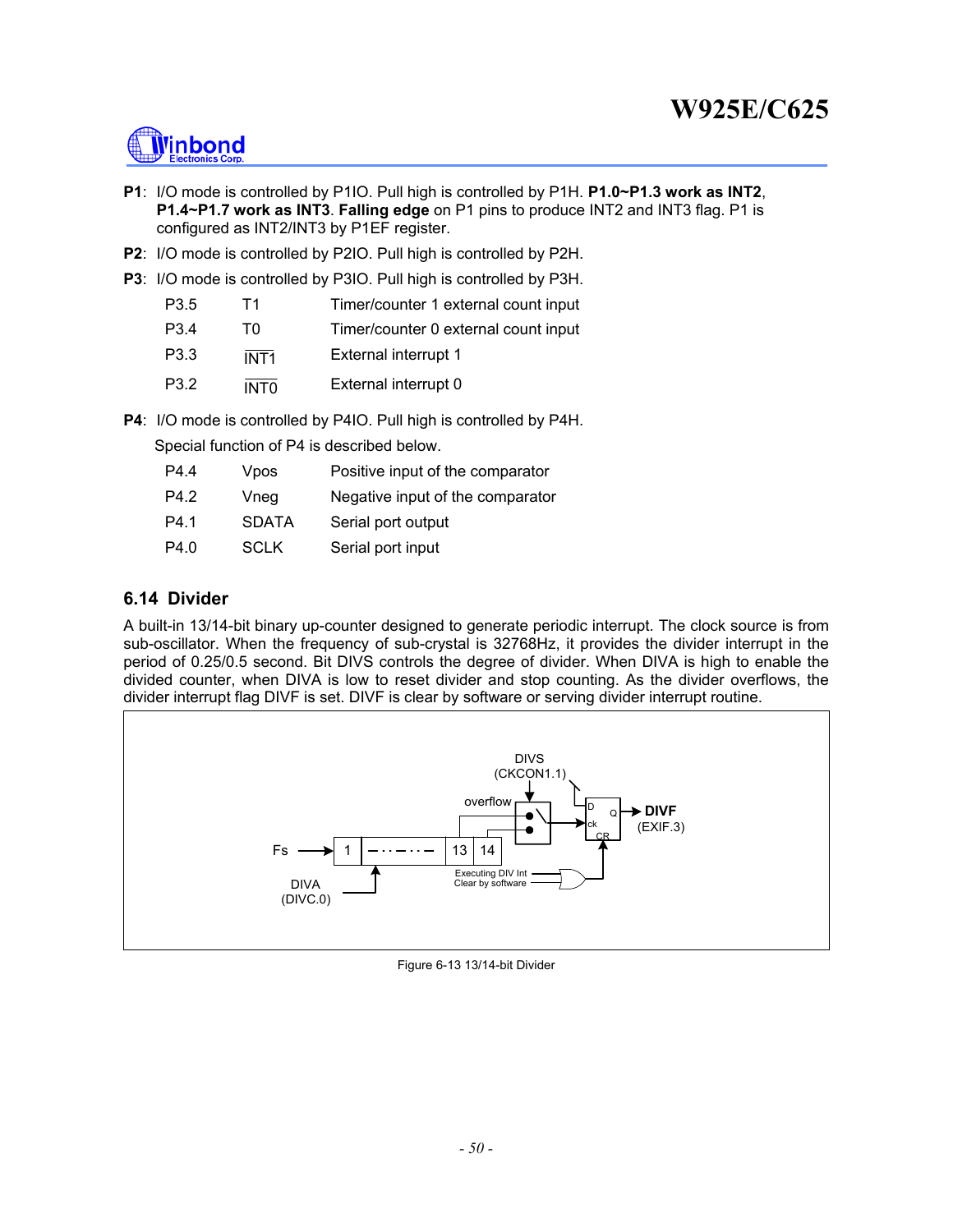

# **6.15 LCD**

### 1792 dots: 56 Segments x 32 Common, 1/5 bias

An internal voltage pump is enable/disable by option code. The LCD on/off is controlled by bit LCDON (SCON1.6). If the voltage pump is enable, when LCDON is high to pump voltage and the LCD waveform is output to LCD pins according the LCD memory, when LCDON is low to turn off the voltage pump. The voltage of internal regulator is the base voltage of the voltage pump which 5 times of the base voltage. The output voltage of the regulator is tunable by 4 bits in regulator voltage control register (REGVC). When REGVC is equal to 0AH, the output voltage is 1.0V. The higher value of REGVC the lower voltage output of regulator. The adjustable voltage range is about from 0.72V to 1.48V . Accordingly, the LCD contrast is controlled by the value of REGVC. The variation of the voltage depends on the  $V_{DD}$ . Following is the table of REGVC vs. regulator voltage.

| Regvc                    | 00    | 01          | 02    | 03                                                                                                                                  | 04    | 05            | 06   | 07                                                 | 08   | 09 | 0ah  | 0bh | 0ch  | 0dh                                       | 0eh  | 0fh       |
|--------------------------|-------|-------------|-------|-------------------------------------------------------------------------------------------------------------------------------------|-------|---------------|------|----------------------------------------------------|------|----|------|-----|------|-------------------------------------------|------|-----------|
| <b>No</b><br>Loading(3V) |       |             |       | 1.497   1.4464   1.3941   1.3426   1.2899   1.238   1.186   1.1352   1.081   1.029   0.976   0.924   0.869   0.815   0.762   0.7112 |       |               |      |                                                    |      |    |      |     |      |                                           |      |           |
| <b>INo</b>               | 1.500 | 1.449       | 1.397 | 1.345                                                                                                                               | 1.292 | 1.241 1.188   |      | 1.137                                              |      |    |      |     |      | 1.08311.03110.97810.92510.8710.81610.7631 |      | $0.712$ I |
| Loading(5V)              |       |             |       |                                                                                                                                     |       |               |      |                                                    |      |    |      |     |      |                                           |      |           |
| With LCD                 | 1.46  | 1.41        | 1.36  | 1.31                                                                                                                                | 1.26  | 1.21          | 1.16 | 1.11                                               | 1.05 |    | 0.95 | 0.9 | 0.85 | 0.80                                      | 0.75 | 0.71      |
| $\textsf{Loading}(3v)$   |       |             |       |                                                                                                                                     |       |               |      |                                                    |      |    |      |     |      |                                           |      |           |
| <b>With LCD</b>          |       | 1.484 1.433 | 1.381 | 1.330                                                                                                                               | 1.278 | $1.227$ 1.176 |      | 1.125 11.072 1.024 0.975 0.926 0.874 0.825 0.773 l |      |    |      |     |      |                                           |      | 0.723     |
| Loading(5v)              |       |             |       |                                                                                                                                     |       |               |      |                                                    |      |    |      |     |      |                                           |      |           |

## **LCD Frequency**

The alternating frequency of the LCD can be set as 16Hz, 32Hz, 64Hz and 128Hz that are determined by 2 bits of option code. Structure of the LCD alternating frequency  $(F_{\text{LCD}})$  is shown in Figure 6-14.



Figure 6-14 LCD alternating frequency (FLCD) circuit diagram

Fw = 32.768 KHz, the LCD frequency is shown in the table below.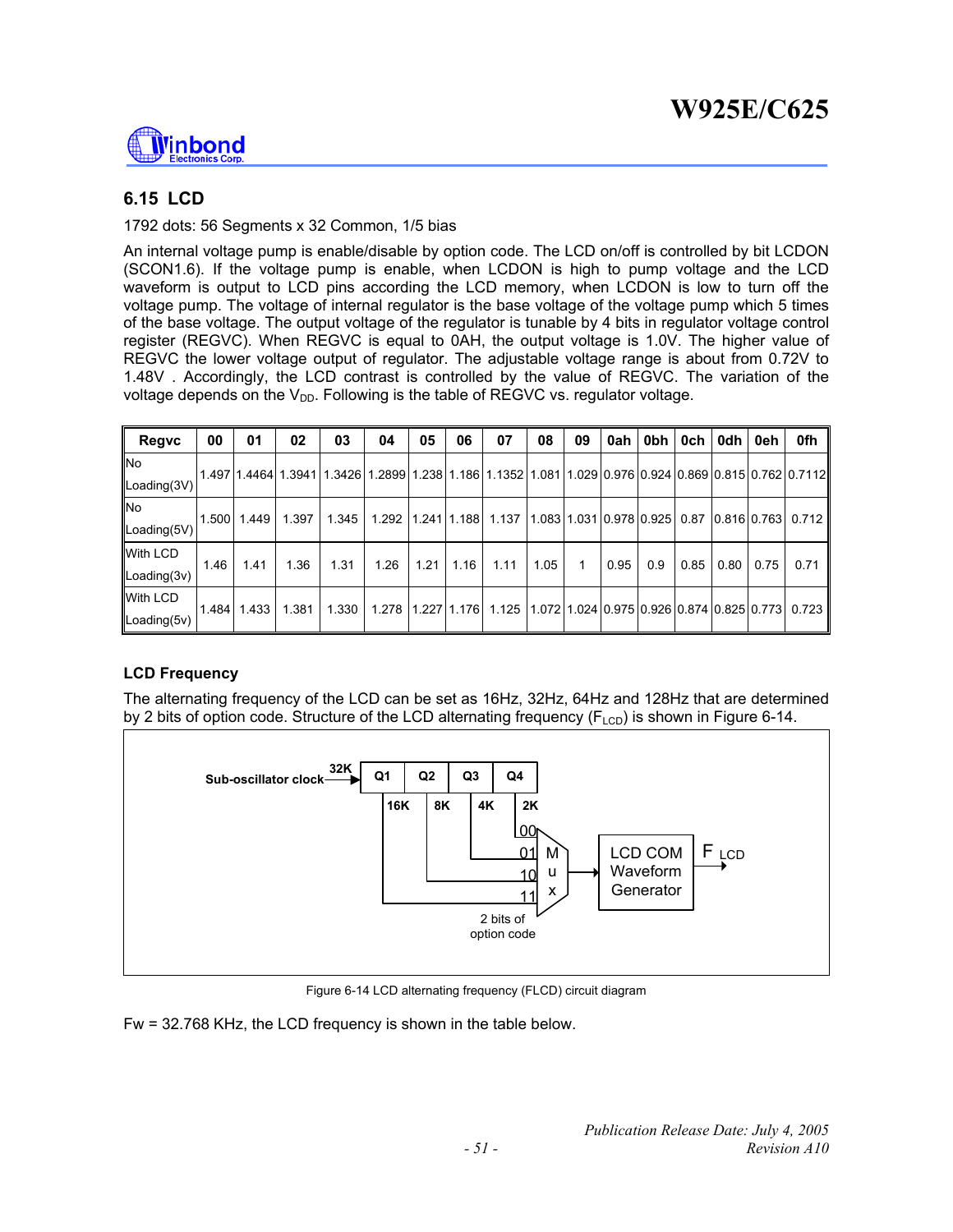

| Table7 The relationship between the FLCD and the 2 bits option code |      |      |      |          |  |  |  |  |
|---------------------------------------------------------------------|------|------|------|----------|--|--|--|--|
| Option Code<br>00                                                   |      |      |      |          |  |  |  |  |
| $\mathsf{LCD}$                                                      | 16Hz | 32Hz | 64Hz | $128$ Hz |  |  |  |  |

#### **Table7 The relationship between the FLCD and the 2 bits option code**

### **LCD RAM MAP**

The LCD memory address is list as below. Each dot is controlled by the corresponding bit and the content high to light the LCD dot and low to off the LCD dot.

| <b>OUTPUT</b>     | <b>S55-S48</b> | <b>S47-S40</b> | S39-S32       | S31-S24       | S23-S16       | S15-S08       | <b>S07-S00</b> |
|-------------------|----------------|----------------|---------------|---------------|---------------|---------------|----------------|
|                   | <b>BIT7-0</b>  | <b>BIT7-0</b>  | <b>BIT7-0</b> | <b>BIT7-0</b> | <b>BIT7-0</b> | <b>BIT7-0</b> | <b>BIT7-0</b>  |
| COM <sub>0</sub>  | 2006H          | 2005H          | 2004H         | 2003H         | 2002H         | 2001H         | 2000H          |
| COM1              | 200EH          | 200DH          | 200CH         | 200BH         | 200AH         | 2009H         | 2008H          |
| COM <sub>2</sub>  | 2016H          | 2015H          | 2014H         | 2013H         | 2012H         | 2011H         | 2010H          |
| COM <sub>3</sub>  | 201EH          | 201DH          | 201CH         | 201BH         | 201AH         | 2019H         | 2018H          |
| COM4              | 2026H          | 2025H          | 2024H         | 2023H         | 2022H         | 2021H         | 2020H          |
| COM <sub>5</sub>  | 202EH          | 202DH          | 202CH         | 202BH         | 202AH         | 2029H         | 2028H          |
| COM <sub>6</sub>  | 2036H          | 2035H          | 2034H         | 2033H         | 2032H         | 2031H         | 2030H          |
| COM7              | 203EH          | 203DH          | 203CH         | 203BH         | 203AH         | 2039H         | 2038H          |
| COM <sub>8</sub>  | 2046H          | 2045H          | 2044H         | 2043H         | 2042H         | 2041H         | 2040H          |
| COM9              | 204EH          | 204DH          | 204CH         | 204BH         | 204AH         | 2049H         | 2048H          |
| COM <sub>10</sub> | 2056H          | 2055H          | 2054H         | 2053H         | 2052H         | 2051H         | 2050H          |
| COM11             | 205EH          | 205DH          | 205CH         | 205BH         | 205AH         | 2059H         | 2058H          |
| COM <sub>12</sub> | 2066H          | 2065H          | 2064H         | 2063H         | 2062H         | 2061H         | 2060H          |
| COM <sub>13</sub> | 206EH          | 206DH          | 206CH         | 206BH         | 206AH         | 2069H         | 2068H          |
| COM14             | 2076H          | 2075H          | 2074H         | 2073H         | 2072H         | 2071H         | 2070H          |
| COM <sub>15</sub> | 207EH          | 207DH          | 207CH         | 207BH         | 207AH         | 2079H         | 2078H          |
| COM16             | 2086H          | 2085H          | 2084H         | 2083H         | 2082H         | 2081H         | 2080H          |
| COM <sub>17</sub> | 208EH          | 208DH          | 208CH         | 208BH         | 208AH         | 2089H         | 2088H          |
| COM18             | 2096H          | 2095H          | 2094H         | 2093H         | 2092H         | 2091H         | 2090H          |
| COM19             | 209EH          | 209DH          | 209CH         | 209BH         | 209AH         | 2099H         | 2098H          |
| COM20             | 20A6H          | 20A5H          | 20A4H         | 20A3H         | 20A2H         | 20A1H         | 20A0H          |
| COM21             | 20AEH          | 20ADH          | 20ACH         | 20ABH         | 20AAH         | 20A9H         | 20A8H          |
| COM22             | 20B6H          | 20B5H          | 20B4H         | 20B3H         | 20B2H         | 20B1H         | 20B0H          |
| COM23             | 20BEH          | 20BDH          | 20BCH         | 20BBH         | 20BAH         | 20B9H         | 20B8H          |
| COM24             | 20C6H          | 20C5H          | 20C4H         | 20C3H         | 20C2H         | 20C1H         | 20C0H          |
| COM <sub>25</sub> | 20CEH          | 20CDH          | 20CCH         | 20CBH         | 20CAH         | 20C9H         | 20C8H          |
| COM26             | 20D6H          | 20D5H          | 20D4H         | 20D3H         | 20D2H         | 20D1H         | 20D0H          |
| COM27             | 20DEH          | 20DDH          | 20DCH         | 20DBH         | 20DAH         | 20D9H         | 20D8H          |
| COM28             | 20E6H          | 20E5H          | 20E4H         | 20E3H         | 20E2H         | 20E1H         | 20E0H          |
| COM29             | 20EEH          | 20EDH          | 20ECH         | 20EBH         | 20EAH         | 20E9H         | 20E8H          |
| COM30             | 20F6H          | 20F5H          | 20F4H         | 20F3H         | 20F2H         | 20F1H         | 20F0H          |
| COM31             | 20FEH          | 20FDH          | 20FCH         | 20FBH         | 20FAH         | 20F9H         | 20F8H          |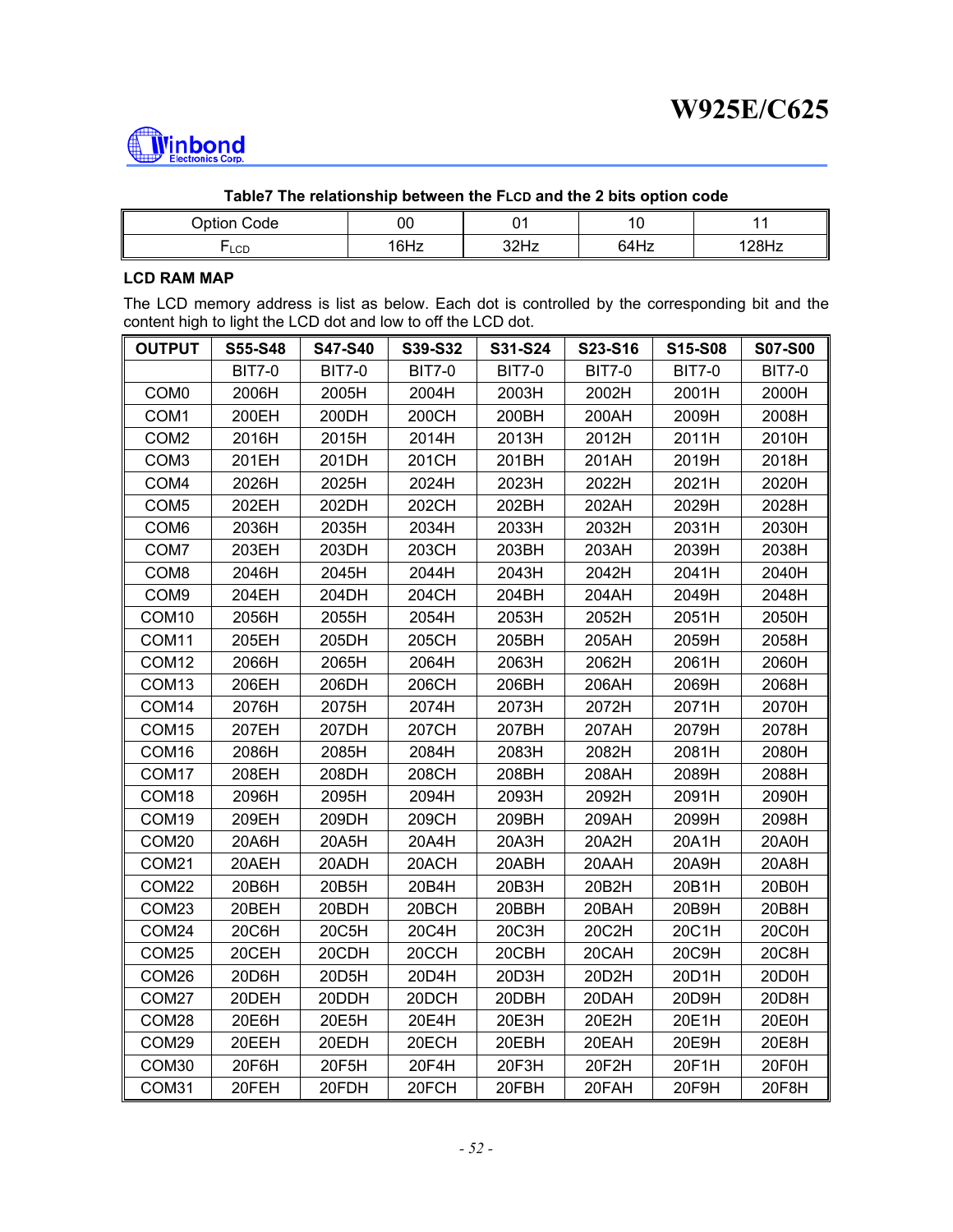

### **LCD Power Connection**

The LCD power connection of bias is shown in Figure 6-15



Figure 6-15 1/5 Bias LCD Power Connection

#### **LCD Waveform**

The LCD waveform is B type. Figure 6-16 is an example for 1/5 bias LCD waveform.



Figure 6-16 LCD waveform for 1/5 bias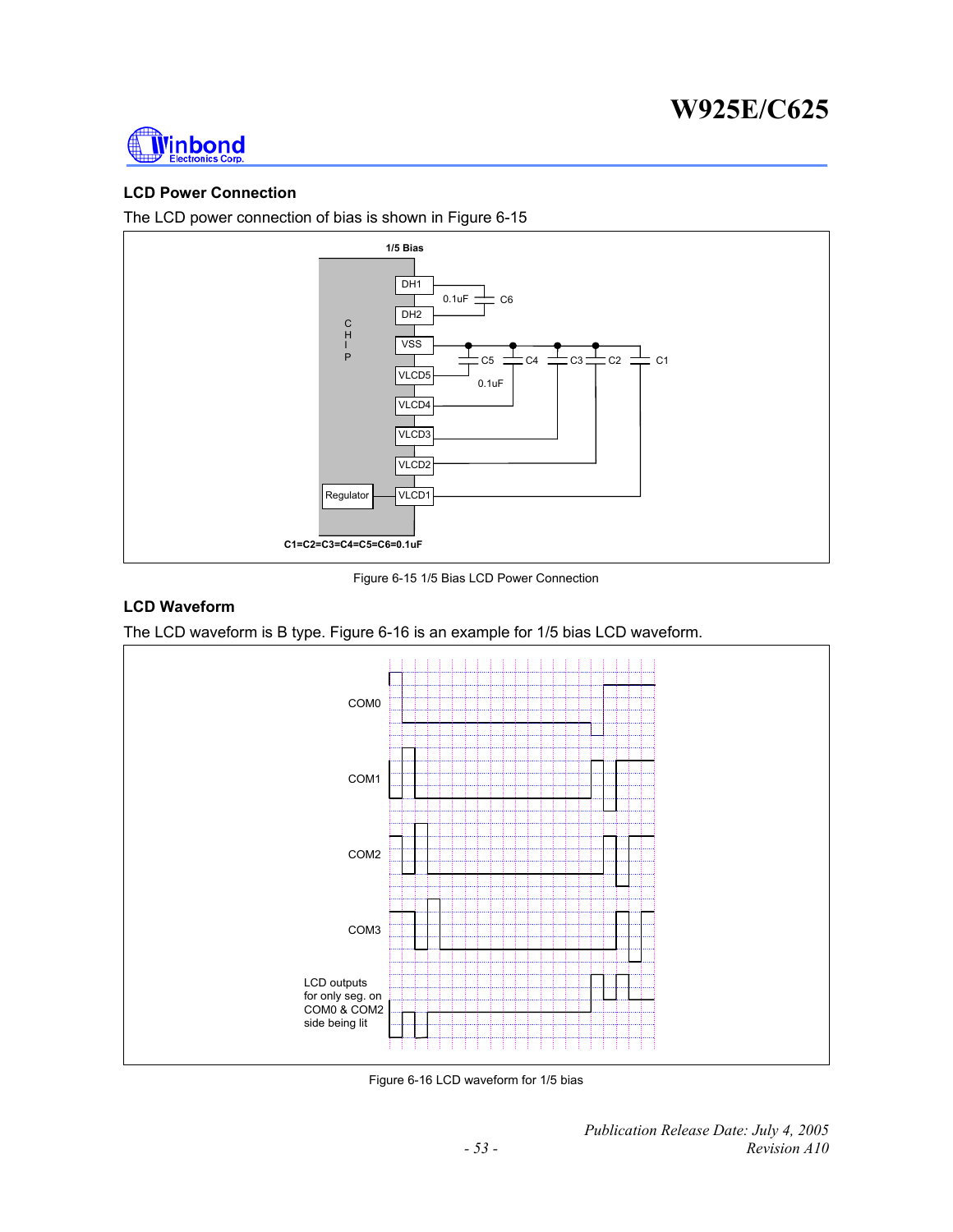

## **6.16 Calling Identity Delivery (CID)**

W925E/C625 provides type I and type II of CID system. Type I is on-hook calling with CID message and type II is off-hook call on waiting. The CID function includes FSK decoder, dual tone alert signal detector, ring detector and DTMF receiver. The FSK demodulation function can demodulate Bell 202 and ITU-T V.23 Frequency Shift keying (FSK) with 1200 baud rate. The Tone Alert Signal detect function can detect dual tones of Bellcore Customer Premises Equipment(CPE) Tone Alerting Signal(CAS) and BT Idle State and Loop State Tone Alert Signal. The line reversal for BT, ring burst for CCA or ring signal for Bellcore can be detected by ring detector. It is compatible with Bellcore TR-NWT-000030 & ST-TSV-002476, British Telecom(BT) SIN227, U.K. Cable Communications Association(CCA) specification. The DTMF receiver can be programmed as DTMF decoder to decode 16 DTMF signals or tone detector to detect the signal which frequency is in DTMF band. The tone detector can be an auxiliary detector to improve the performance of detecting tone alerting signal(CAS), said as talk down-off, in type II system.

The FSK decoder, alert tone detector and DTMF receiver can be enable/disable individually by the bits of FSKE, CASE and DTMFE in FSK DATA REGISTER(FSKDR). CIDE is the global control bit to enable/disable FSK decoder, alert tone detector and DTMF receiver. However, the ring detector is always active.



Figure 6-17 The CID Block Diagram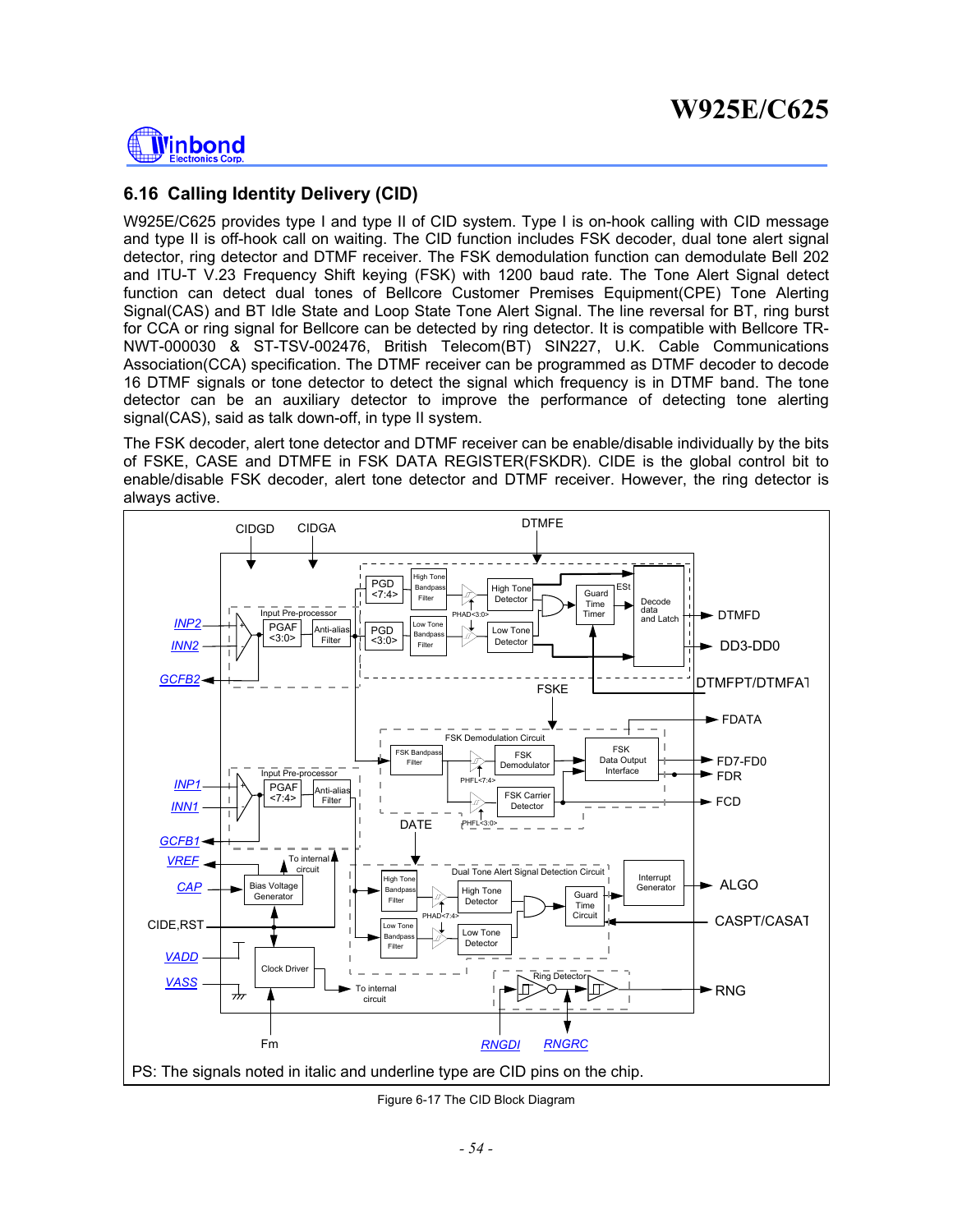

### **Ring Detector**

The application circuit in Figure 6-18 illustrates the relationship between the RNGDI, RNGRC and RNG signals. The combination of RNGDI and RNGRC is used to detect an increase of the RNGDI voltage from ground to a level above the Schmitt trigger high going threshold voltage  $V_{T+}$ .



Figure 6-18 Application Circuit of the Ring Detector

The RC time constant of the RNGRC pin is used to delayed the output pulse of the RNG flag for a low going edge on RNGDI. This edge goes from above the  $V_{T+}$  voltage to the Schmitt trigger low going threshold voltage  $V_T$ . The RC time constant must be greater than the maximum period of the ring signal, to ensures a minimum RNG high interval and to filter the ring signal to get an envelope output. The rising signal of RNG will set the bit RNGF(CIDFG.0) high to cause the CID flag(CIDF) high.

The diode bridge shown in Figure 6-18 works for both single ended ring signal and balanced ringing. The R1 and R2 are used to set the maximum loading and must be of equal value to achieve balanced loading at both the tip and ring line. R1, R3 and R4 form a resistor divider to supply a reduced voltage to the RNGDI input. The attenuation value is determined by the detection of minimal ring voltage and maximum noise tolerance between tip/ring and ground.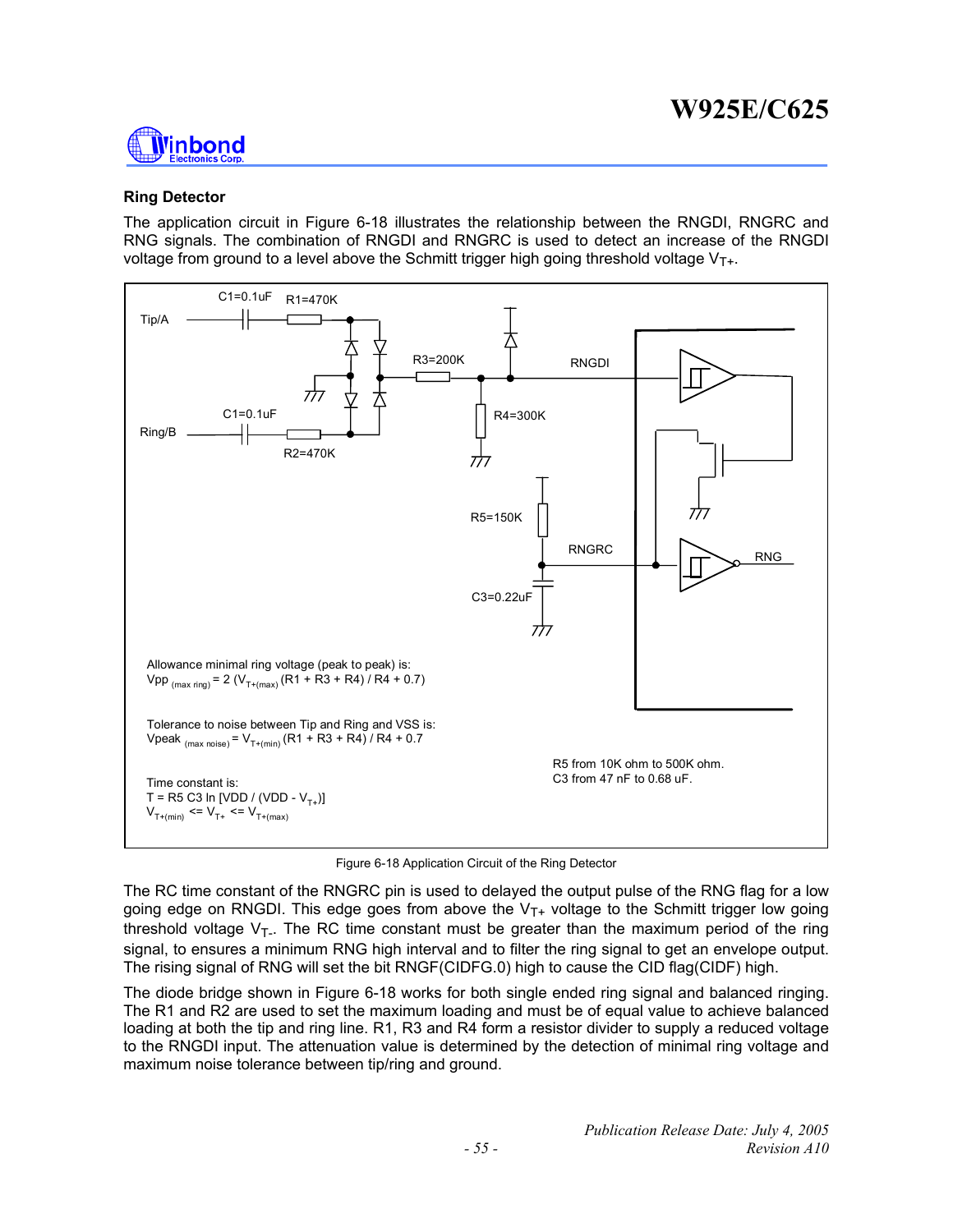

#### **Input Pre-Processor**

The input signal is processed by Input Pre-Processor, which is comprised of two OP amps and a bias source(VREF). The gain OP-amps are used to bias the input voltage with the VREF signal voltage. VREF is  $V_{AD}/2$  typically, this pin is recommended to connect a 0.1 Uf capacitor to  $V_{AS}$ . The gain adjustable OP amps are sued to select the input gain by connecting a feedback resistor between GCFB and INN pins. Figure 6-19 shows the differential input configuration and Figure 6-20 shows the single-ended configuration.



Figure 6-19 Differential Input Gain Control Circuit



Figure 6-20 Single-Ended Input Gain Control Circuit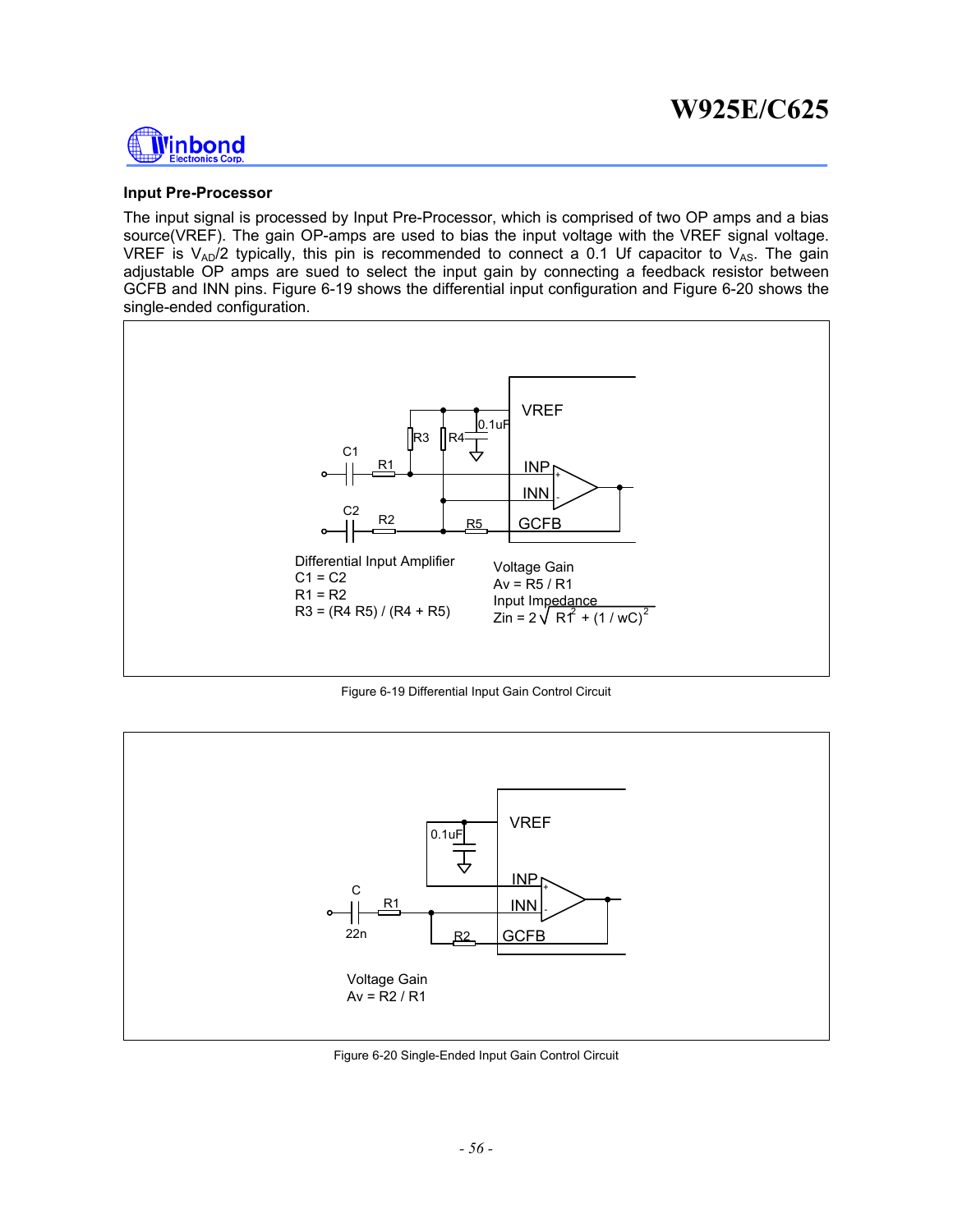

### **CAS/DTAS Detection**

In off-hook services (type II), the detection of CAS/DTAS will affect the quality of the call waiting service. When the CAS/DTAS is sent from far end, sometimes the near end user maybe still talking. The CPE must be able to detect the CAS/DTAS successfully in the presence of near end speech. To detect CAS/DTAS from telephone hybrid receiver pair improves the detection. However in BT's onhook CID system the CAS/DTAS detection is from Tip/Ring pair.

The dual tone alert signal is separated into high and low tones and detected by a high/low tone detector. When the alert tone is recognized by the detector, the bit ALGO will go high and the rising signal will set the bit ALGOF in CIDFG to produce the CID flag(CIDF). Figure 6-21 shows the guard time waveform of detecting alert tone. The total recognition time is  $t_{\text{REC}} = t_{\text{DP}} + t_{\text{GP}}$ , where  $t_{\text{DP}}$  is the tone present detect time and  $t_{GP}$  is the tone present guard time. The total absent guard time is  $t_{ABS}=t_{DA}+t_{GA}$ where  $t_{DA}$  is the tone absent detect time and  $t_{GA}$  is the tone absent guard time. The tone present/absent guard time is determined by guard-time timer which the input clock period is 0.858Ms. When the alert tone is detected the internal signal ALGR will be set and the rising edge of ALGR resets the guard-time timer and the timer starts up counting from 00H. As the content of the timer is the same as the register CASPT, the timer stops counting and the bit ALGO will be set and the rising edge of ALGO triggers the flag ALGOF to become high. The counting of tone absent time is similar to the counting of tone present time but the falling edge of ALGR/ ALGO replaces the rising edge and the CASAT replaces the CASPT. The bit ALGO is controlled by hardware only. The flag ALGOF is set by rising edge of ALGO and cleared by software.



Figure 6-21 Guard Time Waveform of Alert Tone Signal Detection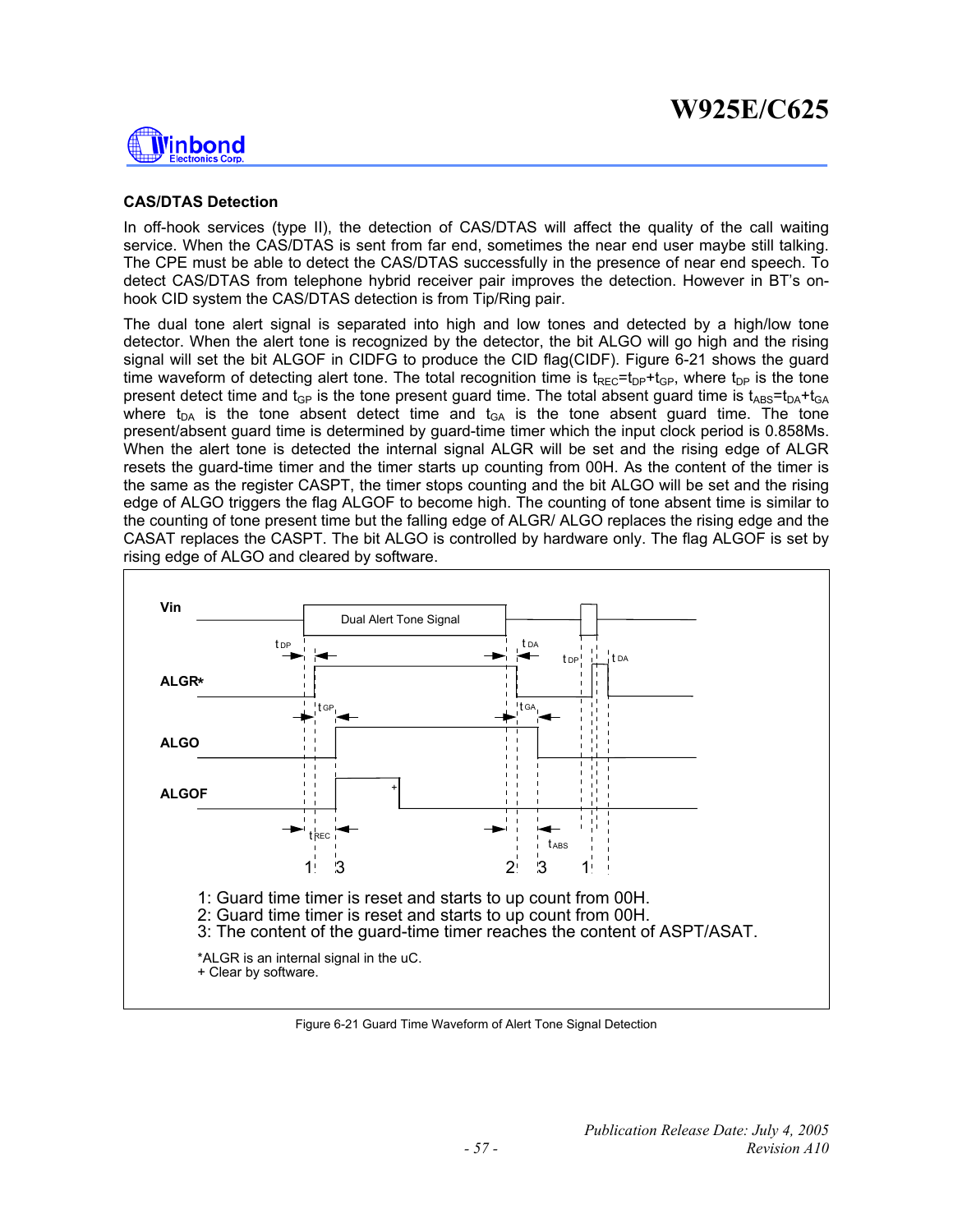

### **DTMF Decoder**

The DTMF decoder shares the same input pre-processor with FSK decoder. The dual tone is separated into low group and high group by two SCFs (switched capacitor filter. The method of DTMF detection is the same as alert tone detection. The present/absent guard time is adjusted by registers DTMFPT/DTMFAT. As the DTMF signal is recognized and decoded, the bit DTMFD will be set and the decoded DTMF data is stored in bit0 to bit3 of register DTMFDR. The rising edge of DTMFD produces the flag DTMFDF. The bit DTMFD is controlled by hardware only. The flag DTMFDF is set by rising edge of DTMFD and cleared by software.



Figure 6-22 The Waveform of DTMF Detection

#### **Tone Detector**

In off-hook state, said type II system, detecting tone alert signal(CAS) is easily interfered by human's voice or other noise in voice band. Sometimes the interference makes falsely recognizing a noise as a CAS(talk-off), or lost detecting a real CAS(talk-down). The DTMF can be programmed as a tone detector by setting bit 4 of DTMFR2. The frequency band of the tone detector is DTMF frequency from 697Hz to 1633Hz. Once the tone detector gets signals in the band, the bit of DTMFH or DTMFL in register DTMFDR will become high immediately. User can poll these 2 bits to check if the tone exists on the tip/ring. The input gain of tone detector is the same as DTMF receiver.

#### **FSK Decoder**

The FSK carrier detector provides an indication of the present of a signal within the FSK frequency band. If the output amplitude of the FSK band-pass filter is sufficient to be detected continuously for 8 Ms, the FSK carrier detected bit FCD will go high and it will be released if the FSK band-pass filter output amplitude is not able to be detected for greater than 8 Ms. The 8 Ms is the hysteresis of the FSK carrier detector. Figure 6-23 shows the timing of FSK carrier detection.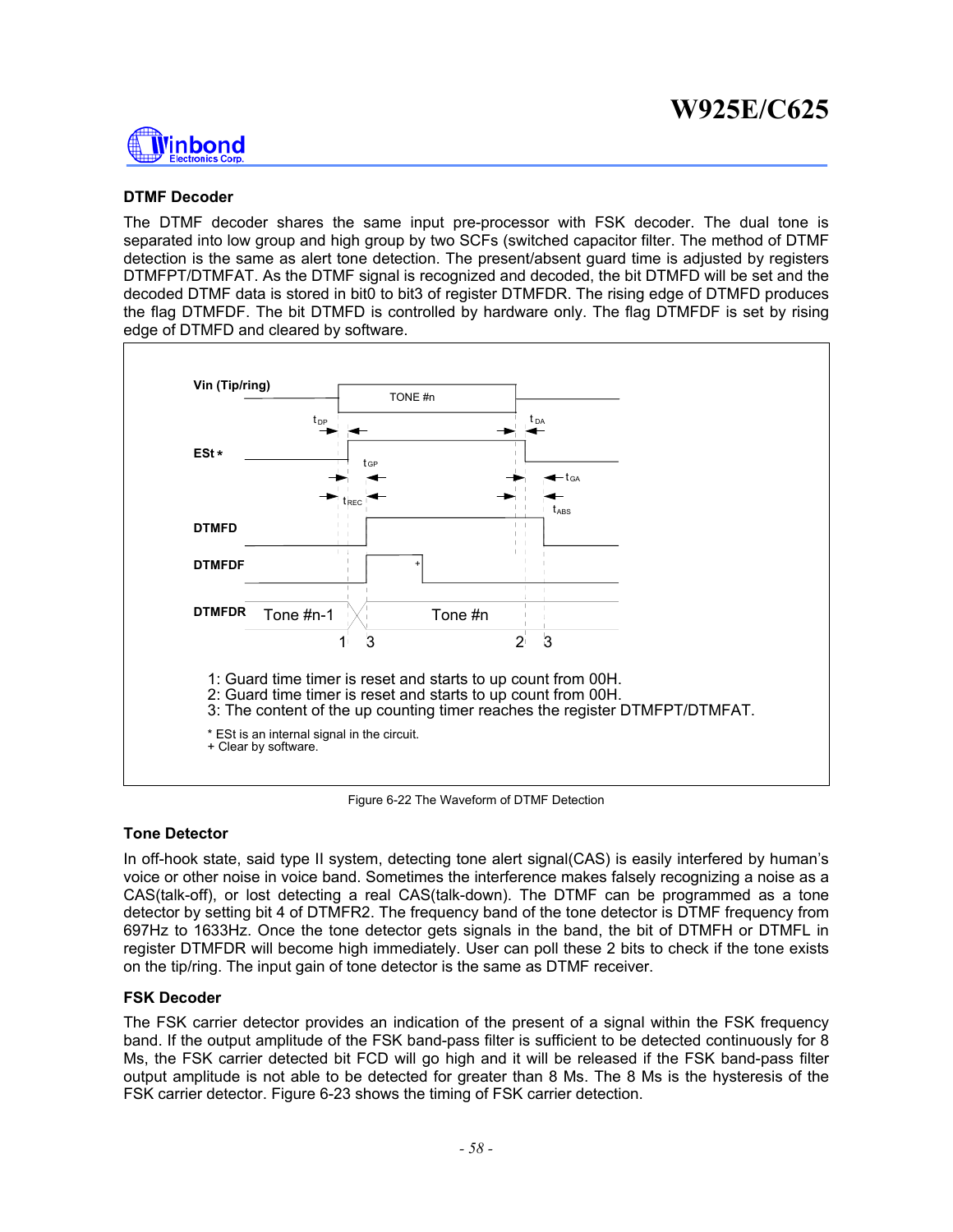



Figure 6-23 FSK Detection Enable and FSK Carrier Present and Absent Timing

The FSK demodulation function can demodulate Bell 202 and ITU-T V.23 Frequency Shift keying (FSK) with 1200 baud rate. When the decoder receives the FSK serial data, the serial data will be demodulated into bit FDATA with 1200 baud rate in the mean time the synchronous clock signal is output to the bit FCLK. As the decoder receives one byte, the internal serial-to-parallel circuit sets the bit FDR and converts the 8-bit serial data into the byte register FSKDR. The rising edge of bit FDR will set the flag FDRF to produce CID interrupt but FDRF is cleared by software. User can get the FSK data by reading register FSKDR or sampling the bit FDATA. The timing of FSK demodulation is shown in Figure 6-24.



Figure 6-24 Serial Data Interface Timing of FSK Demodulation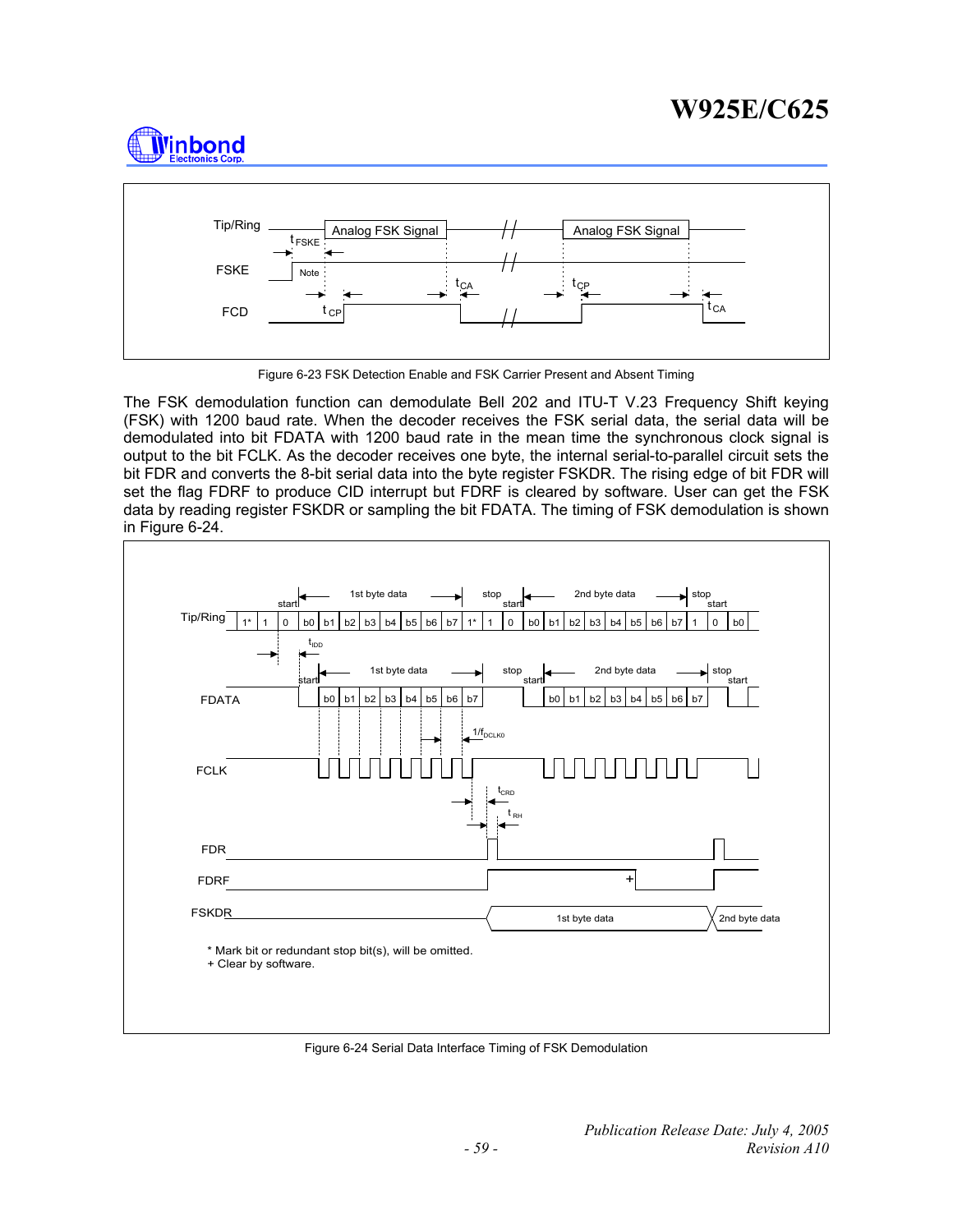

### **CID Input Gain Control**

The CID input gain and input hysteresis are controllable by internal CID gain control registers. CIDGD and CIDGA registers determine the 6 internal CID gain control registers. CID gain control data register (CIDGD) presents the data bus. The lower 3 bits of CID gain control address register (CIDGA) presents the address. The rising edge of CIDGA.4 will latch the CIDGD in the corresponding internal CID gain control register. The 6 internal CID gain control registers are addressed as following table. Setting the 6 registers as the suggestion value guarantees the CID spec.

| <b>ADDRESS (CIDGA.2-0)</b> | <b>INTERNAL CID GAIN CONTROL REGISTER</b>                                             | <b>SUGGESTION</b><br><b>VALUE</b> |
|----------------------------|---------------------------------------------------------------------------------------|-----------------------------------|
| 000                        | <b>DTMFR1: DTMF register1</b>                                                         | 0000 0001B                        |
| 001                        | <b>DTMFR2: DTMF register2</b>                                                         | 011X 0001B <sup>+</sup>           |
| 002                        | PGAF: Programmable gain control alert tone and<br><b>FSK</b>                          | 99H                               |
| 003                        | <b>PGAD:</b> Programmable gain control DTMF                                           | A7H                               |
| 004                        | <b>PHAD:</b> Programmable hysteresis alert tone and<br><b>DTMF</b>                    | 35H                               |
| 005                        | PHFL: Programmable hysteresis FSK and low<br>pass filter                              | 33H                               |
|                            | * X=0 DTMF receiver works a DTMF decoder, X=1 DTMF receiver works as a tone detector. |                                   |

The signals to set internal CID gain control registers is shown in Figure 6-25



Figure 6-25 Internal CID Gain Control Register Setting Waveform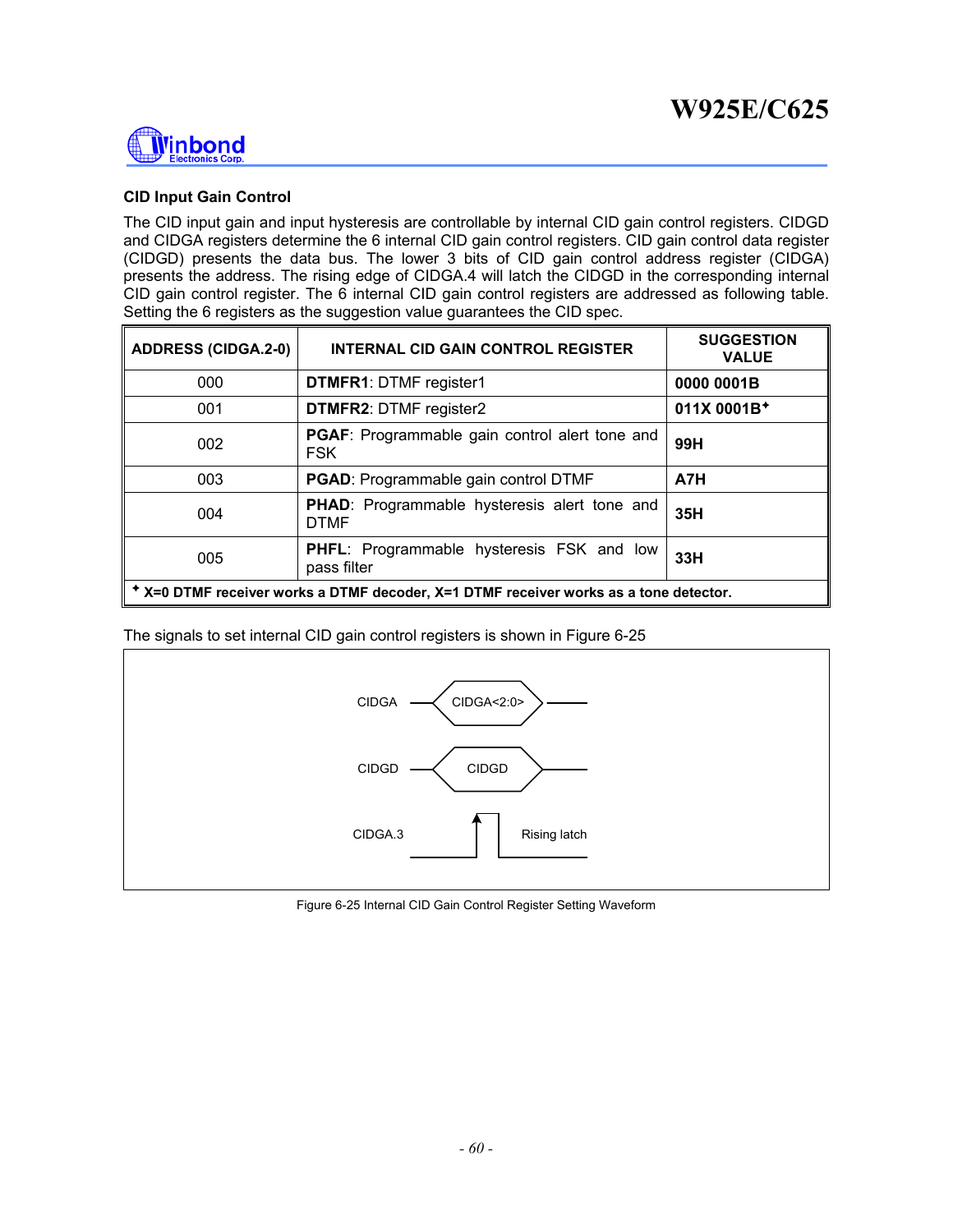

# **IFX OPC-9**

## **DTMFR1**

DTMFR1[7:4] are reserved bits and must be 0000b.

| BIT3~BIT0 | ACCEPTABLE ERROR PERCENTAGE TO SAMPLE 4 PERIOD OF ROW FREQ. |
|-----------|-------------------------------------------------------------|
| 0000      | $0.6\%$ (default)                                           |
| 0001      | 2.5%                                                        |
| 001X      | 3.5%                                                        |
| 01XX      | Reserved                                                    |
| 1XXX      | Reserved                                                    |

### **DTMFR2**

| BIT3~BIT0 | ACCEPTABLE ERROR PERCENTAGE TO SAMPLE 4 PERIOD OF COL FREQ. |
|-----------|-------------------------------------------------------------|
| 0000      | $0.5\%$ (default)                                           |
| 0001      | 1.5%                                                        |
| 001X      | 2.5%                                                        |
| 01XX      | Reserved                                                    |
| 1XXX      | Reserved                                                    |

The acceptable error percentage may have small variation by different test environments.

| DTMFR2.4=0         | DTMF receiver works as a DTMF receiver                                                                               |  |  |  |
|--------------------|----------------------------------------------------------------------------------------------------------------------|--|--|--|
| $DTMFR2.4=1$       | DTMF receiver works as a tone detector                                                                               |  |  |  |
| DTMFR2.5=0         | DTMF PT counter is up counter type, change of detected frequency does not effect<br>counter                          |  |  |  |
| DTMFR2.5=1         | DTMF PT counter is up counter type, change of detected frequency resets DTMF<br>PT counter                           |  |  |  |
| DTMFR2.6=0         | DTMF AT counter is up-down counter type, up counting when no DTMF detected,<br>down counting if DTMF detected again. |  |  |  |
| DTMFR2.6=1         | DTMF AT counter is up counter type, up counting when no DTMF detected, pause<br>counting if DTMF detected again.     |  |  |  |
| DTMFR2.7: reserved |                                                                                                                      |  |  |  |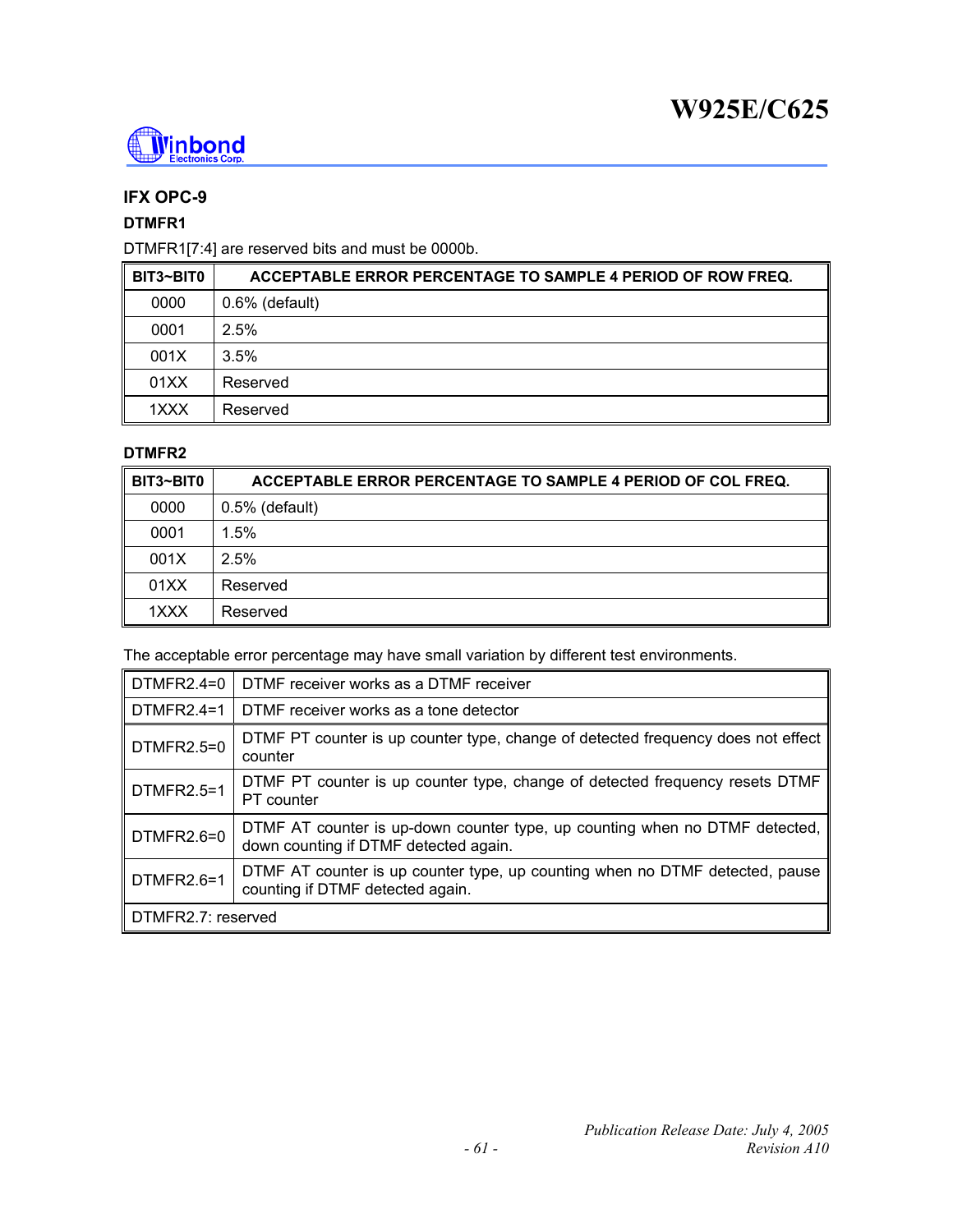

There are 4 programmable gain arrays, shown in Figure 6-17, are determined by Low/High nibbles of PGxx. The following table lists the input gain corresponding to the value of L/H nibble of PGxx.

| X | 20 log((40+15*X)/(230-(40+15*X))) Db | х                                    | 20 log((40+15*X)/(230-(40+15*X))) Db |  |  |
|---|--------------------------------------|--------------------------------------|--------------------------------------|--|--|
|   | $-13.53$                             | 6                                    | 2.28                                 |  |  |
|   | $-10.05$                             |                                      | 4.64                                 |  |  |
|   | $-7.18$                              |                                      | 7.18                                 |  |  |
| 3 | -4.64                                | 9                                    | 10.05                                |  |  |
|   | $-2.28$                              | 10                                   | 13.53                                |  |  |
|   | 0.00                                 | X is the value of L/H nibble of PGxx |                                      |  |  |

There are 4 programmable hysteresis input buffer, shown in Figure 6-17, are determined by Low/ High nibbles of PHxx. The hysteresis control formulas are list below.

| Alert tone hysteresis   | $HAT = 13mv + 3mv^*X$  | X=PHAD<7:4>      |
|-------------------------|------------------------|------------------|
| DTMF hysteresis         | HDTMF=6mv + 3mv*X      | $X = PHAD < 3:0$ |
| ∥ FSK hysteresis        | $HFSK = 13mv + 3mv^*X$ | X=PHFL<7:4>      |
| FSK detector hysteresis | $HFSKD=13mv + 3mv^*X$  | $X = PHFL < 3:0$ |

#### **Application Circuit**

The analog interface circuit of W925E/C625 shown in Figure 6-26 is a typical CPE system. The gain control op-amp is set to unit gain to allow the electrical characteristics to be met in this application circuit.



Figure 6-26 Application Circuit of CID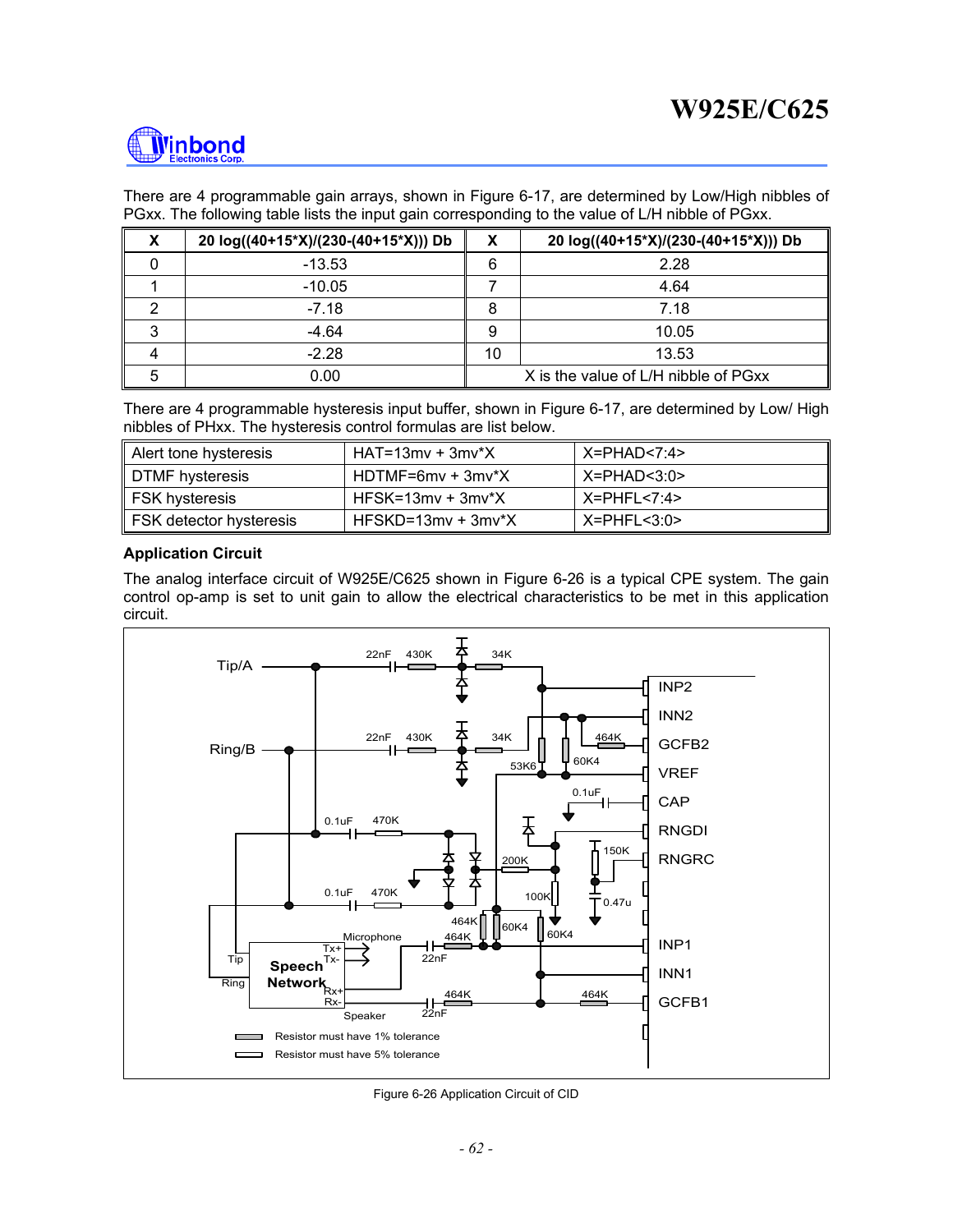

### **Application Environment**

There are three major timing differences for CID sequences, Bellcore, BT and CCA. Figure 6-27 is the timing diagram for Bellcore on-hook data transmission and Figure 6-28 is the timing diagram for the Bellcore off-hook data transmission. Figure 6-29 is the timing diagram for the BT caller display service on-hook data transmission and Figure 6-30 is the timing diagram for the BT caller display service offhook data transmission. Figure 6-31 is the timing diagram for the CCA caller display service for onhook data transmission. The CID flag (CIDF) must be cleared by software when each time the CID interrupt routine is serviced. The CID global enable signal (CIDE) must be set high.



Figure 6-27 Input and Output Timing of Bellcore On-hook Data Transmission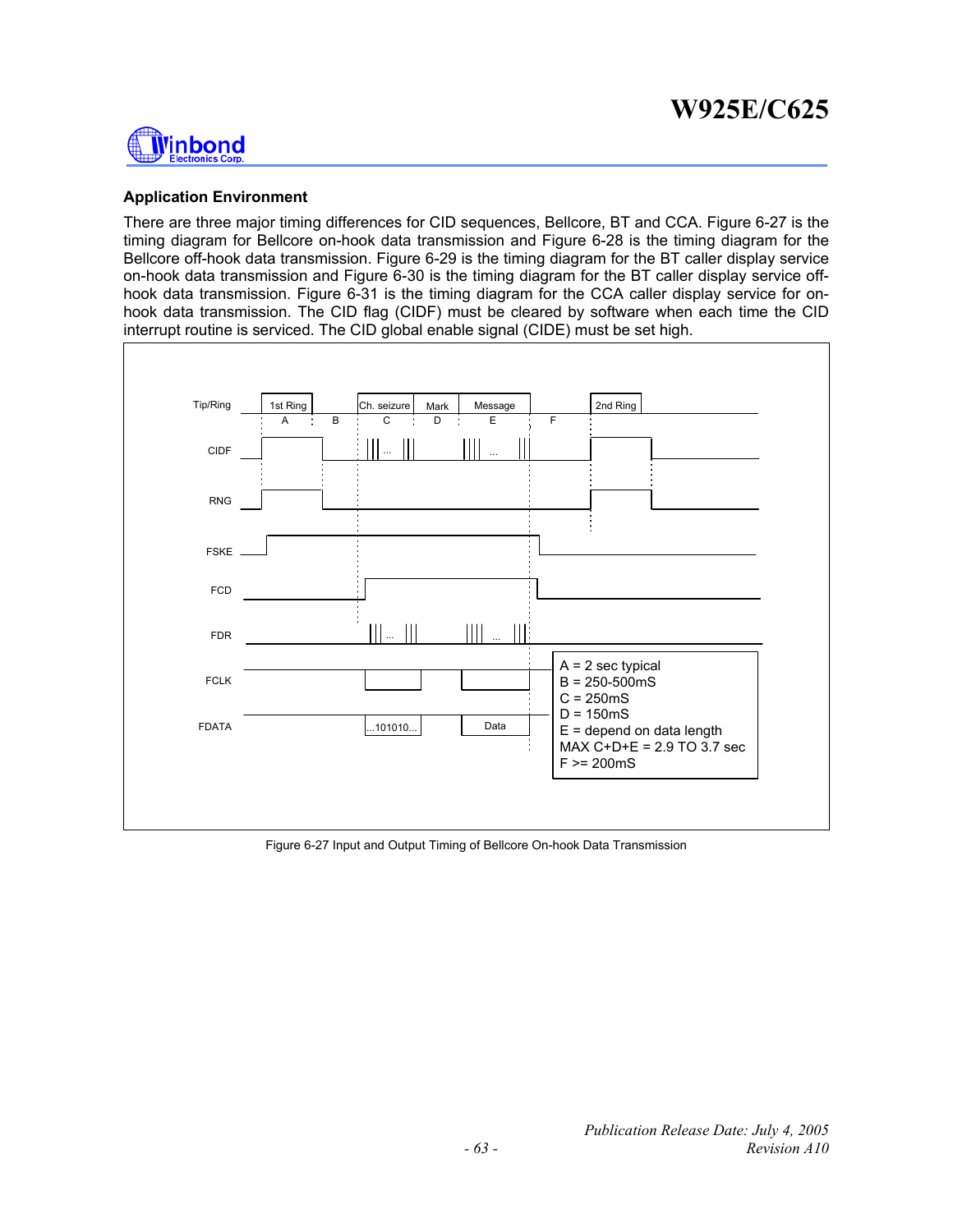



Figure 6-28 Input and Output Timing of Bellcore Off-hook Data Transmission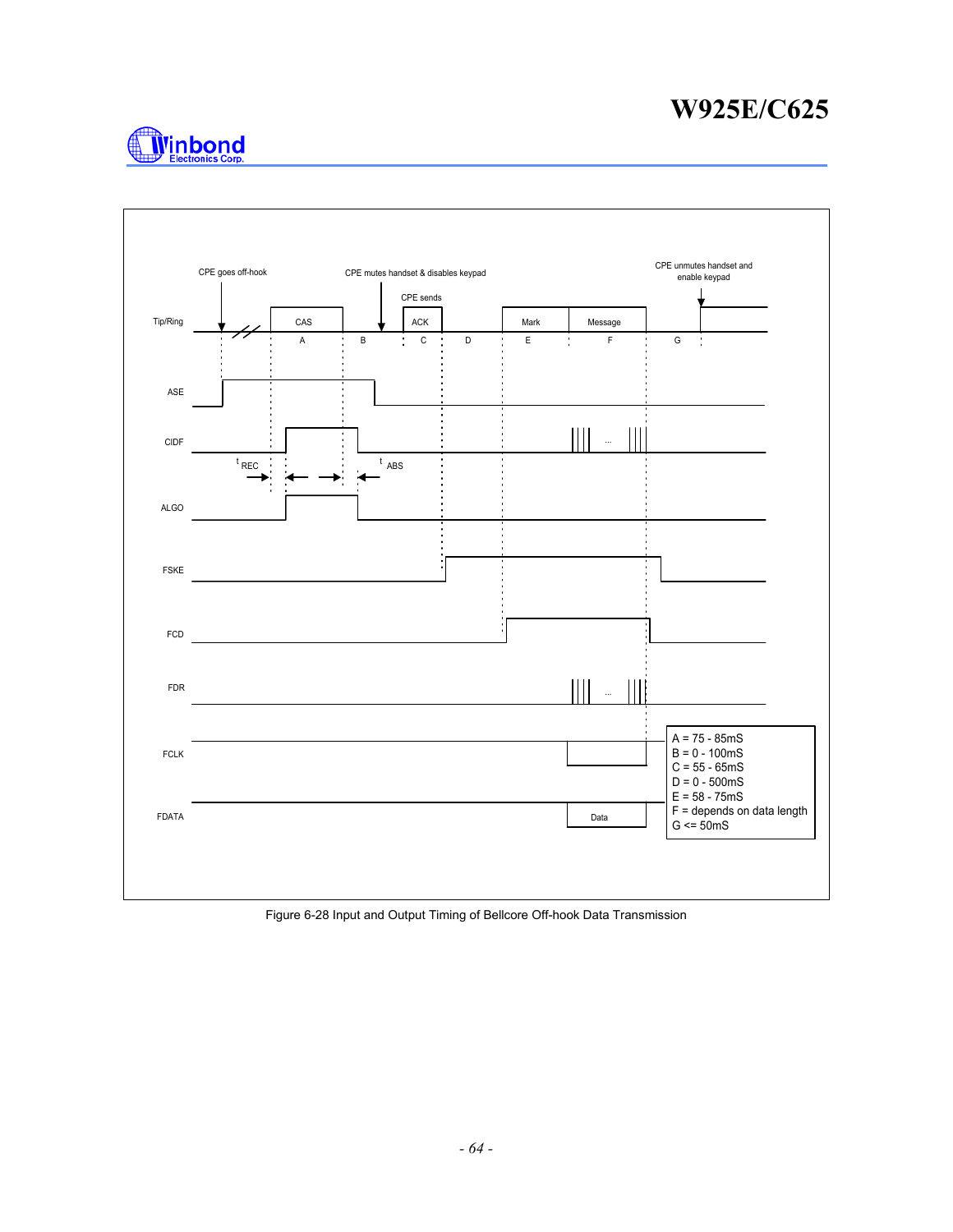



Figure 6-29 Input and Output Timing of BT Idle State (On-hook) Data Transmission

#### **Notes:**

- 1. SIN227 specifies that the AC and DC loads should be applied at  $20 \pm 5$ Ms after the end of the dual tone alert signal.
- 2. SIN227 specifies that the AC and DC loads should be removed between 50 150Ms after the end of the FSK signal.
- 3. The FSKE bit should be set low to disable the FSK decoder when FSK is not expected. The tone alerting signal speech and the DTMF tones are in the same frequency band as the FSK signal.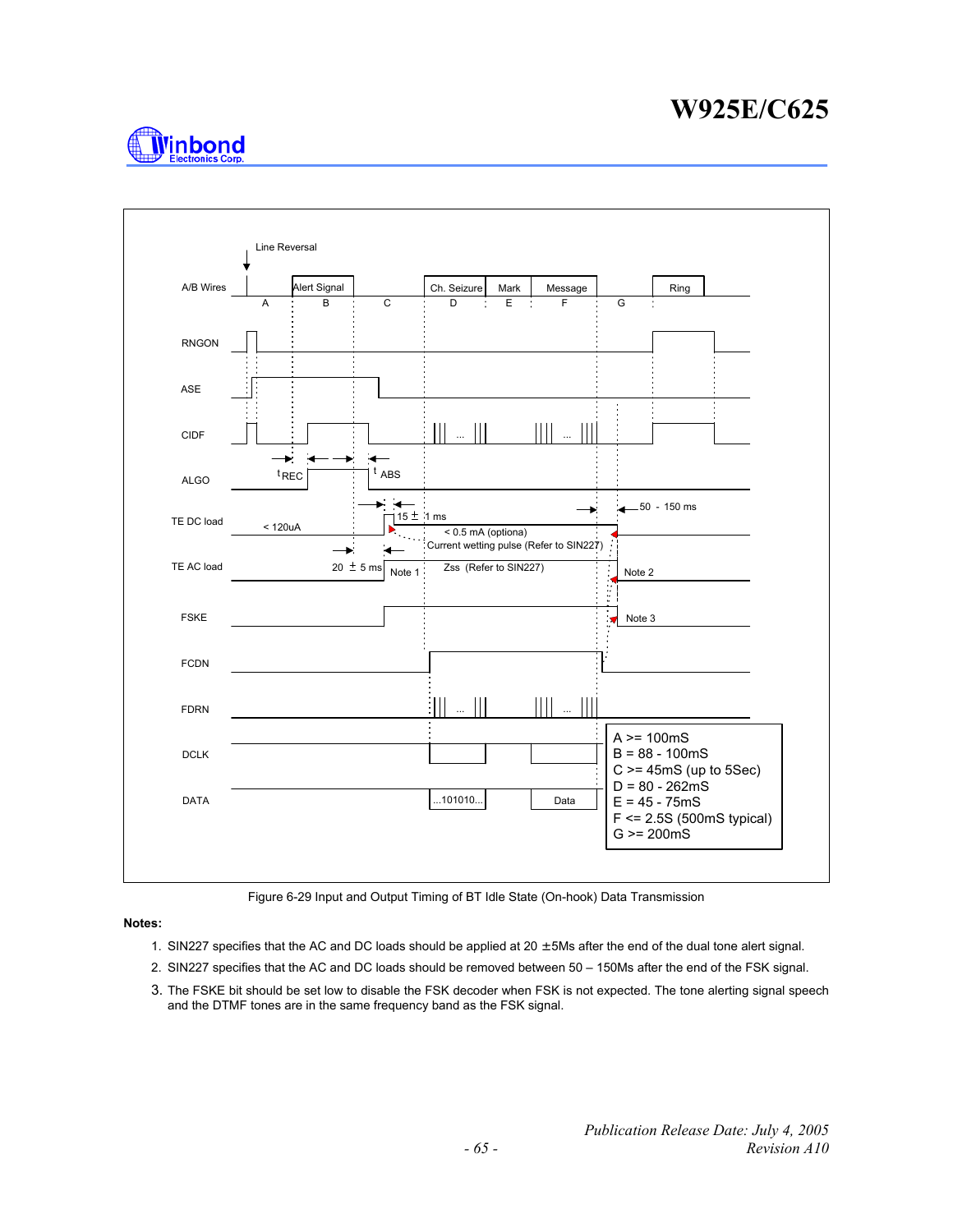



Figure 6-30 Input and Output Timing of BT Loop State (Off-hook) Data Transmission

#### **Notes:**

- 1. In a CPE where AC power is not available, the designer may choose to switch over to line power when the CPE goes off-hook and use battery power while on-hook.
- 2. The FSKE bit may be set low to prevent the alert tone, speech or other FSK in-band noise decoded by FSK demodulator and give false data when the dual tone alert signal is expected. If the FSKE pin can not controlled by micro-controller, the FSKE bit must always placed in high state and the micro controller must give up the FSK decoded data when the FSK signal is not expected.
- 3. The exchange will have already disabled the speech path to the distant customer in both transmission directions.
- 4. The FSKE should be set high as soon as the CPE has finished sending the acknowledge signal ACK.
- 5. The FSKE may be set low after the last byte (check sum) has been decoded or FCD has become inactive.
- 6. In an unsuccessful attempts where the exchange does not send the FSK signal, the CPE should disable FSKE, un-mute the handset and enable the keypad after this interval.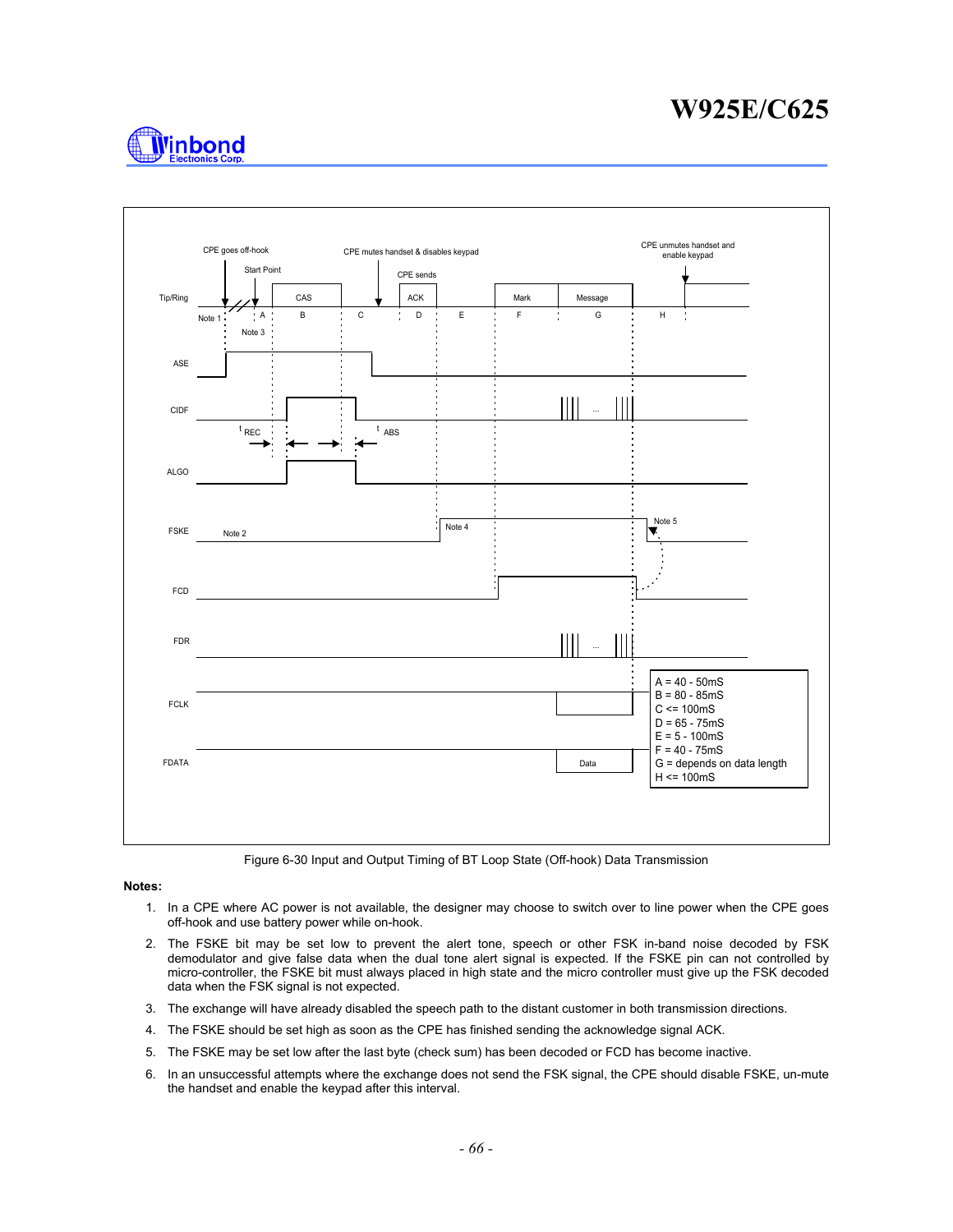



Figure 6-31 Input and Output Timing of CCA Caller Display Service Data Transmission

#### **Notes:**

- 1. The CPE designer may choose to set FSKE always high while the CPE is on-hook and the FSK signal is expected.
- 2. TW/P & E/312 specifies that the AC and DC loads should be applied between 250 400 Ms after the end of the ring burst.
- 3. TW/P & E/312 specifies that the AC and DC loads should be removed between 50 150 ms after the end of the FSK signal.
- 4. The CID may not be enable up at the first ring cycle after the FSK data had been processed.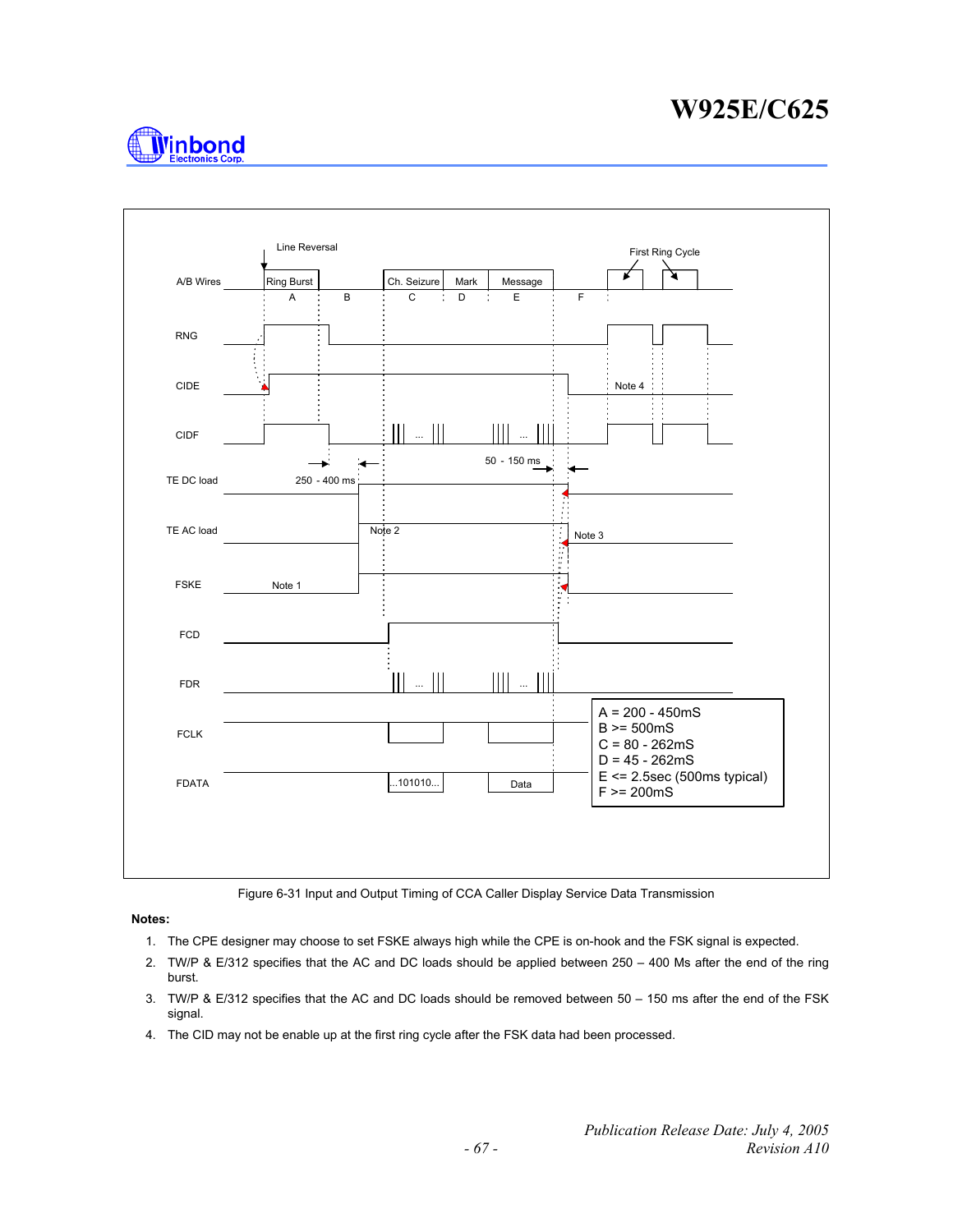

# **7. ELECTRICAL CHARACTERISTICS**

## **7.1 Maximum Ratings\***

(Voltage referenced to VSS pin)

|   | <b>PARAMETER</b>                                   | <b>SYMBOL</b> | <b>RATING</b>            | <b>UNITS</b> |
|---|----------------------------------------------------|---------------|--------------------------|--------------|
|   | Supply Voltage with respect to $V_{ss}$            | $V_{DD}$      | $-0.3$ to 6              |              |
|   | Voltage on any pin other than supplies<br>(note 1) |               | $-0.7$ to $V_{DD}$ + 0.7 |              |
| 3 | Current at any pin other than supplies             |               | 0 to 10                  | МA           |
|   | Storage Temperature                                | Tst           | $-65$ to 150             | ิ∩°          |

**Note:** 

\*. Exposure to conditions beyond those listed under Absolute Maximum Ratings may adversely affect the lift and reliability of the device.

1.  $V_{DD}$  + 0.7 should not excess maximum rating of supply voltage.

# **7.2 Recommended Operating Conditions**

| <b>CHARACTERISTICS</b>              | <b>SYMBOL</b>               | <b>RATING</b>            | <b>UNIT</b> |
|-------------------------------------|-----------------------------|--------------------------|-------------|
| Power Supplies (Analog)             | $V_{AD}$                    | $3.0 \text{ to } 6.0$    | v           |
| Power Supplies (Digital)            |                             |                          | V           |
| EEPROM(E) type(Depend on option)    | $V_{DD}$                    | 2.4 to 3.6 or 3.0 to 5.5 |             |
| MASKI type                          |                             | 2.2 to $6.0$             |             |
| Main Clock Frequency                | $\mathsf{t}_{\mathsf{osc}}$ | 3.579545                 | <b>MHz</b>  |
| <b>Sub Clock Frequency</b>          | t <sub>suв</sub>            | 32768                    | Hz          |
| <b>Tolerance on Clock Frequency</b> | $\Delta f_{\rm c}$          | $-0.1$ to $+0.1$         | $\%$        |
| <b>Operation Temperature</b>        | ${\mathsf T}_{\mathsf{op}}$ | 0 to 75                  | °C          |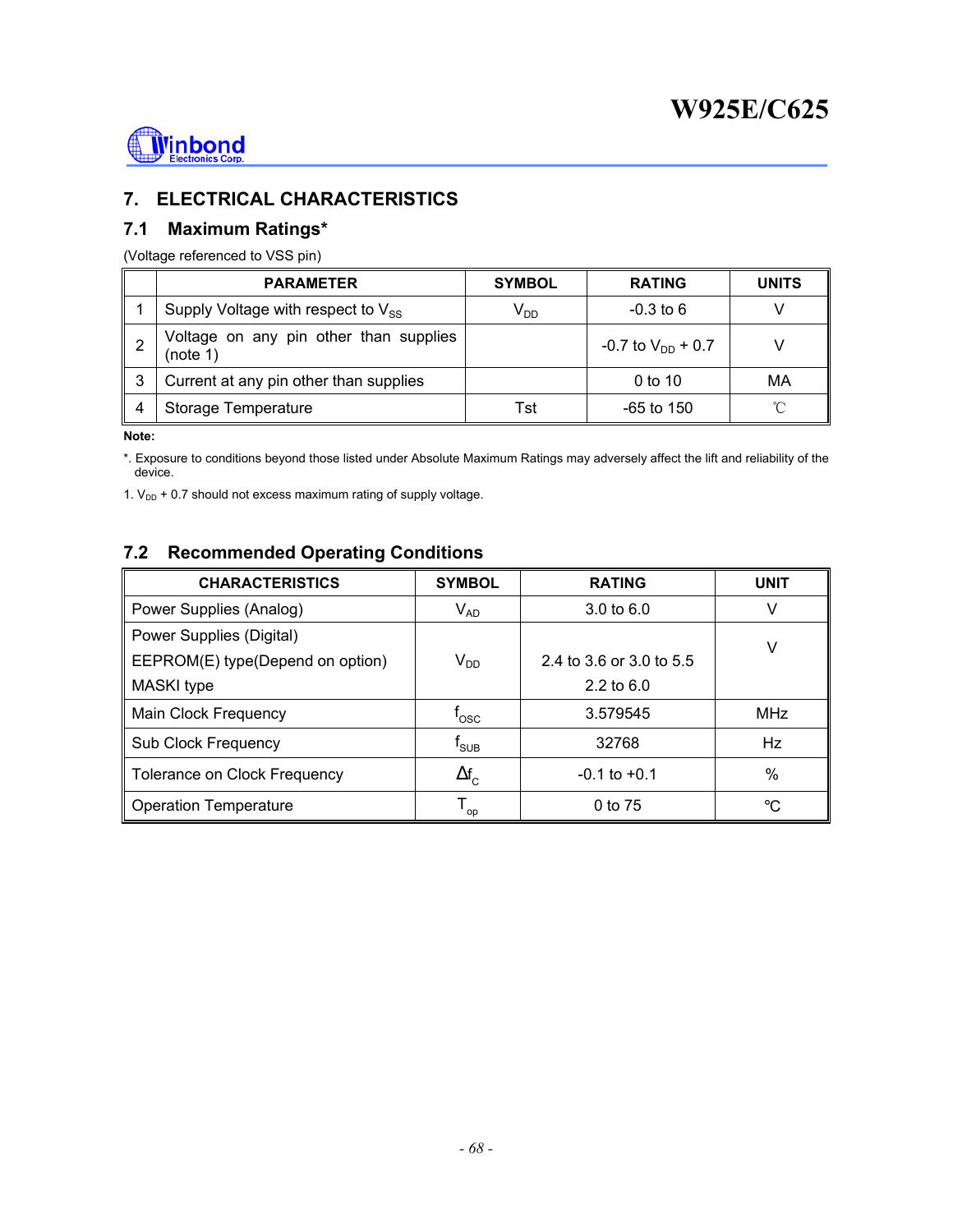

# **7.3 DC Characteristics**

| <b>PARAMETER</b>                             | <b>SYMBOL</b>    | <b>CONDITION</b>                           | MIN.                     | TYP*                         | MAX.                     | <b>UNIT</b> | <b>NOTE</b> |
|----------------------------------------------|------------------|--------------------------------------------|--------------------------|------------------------------|--------------------------|-------------|-------------|
|                                              | $I_{OP1}$        | FSK On, dual<br>clock, normal<br>run       |                          | 2.8                          |                          | Ma          |             |
|                                              | $I_{OP2}$        | FSK Off, dual<br>clock, normal<br>run      |                          | 1.3                          |                          | Ma          |             |
| <b>Operating Current</b>                     | $I_{OP3}$        | FSK off, slow<br>run, main osc<br>stopped  |                          | 50                           |                          | μA          |             |
|                                              | $I_{OP4}$        | Idle mode, dual<br>clock                   |                          | 500                          |                          | μA          |             |
|                                              | $I_{OP5}$        | Idle mode, main<br>osc stopped             |                          | 50                           |                          | μA          |             |
|                                              | I <sub>OP6</sub> | Power down<br>mode                         |                          |                              | 1                        | μA          |             |
| I/O Ports Input High<br>Voltage              | V <sub>IH</sub>  |                                            | $0.7V_{DD}$              |                              | $V_{DD}$                 | V           |             |
| I/O Ports Input Low<br>Voltage               | $V_{IL}$         |                                            | $V_{SS}$                 |                              | 0.3V <sub>DD</sub>       | $\vee$      |             |
| I/O Ports Output<br><b>High Voltage</b>      | $V_{OH}$         | $I_{OH} = 2.0 Ma$                          | 2.4                      |                              |                          | V           |             |
| I/O Ports Output<br>Low Voltage              | $V_{OL}$         | $I_{OL}$ = 2.0Ma                           | $\overline{\phantom{a}}$ | $\overline{\phantom{0}}$     | 0.4                      | V           |             |
| <b>BUZ Pin Output</b><br><b>High Voltage</b> | V <sub>BOH</sub> | $I_{OH} = 3.5$ Ma                          | 2.4                      | $\qquad \qquad \blacksquare$ | $\overline{\phantom{0}}$ | V           |             |
| <b>BUZ Pin Output</b><br><b>High Voltage</b> | $V_{BOL}$        | $I_{OL}$ = 3.5Ma                           | 0.4                      |                              |                          | V           |             |
| <b>LCD ON Current</b>                        | $I_{LCD}$        | All Seg. On                                |                          | 20                           | 35                       | μA          |             |
| <b>DTMF Output DC</b><br>Level               | V <sub>TDC</sub> | $R_L = 5K\Omega$ ,<br>$V_{DD} = 2.5 - 3.8$ | 1.1                      | $\blacksquare$               | 2.8                      | V           |             |
| <b>DTMF Distortion</b>                       | <b>DTHD</b>      | $R_L = 5K\Omega$<br>$V_{DD} = 2.5 - 3.8$   |                          | $-30$                        | $-23$                    | Db          |             |
| <b>DTMF Output</b><br>Voltage                | $V_{TO}$         | Low group,<br>$R_L = 5K\Omega$             | 130                      | 150                          | 170                      | mV rms      |             |
| Pre-emphasis                                 |                  | Col/Row                                    | $\mathbf{1}$             | $\overline{2}$               | 3                        | Db          |             |
| <b>FSK Distortion</b>                        | <b>FTHD</b>      | $R_L = 5K\Omega$<br>$V_{DD}$ = 2.5-3.8     |                          |                              | $-30$                    | Db          |             |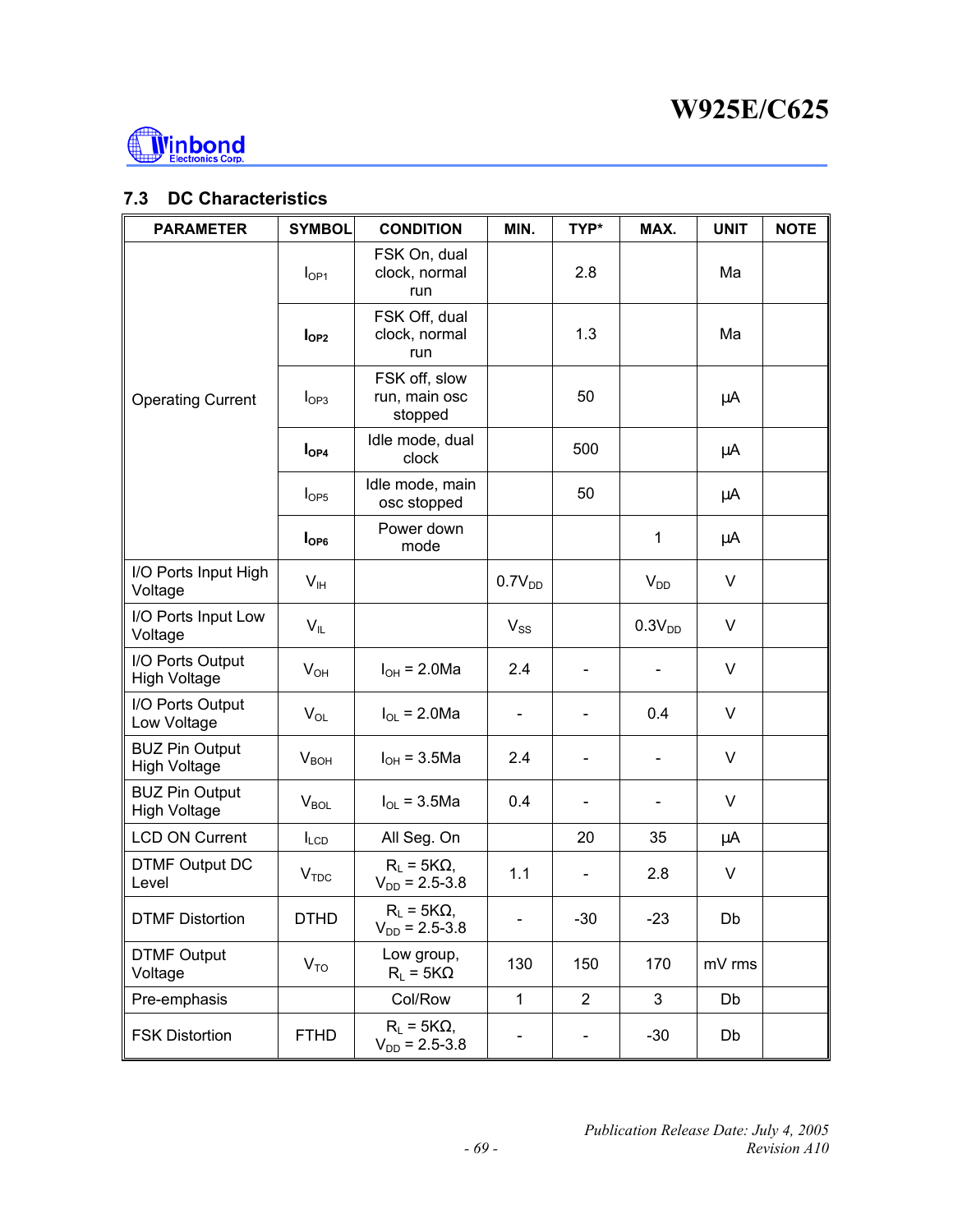

#### DC Characteristics, continued

| <b>PARAMETER</b>                 | <b>SYMBOL</b> | <b>CONDITION</b>            | MIN.                 | TYP*           | MAX.                 | <b>UNIT</b> | <b>NOTE</b> |
|----------------------------------|---------------|-----------------------------|----------------------|----------------|----------------------|-------------|-------------|
| <b>FSK Output</b><br>Voltage     | $V_{FD}$      | $R_1 = 5K\Omega$            | 75                   | 150            | 170                  | mV rms      |             |
| Port Pull High<br>Resistor       | $R_{PH}$      |                             | 100                  | 360            | 1000                 | KΩ          |             |
| Schmitt Input High<br>Threshold  | $V_{T+}$      | RNGDI, RNGRC                | $0.48V_{AD}$         | $\blacksquare$ | $0.68V_{AD}$         | V           |             |
| Schmitt Input High<br>Threshold  | $V_T$         | RNGDI, RNGRC                | $0.28V_{AD}$         |                | $0.48V_{AD}$         | V           |             |
| <b>Schmitt Hysteresis</b>        | $V_{HYS}$     | RNGDI, RNGRC                |                      | 0.2            |                      | $\vee$      |             |
| <b>RNGRC Low Sink</b><br>Current | <b>I</b> RNGL | <b>RNGRC</b>                | 2.5                  |                |                      | Ma          |             |
| <b>Input Current</b>             | $I_{IN}$      | INPx, INNx,<br><b>RNGDI</b> |                      |                | 1                    | μA          |             |
| Reference Output<br>voltage      | $V_{REF}$     | VREF                        | $0.5V_{AD}$<br>$-4%$ |                | $0.5V_{AD}$<br>$+4%$ | V           | No.<br>load |
| Reference Output<br>Resistance   | $R_{REF}$     | <b>VREF</b>                 |                      |                | $\overline{2}$       | KΩ          |             |

\*. Typical figure are at  $V_{DD}$  = 3V and temperature = 25 ℃.

# **7.4 Electrical Characteristics – Gain Control OP-Amplifier**

(Electrical characteristics supersede the recommended operating conditions unless otherwise stated.)

| <b>PARAMETER</b>                   | <b>SYMBOL</b>             | MIN. | TYP <sup>+</sup> | MAX. | <b>UNITS</b> | <b>TEST CONDITIONS</b>              |
|------------------------------------|---------------------------|------|------------------|------|--------------|-------------------------------------|
| Input Leakage Current              | <sup>I</sup> IN           |      |                  | 1    | μA           | $V_{SS} \leq V_{IN} \leq V_{DD}$    |
| Input Resistance                   | $R_{IN}$                  | 10   |                  |      | $M\Omega$    |                                     |
| Input Offset Voltage               | $V_{OS}$                  |      |                  | 25   | Mv           |                                     |
| Power Supply Rejection Ratio       | <b>PSRR</b>               | 40   |                  |      | Db           | 1 kHz 0.1 Vpp ripple on<br>$V_{DD}$ |
| Maximum Capacitive Load<br>(GCFBx) | $C_L$                     |      |                  | 100  | Pf           |                                     |
| Maximum Resistive Load<br>(GCFBx)  | $\mathsf{R}_{\mathsf{L}}$ | 50   |                  |      | $k\Omega$    |                                     |

Note: "‡" Typical figure are at V<sub>DD</sub> = 5V and temperature = 25 ℃ are design aids only, not guaranteed and not subject to production testing.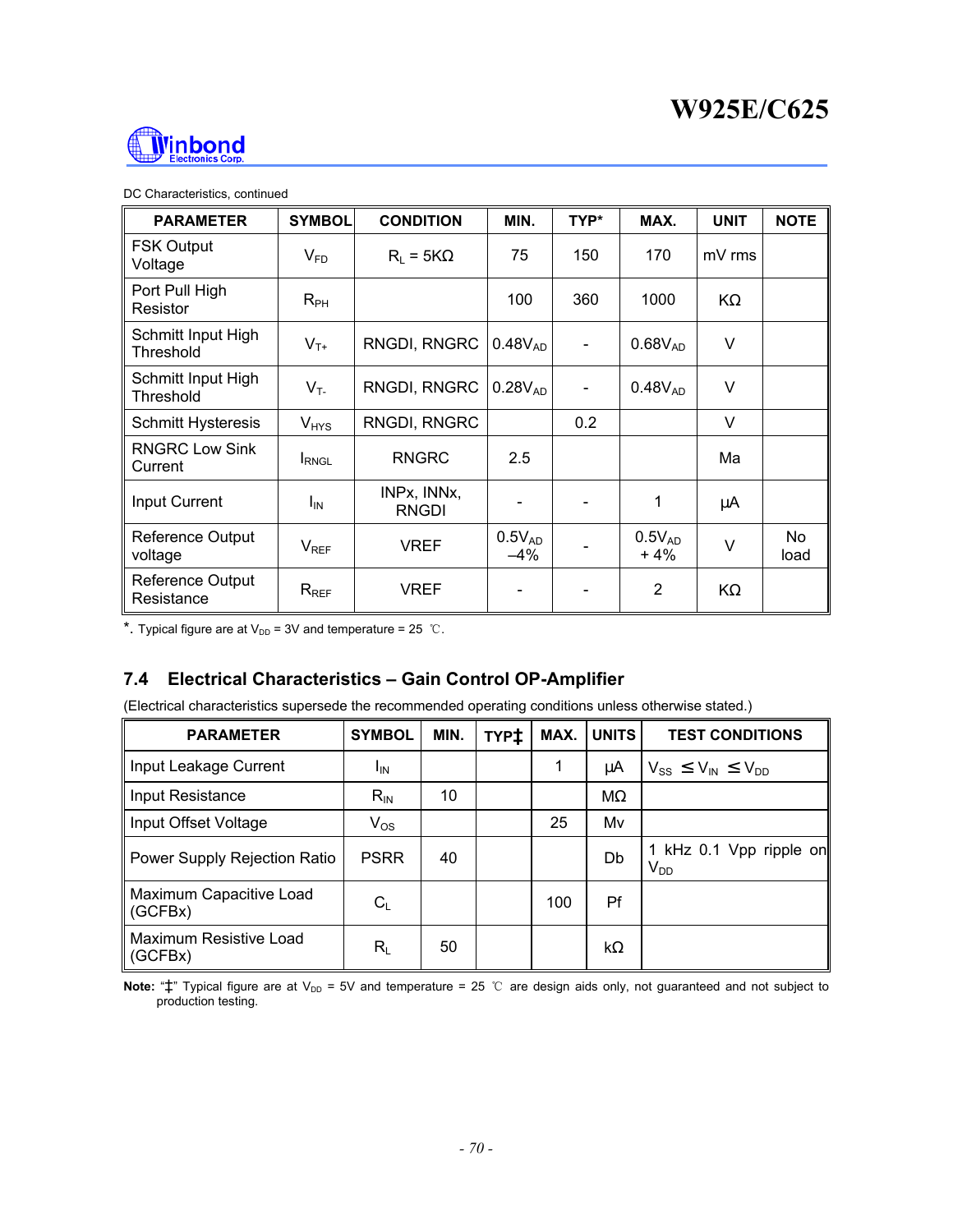

# **7.5 AC Characteristics**

(AC timing characteristics supersede the recommended operating conditions unless otherwise stated.)

| <b>PARAMETER</b>                                | <b>SYMBOL</b>             | <b>MIN</b> | <b>TYP</b> | <b>MAX</b> | <b>UNITS</b>     | <b>NOTES</b> |
|-------------------------------------------------|---------------------------|------------|------------|------------|------------------|--------------|
| <b>LOW TONE FREQUENCY</b>                       | $\mathsf{f}_{\mathsf{L}}$ |            | 2130       |            | <b>Hz</b>        |              |
| <b>High Tone Frequency</b>                      | $f_H$                     |            | 2750       |            | <b>Hz</b>        |              |
| Frequency Deviation accept                      |                           | 1.1        |            |            | %                | 3            |
| <b>Frequency Deviation reject</b>               |                           | 3.5        |            |            | %                | 4            |
| Maximum Input Signal Level                      |                           |            |            | 0.22       | dBm <sup>a</sup> |              |
| <b>INPUT SENSITIVITY PER TONE</b>               |                           | $-40$      | $-38$      |            | dBm              | 5            |
| Reject Signal Level per tone                    |                           |            |            | $-48$      | dBm              | 5            |
| Positive and negative twist <sup>b</sup> accept |                           | 7          |            |            | Db               |              |
| Noise Tolerance                                 | $SNR$ TONE                | 20         |            |            | Db               | 1, 2         |

|  |  | <b>Dual Tone Alert Signal Detection Interface</b> |  |
|--|--|---------------------------------------------------|--|
|  |  |                                                   |  |

**Notes:** 

a. dBm = decibels with a reference power of 1 Mw into 600 ohms, 0 dBm = 0.7746 Vrms.

b. Twist = 20 log (F<sub>h</sub> amplitude / F<sub>l</sub> amplitude).

1. Both tones have the same amplitude. Both tones are at the nominal frequencies.

2. Band limited random noise 300 – 3400 Hz. Present only when tone is present.

3. Range within which tones are accepted.

4. Ranges outside of which tones are rejected.

5. These characteristics are at  $V_{DD}$  = 5V and temperature = 25 ℃.

#### **Dual Tone Alert Signal Detection**

| <b>PARAMETER</b>                 | <b>CONDITION   SYMBOL  </b> |            | MIN. | түр‡ |    |    | $\parallel$ MAX. $\parallel$ UNITS $\parallel$ NOTES $\parallel$ |
|----------------------------------|-----------------------------|------------|------|------|----|----|------------------------------------------------------------------|
| Alert Signal present detect time | ALGR                        | <b>P</b>   | 0.5  |      | 10 | MS |                                                                  |
| Alert Signal absent detect time  |                             | <b>PDA</b> | 0.1  |      |    | MS |                                                                  |

" $\ddagger$ " Typical figure are at V<sub>DD</sub> = 5V and temperature = 25 ℃ are design aids only, not guaranteed and not subject to production testing.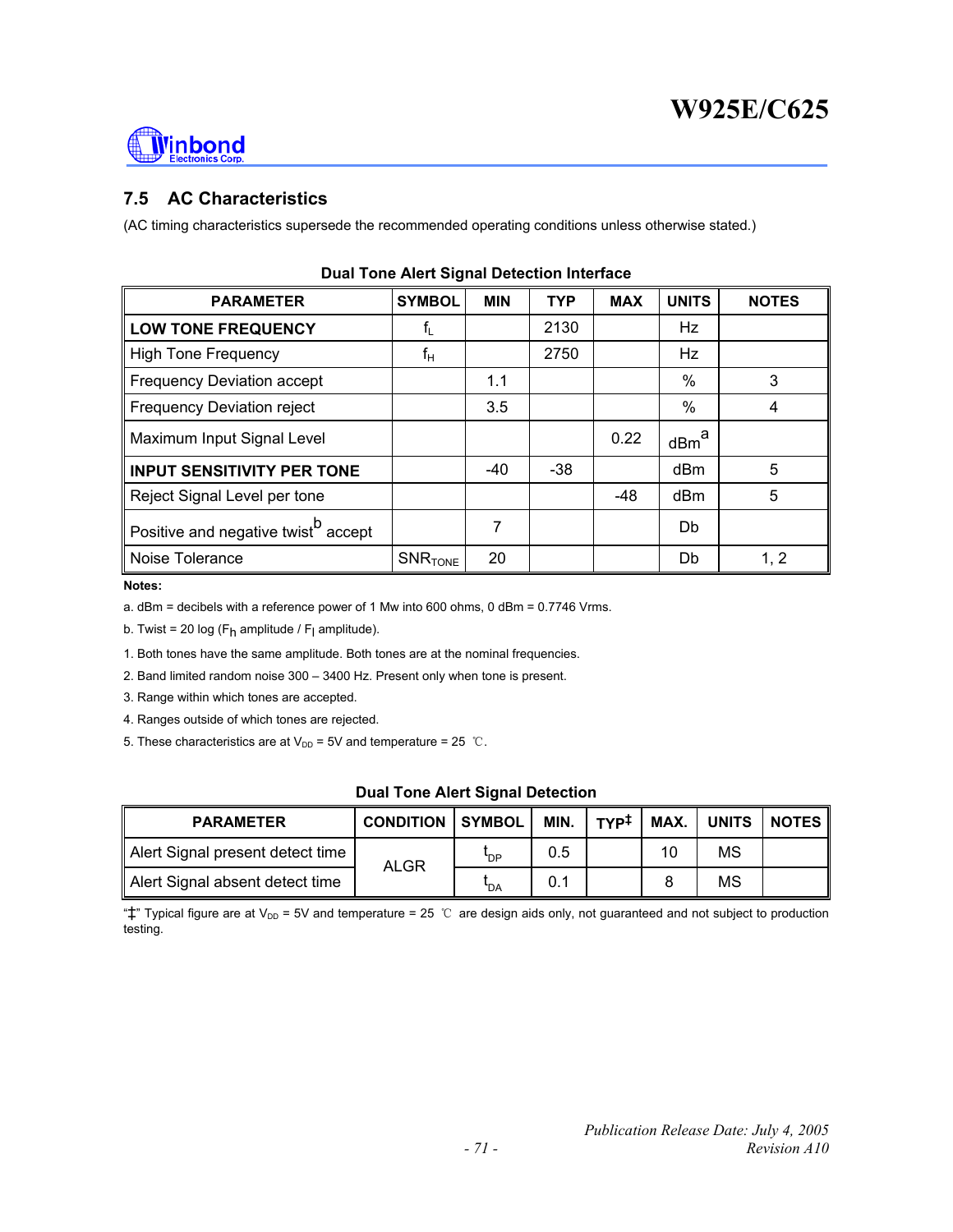

| <b>FSK Detection Interface</b> |                               |        |            |         |                 |              |  |  |  |
|--------------------------------|-------------------------------|--------|------------|---------|-----------------|--------------|--|--|--|
| <b>PARAMETER</b>               | SYM.                          | MIN.   | <b>TYP</b> | MAX.    | <b>UNITS</b>    | <b>NOTES</b> |  |  |  |
| Input Frequency Detection      |                               |        |            |         |                 |              |  |  |  |
| Bell 202 Mark (logic 1)        | <b>T</b> Mark                 | 1188   | 1200       | 1212    |                 | $+/- 1 \%$   |  |  |  |
| Bell 202 Space (logic 0)       | $t_{\footnotesize \rm Space}$ | 2178   | 2200       | 2222    | Hz              | $+/- 1 \%$   |  |  |  |
| ITU-T V.23 Mark (logic 1)      | <b>T</b> Mark                 | 1280.5 | 1300       | 1319.5  |                 | $+/- 1.5 \%$ |  |  |  |
| ITU-T V.23 Space (logic 0)     | $t_{\footnotesize \rm Space}$ | 2068.5 | 2100       | 2131.5  |                 | $+/- 1.5 \%$ |  |  |  |
| Maximum Input Signal Level     |                               |        |            | $-5.78$ | dBm             |              |  |  |  |
| <b>Input Sensitivity</b>       |                               | $-43$  |            |         | dB <sub>m</sub> | 1, 3         |  |  |  |
| <b>Transmission Rate</b>       |                               | 1188   | 1200       | 1212    | baud            |              |  |  |  |
| Input Noise Tolerance          | $ {\sf SNR}_{\sf TONE} $      | 20     |            |         | Db              | 1, 2         |  |  |  |

**Notes:** 

1. Both mark and space have the same amplitude. Both mark and space are at the nominal frequencies.

2. Band limited random noise 300 – 3400 Hz. Present only when FSK signal is present.

3. These characteristics are at VDD = 5V and temperature =  $25$  °C.

#### **FSK Detection**

| <b>PARAMETER</b>            | <b>CONDITION</b> | SYM.                             | MIN.   | $TYP^{\ddagger}$ | MAX. | <b>UNITS</b> | <b>NOTES</b>   |
|-----------------------------|------------------|----------------------------------|--------|------------------|------|--------------|----------------|
| FSK detection enable time   | <b>FSKE</b>      | <sup>L</sup> FSK                 |        |                  | 25   | MS           |                |
| Input FSK to FCD high delay | <b>FCD</b>       | $\mathfrak{t}_{\mathrm{CP}}$     |        |                  | 25   | MS           |                |
| Input FSK to FCD low delay  |                  | $\mathfrak{t}_{_{\text{CA}}}$    | 8      |                  |      | MS           |                |
| Data Ready ACK Time         | <b>FDR</b>       | $\mathfrak{t}_{\textsf{DR}}$     | 415    | 416              | 417  | US           | 2              |
| Rate                        |                  |                                  | 1188   | 1200             | 1212 | <b>BpS</b>   | 1              |
| Input FSK to DATA delay     | <b>DATA</b>      | $I_{\text{IDD}}$                 |        | 1                | 5    | MS           |                |
| Frequency                   | <b>DCLK</b>      | $f_{\text{DCLK}}$                | 1201.6 | 1202.8           | 1204 | Hz           | 2              |
| <b>HIGH TIME</b>            |                  | $\mathfrak{t}_{\textsf{CH}}$     | 415    | 416              | 417  | <b>US</b>    | $\overline{2}$ |
| Low Time                    |                  | $\mathfrak{t}_{\text{\tiny CL}}$ | 415    | 416              | 417  | <b>US</b>    | 2              |
| DCLK to FDR delay           | DCLK, FDR        | $L_{CRD}$                        | 415    | 416              | 417  | US           | 2              |

**Notes:** 

1. FSK input data rate at 1200 +/- 12 baud.

2. OSCI frequency at 3.579545 MHz +/- 0.1%.

" $\ddagger$ " Typical figure are at V<sub>DD</sub> = 5V and temperature = 25 ℃ are design aids only, not guaranteed and not subject to production testing.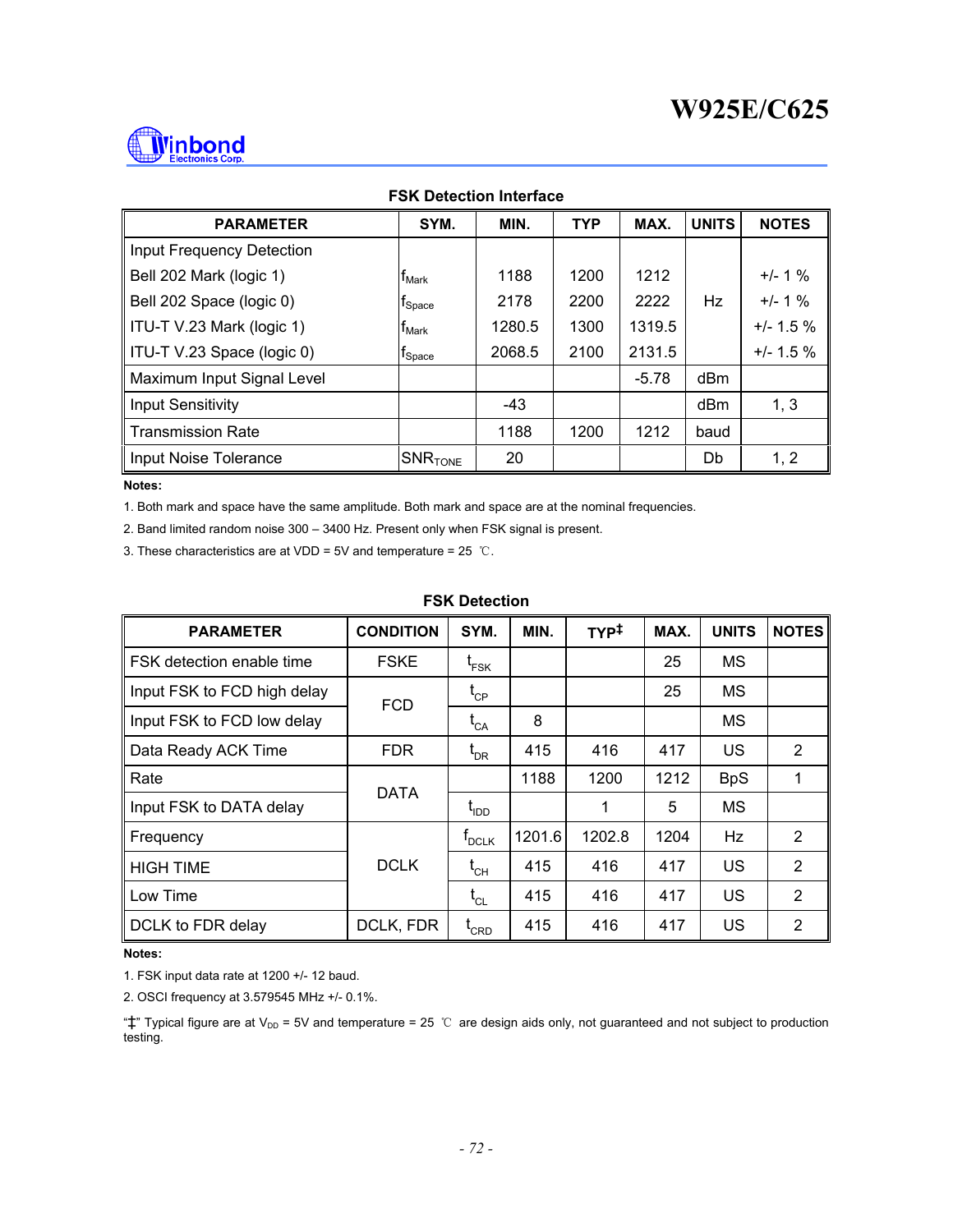

#### **DTMF Decoder**

| <b>PARAMETER</b>                   | SYM. | MIN.  | <b>TYP</b> | MAX.  | <b>UNITS</b> | <b>NOTES</b> |
|------------------------------------|------|-------|------------|-------|--------------|--------------|
| <b>INPUT SENSITIVITY PER TONE</b>  |      | $-29$ |            |       | dBm          | 1,2          |
| Positive and negative twist accept |      |       |            |       | Db           | 1,2          |
| <b>Frequency Deviation accept</b>  |      | 1.5   |            |       | %            | 1,2          |
| <b>Frequency Deviation reject</b>  |      | 3.5   |            |       | %            | 1,2          |
| 3 <sup>rd</sup> Tone Tolerance     |      |       |            | $-16$ | Db           | 1,2,3        |
| Noise Tolerance                    |      |       |            | $-12$ | Db           | 1,2,3        |
| Dial tone Tolerance                |      |       | 22         |       | Db           | 1,2,4        |

#### **Notes:**

1. signal consists of all DTMF tones.

2. Tone duration is 40Ms at least, tone pause duration is 40Ms at least.

3. Referenced to the lowest level frequency component in DTMF signal.

4. Referenced to the minimum valid accept level.

### **DTMF Detection Interface**

| <b>PARAMETER</b>               | <b>CONDITION</b> | SYM.                              | MIN. | TYP <sup>‡</sup> | MAX. | <b>UNITS</b> | <b>NOTES</b> |
|--------------------------------|------------------|-----------------------------------|------|------------------|------|--------------|--------------|
| DTMF present detect time       | Est              | Կ⊧P                               | 0.5  |                  | 8    | ΜS           |              |
| DTMF absent detect time        |                  | <b>FA</b>                         | 0.1  |                  | 8    | ΜS           |              |
| <b>DTMF Detected Duration</b>  | $DTMFD = 1$      | OD,                               | 40   |                  |      | ΜS           |              |
| <b>DTMF Signal Ignore Time</b> | $DTMFD = 0$      | $\mathfrak{r}_{\text{\tiny{DI}}}$ |      |                  | 20   | ΜS           |              |
| <b>DTMF Pause Accept Time</b>  | $DTMFD = 1$      | <b>PDPA</b>                       | 20   |                  |      | MS           |              |

" $\ddagger$ " Typical figure are at V<sub>DD</sub> = 5V and temperature = 25 ℃ are design aids only, not guaranteed and not subject to production testing.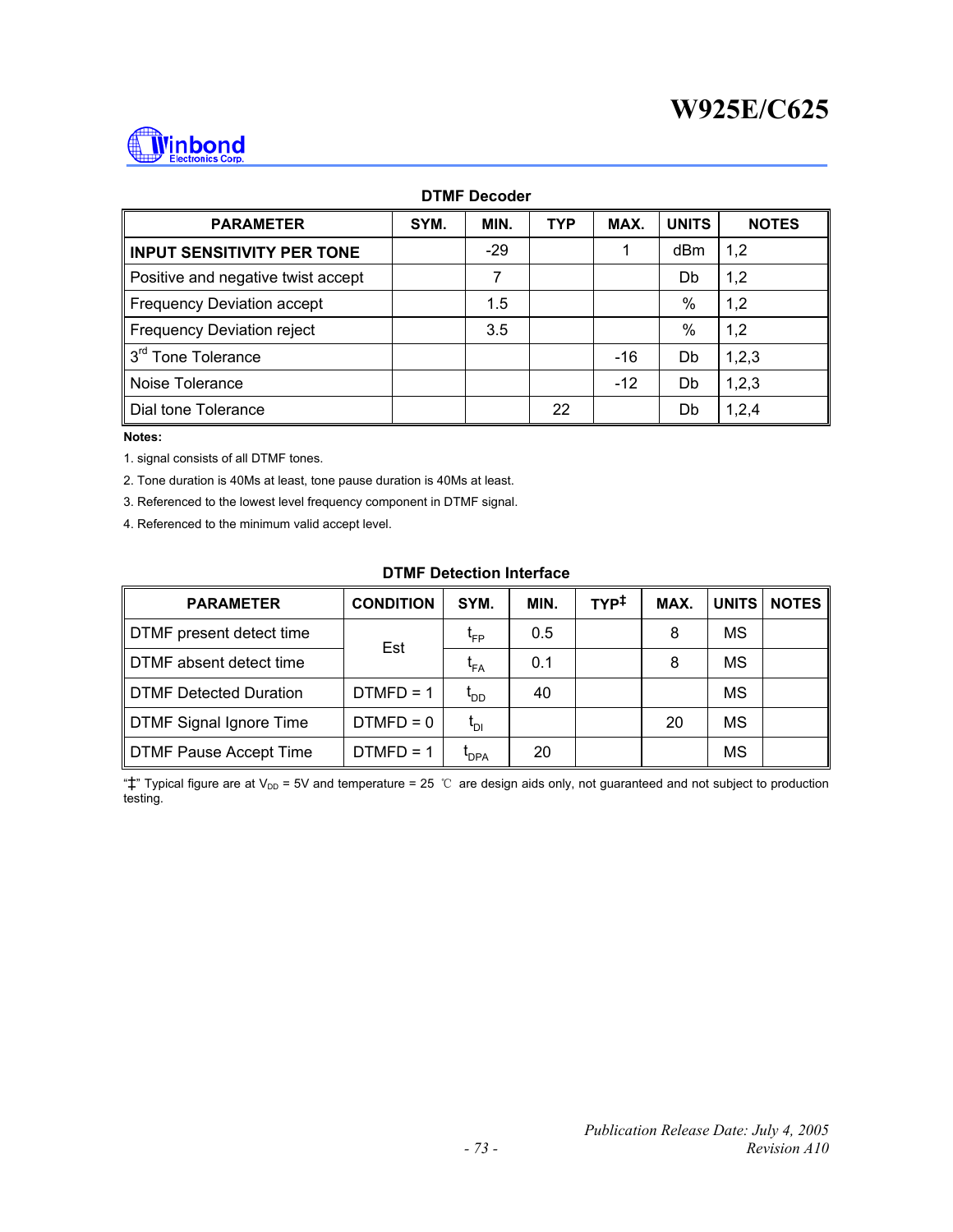

# **8. PACKAGE**

### **160L QFP (28 x 28 mm footprint 3.2mm)**